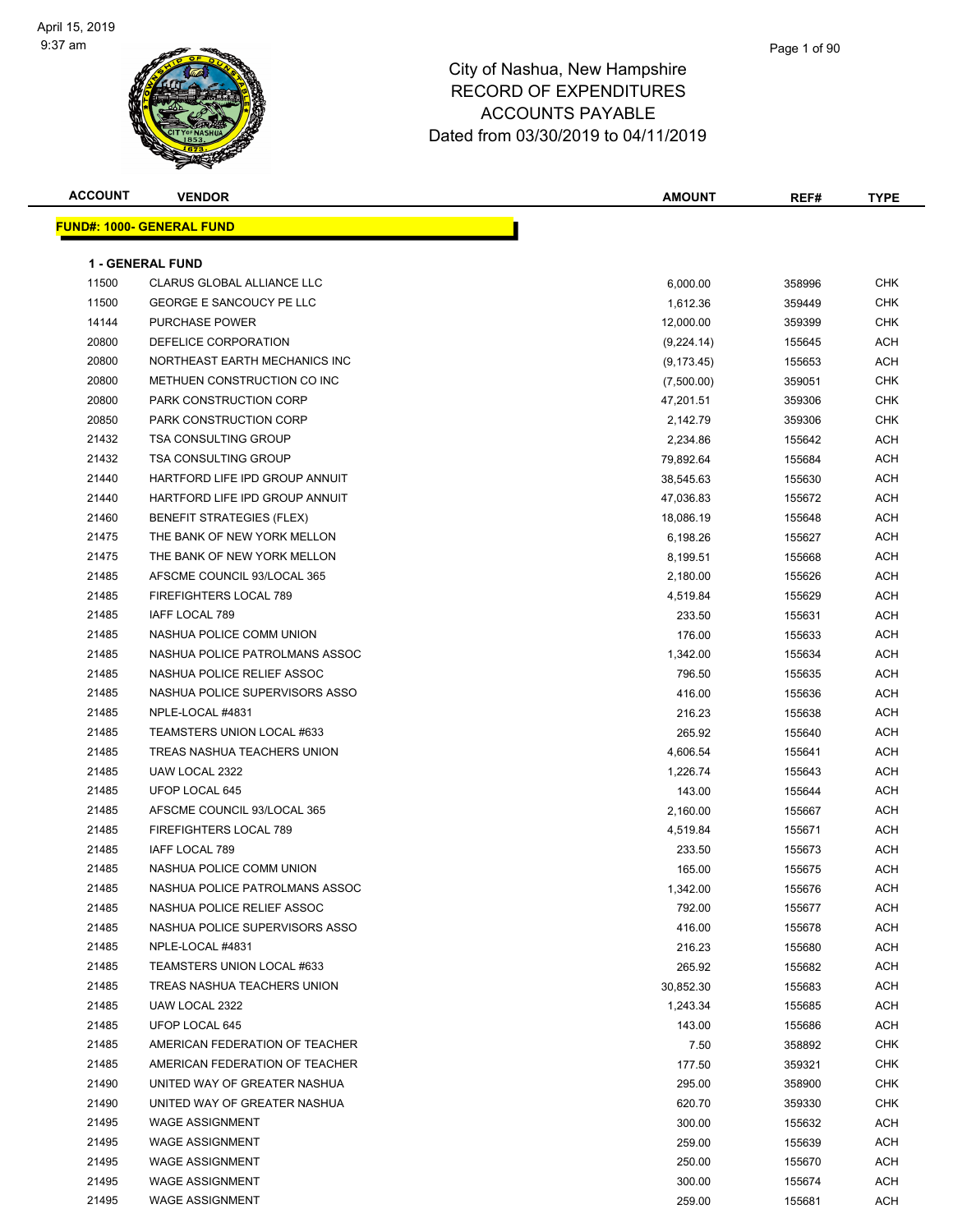

| <b>ACCOUNT</b> | <b>VENDOR</b>                    | <b>AMOUNT</b> | REF#   | <b>TYPE</b> |
|----------------|----------------------------------|---------------|--------|-------------|
|                | <b>FUND#: 1000- GENERAL FUND</b> |               |        |             |
|                |                                  |               |        |             |
|                | 1 - GENERAL FUND                 |               |        |             |
| 21495          | <b>WAGE ASSIGNMENT</b>           | 578.08        | 358893 | <b>CHK</b>  |
| 21495          | <b>WAGE ASSIGNMENT</b>           | 155.00        | 358894 | <b>CHK</b>  |
| 21495          | <b>WAGE ASSIGNMENT</b>           | 104.00        | 358895 | <b>CHK</b>  |
| 21495          | <b>WAGE ASSIGNMENT</b>           | 1,389.57      | 358896 | <b>CHK</b>  |
| 21495          | <b>WAGE ASSIGNMENT</b>           | 11.54         | 358897 | CHK         |
| 21495          | <b>WAGE ASSIGNMENT</b>           | 311.88        | 358898 | <b>CHK</b>  |
| 21495          | <b>WAGE ASSIGNMENT</b>           | 25.00         | 358899 | CHK         |
| 21495          | <b>WAGE ASSIGNMENT</b>           | 88.90         | 358901 | CHK         |
| 21495          | <b>WAGE ASSIGNMENT</b>           | 253.60        | 358902 | <b>CHK</b>  |
| 21495          | <b>WAGE ASSIGNMENT</b>           | 578.07        | 359322 | <b>CHK</b>  |
| 21495          | <b>WAGE ASSIGNMENT</b>           | 149.76        | 359323 | CHK         |
| 21495          | <b>WAGE ASSIGNMENT</b>           | 155.00        | 359324 | <b>CHK</b>  |
| 21495          | <b>WAGE ASSIGNMENT</b>           | 104.00        | 359325 | CHK         |
| 21495          | <b>WAGE ASSIGNMENT</b>           | 1,678.65      | 359326 | CHK         |
| 21495          | <b>WAGE ASSIGNMENT</b>           | 11.54         | 359327 | CHK         |
| 21495          | <b>WAGE ASSIGNMENT</b>           | 311.88        | 359328 | CHK         |
| 21495          | <b>WAGE ASSIGNMENT</b>           | 75.00         | 359329 | CHK         |
| 21495          | <b>WAGE ASSIGNMENT</b>           | 88.90         | 359331 | CHK         |
| 21495          | <b>WAGE ASSIGNMENT</b>           | 777.60        | 359332 | CHK         |
| 21495          | <b>WAGE ASSIGNMENT</b>           | 203.21        | 359333 | CHK         |
| 21538          | NASHUA TEACHERS UNION            | 73.62         | 155637 | ACH         |
| 21538          | NASHUA TEACHERS UNION            | 3,074.57      | 155679 | ACH         |
| 21780          | 23 MARSHALL ST NOMINEE TRUST     | 382.74        | 359258 | <b>CHK</b>  |
| 21780          | BILODEAU, WAYNE M &              | 54.24         | 359259 | <b>CHK</b>  |
| 21780          | DIONNE, LOIS JEAN                | 344.08        | 359260 | <b>CHK</b>  |
| 21780          | GAN, JANET &                     | 218.42        | 359261 | <b>CHK</b>  |
| 21780          | GAN, JANET &                     | 77.41         | 359262 | CHK         |
| 21780          | GAN, JANET &                     | 60.44         | 359263 | CHK         |
| 21780          | JIANG, YINHE &                   | 92.28         | 359264 | CHK         |
| 21780          | COLQUHOUN, LAURA REV TRUST       | 1,055.45      | 359732 | CHK         |
| 21780          | ECHO BASE LLC                    | 93.06         | 359733 | <b>CHK</b>  |
| 21780          | GAN, JANET &                     | 52.09         | 359735 | CHK         |
| 21780          | <b>GUPTA, ABHISHEK &amp;</b>     | 4,255.35      | 359736 | <b>CHK</b>  |
| 21780          | RODGERS MANUFACTORED HOUSING C   | 614.33        | 359737 | <b>CHK</b>  |
| 21780          | ST PIERRE, JOYCE B &             | 1,948.22      | 359739 | CHK         |
| 21780          | TIMOIS, INC                      | 2,537.11      | 359742 | CHK         |
| 21780          | TMR REVOCABLE LIVING TRUST       | 608.00        | 359743 | <b>CHK</b>  |
| 21780          | TRAN NGUYEN FAMILY TRUST         | 4,581.64      | 359744 | CHK         |
| 21921          | STATE OF NH-MV                   | 25,146.87     | 155620 | ACH         |
| 21921          | STATE OF NH -MV                  | 24,904.91     | 155623 | ACH         |
| 21921          | STATE OF NH -MV                  | 17,132.28     | 155625 | ACH         |
| 21921          | STATE OF NH -MV                  | 15,020.69     | 155646 | ACH         |
| 21921          | STATE OF NH -MV                  | 19,524.74     | 155659 | ACH         |
| 21921          | STATE OF NH -MV                  | 16,437.06     | 155662 | ACH         |
| 21921          | STATE OF NH -MV                  | 14,513.80     | 155663 | ACH         |
| 21921          | STATE OF NH -MV                  | 15,092.00     | 155666 | ACH         |
| 21921          | STATE OF NH -MV                  | 11,873.35     | 155687 | <b>ACH</b>  |
| 21921          | STATE OF NH-MV                   | 12,569.97     | 155704 | <b>ACH</b>  |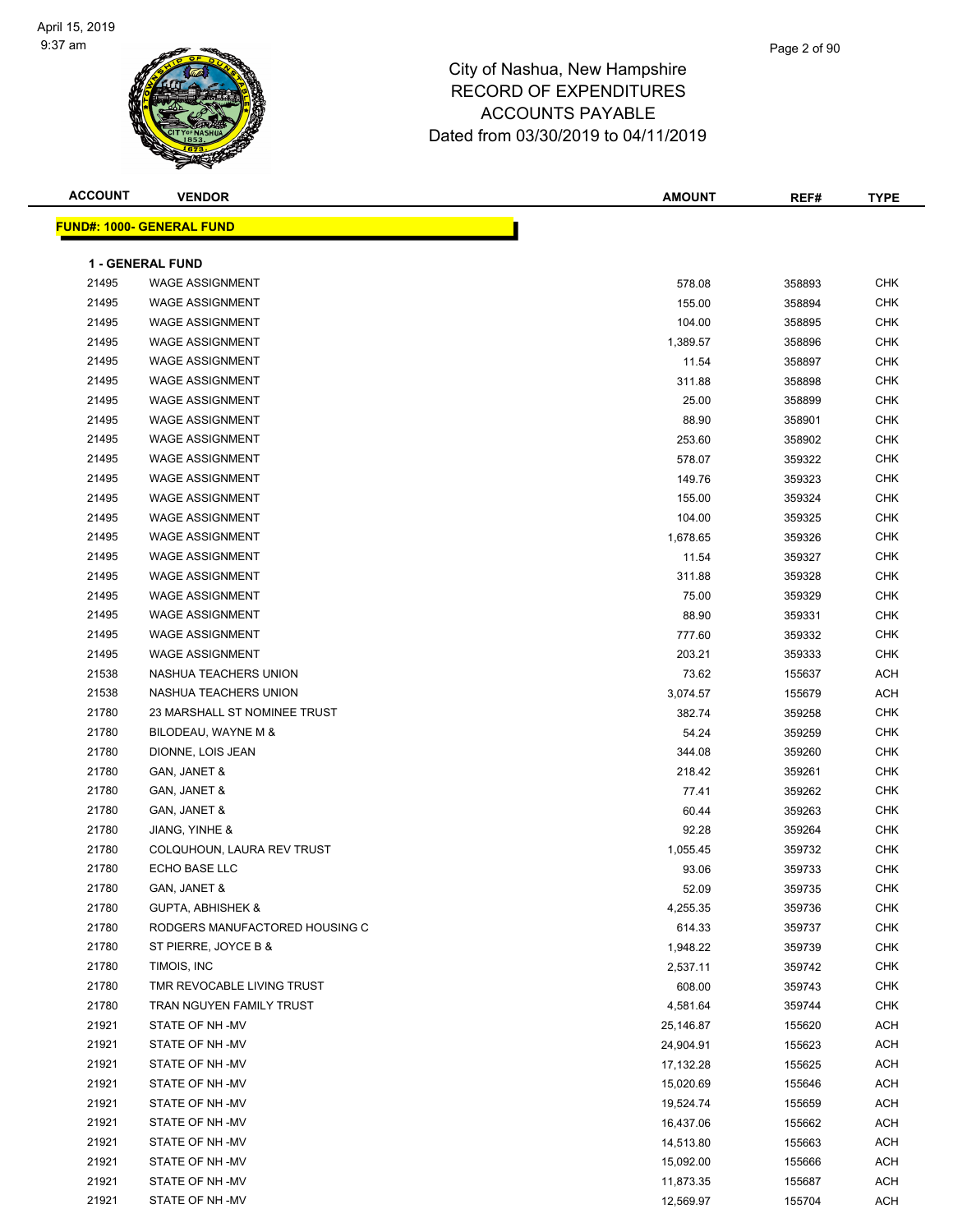

#### Page 3 of 90

|                             | <b>VENDOR</b>                                 | <b>AMOUNT</b>  | REF#             | <b>TYPE</b>                                                                                                  |
|-----------------------------|-----------------------------------------------|----------------|------------------|--------------------------------------------------------------------------------------------------------------|
|                             | <u> FUND#: 1000- GENERAL FUND</u>             |                |                  |                                                                                                              |
|                             |                                               | \$503,582.99   |                  |                                                                                                              |
|                             | <b>TOTAL 1 - GENERAL FUND</b>                 |                |                  |                                                                                                              |
| <b>101 - MAYOR</b>          |                                               |                |                  |                                                                                                              |
| 61910                       | WB MASON CO INC                               | 36.99          | 359086           | <b>CHK</b>                                                                                                   |
| 61910                       | <b>MEGAN CARON</b>                            | 32.16          | 359344           | <b>CHK</b>                                                                                                   |
| 68300                       | <b>JAJABELLES</b>                             | 388.00         | 358919           | <b>CHK</b>                                                                                                   |
| 68350                       | <b>KERRY MILLER</b>                           | 31.93          | 358922           | <b>CHK</b>                                                                                                   |
| 68350                       | <b>CECILIA ULIBARRI</b>                       | 23.19          | 359376           | <b>CHK</b>                                                                                                   |
|                             | TOTAL 101 - MAYOR                             | \$512.27       |                  |                                                                                                              |
|                             |                                               |                |                  |                                                                                                              |
| <b>103 - LEGAL</b><br>55300 | <b>STEVEN A BOLTON</b>                        | 102.59         | 359341           | <b>CHK</b>                                                                                                   |
| 55614                       | PETTY CASH                                    | 40.00          | 359370           | <b>CHK</b>                                                                                                   |
|                             |                                               |                |                  |                                                                                                              |
|                             | TOTAL 103 - LEGAL                             | \$142.59       |                  |                                                                                                              |
|                             | <b>107 - CITY CLERK</b>                       |                |                  |                                                                                                              |
| 42508                       | TREASURER STATE OF NH                         | 1,161.00       | 358958           | <b>CHK</b>                                                                                                   |
| 44149                       | TREASURER STATE OF NH                         | 7,484.00       | 358958           | <b>CHK</b>                                                                                                   |
| 55600                       | TREASURER STATE OF NH                         | 142.43         | 358959           | <b>CHK</b>                                                                                                   |
| 55607                       | TREASURER STATE OF NH                         | 7.57           | 358959           | <b>CHK</b>                                                                                                   |
| 61100                       | WB MASON CO INC                               | 26.97          | 359086           | CHK                                                                                                          |
|                             | <b>TOTAL 107 - CITY CLERK</b>                 | \$8,821.97     |                  |                                                                                                              |
|                             |                                               |                |                  |                                                                                                              |
|                             | <b>109 - CIVIC &amp; COMMUNITY ACTIVITIES</b> |                |                  |                                                                                                              |
| 56207                       | SPARTANS DRUM & BUGLE CORPS                   | 2,500.00       | 359372           | <b>CHK</b>                                                                                                   |
| 56207                       | THE ACTORSINGERS                              | 2,740.00       | 359412           | <b>CHK</b>                                                                                                   |
| 56207                       | <b>CITY ARTS NASHUA</b>                       | 5,000.00       | 359435           | <b>CHK</b>                                                                                                   |
| 56207                       | <b>CITY ARTS NASHUA</b>                       | 5,000.00       | 359436           | <b>CHK</b>                                                                                                   |
| 56207                       | NASHUA AREA ARTISTS ASSOC                     | 2,500.00       | 359496           | <b>CHK</b>                                                                                                   |
|                             | NASHUA CHORAL SOCIETY                         | 2,760.00       | 359497           | CHK                                                                                                          |
| 56207                       |                                               |                | 359498           | <b>CHK</b>                                                                                                   |
| 56207                       | NASHUA COMMUNITY MUSIC SCHOOL                 | 3,000.00       |                  |                                                                                                              |
| 56207                       | NASHUA THEATRE GUILD                          | 3,500.00       | 359500           |                                                                                                              |
| 56207                       | SINFONIETTA STRINGS                           | 5,000.00       | 359530           |                                                                                                              |
| 56207                       | SYMPHONY NEW HAMPSHIRE                        | 5,000.00       | 359540           |                                                                                                              |
| 56214                       | HUMANE SOCIETY FOR GREATER                    | 8,256.75       | 359033           |                                                                                                              |
|                             | TOTAL 109 - CIVIC & COMMUNITY ACTIVITIES      | \$45,256.75    |                  |                                                                                                              |
|                             |                                               |                |                  |                                                                                                              |
|                             | <b>111 - HUMAN RESOURCES</b>                  |                |                  |                                                                                                              |
| 55307                       | <b>NANCY TRASK</b>                            | 124.75         | 358934           |                                                                                                              |
| 55421                       | <b>NANCY TRASK</b>                            | 20.00          | 358934           |                                                                                                              |
| 55421<br>55425              | TREASURER STATE OF NH<br>PEOPLEFACTS LLC      | 60.00<br>23.46 | 358961<br>359398 | <b>CHK</b><br><b>CHK</b><br><b>CHK</b><br><b>CHK</b><br><b>CHK</b><br><b>CHK</b><br><b>CHK</b><br><b>CHK</b> |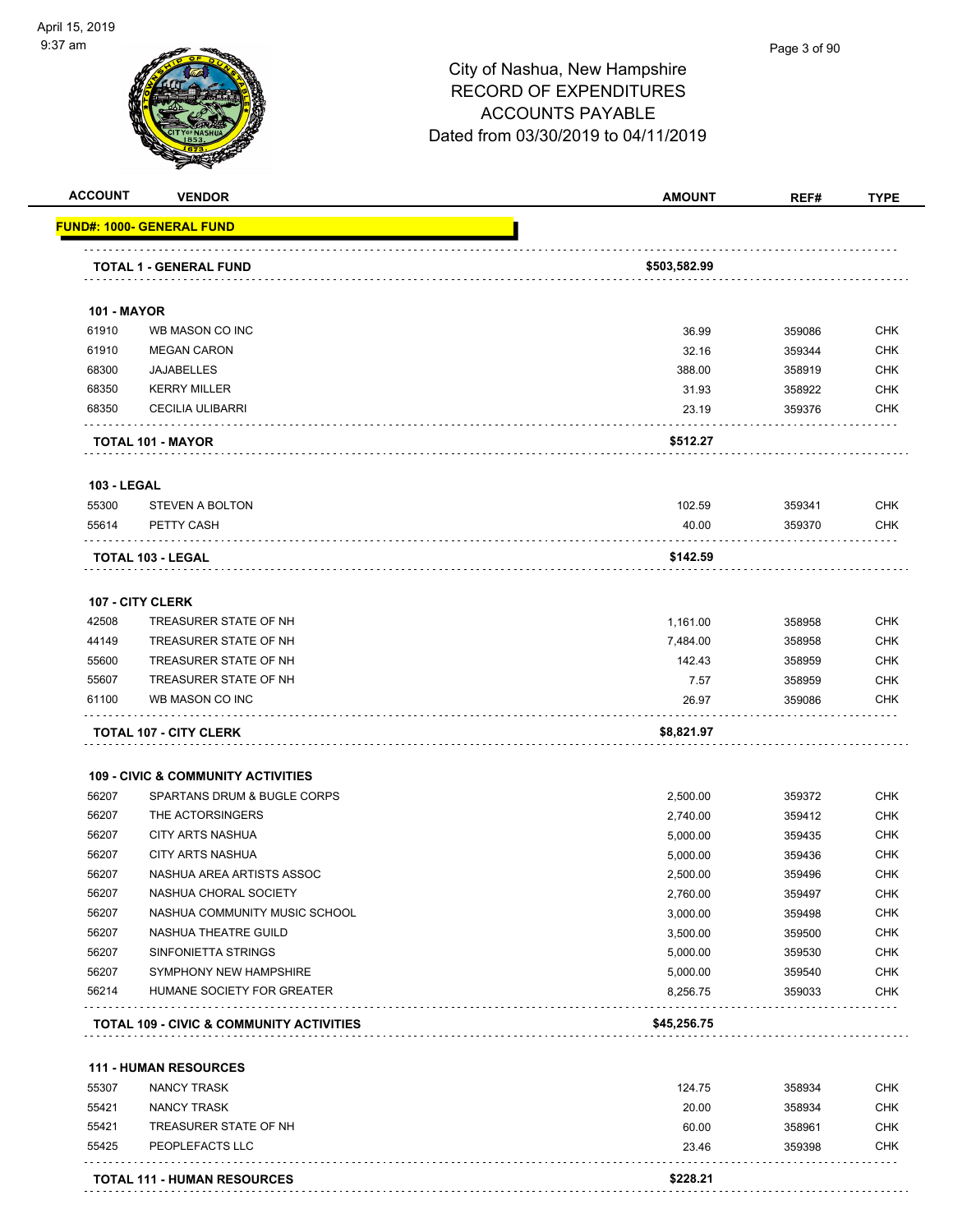| <b>FUND#: 1000- GENERAL FUND</b><br>113 - BENEFITS<br>STATE OF NEW HAMPSHIRE UC<br><b>TOTAL 113 - BENEFITS</b><br><b>120 - TELECOMMUNICATIONS</b><br>PACIFIC TELEMANAGEMENT SERVICE<br><b>COMCAST</b><br>VERIZON WIRELESS 342053899-001<br><b>TOTAL 120 - TELECOMMUNICATIONS</b><br><b>122 - INFORMATION TECHNOLOGY</b><br><b>NAMTEK CORP</b><br>CONWAY OFFICE SOLUTIONS | 2,167.02<br>\$2,167.02<br>75.00<br>182.55<br>760.19<br>\$1,017.74                                                                                                                                                                                                                                                                                                                                                                               | 358956<br>359057<br>358938<br>359409                                                                                                                    | <b>CHK</b><br><b>CHK</b><br><b>CHK</b><br><b>CHK</b>                                                                                               |
|--------------------------------------------------------------------------------------------------------------------------------------------------------------------------------------------------------------------------------------------------------------------------------------------------------------------------------------------------------------------------|-------------------------------------------------------------------------------------------------------------------------------------------------------------------------------------------------------------------------------------------------------------------------------------------------------------------------------------------------------------------------------------------------------------------------------------------------|---------------------------------------------------------------------------------------------------------------------------------------------------------|----------------------------------------------------------------------------------------------------------------------------------------------------|
|                                                                                                                                                                                                                                                                                                                                                                          |                                                                                                                                                                                                                                                                                                                                                                                                                                                 |                                                                                                                                                         |                                                                                                                                                    |
|                                                                                                                                                                                                                                                                                                                                                                          |                                                                                                                                                                                                                                                                                                                                                                                                                                                 |                                                                                                                                                         |                                                                                                                                                    |
|                                                                                                                                                                                                                                                                                                                                                                          |                                                                                                                                                                                                                                                                                                                                                                                                                                                 |                                                                                                                                                         |                                                                                                                                                    |
|                                                                                                                                                                                                                                                                                                                                                                          |                                                                                                                                                                                                                                                                                                                                                                                                                                                 |                                                                                                                                                         |                                                                                                                                                    |
|                                                                                                                                                                                                                                                                                                                                                                          |                                                                                                                                                                                                                                                                                                                                                                                                                                                 |                                                                                                                                                         |                                                                                                                                                    |
|                                                                                                                                                                                                                                                                                                                                                                          |                                                                                                                                                                                                                                                                                                                                                                                                                                                 |                                                                                                                                                         |                                                                                                                                                    |
|                                                                                                                                                                                                                                                                                                                                                                          |                                                                                                                                                                                                                                                                                                                                                                                                                                                 |                                                                                                                                                         |                                                                                                                                                    |
|                                                                                                                                                                                                                                                                                                                                                                          |                                                                                                                                                                                                                                                                                                                                                                                                                                                 |                                                                                                                                                         |                                                                                                                                                    |
|                                                                                                                                                                                                                                                                                                                                                                          |                                                                                                                                                                                                                                                                                                                                                                                                                                                 |                                                                                                                                                         |                                                                                                                                                    |
|                                                                                                                                                                                                                                                                                                                                                                          |                                                                                                                                                                                                                                                                                                                                                                                                                                                 |                                                                                                                                                         |                                                                                                                                                    |
|                                                                                                                                                                                                                                                                                                                                                                          |                                                                                                                                                                                                                                                                                                                                                                                                                                                 |                                                                                                                                                         |                                                                                                                                                    |
|                                                                                                                                                                                                                                                                                                                                                                          | 1,270.00                                                                                                                                                                                                                                                                                                                                                                                                                                        | 155694                                                                                                                                                  | <b>ACH</b>                                                                                                                                         |
|                                                                                                                                                                                                                                                                                                                                                                          | 241.44                                                                                                                                                                                                                                                                                                                                                                                                                                          | 358998                                                                                                                                                  | <b>CHK</b>                                                                                                                                         |
| VERIZON WIRELESS-985557535                                                                                                                                                                                                                                                                                                                                               | 40.01                                                                                                                                                                                                                                                                                                                                                                                                                                           | 358964                                                                                                                                                  | <b>CHK</b>                                                                                                                                         |
| <b>ITSAVVY LLC</b>                                                                                                                                                                                                                                                                                                                                                       | 1,072.00                                                                                                                                                                                                                                                                                                                                                                                                                                        | 359470                                                                                                                                                  | <b>CHK</b>                                                                                                                                         |
| <b>TOTAL 122 - INFORMATION TECHNOLOGY</b>                                                                                                                                                                                                                                                                                                                                | \$2,623.45                                                                                                                                                                                                                                                                                                                                                                                                                                      |                                                                                                                                                         |                                                                                                                                                    |
| <b>126 - FINANCIAL SERVICES</b>                                                                                                                                                                                                                                                                                                                                          |                                                                                                                                                                                                                                                                                                                                                                                                                                                 |                                                                                                                                                         |                                                                                                                                                    |
| CONSOLIDATED AUTOMOTIVE SRVS                                                                                                                                                                                                                                                                                                                                             | 14.80                                                                                                                                                                                                                                                                                                                                                                                                                                           | 358997                                                                                                                                                  | <b>CHK</b>                                                                                                                                         |
| <b>FREDERICK A HUGHES</b>                                                                                                                                                                                                                                                                                                                                                | 15.00                                                                                                                                                                                                                                                                                                                                                                                                                                           | 359032                                                                                                                                                  | <b>CHK</b>                                                                                                                                         |
| DARIA C PRYSHLAK                                                                                                                                                                                                                                                                                                                                                         | 363.00                                                                                                                                                                                                                                                                                                                                                                                                                                          | 359339                                                                                                                                                  | <b>CHK</b>                                                                                                                                         |
|                                                                                                                                                                                                                                                                                                                                                                          |                                                                                                                                                                                                                                                                                                                                                                                                                                                 |                                                                                                                                                         | <b>CHK</b>                                                                                                                                         |
|                                                                                                                                                                                                                                                                                                                                                                          |                                                                                                                                                                                                                                                                                                                                                                                                                                                 |                                                                                                                                                         | <b>CHK</b>                                                                                                                                         |
|                                                                                                                                                                                                                                                                                                                                                                          |                                                                                                                                                                                                                                                                                                                                                                                                                                                 |                                                                                                                                                         | <b>CHK</b>                                                                                                                                         |
| <b>HARRY SWANSON</b>                                                                                                                                                                                                                                                                                                                                                     |                                                                                                                                                                                                                                                                                                                                                                                                                                                 |                                                                                                                                                         | <b>CHK</b>                                                                                                                                         |
| NH GOVERMENT FINANCE OFFICER                                                                                                                                                                                                                                                                                                                                             | 35.00                                                                                                                                                                                                                                                                                                                                                                                                                                           | 358948                                                                                                                                                  | <b>CHK</b>                                                                                                                                         |
| MAILINGS UNLIMITED - MVR                                                                                                                                                                                                                                                                                                                                                 |                                                                                                                                                                                                                                                                                                                                                                                                                                                 |                                                                                                                                                         | <b>ACH</b>                                                                                                                                         |
| WORCESTER COUNTY SHERIFF                                                                                                                                                                                                                                                                                                                                                 | 100.00                                                                                                                                                                                                                                                                                                                                                                                                                                          | 358878                                                                                                                                                  | <b>CHK</b>                                                                                                                                         |
| WB MASON CO INC                                                                                                                                                                                                                                                                                                                                                          | 322.69                                                                                                                                                                                                                                                                                                                                                                                                                                          | 359086                                                                                                                                                  | <b>CHK</b>                                                                                                                                         |
| WB MASON CO INC                                                                                                                                                                                                                                                                                                                                                          | 13.90                                                                                                                                                                                                                                                                                                                                                                                                                                           | 359551                                                                                                                                                  | <b>CHK</b>                                                                                                                                         |
| <b>TOTAL 126 - FINANCIAL SERVICES</b>                                                                                                                                                                                                                                                                                                                                    | \$3,890.99                                                                                                                                                                                                                                                                                                                                                                                                                                      |                                                                                                                                                         |                                                                                                                                                    |
|                                                                                                                                                                                                                                                                                                                                                                          |                                                                                                                                                                                                                                                                                                                                                                                                                                                 |                                                                                                                                                         |                                                                                                                                                    |
|                                                                                                                                                                                                                                                                                                                                                                          |                                                                                                                                                                                                                                                                                                                                                                                                                                                 |                                                                                                                                                         | <b>CHK</b>                                                                                                                                         |
|                                                                                                                                                                                                                                                                                                                                                                          |                                                                                                                                                                                                                                                                                                                                                                                                                                                 |                                                                                                                                                         | <b>CHK</b>                                                                                                                                         |
|                                                                                                                                                                                                                                                                                                                                                                          |                                                                                                                                                                                                                                                                                                                                                                                                                                                 |                                                                                                                                                         | <b>CHK</b>                                                                                                                                         |
|                                                                                                                                                                                                                                                                                                                                                                          |                                                                                                                                                                                                                                                                                                                                                                                                                                                 |                                                                                                                                                         | CHK                                                                                                                                                |
|                                                                                                                                                                                                                                                                                                                                                                          |                                                                                                                                                                                                                                                                                                                                                                                                                                                 |                                                                                                                                                         |                                                                                                                                                    |
|                                                                                                                                                                                                                                                                                                                                                                          |                                                                                                                                                                                                                                                                                                                                                                                                                                                 |                                                                                                                                                         | CHK<br><b>CHK</b>                                                                                                                                  |
|                                                                                                                                                                                                                                                                                                                                                                          |                                                                                                                                                                                                                                                                                                                                                                                                                                                 |                                                                                                                                                         | <b>CHK</b>                                                                                                                                         |
|                                                                                                                                                                                                                                                                                                                                                                          |                                                                                                                                                                                                                                                                                                                                                                                                                                                 |                                                                                                                                                         | <b>CHK</b>                                                                                                                                         |
|                                                                                                                                                                                                                                                                                                                                                                          |                                                                                                                                                                                                                                                                                                                                                                                                                                                 |                                                                                                                                                         | <b>CHK</b>                                                                                                                                         |
|                                                                                                                                                                                                                                                                                                                                                                          |                                                                                                                                                                                                                                                                                                                                                                                                                                                 |                                                                                                                                                         | CHK                                                                                                                                                |
|                                                                                                                                                                                                                                                                                                                                                                          | 335.00                                                                                                                                                                                                                                                                                                                                                                                                                                          |                                                                                                                                                         |                                                                                                                                                    |
|                                                                                                                                                                                                                                                                                                                                                                          |                                                                                                                                                                                                                                                                                                                                                                                                                                                 | 359075                                                                                                                                                  | <b>CHK</b>                                                                                                                                         |
|                                                                                                                                                                                                                                                                                                                                                                          | <b>KEVIN R BURGESS</b><br>DENNIS J OFLAHERTY<br><b>CLAIRE CATHERINE OLIN</b><br><b>129 - CITY BUILDINGS</b><br><b>EVERSOURCE</b><br>LIBERTY UTILITIES - NH<br>LIBERTY UTILITIES - NH<br><b>DIRECT ENERGY BUSINESS</b><br>PENNICHUCK WATER WORKS INC<br>BAIN PEST CONTROL SERVICE INC<br><b>HAJOCA CORPORATION</b><br>HOME DEPOT CREDIT SERVICE 3065<br>M & M ELECTRICAL SUPPLY CO INC<br>NASHUA WALLPAPER & PAINT CO<br>STANLEY ELEVATOR CO INC | 413.00<br>410.20<br>157.60<br>137.80<br>1,908.00<br>4,218.97<br>1,122.13<br>1,264.88<br>1,182.93<br>546.64<br>82.00<br>64.05<br>19.97<br>17.25<br>23.53 | 359432<br>359508<br>359509<br>359538<br>155661<br>358879<br>359300<br>359314<br>359442<br>358953<br>359421<br>359026<br>359028<br>359041<br>359054 |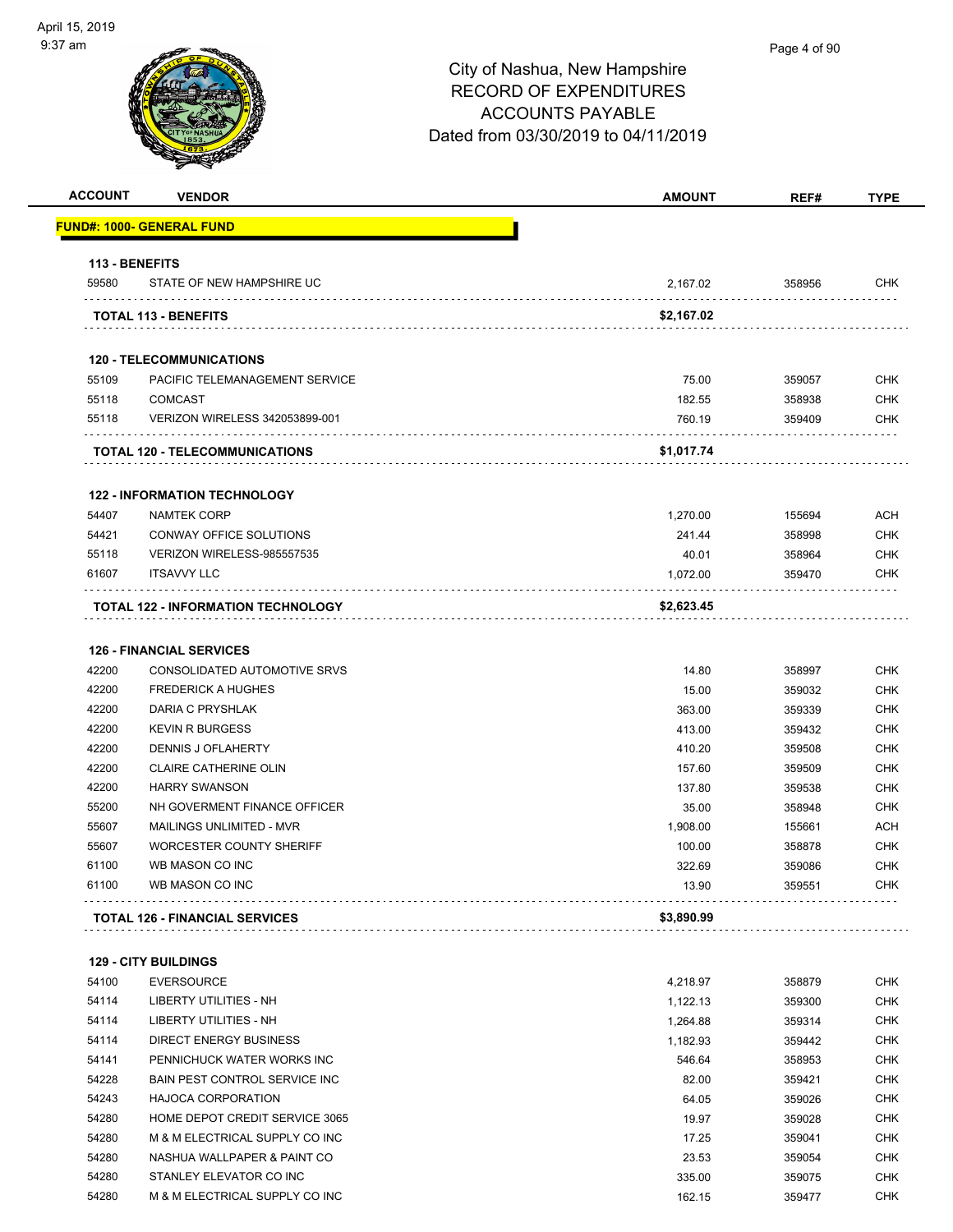

|                | <b>VENDOR</b>                                   | <b>AMOUNT</b>  | REF#             | <b>TYPE</b>                                                                                                                                                                               |
|----------------|-------------------------------------------------|----------------|------------------|-------------------------------------------------------------------------------------------------------------------------------------------------------------------------------------------|
|                | <b>FUND#: 1000- GENERAL FUND</b>                |                |                  |                                                                                                                                                                                           |
|                |                                                 |                |                  |                                                                                                                                                                                           |
|                | <b>129 - CITY BUILDINGS</b>                     |                |                  |                                                                                                                                                                                           |
| 61428          | <b>IMPERIAL DADE</b>                            | 21.00          | 359467           | <b>CHK</b>                                                                                                                                                                                |
| 61428          | NEW ENGLAND PAPER & SUPPLY                      | 318.34         | 359504           | <b>CHK</b>                                                                                                                                                                                |
| 61499          | AMAZON.COM LLC                                  | 274.36         | 155647           | ACH                                                                                                                                                                                       |
| 71999          | AMAZON.COM LLC                                  | 399.99         | 155647           | ACH                                                                                                                                                                                       |
|                | <b>TOTAL 129 - CITY BUILDINGS</b>               | \$10,053.19    |                  |                                                                                                                                                                                           |
|                | <b>130 - PURCHASING</b>                         |                |                  |                                                                                                                                                                                           |
| 55607          | <b>PURCHASE POWER</b>                           | 87.00          | 359399           | <b>CHK</b>                                                                                                                                                                                |
| 61100          | WB MASON CO INC                                 | 31.55          | 359086           | <b>CHK</b>                                                                                                                                                                                |
|                | <b>TOTAL 130 - PURCHASING</b>                   | \$118.55       |                  |                                                                                                                                                                                           |
|                | 132 - ASSESSING                                 |                |                  |                                                                                                                                                                                           |
| 44184          | WB MASON CO INC                                 | 189.25         | 359086           | <b>CHK</b>                                                                                                                                                                                |
| 55307          | <b>GARY TURGISS</b>                             | 100.92         | 359294           | <b>CHK</b>                                                                                                                                                                                |
| 55307          | <b>DOUGLAS DAME</b>                             | 49.20          | 359347           | <b>CHK</b>                                                                                                                                                                                |
| 55307          | <b>MICHAEL MANDILE</b>                          | 36.54          | 359363           | <b>CHK</b>                                                                                                                                                                                |
| 55421          | <b>NHAAO</b>                                    | 175.00         | 359393           | <b>CHK</b>                                                                                                                                                                                |
| 61100          | WB MASON CO INC                                 | 42.76          | 359086           | <b>CHK</b>                                                                                                                                                                                |
|                |                                                 |                |                  |                                                                                                                                                                                           |
|                |                                                 |                |                  |                                                                                                                                                                                           |
| 61830          | THE TELEGRAPH                                   | 189.80         | 359401           | <b>CHK</b>                                                                                                                                                                                |
|                | <b>TOTAL 132 - ASSESSING</b>                    | \$783.47       |                  |                                                                                                                                                                                           |
|                | <b>142 - WOODLAWN CEMETERY</b>                  |                |                  |                                                                                                                                                                                           |
| 54100          | <b>EVERSOURCE</b>                               | 380.68         | 358879           |                                                                                                                                                                                           |
| 54107          | MCLAUGHLIN OIL CO                               | 318.25         |                  |                                                                                                                                                                                           |
| 54114          | LIBERTY UTILITIES - NH                          | 409.80         | 359487<br>358884 |                                                                                                                                                                                           |
| 54114          | LIBERTY UTILITIES - NH                          | 435.28         | 359311           |                                                                                                                                                                                           |
| 54114          | <b>DIRECT ENERGY BUSINESS</b>                   | 496.85         | 359442           |                                                                                                                                                                                           |
| 54280          | HUFF & GAUTHIER INC                             | 969.55         | 359466           |                                                                                                                                                                                           |
| 54399          | <b>CINTAS</b>                                   | 99.00          | 358994           |                                                                                                                                                                                           |
| 61142          | <b>CINTAS</b>                                   | 31.07          | 358994           |                                                                                                                                                                                           |
| 61499          | <b>SANEL NAPA</b>                               | 9.99           | 359069           |                                                                                                                                                                                           |
|                |                                                 |                |                  |                                                                                                                                                                                           |
| 61549<br>61705 | STOKES SEEDS INC<br>MAYNARD & LESIEUR INC       | 10.62<br>55.00 | 359076           |                                                                                                                                                                                           |
| 61799          | SANEL NAPA                                      | 37.47          | 359049<br>359069 |                                                                                                                                                                                           |
|                | TOTAL 142 - WOODLAWN CEMETERY                   | \$3,253.56     |                  |                                                                                                                                                                                           |
|                |                                                 |                |                  |                                                                                                                                                                                           |
|                | <b>144 - EDGEWOOD &amp; SUBURBAN CEMETERIES</b> |                |                  |                                                                                                                                                                                           |
| 54100          | <b>EVERSOURCE</b>                               | 139.66         | 358879           |                                                                                                                                                                                           |
| 54107          | SHATTUCK MALONE OIL CO                          | 675.78         | 358955           |                                                                                                                                                                                           |
| 54114          | BOT L GAS INC                                   | 530.45         | 359429           |                                                                                                                                                                                           |
| 61428          | NEW ENGLAND PAPER & SUPPLY                      | 120.44         | 359504           | <b>CHK</b><br>CHK<br>CHK<br><b>CHK</b><br>CHK<br><b>CHK</b><br><b>CHK</b><br><b>CHK</b><br><b>CHK</b><br><b>CHK</b><br>CHK<br><b>CHK</b><br><b>CHK</b><br><b>CHK</b><br><b>CHK</b><br>CHK |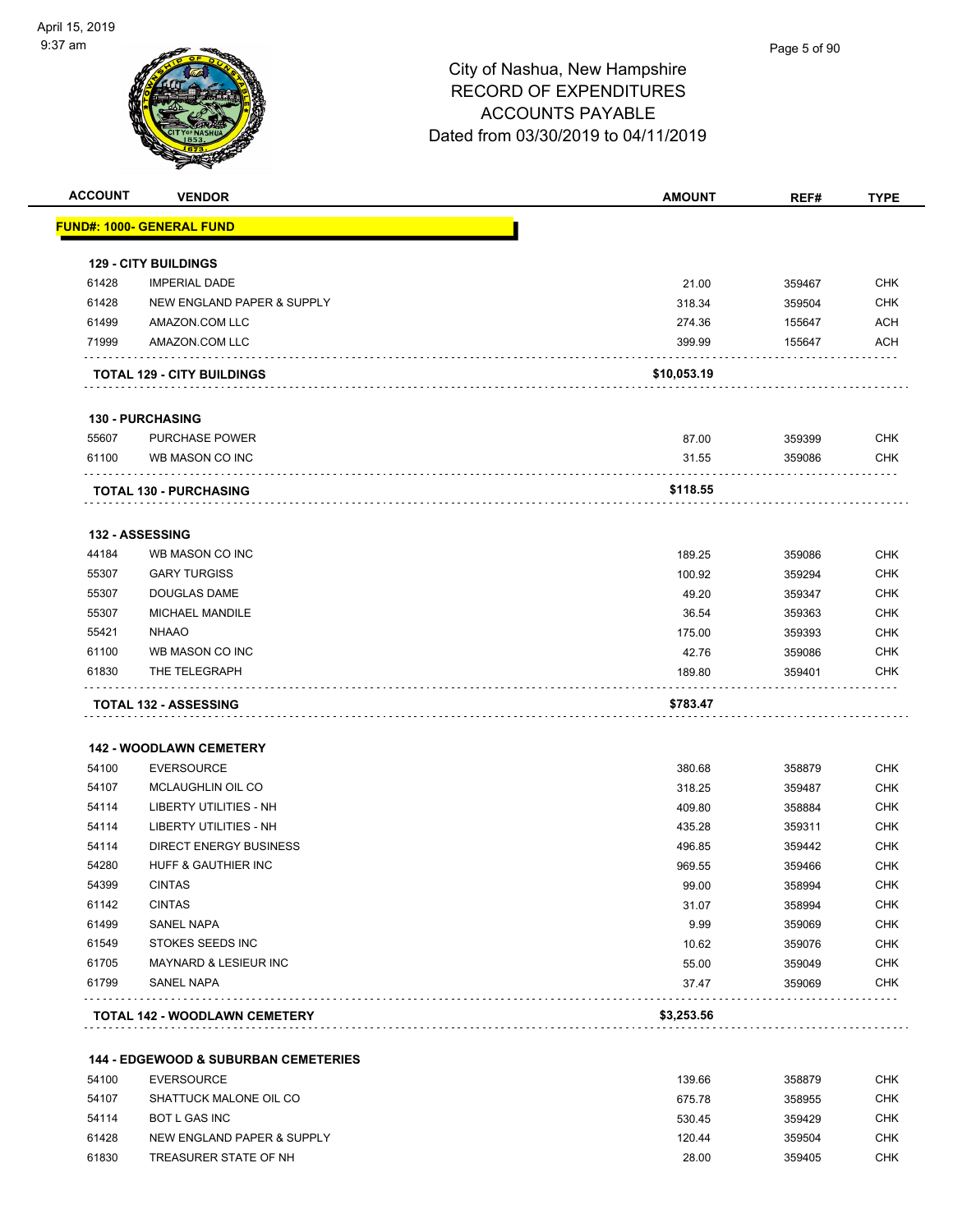

**FUND#: 1000- GENERAL FUND**

# City of Nashua, New Hampshire RECORD OF EXPENDITURES ACCOUNTS PAYABLE

|                |                                                       | <b>ACCOUNTS PAYABLE</b>             |        |             |
|----------------|-------------------------------------------------------|-------------------------------------|--------|-------------|
|                |                                                       | Dated from 03/30/2019 to 04/11/2019 |        |             |
|                |                                                       |                                     |        |             |
| <b>ACCOUNT</b> | <b>VENDOR</b>                                         | <b>AMOUNT</b>                       | REF#   | <b>TYPE</b> |
|                | <b>IND#: 1000- GENERAL FUND</b>                       |                                     |        |             |
|                | <b>TOTAL 144 - EDGEWOOD &amp; SUBURBAN CEMETERIES</b> | \$1,494.33                          |        |             |
| 150 - POLICE   |                                                       |                                     |        |             |
| 44184          | NASHUA POLICE DEPARTMENT                              | 9.99                                | 359368 | <b>CHK</b>  |
| 53999          | <b>ADRIAN BEATO</b>                                   | 95.00                               | 359335 | <b>CHK</b>  |
| 54100          | <b>EVERSOURCE</b>                                     | 372.02                              | 358879 | <b>CHK</b>  |
| 54100          | EVERSOUCE-POWER SUPPLY                                | 11,865.55                           | 359295 | <b>CHK</b>  |
| 54107          | SHATTUCK MALONE OIL CO                                | 325.60                              | 359400 | <b>CHK</b>  |
| 54114          | <b>LIBERTY UTILITIES - NH</b>                         | 95.13                               | 358889 | <b>CHK</b>  |
| 54114          | <b>LIBERTY UTILITIES - NH</b>                         | 81.11                               | 359297 | <b>CHK</b>  |
| 54114          | <b>LIBERTY UTILITIES - NH</b>                         | 77.17                               | 359309 | <b>CHK</b>  |
| 54114          | <b>DIRECT ENERGY BUSINESS</b>                         | 4,721.33                            | 359442 | <b>CHK</b>  |
| 54141          | PENNICHUCK WATER WORKS INC                            | 621.03                              | 359397 | <b>CHK</b>  |
| 54243          | <b>J LAWRENCE HALL INC</b>                            | 752.42                              | 359472 | <b>CHK</b>  |
| 54280          | <b>ACTION TARGET INC</b>                              | 3,336.66                            | 358973 | <b>CHK</b>  |
| 54280          | NASHUA WALLPAPER & PAINT CO                           | 26.99                               | 359054 | <b>CHK</b>  |
| 54407          | <b>RELX INC DBA LEXISNEXIS</b>                        | 165.00                              | 359521 | <b>CHK</b>  |
| 54600          | <b>GRANITE STATE GLASS</b>                            | 65.00                               | 359454 | <b>CHK</b>  |
| 54600          | SULLIVAN TIRE COMPANY                                 | 42.00                               | 359537 | <b>CHK</b>  |

| 54114 | <b>LIBERTY UTILITIES - NH</b>  | 81.11    | 359297 | <b>CHK</b> |
|-------|--------------------------------|----------|--------|------------|
| 54114 | <b>LIBERTY UTILITIES - NH</b>  | 77.17    | 359309 | CHK        |
| 54114 | DIRECT ENERGY BUSINESS         | 4,721.33 | 359442 | CHK        |
| 54141 | PENNICHUCK WATER WORKS INC     | 621.03   | 359397 | <b>CHK</b> |
| 54243 | J LAWRENCE HALL INC            | 752.42   | 359472 | CHK        |
| 54280 | <b>ACTION TARGET INC</b>       | 3,336.66 | 358973 | CHK        |
| 54280 | NASHUA WALLPAPER & PAINT CO    | 26.99    | 359054 | CHK        |
| 54407 | RELX INC DBA LEXISNEXIS        | 165.00   | 359521 | CHK        |
| 54600 | <b>GRANITE STATE GLASS</b>     | 65.00    | 359454 | <b>CHK</b> |
| 54600 | SULLIVAN TIRE COMPANY          | 42.00    | 359537 | <b>CHK</b> |
| 54849 | <b>CAITLIN BOUCHER</b>         | 45.96    | 358908 | <b>CHK</b> |
| 54849 | PETER CINFO                    | 45.96    | 358910 | <b>CHK</b> |
| 54849 | <b>JOSHUA ST ONGE</b>          | 45.96    | 358932 | CHK        |
| 54849 | <b>COMCAST</b>                 | 361.70   | 358938 | <b>CHK</b> |
| 54849 | CONSOLIDATED COMMUNICATIONS    | 36.43    | 358940 | CHK        |
| 54849 | <b>COMCAST</b>                 | 289.85   | 359381 | CHK        |
| 54849 | VERIZON WIRELESS-286546928     | 1,124.87 | 359407 | CHK        |
| 55200 | MICHAEL BOULAY                 | 165.00   | 358909 | <b>CHK</b> |
| 55200 | TREASURER STATE OF NH          | 75.00    | 358958 | <b>CHK</b> |
| 55307 | <b>CAMERON DOUGLAS</b>         | 46.40    | 358914 | <b>CHK</b> |
| 55400 | <b>ROSS DESMET</b>             | 60.00    | 358913 | CHK        |
| 55400 | <b>SCOTT SEROLL</b>            | 175.00   | 358930 | CHK        |
| 55400 | SIG SAUER INC                  | 2,800.00 | 359073 | <b>CHK</b> |
| 55400 | UNITED DIVERS                  | 550.00   | 359083 | <b>CHK</b> |
| 55400 | <b>THOMAS DURDEN</b>           | 1,603.73 | 359349 | CHK        |
| 55400 | MICHAEL KEKEJIAN               | 210.00   | 359356 | CHK        |
| 55400 | <b>JORDAN KELLY</b>            | 105.00   | 359357 | <b>CHK</b> |
| 55400 | RYAN MACDONALD                 | 210.00   | 359362 | <b>CHK</b> |
| 55400 | <b>BENJAMIN TURNER</b>         | 155.00   | 359375 | <b>CHK</b> |
| 55699 | 1ST PRIORITY TOWING & RECOVERY | 145.00   | 358968 | <b>CHK</b> |
| 55699 | ABSOLUTE DATA DESTRUCTION      | 206.70   | 358971 | <b>CHK</b> |
| 55699 | NASHUA MILLYARD ASSOC INC      | 388.46   | 359053 | CHK        |
| 55699 | <b>JOSHUA TREFRY</b>           | 180.00   | 359374 | <b>CHK</b> |
| 55699 | BROADSIDE COLLISION LLC        | 580.00   | 359430 | CHK        |
| 55699 | D & R TOWING INC               | 260.00   | 359438 | CHK        |
| 61100 | PETTY CASH                     | 50.00    | 358925 | CHK        |
| 61100 | CONWAY OFFICE SOLUTIONS        | 99.00    | 358998 | <b>CHK</b> |
| 61100 | WB MASON CO INC                | 354.23   | 359086 | <b>CHK</b> |
| 61100 | WB MASON CO INC                | 242.88   | 359551 | <b>CHK</b> |
|       |                                |          |        |            |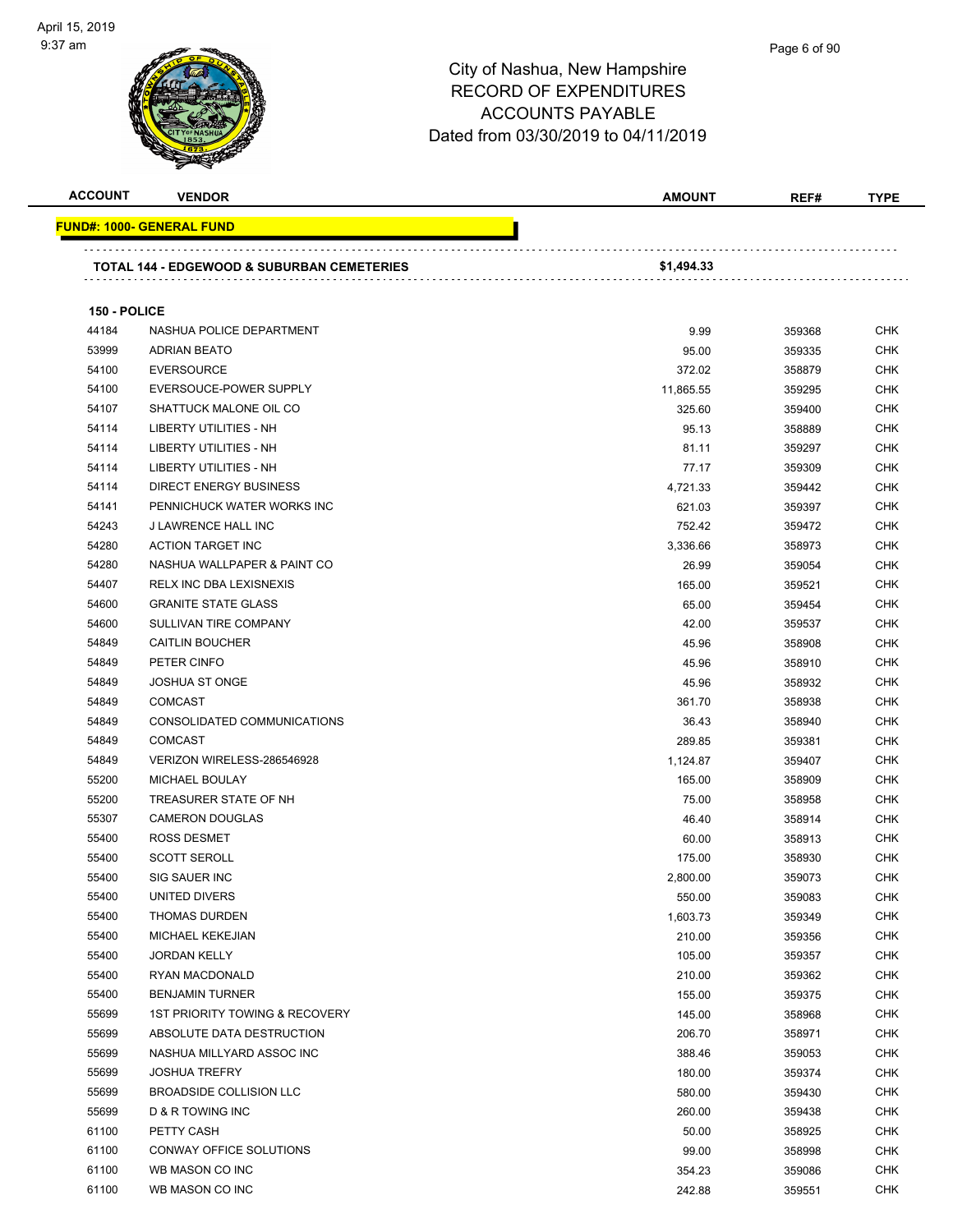

| <b>ACCOUNT</b> | <b>VENDOR</b>                    | <b>AMOUNT</b> | REF#   | TYPE       |
|----------------|----------------------------------|---------------|--------|------------|
|                | <b>FUND#: 1000- GENERAL FUND</b> |               |        |            |
| 150 - POLICE   |                                  |               |        |            |
| 61107          | <b>BEN'S UNIFORMS</b>            | 933.44        | 358984 | <b>CHK</b> |
| 61107          | <b>BEN'S UNIFORMS</b>            | 570.00        | 359424 | <b>CHK</b> |
| 61107          | BODY ARMOR OUTLET LLC            | 203.00        | 359428 | <b>CHK</b> |
| 61107          | <b>GEORGE'S APPAREL</b>          | 193.00        | 359450 | <b>CHK</b> |
| 61110          | GOODALES BIKE SHOP INC           | 51.99         | 359020 | CHK        |
| 61110          | <b>BEN'S UNIFORMS</b>            | 380.98        | 359424 | CHK        |
| 61121          | CHIEF SUPPLY CORP INC            | 512.00        | 358993 | <b>CHK</b> |
| 61121          | ATLANTIC TACTICAL INC            | 3,174.25      | 359419 | <b>CHK</b> |
| 61121          | MERRIMACK FIREARMS LLC           | 840.00        | 359489 | CHK        |
| 61185          | <b>TRITECH FORENSICS INC</b>     | 237.48        | 359080 | <b>CHK</b> |
| 61299          | PETTY CASH                       | 31.04         | 358926 | <b>CHK</b> |
| 61299          | <b>GUIDO MARCHIONDA</b>          | 100.66        | 359364 | CHK        |
| 61299          | <b>JOSHUA TREFRY</b>             | 46.54         | 359374 | <b>CHK</b> |
| 61300          | PETTY CASH                       | 22.30         | 358926 | <b>CHK</b> |
| 61300          | PETTY CASH                       | 20.00         | 358927 | <b>CHK</b> |
| 61428          | HOME DEPOT CREDIT SERVICE 3073   | 62.29         | 359464 | CHK        |
| 61428          | SAM'S CLUB DIRECT-0860           | 36.44         | 359524 | CHK        |
| 61607          | <b>TESSCO INC</b>                | 131.90        | 359541 | CHK        |
| 61650          | WB MASON CO INC                  | 283.95        | 359086 | <b>CHK</b> |
| 61705          | <b>MAYNARD &amp; LESIEUR INC</b> | 3,192.48      | 359047 | CHK        |
| 61799          | <b>FACTORY MOTOR PARTS</b>       | 663.13        | 155649 | ACH        |
| 61799          | <b>FACTORY MOTOR PARTS</b>       | 220.64        | 155690 | ACH        |
| 61799          | PETTY CASH                       | 9.99          | 358926 | <b>CHK</b> |
| 61799          | <b>BEST FORD</b>                 | 479.50        | 358985 | <b>CHK</b> |
| 61799          | CARPARTS DISTRIBUTION CENTER,    | 217.61        | 358992 | <b>CHK</b> |
| 61799          | <b>QUIRK GM PARTS DEPOT</b>      | 111.49        | 359063 | CHK        |
| 61799          | <b>BEST FORD</b>                 | 461.17        | 359425 | CHK        |
| 61799          | CARPARTS DISTRIBUTION CENTER,    | 299.34        | 359434 | CHK        |
| 61799          | DENNIS K BURKE INC               | 1,511.00      | 359440 | <b>CHK</b> |
| 61799          | DEPENDABLE LOCK SERVICE INC      | 185.25        | 359441 | <b>CHK</b> |
| 61799          | MACMULKIN CHEVROLET INC          | 426.63        | 359478 | CHK        |
| 61799          | NORTHERN FOREIGN CAR PARTS INC   | 544.82        | 359507 | <b>CHK</b> |
| 61799          | <b>QUIRK GM PARTS DEPOT</b>      | 316.60        | 359519 | <b>CHK</b> |
| 61907          | SAM'S CLUB DIRECT-0860           | 223.92        | 359524 | <b>CHK</b> |
| 71025          | SNAP ON TOOLS                    | 25.00         | 359531 | <b>CHK</b> |
| 71221          | ADVANCED ELECTRONIC DESIGN INC   | 15.00         | 358974 | <b>CHK</b> |
| 71221          | <b>GOVCONNECTION INC</b>         | 90.00         | 359021 | <b>CHK</b> |
| 71221          | DELL MARKETING LP                | 9,815.24      | 359439 | <b>CHK</b> |
| 71400          | AMERICAN DIVING SUPPLY           | 2,242.84      | 359417 | <b>CHK</b> |
|                | <b>TOTAL 150 - POLICE</b>        | \$62,147.04   |        |            |
|                |                                  |               |        |            |

#### **152 - FIRE**

| 53135 | ST JOSEPHS BUSINESS & HEALTH | 1.258.10 | 359074 | снк |
|-------|------------------------------|----------|--------|-----|
| 54100 | EVERSOURCE                   | 7.442.09 | 358879 | снк |
| 54100 | EVERSOURCE                   | 775.56   | 359296 | СНК |
| 54114 | LIBERTY UTILITIES - NH       | 1.427.80 | 358880 | снк |
| 54114 | LIBERTY UTILITIES - NH       | 587.26   | 358881 | снк |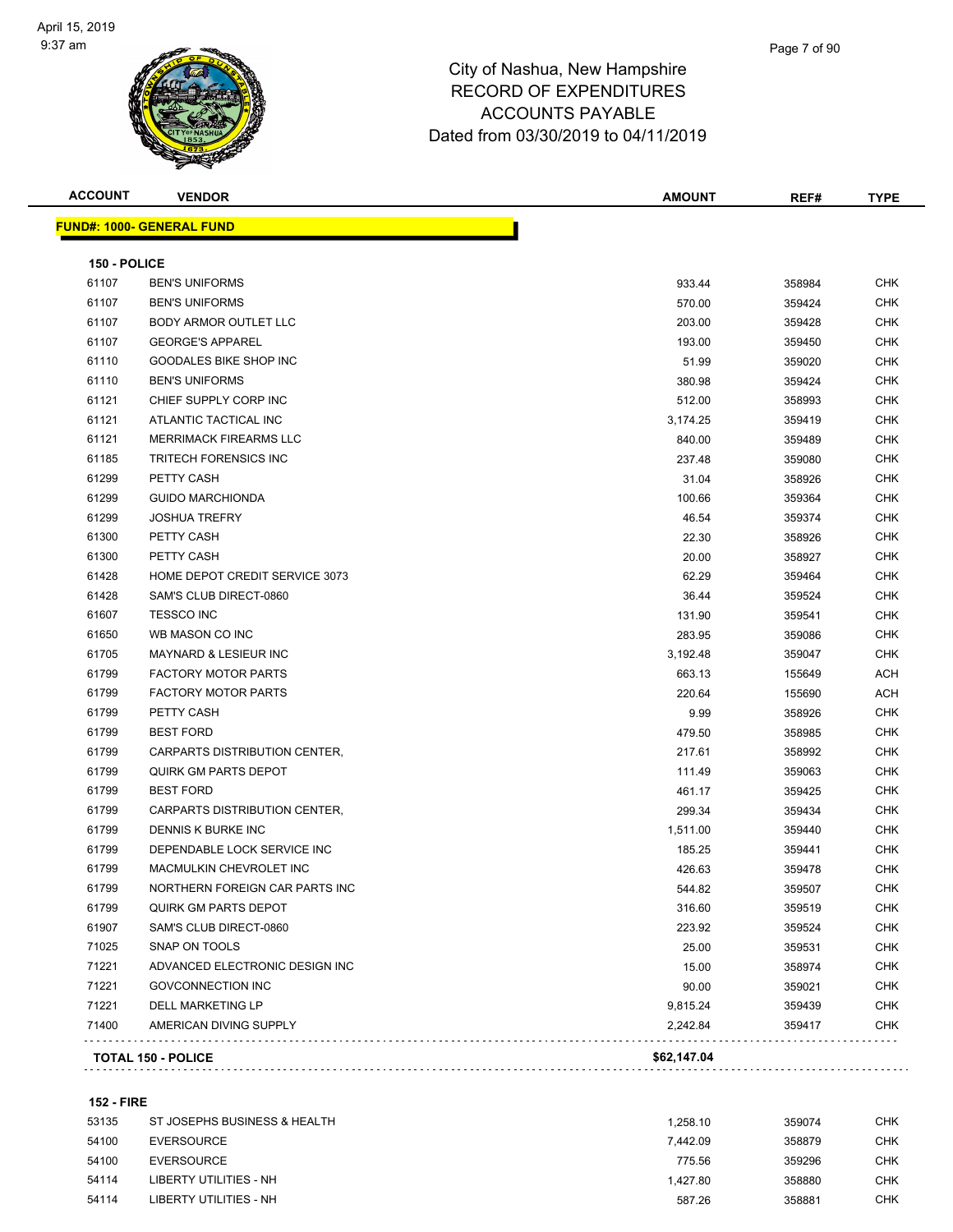#### Page 8 of 90

#### City of Nashua, New Hampshire RECORD OF EXPENDITURES ACCOUNTS PAYABLE Dated from 03/30/2019 to 04/11/2019

| <b>ACCOUNT</b>    | <b>VENDOR</b>                         | <b>AMOUNT</b> | REF#   | <b>TYPE</b> |
|-------------------|---------------------------------------|---------------|--------|-------------|
|                   | <b>FUND#: 1000- GENERAL FUND</b>      |               |        |             |
| <b>152 - FIRE</b> |                                       |               |        |             |
| 54114             | <b>LIBERTY UTILITIES - NH</b>         | 305.86        | 358882 | <b>CHK</b>  |
| 54114             | <b>LIBERTY UTILITIES - NH</b>         | 450.73        | 358891 | <b>CHK</b>  |
| 54114             | <b>LIBERTY UTILITIES - NH</b>         | 510.95        | 359303 | <b>CHK</b>  |
| 54114             | <b>LIBERTY UTILITIES - NH</b>         | 1,464.58      | 359307 | <b>CHK</b>  |
| 54114             | LIBERTY UTILITIES - NH                | 367.48        | 359308 | <b>CHK</b>  |
| 54114             | LIBERTY UTILITIES - NH                | 690.05        | 359317 | <b>CHK</b>  |
| 54114             | <b>LIBERTY UTILITIES - NH</b>         | 533.27        | 359319 | <b>CHK</b>  |
| 54114             | <b>DIRECT ENERGY BUSINESS</b>         | 4,674.07      | 359442 | <b>CHK</b>  |
| 54141             | PENNICHUCK WATER WORKS INC            | 891.43        | 358953 | <b>CHK</b>  |
| 54141             | PENNICHUCK WATER WORKS INC            | 271.00        | 359397 | <b>CHK</b>  |
| 54243             | AE MECHANICAL INC                     | 249.88        | 358975 | <b>CHK</b>  |
| 54280             | PETTY CASH                            | 41.87         | 359369 | <b>CHK</b>  |
| 54280             | HOME DEPOT CREDIT SERVICE 3065        | 77.90         | 359463 | <b>CHK</b>  |
| 54280             | M & M ELECTRICAL SUPPLY CO INC        | 116.49        | 359477 | <b>CHK</b>  |
| 54414             | 2-WAY COMMUNICATIONS SERVICE          | 1,415.00      | 358969 | <b>CHK</b>  |
| 54414             | WB MASON CO INC                       | 1,095.00      | 359551 | <b>CHK</b>  |
| 54600             | <b>FACTORY MOTOR PARTS</b>            | 189.77        | 155649 | <b>ACH</b>  |
| 54600             | SANEL NAPA                            | 438.04        | 359068 | <b>CHK</b>  |
| 55307             | PETTY CASH                            | 30.00         | 359369 | <b>CHK</b>  |
| 55607             | PETTY CASH                            | 25.60         | 359369 | <b>CHK</b>  |
| 55699             | TRUE BLUE CLEANERS                    | 173.73        | 359547 | <b>CHK</b>  |
| 61100             | WB MASON CO INC                       | 349.86        | 359086 | <b>CHK</b>  |
| 61100             | <b>KYLE BALL</b>                      | 32.75         | 359359 | СНК         |
| 61100             | WB MASON CO INC                       | 129.48        | 359551 | <b>CHK</b>  |
| 61107             | <b>J B SIMONS INC</b>                 | 378.50        | 359471 | <b>CHK</b>  |
| 61142             | MCKESSON MEDICAL SURGICAL             | 957.24        | 155693 | <b>ACH</b>  |
| 61307             | NEW ENGLAND KENWORTH                  | 60.36         | 359501 | <b>CHK</b>  |
| 61428             | <b>NEW ENGLAND PAPER &amp; SUPPLY</b> | 642.72        | 359056 | <b>CHK</b>  |
| 61428             | NEW ENGLAND PAPER & SUPPLY            | 176.55        | 359504 | <b>CHK</b>  |
| 61499             | PETTY CASH                            | 41.75         | 359369 | <b>CHK</b>  |
| 61650             | WB MASON CO INC                       | 116.12        | 359551 | <b>CHK</b>  |
| 61699             | POWER & TELEPHONE SUPPLY CO           | 564.70        | 359062 | <b>CHK</b>  |
| 61699             | <b>B &amp; S LOCKSMITHS INC</b>       | 584.50        | 359420 | <b>CHK</b>  |
| 61699             | HOME DEPOT CREDIT SERVICE 3065        | 76.32         | 359463 | <b>CHK</b>  |
| 61699             | PINE MOTOR PARTS                      | 123.86        | 359515 | <b>CHK</b>  |
| 61705             | <b>MAYNARD &amp; LESIEUR INC</b>      | 25.00         | 359481 | <b>CHK</b>  |
| 61799             | <b>FASTENAL CO</b>                    | (28.91)       | 359012 | <b>CHK</b>  |
| 61799             | LIBERTY INTNL TRUCKS OF NH LLC        | 554.83        | 359040 | <b>CHK</b>  |
| 61799             | NEW ENGLAND KENWORTH                  | 205.97        | 359055 | <b>CHK</b>  |
| 61799             | MINUTEMAN TRUCKS INC                  | 3,413.40      | 359494 | <b>CHK</b>  |

 TOWNSEND FORD 230.78 359544 CHK The STATE STATE TECH & SAFETY OF NEW ENGLASH CHANGER ASSESS AND RESIDENT ASSESS AND RESIDENCE ASSESS AND RESIDENT ASSESS AND RESIDENCE ASSESS AND RESIDENCE ASSESS AND RESIDENCE ASSESS AND RESIDENCE ASSESS AND RESIDENCE ASS The State of the Secret of Tech & Safety of NEW ENGL 370.00 359446 CHK 330.00 359446 CHK The State of the Section of the SAFETY OF NEW ENGLAND CHK CHK 1,214.00 259014 CHK FIRE TECH & SAFETY OF NEW ENGL (2.00) 359446 CHK MARSARS WATER RESCUE SYSTEMS 212.42 359043 CHK The State of the Secret of Tech & Safety of NEW ENGL 304.00 359446 CHK 304.00 359446 CHK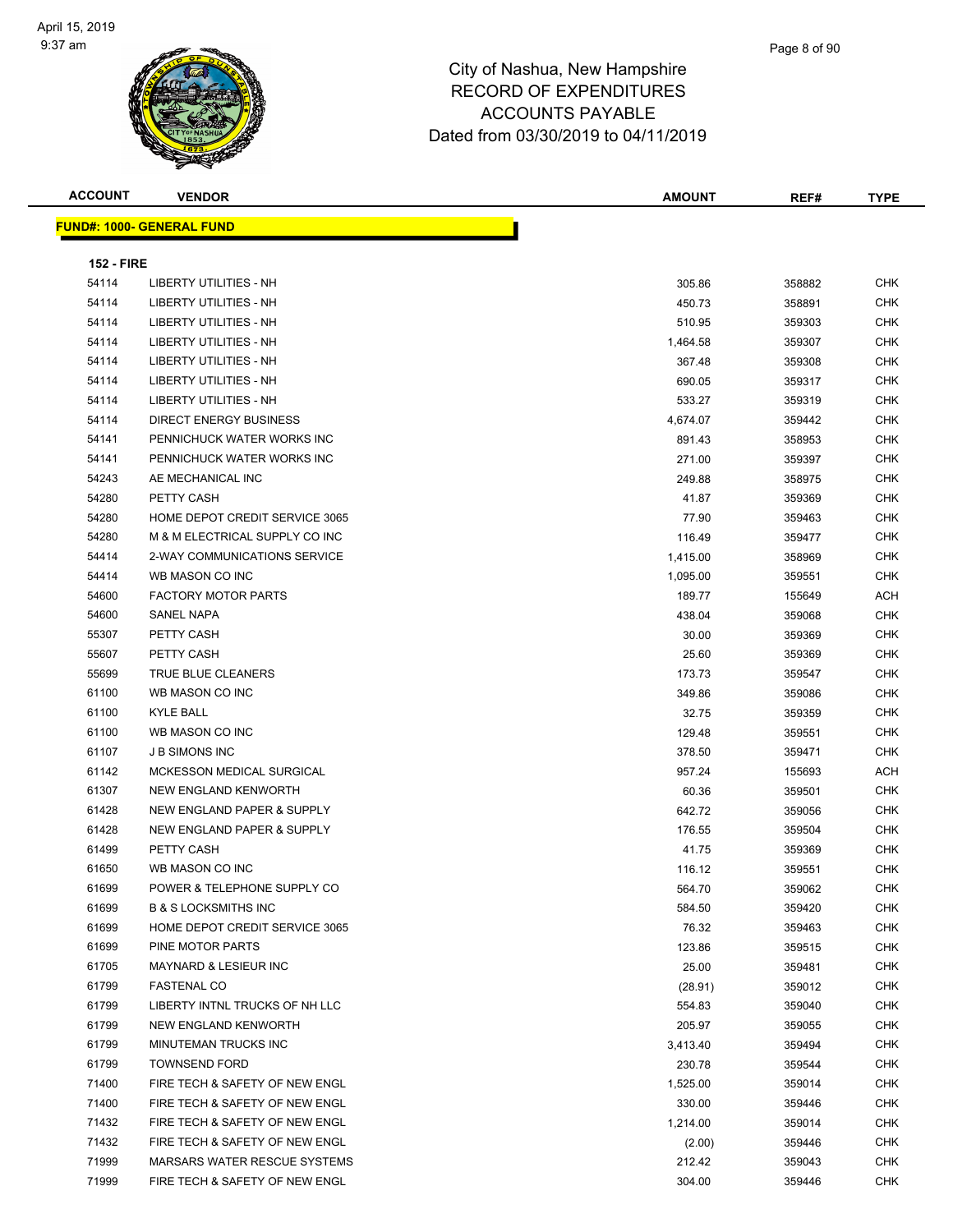

#### Page 9 of 90

| <b>ACCOUNT</b> | <b>VENDOR</b>                                             | <b>AMOUNT</b>    | REF#             | <b>TYPE</b> |
|----------------|-----------------------------------------------------------|------------------|------------------|-------------|
|                | <u> FUND#: 1000- GENERAL FUND</u>                         |                  |                  |             |
|                | <b>TOTAL 152 - FIRE</b>                                   | \$37,722.71      |                  |             |
|                |                                                           |                  |                  |             |
|                | <b>153 - BUILDING INSPECTION</b>                          |                  |                  |             |
| 55307          | <b>MARK COLLINS</b>                                       | 92.22            | 358911           | <b>CHK</b>  |
| 55307          | <b>TIMOTHY DUPONT</b>                                     | 351.96           | 358916           | <b>CHK</b>  |
| 55307          | DAWN MICHAUD                                              | 219.82           | 358921           | <b>CHK</b>  |
| 55307          | <b>JEFFREY RICHARD</b>                                    | 380.48           | 358929           | <b>CHK</b>  |
| 55307          | <b>RUSS MARCUM</b>                                        | 230.84           | 359365           | <b>CHK</b>  |
| 55421          | <b>NHBOA</b>                                              | 250.00           | 358949           | CHK         |
|                | <b>TOTAL 153 - BUILDING INSPECTION</b>                    | \$1,525.32       |                  |             |
|                | <b>155 - CODE ENFORCEMENT</b>                             |                  |                  |             |
| 55200          | AACE                                                      | 225.00           | 359379           | <b>CHK</b>  |
| 55307          | <b>NELSON ORTEGA</b>                                      | 195.81           | 358923           | CHK         |
|                | <b>TOTAL 155 - CODE ENFORCEMENT</b>                       | \$420.81         |                  |             |
|                |                                                           |                  |                  |             |
| 54100          | <b>157 - CITYWIDE COMMUNICATIONS</b><br><b>EVERSOURCE</b> | 563.97           | 358879           | <b>CHK</b>  |
| 54487          | MOTOROLA SOLUTIONS INC                                    | 533.28           | 359388           | <b>CHK</b>  |
| 55607          | UNITED PARCEL SERVICE                                     | 10.79            | 359406           | CHK         |
|                |                                                           |                  |                  |             |
|                | TOTAL 157 - CITYWIDE COMMUNICATIONS                       | \$1,108.04       |                  |             |
|                | <b>159 - OTHER PUBLIC SAFETY</b>                          |                  |                  |             |
| 54835          | PENNICHUCK WATER WORKS INC                                | 245,356.94       | 358953           | CHK         |
|                | <b>TOTAL 159 - OTHER PUBLIC SAFETY</b>                    | \$245,356.94     |                  |             |
|                | <b>160 - PW-ADMIN &amp; ENGINEERING</b>                   |                  |                  |             |
| 54114          | <b>DIRECT ENERGY BUSINESS</b>                             | 264.23           | 359442           | <b>CHK</b>  |
| 54141          | PENNICHUCK WATER WORKS INC                                | 83.28            | 359397           | <b>CHK</b>  |
| 55200          | PETER KOHALMI                                             | 150.00           | 359358           | <b>CHK</b>  |
| 55200          | <b>APWA</b>                                               | 252.50           | 359380           | <b>CHK</b>  |
| 55307          | <b>WILLIAM TOOMEY</b>                                     | 244.18           | 358933           | <b>CHK</b>  |
| 55307          | <b>EMIL BRAVO</b>                                         | 29.00            | 359343           | <b>CHK</b>  |
| 55307          | <b>ROBERT MEUNIER</b>                                     | 113.68           | 359367           | CHK         |
| 55307          | <b>WAYNE HUSBAND</b>                                      | 49.30            | 359378           | <b>CHK</b>  |
| 55307          | <b>MARK SAUNDERS</b>                                      | 23.20            | 359527           | <b>CHK</b>  |
| 55699          | LFRT CLEANING SERVICES INC                                | 665.00           | 359476           | <b>CHK</b>  |
| 61100          | AMAZON.COM LLC                                            | 170.90           | 155688           | <b>ACH</b>  |
| 61100          | WB MASON CO INC                                           |                  |                  | <b>CHK</b>  |
| 61100          | WB MASON CO INC                                           | 321.88<br>162.70 | 359086<br>359551 | <b>CHK</b>  |
|                |                                                           |                  |                  |             |
|                | <b>TOTAL 160 - PW-ADMIN &amp; ENGINEERING</b>             | \$2,529.85       |                  |             |
|                |                                                           |                  |                  |             |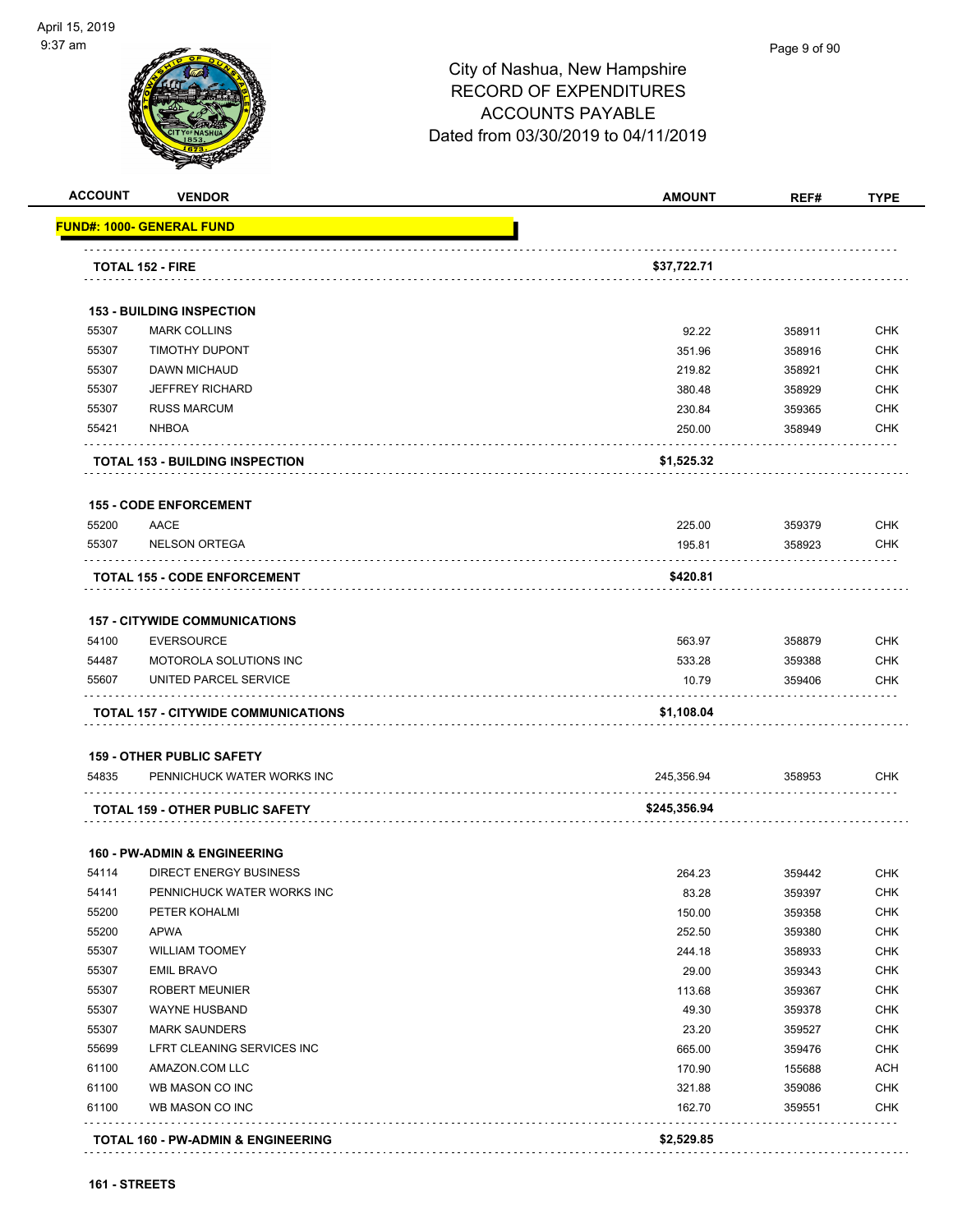

#### Page 10 of 90

## City of Nashua, New Hampshire RECORD OF EXPENDITURES ACCOUNTS PAYABLE Dated from 03/30/2019 to 04/11/2019

| <b>ACCOUNT</b> | <b>VENDOR</b>                     | <b>AMOUNT</b> | REF#   | <b>TYPE</b> |
|----------------|-----------------------------------|---------------|--------|-------------|
|                | <b>FUND#: 1000- GENERAL FUND</b>  |               |        |             |
|                |                                   |               |        |             |
| 161 - STREETS  |                                   |               |        |             |
| 54100          | <b>EVERSOURCE</b>                 | 6,341.40      | 358879 | <b>CHK</b>  |
| 54100          | <b>EVERSOURCE</b>                 | 564.38        | 359296 | <b>CHK</b>  |
| 54100          | <b>EVERSOURCE</b>                 | 1,053.69      | 359385 | <b>CHK</b>  |
| 54114          | DIRECT ENERGY BUSINESS            | 6,078.44      | 359442 | <b>CHK</b>  |
| 54141          | PENNICHUCK WATER WORKS INC        | 169.84        | 358953 | <b>CHK</b>  |
| 54141          | PENNICHUCK WATER WORKS INC        | 514.31        | 359397 | <b>CHK</b>  |
| 54200          | LFRT CLEANING SERVICES INC        | 855.00        | 359476 | <b>CHK</b>  |
| 54305          | <b>MARLIN CONTROLS INC</b>        | 410.00        | 359042 | <b>CHK</b>  |
| 54600          | <b>BEST FORD</b>                  | 67.48         | 358985 | <b>CHK</b>  |
| 54600          | C <sub>2</sub> ALT FUELS          | 1,323.60      | 358990 | <b>CHK</b>  |
| 54600          | <b>CAMEROTA TRUCK PARTS</b>       | 291.81        | 358991 | <b>CHK</b>  |
| 54600          | D & R TOWING INC                  | 165.00        | 359001 | <b>CHK</b>  |
| 54600          | <b>FASTENAL CO</b>                | 83.94         | 359012 | <b>CHK</b>  |
| 54600          | HOWARD P FAIRFIELD LLC            | 1,677.05      | 359031 | <b>CHK</b>  |
| 54600          | <b>JOE GRAFIX LLC</b>             | 510.00        | 359037 | <b>CHK</b>  |
| 54600          | LIBERTY INTNL TRUCKS OF NH LLC    | 2,762.05      | 359040 | <b>CHK</b>  |
| 54600          | <b>SANEL NAPA</b>                 | 62.27         | 359067 | <b>CHK</b>  |
| 54600          | <b>TEXTRAIL TRAILER PARTS</b>     | 67.48         | 359078 | <b>CHK</b>  |
| 54600          | <b>TST HYDRAULICS INC</b>         | 2,525.60      | 359081 | <b>CHK</b>  |
| 54600          | CARPARTS DISTRIBUTION CENTER,     | 338.52        | 359434 | <b>CHK</b>  |
| 54600          | DONOVAN EQUIPMENT CO INC          | 1,927.08      | 359443 | CHK         |
| 54600          | <b>FASTENAL CO</b>                | 42.35         | 359445 | <b>CHK</b>  |
| 54600          | FREIGHTLINER OF NH INC            | 207.10        | 359448 | <b>CHK</b>  |
| 54600          | HOWARD P FAIRFIELD LLC            | 68.68         | 359465 | <b>CHK</b>  |
| 54600          | <b>MB TRACTOR &amp; EQUIPMENT</b> | 480.80        | 359484 | <b>CHK</b>  |
| 54600          | MILL METALS CORP                  | 1,380.00      | 359493 | <b>CHK</b>  |
| 54600          | <b>TEXTRAIL TRAILER PARTS</b>     | 64.99         | 359542 | <b>CHK</b>  |
| 54600          | <b>WILDCO-PES</b>                 | 1,060.46      | 359553 | <b>CHK</b>  |
| 55118          | VERIZON WIRELESS 242253167        | 160.04        | 358966 | <b>CHK</b>  |
| 55699          | HOMETOWN FORECAST SERVICES INC    | 3,650.00      | 359030 | <b>CHK</b>  |
| 61100          | WB MASON CO INC                   | 78.28         | 359086 | <b>CHK</b>  |
| 61107          | PHOENIX SCREEN PRINTING           | 2,761.80      | 359060 | <b>CHK</b>  |
| 61107          | UNIFIRST CORPORATION              | 379.38        | 359082 | <b>CHK</b>  |
| 61107          | ALECS SHOE STORE INC              | 110.00        | 359414 | <b>CHK</b>  |
| 61107          | UNIFIRST CORPORATION              | 388.28        | 359548 | <b>CHK</b>  |
| 61166          | BOT L GAS INC                     | 317.50        | 359429 | <b>CHK</b>  |
| 61299          | <b>BELLETETES INC</b>             | 1,032.20      | 358983 | <b>CHK</b>  |
| 61299          | <b>FASTENAL CO</b>                | 13.78         | 359012 | <b>CHK</b>  |
| 61299          | NASHUA WALLPAPER & PAINT CO       | 48.52         | 359054 | <b>CHK</b>  |
| 61299          | <b>CRYSTAL ROCK</b>               | 32.96         | 359383 | <b>CHK</b>  |
| 61299          | HOME DEPOT CREDIT SERVICE 3065    | 44.98         | 359463 | <b>CHK</b>  |
| 61300          | DENNIS K BURKE INC                | 13,170.00     | 359004 | <b>CHK</b>  |
| 61300          | DENNIS K BURKE INC                | 15,365.00     | 359440 | <b>CHK</b>  |
| 61307          | SHATTUCK MALONE OIL CO            | 18,682.62     | 358955 | <b>CHK</b>  |
| 61507          | <b>BROX INDUSTRIES INC</b>        | 1,234.04      | 358989 | <b>CHK</b>  |
| 61507          | <b>BROX INDUSTRIES INC</b>        | 898.24        | 359431 | <b>CHK</b>  |

 EASTERN MINERALS INC 21,287.02 359009 CHK GRANITE STATE MINERALS, INC. 22,625.00 359023 CHK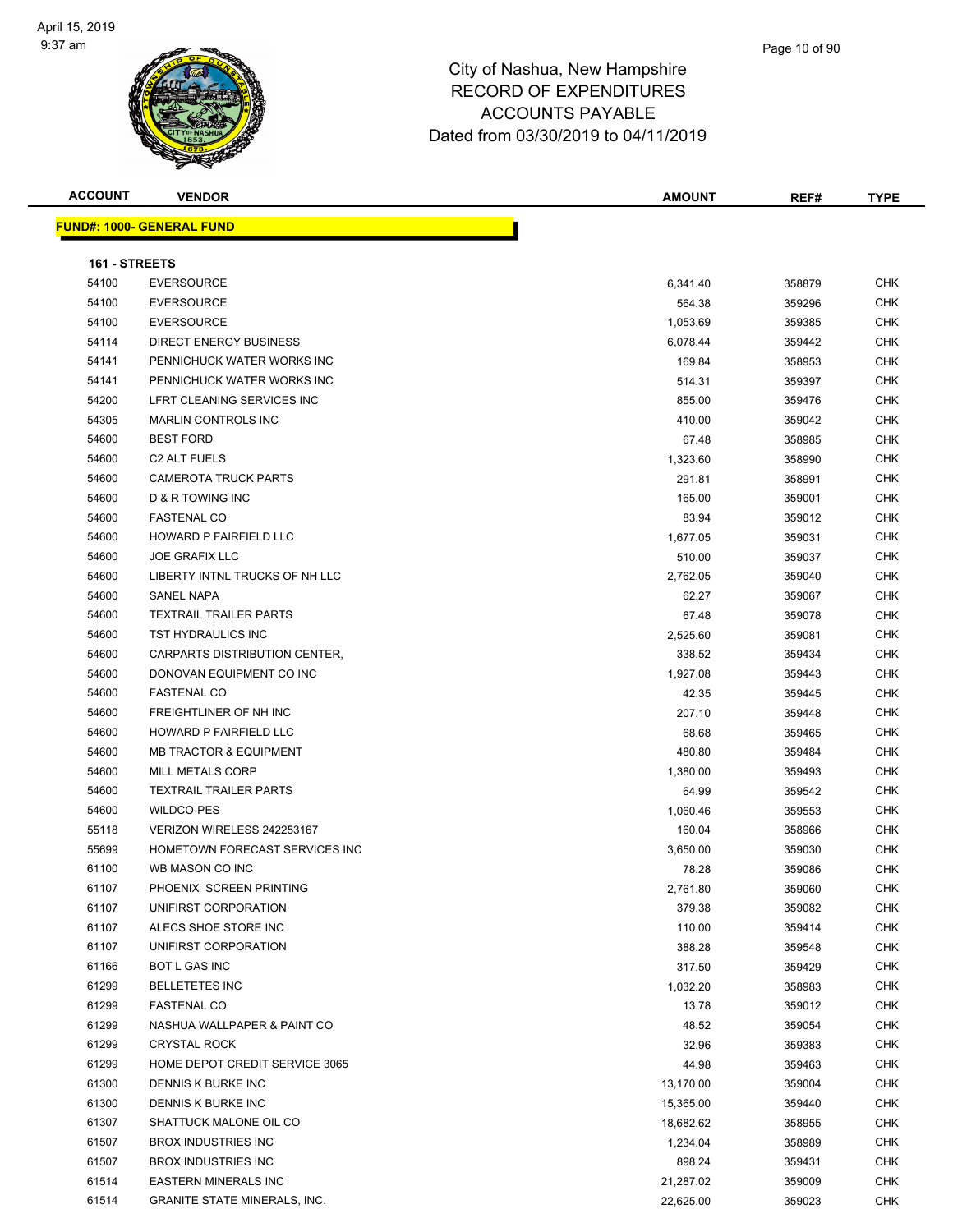

|               | <b>VENDOR</b>                       | <b>AMOUNT</b> | REF#   | <b>TYPE</b> |
|---------------|-------------------------------------|---------------|--------|-------------|
|               | <u> FUND#: 1000- GENERAL FUND</u>   |               |        |             |
| 161 - STREETS |                                     |               |        |             |
| 61514         | <b>GRANITE STATE MINERALS, INC.</b> | 8,145.74      | 359455 | CHK         |
| 61542         | PERMA LINE CORP OF NEW ENGLAND      | 406.30        | 359059 | <b>CHK</b>  |
| 61542         | PERMA LINE CORP OF NEW ENGLAND      | 466.41        | 359513 | CHK         |
| 61556         | SHI INTERNATIONAL CORP              | 1,145.30      | 359072 | CHK         |
| 61556         | <b>ALPHAGRAPHICS</b>                | 70.00         | 359416 | <b>CHK</b>  |
| 61556         | M & M ELECTRICAL SUPPLY CO INC      | 29.83         | 359477 | <b>CHK</b>  |
| 61560         | HOME DEPOT CREDIT SERVICE 3065      | 199.85        | 359028 | <b>CHK</b>  |
| 61560         | HOME DEPOT CREDIT SERVICE 3065      | 390.10        | 359463 | <b>CHK</b>  |
| 61560         | <b>SWENSON GRANITE WORKS</b>        | 1,442.00      | 359539 | <b>CHK</b>  |
| 61705         | MAYNARD & LESIEUR INC               | 135.15        | 359048 | <b>CHK</b>  |
| 61705         | MAYNARD & LESIEUR INC               | 122.30        | 359483 | <b>CHK</b>  |
| 61799         | AMAZON.COM LLC                      | 141.90        | 155688 | ACH         |
| 61799         | DEPENDABLE LOCK SERVICE INC         | 165.00        | 359441 | <b>CHK</b>  |
| 71025         | AMAZON.COM LLC                      | 130.46        | 155688 | <b>ACH</b>  |
| 71025         | MASS CRANE & HOIST SERVICE INC      | 1,497.99      | 359045 | <b>CHK</b>  |
| 71025         | <b>GMS HYDRAULICS INC</b>           | 253.09        | 359452 | CHK         |
| 71025         | HOME DEPOT CREDIT SERVICE 3065      | 683.40        | 359463 | <b>CHK</b>  |
| 71228         | SNAP-ON INDUSTRIAL                  | 500.00        | 359532 | CHK         |
| 71999         | <b>CUMMINS NORTHEAST LLC</b>        | 770.00        | 359000 | CHK         |
| 71999         | <b>HEWS COMPANY LLC</b>             | 4,111.00      | 359027 | CHK         |
|               | <b>TOTAL 161 - STREETS</b>          | \$154,178.78  |        |             |
|               |                                     |               |        |             |
|               | <b>162 - STREET LIGHTING</b>        |               |        |             |
| 54100         | <b>EVERSOURCE</b>                   | 325.15        | 358879 | CHK         |
| 54100         | EVERSOUCE-POWER SUPPLY              | 36,640.24     | 359295 | CHK         |
| 54100         | <b>EVERSOURCE</b>                   | 37.88         | 359296 | CHK         |
|               | <b>TOTAL 162 - STREET LIGHTING</b>  | \$37,003.27   |        |             |
|               | <b>166 - PARKING OPERATIONS</b>     |               |        |             |
| 54100         | <b>EVERSOURCE</b>                   | 450.41        | 358879 | CHK         |
| 54141         | PENNICHUCK WATER WORKS INC          | 156.14        | 358953 | CHK         |
| 54207         | THE DOTY GROUP INC                  | 3,487.50      | 359007 | <b>CHK</b>  |
| 54487         | NASHUA WALLPAPER & PAINT CO         | 11.98         | 359054 | <b>CHK</b>  |
| 55307         | <b>JILL STANSFIELD</b>              | 132.82        | 359355 | <b>CHK</b>  |
| 55421         | <b>MATT DOWNING</b>                 | 23.00         | 359348 | <b>CHK</b>  |
|               | <b>JILL STANSFIELD</b>              | 87.48         | 359355 | <b>CHK</b>  |
| 55421         |                                     | 4.54          | 359406 | <b>CHK</b>  |
| 55607         | UNITED PARCEL SERVICE               |               |        |             |
| 55699         | POM INC                             | 100.00        | 359061 | <b>CHK</b>  |
| 61542         | <b>STADIUM GRAPHICS</b>             | 40.00         | 359534 | <b>CHK</b>  |

#### **170 - HYDROELECTRIC OPERATIONS**

| 54100 | EVERSOURCE                | 65.88  | 358879 | СНК |
|-------|---------------------------|--------|--------|-----|
| 54100 | EVERSOUCE-POWER SUPPLY    | 917.19 | 359295 | СНК |
| 54221 | <b>WASTE MANAGMENT OF</b> | 78.51  | 359410 | СНК |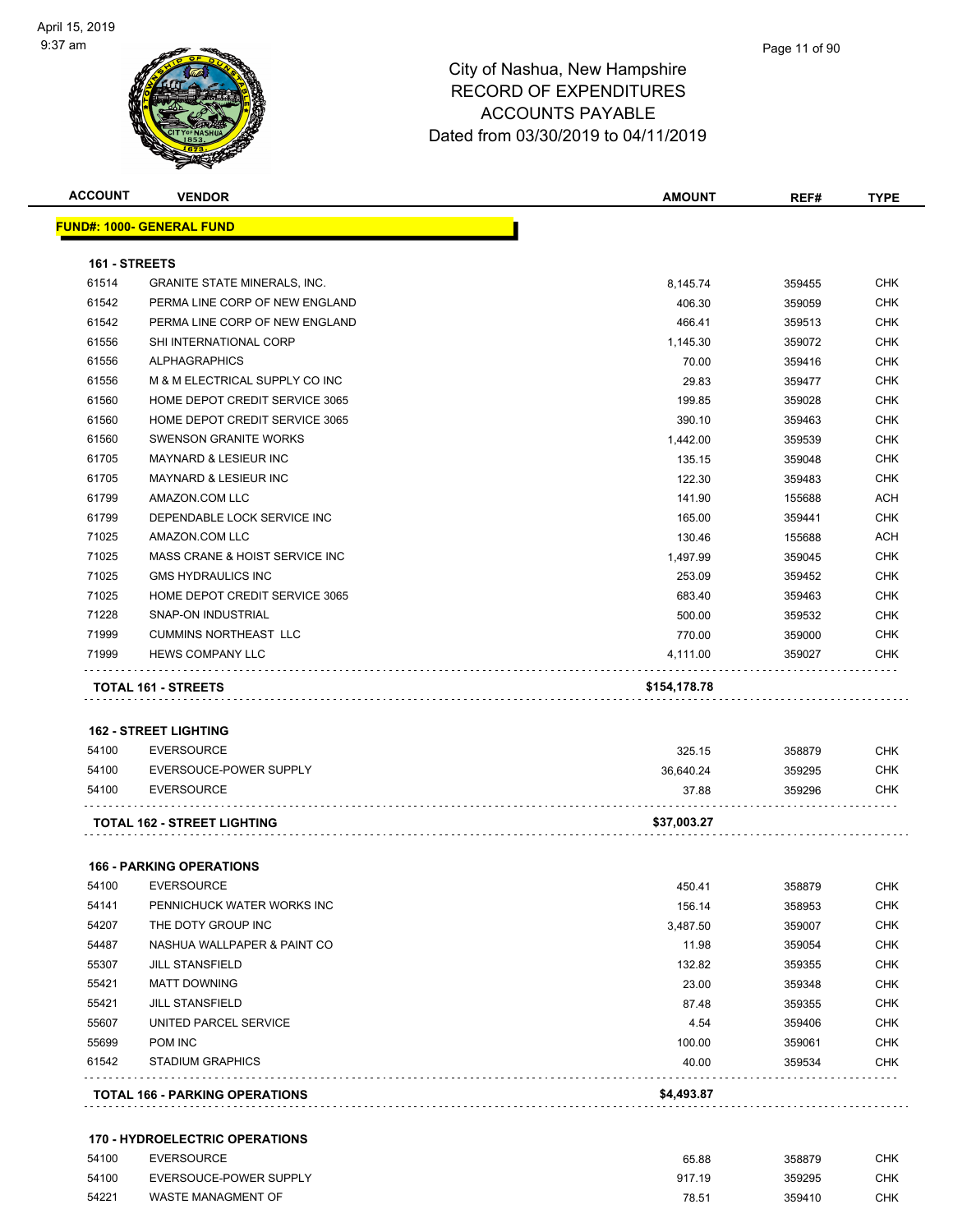|                | <b>VENDOR</b>                                       | <b>AMOUNT</b>      | REF#             | <b>TYPE</b>              |
|----------------|-----------------------------------------------------|--------------------|------------------|--------------------------|
|                | FUND#: 1000- GENERAL FUND                           |                    |                  |                          |
|                | <b>170 - HYDROELECTRIC OPERATIONS</b>               |                    |                  |                          |
| 54821          | TRIANGLE PORTABLE SERVICES INC                      | 88.00              | 359546           | <b>CHK</b>               |
| 55109          | CONSOLIDATED COMMUNICATIONS                         | 252.32             | 358940           | <b>CHK</b>               |
|                | <b>TOTAL 170 - HYDROELECTRIC OPERATIONS</b>         | \$1,401.90         |                  |                          |
|                | <b>171 - COMMUNITY SERVICES</b>                     |                    |                  |                          |
| 54107          | SHATTUCK MALONE OIL CO                              | 992.26             | 358955           | <b>CHK</b>               |
| 54107          | SHATTUCK MALONE OIL CO                              | 1,054.19           | 359400           | <b>CHK</b>               |
| 54141          | PENNICHUCK WATER WORKS INC                          | 247.66             | 358953           | <b>CHK</b>               |
| 61100          | AMAZON.COM LLC                                      | 18.93              | 155647           | <b>ACH</b>               |
| 61100          | PETTY CASH                                          | 7.99               | 358924           | <b>CHK</b>               |
| 61250          | PETTY CASH                                          | 69.92              | 358924           | CHK                      |
|                | <b>TOTAL 171 - COMMUNITY SERVICES</b>               | \$2,390.95         |                  |                          |
|                | <b>172 - COMMUNITY HEALTH</b>                       |                    |                  |                          |
| 55307          | <b>FLAVIA MARTIN</b>                                | 96.62              | 359351           | <b>CHK</b>               |
| 55307          | SASCHA POTZKA                                       | 100.80             | 359371           | <b>CHK</b>               |
| 55400          | <b>JOCELYN BOURQUE</b>                              | 11.14              | 359342           | <b>CHK</b>               |
| 55400          | <b>JSI RESEARCH AND TRAINING</b>                    | 100.00             | 359386           | <b>CHK</b>               |
| 61144          | SANOFI PASTEUR INC                                  | 71.78              | 359526           | <b>CHK</b>               |
|                |                                                     |                    |                  |                          |
|                |                                                     |                    |                  |                          |
|                | TOTAL 172 - COMMUNITY HEALTH                        | \$380.34           |                  |                          |
|                | <b>173 - ENVIRONMENTAL HEALTH</b>                   |                    |                  |                          |
| 42135          | <b>GREAT NORTH PROPERTY</b>                         | 275.00             | 359456           | <b>CHK</b>               |
| 55307          | <b>APRIL TORHAN</b>                                 | 26.68              | 359079           | CHK                      |
|                | TOTAL 173 - ENVIRONMENTAL HEALTH                    | \$301.68           |                  |                          |
|                | <b>174 - WELFARE ADMINISTRATION</b>                 |                    |                  |                          |
| 55400          | <b>NHLWAA</b>                                       | 15.00              | 359394           | <b>CHK</b>               |
|                | <b>TOTAL 174 - WELFARE ADMINISTRATION</b>           | \$15.00            |                  |                          |
|                | <b>175 - WELFARE ASSISTANCE</b>                     |                    |                  |                          |
| 55810          | 188 CONCORD ST LLC                                  | 372.48             | 359266           | <b>CHK</b>               |
| 55810          | 23-25 TEMPLE ST REALTY LLC                          | 290.00             | 359267           | <b>CHK</b>               |
| 55810          | CENTRAL REALTY INC                                  | 900.00             | 359268           | <b>CHK</b>               |
| 55810          | <b>COUNTRY BARN MOTEL</b>                           | 1,556.92           | 359269           | <b>CHK</b>               |
| 55810          | SALVI ENTERPRISES LLC                               | 477.00             | 359270           | <b>CHK</b>               |
| 55810          | THE FRONT DOOR AGENCY INC                           | 370.00             | 359271           | <b>CHK</b>               |
| 55810          | 188 CONCORD ST LLC                                  | 792.15             | 359746           | <b>CHK</b>               |
| 55810          | 23-25 TEMPLE ST REALTY LLC                          |                    |                  |                          |
|                |                                                     | 290.00             | 359747           | <b>CHK</b>               |
| 55810          | <b>COTTON MILL SQUARE</b>                           | 889.00             | 359748           | <b>CHK</b>               |
| 55810<br>55810 | <b>COUNTRY BARN MOTEL</b><br>FIELDS GROVE FLATS LLC | 404.59<br>1,500.00 | 359749<br>359750 | <b>CHK</b><br><b>CHK</b> |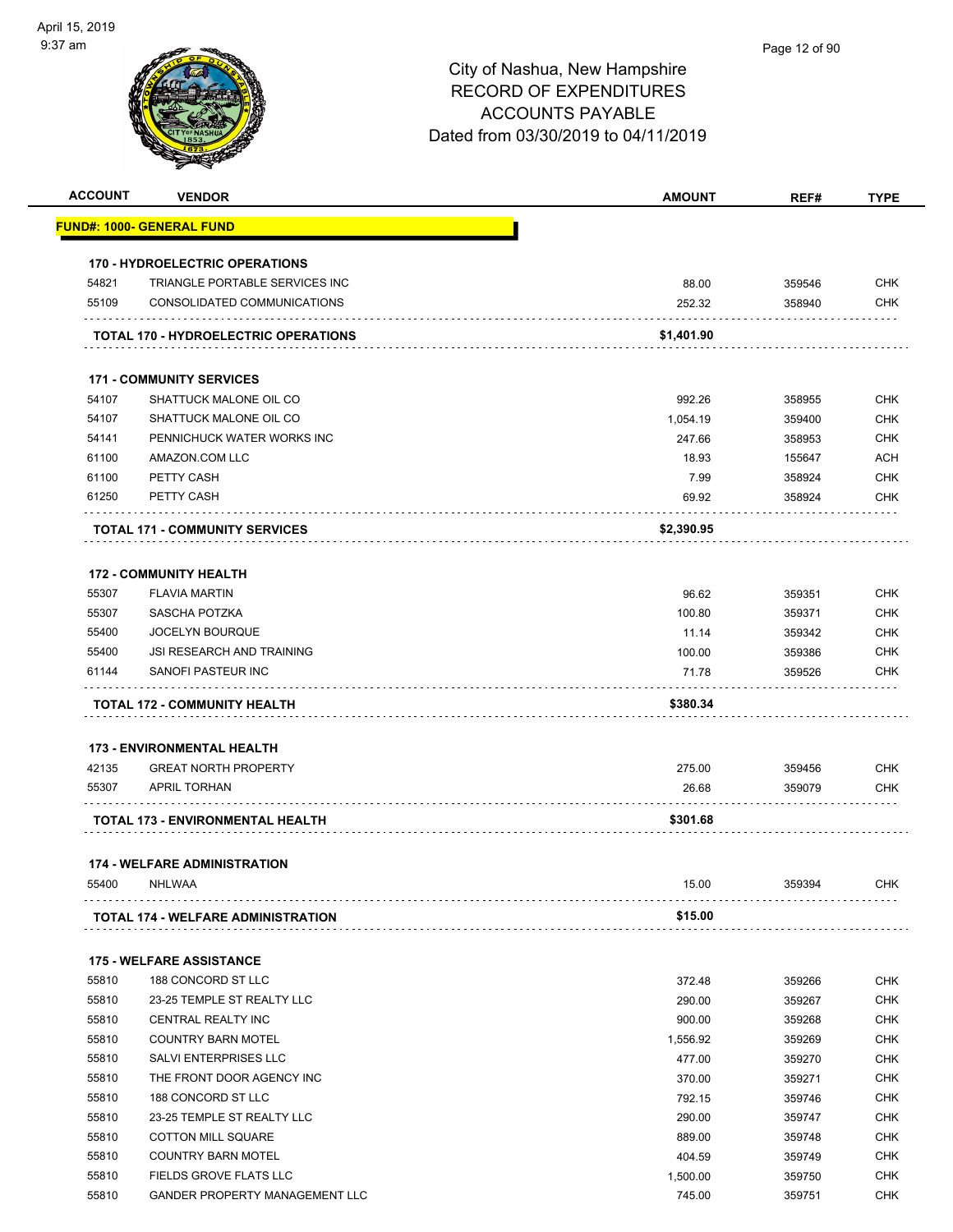| <b>ACCOUNT</b> | <b>VENDOR</b>                         | AMOUNT      | REF#   | <b>TYPE</b> |
|----------------|---------------------------------------|-------------|--------|-------------|
|                | <b>FUND#: 1000- GENERAL FUND</b>      |             |        |             |
|                |                                       |             |        |             |
|                | <b>175 - WELFARE ASSISTANCE</b>       |             |        |             |
| 55810          | <b>CONSTANCE GAUTHIER</b>             | 850.00      | 359752 | <b>CHK</b>  |
| 55810          | <b>REGENT PARK ASSOCIATES</b>         | 1,400.00    | 359754 | <b>CHK</b>  |
| 55810          | ROBERT N RODRIGUE                     | 1,100.00    | 359755 | <b>CHK</b>  |
| 55814          | <b>LIBERTY UTILITIES</b>              | 175.76      | 359265 | <b>CHK</b>  |
| 55814          | <b>EVERSOURCE</b>                     | 354.72      | 359745 | CHK         |
| 55814          | MCLAUGHLIN OIL CO                     | 443.85      | 359753 | <b>CHK</b>  |
| 55814          | RYMES ENERGY HOLDING LLC              | 168.90      | 359756 | CHK         |
|                | <b>TOTAL 175 - WELFARE ASSISTANCE</b> | \$13,080.37 |        |             |
|                | <b>177 - PARKS &amp; RECREATION</b>   |             |        |             |
| 54100          | <b>EVERSOURCE</b>                     | 4,139.28    | 358879 | CHK         |
| 54100          | EVERSOUCE-POWER SUPPLY                | 5,503.39    | 359295 | <b>CHK</b>  |
| 54100          | <b>EVERSOURCE</b>                     | 29.78       | 359296 | <b>CHK</b>  |
| 54100          | <b>EVERSOURCE</b>                     | 4,227.46    | 359385 | CHK         |
| 54114          | LIBERTY UTILITIES - NH                | 527.99      | 358890 | <b>CHK</b>  |
| 54114          | LIBERTY UTILITIES - NH                | 54.71       | 359299 | CHK         |
| 54114          | LIBERTY UTILITIES - NH                | 833.04      | 359304 | CHK         |
| 54114          | LIBERTY UTILITIES - NH                | 59.39       | 359313 | <b>CHK</b>  |
| 54114          | <b>LIBERTY UTILITIES - NH</b>         | 1,024.18    | 359318 | <b>CHK</b>  |
| 54114          | <b>DIRECT ENERGY BUSINESS</b>         | 657.57      | 359442 | <b>CHK</b>  |
| 54141          | PENNICHUCK WATER WORKS INC            | 104.17      | 358953 | <b>CHK</b>  |
| 54141          | PENNICHUCK WATER WORKS INC            | 311.66      | 359397 | CHK         |
| 54280          | AMAZON.COM LLC                        | 184.93      | 155647 | <b>ACH</b>  |
| 54280          | F W WEBB COMPANY                      | 212.05      | 359011 | <b>CHK</b>  |
| 54280          | <b>FASTENAL CO</b>                    | 31.67       | 359012 | <b>CHK</b>  |
| 54280          | <b>FRANKLIN PAINT CO INC</b>          | 1,000.00    | 359015 | <b>CHK</b>  |
| 54280          | GATE CITY FENCE CO INC                | 36.00       | 359018 | CHK         |
| 54280          | <b>JP PEST SERVICES INC</b>           | 68.60       | 359036 | CHK         |
| 54280          | JOHNSONS ELECTRIC INC                 | 130.00      | 359038 | <b>CHK</b>  |
| 54280          | NASHUA WALLPAPER & PAINT CO           | 766.17      | 359054 | <b>CHK</b>  |
| 54280          | HOME DEPOT CREDIT SERVICE 3065        | 391.72      | 359463 | CHK         |
| 54280          | JOMAR DISTRIBUTORS INC                | 272.35      | 359473 | <b>CHK</b>  |
| 54280          | LFRT CLEANING SERVICES INC            | 300.00      | 359476 | <b>CHK</b>  |
| 54487          | CARPARTS DISTRIBUTION CENTER,         | 13.65       | 359434 | <b>CHK</b>  |
| 55400          | BOB RICHARDS, POOL & SPA RX           | 299.00      | 358954 | <b>CHK</b>  |
| 55400          | <b>NEPA</b>                           | 35.00       | 359390 | <b>CHK</b>  |
| 61100          | WB MASON CO INC                       | 195.30      | 359086 | <b>CHK</b>  |
| 61100          | WB MASON CO INC                       | 43.96       | 359551 | <b>CHK</b>  |
| 61428          | BANNER SYSTEMS OF MASSACHUSETT        | 391.42      | 359423 | <b>CHK</b>  |
| 61705          | <b>MAYNARD &amp; LESIEUR INC</b>      | 320.90      | 359482 | <b>CHK</b>  |
| 61799          | <b>FACTORY MOTOR PARTS</b>            | 87.12       | 155649 | ACH         |
| 61799          | <b>BEST FORD</b>                      | 154.29      | 358985 | <b>CHK</b>  |
| 61799          | CARPARTS DISTRIBUTION CENTER,         | 54.67       | 358992 | <b>CHK</b>  |
| 61799          | D & R TOWING INC                      | 330.00      | 359001 | CHK         |
| 61799          | LIBERTY INTNL TRUCKS OF NH LLC        | (3,398.87)  | 359040 | <b>CHK</b>  |
| 61799          | <b>BEST FORD</b>                      | 460.34      | 359425 | <b>CHK</b>  |
| 61799          | C <sub>2</sub> ALT FUELS              | 1,767.25    | 359433 | <b>CHK</b>  |
|                |                                       |             |        |             |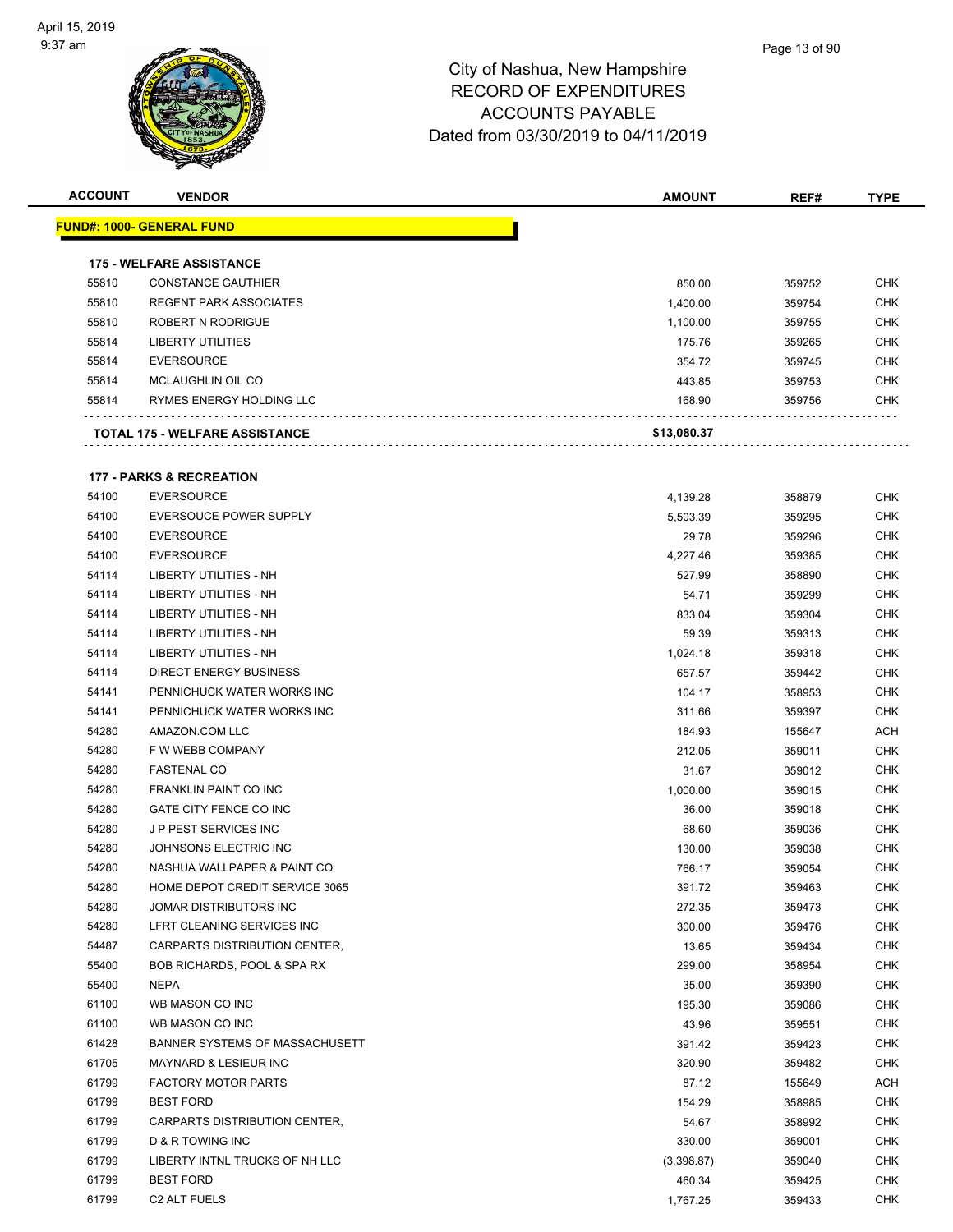| <b>ACCOUNT</b> | <b>VENDOR</b>                             | <b>AMOUNT</b> | REF#   | <b>TYPE</b> |
|----------------|-------------------------------------------|---------------|--------|-------------|
|                | <u> FUND#: 1000- GENERAL FUND</u>         |               |        |             |
|                |                                           |               |        |             |
|                | <b>177 - PARKS &amp; RECREATION</b>       |               |        |             |
| 61799          | CARPARTS DISTRIBUTION CENTER,             | 49.14         | 359434 | CHK         |
| 61799          | DONOVAN EQUIPMENT CO INC                  | 38.62         | 359443 | <b>CHK</b>  |
| 61799          | NEW ENGLAND KENWORTH                      | 161.49        | 359503 | <b>CHK</b>  |
|                |                                           |               |        |             |
|                | <b>TOTAL 177 - PARKS &amp; RECREATION</b> | \$21,869.39   |        |             |
|                |                                           |               |        |             |
| 179 - LIBRARY  |                                           |               |        |             |
| 54100          | EVERSOUCE-POWER SUPPLY                    | 5,783.65      | 359295 | <b>CHK</b>  |
| 54114          | <b>DIRECT ENERGY BUSINESS</b>             | 1,521.64      | 359442 | <b>CHK</b>  |
| 54280          | <b>FERMAN FABRICS</b>                     | 3,900.00      | 359013 | <b>CHK</b>  |
| 54280          | HOME DEPOT CREDIT SERVICE 3065            | 36.04         | 359028 | <b>CHK</b>  |
| 54280          | <b>JP PEST SERVICES INC</b>               | 114.00        | 359036 | <b>CHK</b>  |
| 54280          | HOME DEPOT CREDIT SERVICE 3065            | 57.11         | 359463 | <b>CHK</b>  |
| 54428          | PACIFIC TELEMANAGEMENT SERVICE            | 53.00         | 359511 | <b>CHK</b>  |
| 55300          | <b>JENNIFER HOSKING</b>                   | 1,567.45      | 359354 | <b>CHK</b>  |
| 55307          | ASHLEE LINGARD LYKANSION                  | 169.18        | 358907 | CHK         |
| 55307          | <b>KRISTEN GURCIULLO</b>                  | 102.17        | 359474 | <b>CHK</b>  |
| 55400          | NEW HAMPSHIRE LIBRARY ASSOC               | 170.00        | 359391 | CHK         |
| 61100          | AMAZON.COM LLC                            | 159.30        | 155688 | ACH         |
| 61100          | WB MASON CO INC                           | 117.88        | 359086 | <b>CHK</b>  |
| 61107          | WORK N GEAR LLC                           | 124.97        | 359087 | CHK         |
| 61299          | AMAZON.COM LLC                            | 10.09         | 155647 | <b>ACH</b>  |
| 61299          | <b>DEMCO</b>                              | 230.91        | 359003 | <b>CHK</b>  |
| 61299          | <b>ALPHAGRAPHICS</b>                      | 43.40         | 359416 | CHK         |
| 61807          | AMAZON.COM LLC                            | 44.99         | 155647 | <b>ACH</b>  |
| 61807          | AMAZON.COM LLC                            | 25.15         | 155688 | <b>ACH</b>  |
| 61807          | <b>D K AGENCIES P LTD</b>                 | 202.50        | 358903 | CHK         |
| 61807          | <b>BAKER &amp; TAYLOR</b>                 | 353.17        | 358981 | <b>CHK</b>  |
| 61807          | <b>FRENCH BOOKS ONLINE</b>                | 167.85        | 359016 | <b>CHK</b>  |
| 61807          | INTERNATIONAL BOOK IMPORT SVC             | 173.47        | 359034 | <b>CHK</b>  |
| 61807          | MATTHEW BENDER & CO INC                   | 195.10        | 359046 | <b>CHK</b>  |
| 61807          | D K AGENCIES P LTD                        | 261.80        | 359384 | CHK         |
| 61807          | <b>BAKER &amp; TAYLOR</b>                 | 2,111.15      | 359422 | <b>CHK</b>  |
| 61807          | <b>INGRAM LIBRARY SERVICES</b>            | 186.77        | 359468 | <b>CHK</b>  |
| 61814          | <b>BAKER &amp; TAYLOR</b>                 | 13.74         | 358981 | <b>CHK</b>  |
| 61814          | <b>MIDWEST TAPE</b>                       | 460.51        | 359052 | <b>CHK</b>  |
| 61814          | <b>BAKER &amp; TAYLOR</b>                 | 46.71         | 359422 | <b>CHK</b>  |
| 61814          | <b>BLACKSTONE PUBLISHING</b>              | 35.00         | 359427 | <b>CHK</b>  |
| 61814          | MIDWEST TAPE                              | 290.28        | 359492 | <b>CHK</b>  |
| 61814          | RANDOM HOUSE LLC                          | 102.00        | 359520 | <b>CHK</b>  |
| 61821          | THE TELEGRAPH                             | 852.80        | 358957 | <b>CHK</b>  |
| 61821          | UNION LEADER CORP                         | 114.40        | 358962 | <b>CHK</b>  |
| 68322          | AMAZON.COM LLC                            | 53.94         | 155688 | ACH         |
| 68322          | VALENTINE & SONS SEED CO LLC              | 225.00        | 358936 | <b>CHK</b>  |
| 68322          | AC MOORE INC                              | 58.83         | 358972 | <b>CHK</b>  |
| 68322          | AC MOORE INC                              | 37.24         | 359411 | CHK         |
| 68322          | <b>GKIDS INC</b>                          | 75.00         | 359451 | <b>CHK</b>  |
|                |                                           | 49.23         |        | <b>ACH</b>  |
| 71221          | AMAZON.COM LLC                            |               | 155647 |             |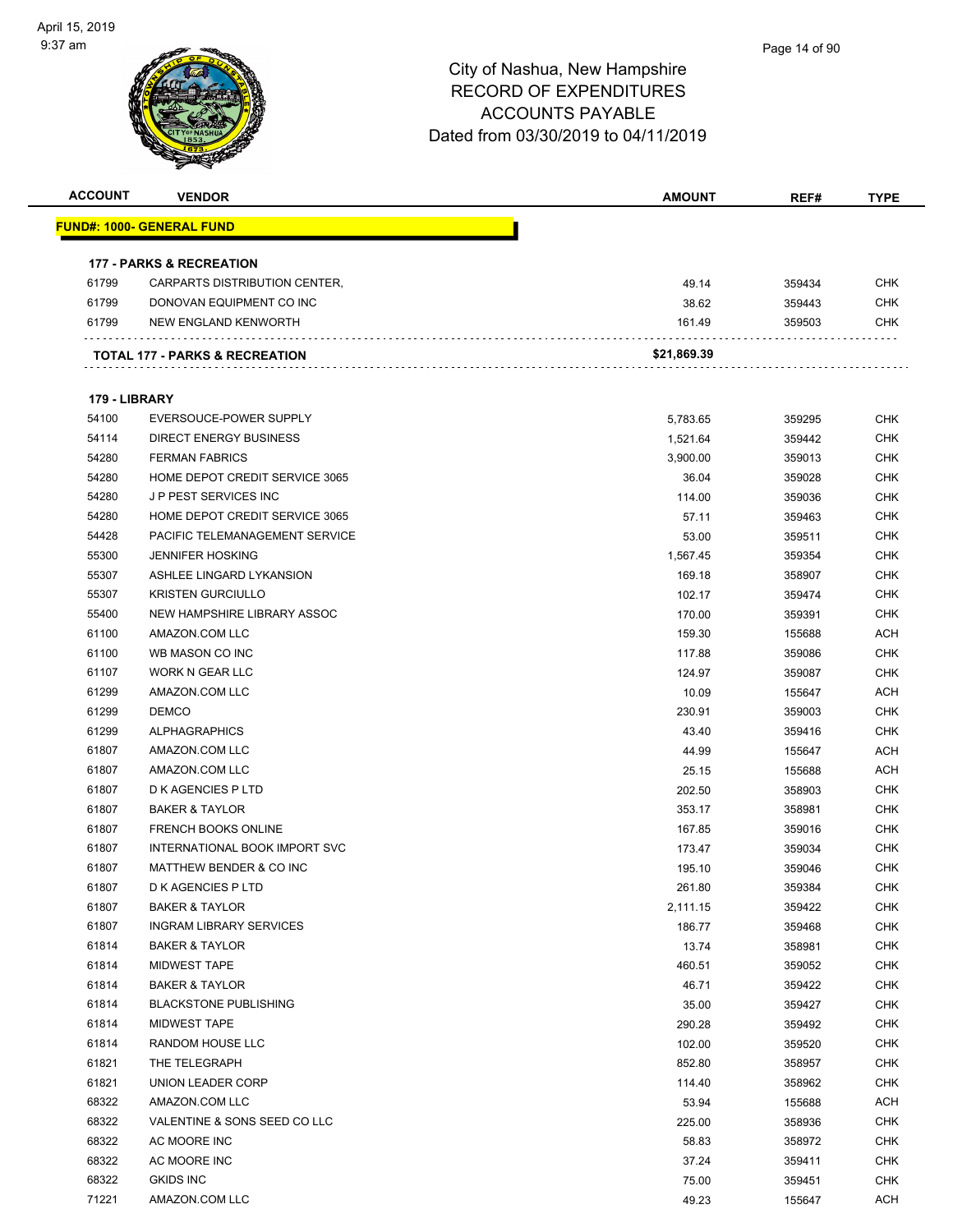| <b>ACCOUNT</b>      | <b>VENDOR</b>                                                  | <b>AMOUNT</b> | REF#   | <b>TYPE</b> |
|---------------------|----------------------------------------------------------------|---------------|--------|-------------|
|                     | <u> FUND#: 1000- GENERAL FUND</u>                              |               |        |             |
| 179 - LIBRARY       |                                                                |               |        |             |
| 71221               | AMAZON.COM LLC                                                 | 63.66         | 155688 | <b>ACH</b>  |
| 71221               | SHI INTERNATIONAL CORP                                         | 553.90        | 359528 | <b>CHK</b>  |
|                     | <b>TOTAL 179 - LIBRARY</b>                                     | \$20,914.98   |        |             |
|                     | <b>181 - COMMUNITY DEVELOPMENT</b>                             |               |        |             |
| 55200               | <b>GREATER NASHUA CHAMBER OF</b>                               | 95.00         | 358941 | <b>CHK</b>  |
| 55307               | DEBORA A CHISHOLM                                              | 174.62        | 359345 | <b>CHK</b>  |
| 61100               | WB MASON CO INC                                                | 47.02         | 359086 | <b>CHK</b>  |
| 61650               | WB MASON CO INC                                                | 29.03         | 359086 | <b>CHK</b>  |
|                     | <b>TOTAL 181 - COMMUNITY DEVELOPMENT</b>                       | \$345.67      |        |             |
|                     | <b>182 - PLANNING AND ZONING</b>                               |               |        |             |
| 55307               | <b>ROGER HOUSTON</b>                                           | 212.28        | 358918 | <b>CHK</b>  |
| 55307               | <b>CARTER FALK</b>                                             | 129.34        | 359350 | <b>CHK</b>  |
| 55307               | DONALD SCOTT MCPHIE                                            | 15.08         | 359366 | <b>CHK</b>  |
| 55421               | DEBORA A CHISHOLM                                              | 55.00         | 359345 | <b>CHK</b>  |
|                     | TOTAL 182 - PLANNING AND ZONING                                | \$411.70      |        |             |
|                     |                                                                |               |        |             |
| 55200               | <b>183 - ECONOMIC DEVELOPMENT</b><br>NASHUA MILLYARD ASSOC INC | 373.13        | 359499 | <b>CHK</b>  |
| 61830               | <b>COSTAR REALTY INFORMATION</b>                               | 762.85        | 358999 | CHK         |
|                     | <b>TOTAL 183 - ECONOMIC DEVELOPMENT</b>                        | \$1,135.98    |        |             |
|                     |                                                                |               |        |             |
| <b>191 - SCHOOL</b> |                                                                |               |        |             |
| 53114               | PLODZIK & SANDERSON PA                                         | 14,500.00     | 359218 | <b>CHK</b>  |
| 53600               | <b>HAMPSTEAD HOSPITAL</b>                                      | 300.00        | 359160 | <b>CHK</b>  |
| 53600               | NASHUA YOUTH COUNCIL                                           | 6,132.50      | 359256 | <b>CHK</b>  |
| 53600               | LEARNWELL                                                      | 744.80        | 359653 | <b>CHK</b>  |
| 53607               | RIBAS ASSOCIATES AND PUB.                                      | 3,000.00      | 359224 | CHK         |
| 53614               | AMY MCCARTNEY                                                  | 11,660.50     | 359106 | <b>CHK</b>  |
| 53614               | BIRCHES ACADEMY FOR ACADEMICS                                  | 1,198.00      | 359116 | <b>CHK</b>  |
| 53614               | <b>CLARK ASSOC</b>                                             | 46,866.55     | 359130 | <b>CHK</b>  |
| 53614               | HEAVEN SENT HOME CARE LLC                                      | 797.50        | 359163 | <b>CHK</b>  |
| 53614               | JANE F HECKER-CAIN                                             | 2,582.10      | 359164 | <b>CHK</b>  |
| 53614               | EMILY B TIMM                                                   | 1,015.45      | 359246 | <b>CHK</b>  |
| 53614               | STATE OF NH CRIMINAL RECORDS                                   | 48.25         | 359566 | <b>CHK</b>  |
| 53614               | HEAVEN SENT HOME CARE LLC                                      | 1,406.90      | 359630 | <b>CHK</b>  |
| 53614               | READYNURSE STAFFING SERVICES                                   | 1,813.32      | 359699 | <b>CHK</b>  |
| 53628               | EXTRA DUTY SOLUTIONS                                           | 264.24        | 155701 | <b>ACH</b>  |
| 53628               | ASAP FIRE & SAFETY CORP                                        | 200.00        | 359107 | <b>CHK</b>  |
| 53628               | <b>CUSTOM COMPUTER SPECIALIST INC</b>                          | 5,565.22      | 359136 | <b>CHK</b>  |
| 53628               | DTS COMMUNICATIONS LLC                                         | 990.84        | 359142 | <b>CHK</b>  |
| 53628               | MSB CONSULTING GROUP LLC                                       | 11,440.63     | 359199 | <b>CHK</b>  |
| 53628               | NORTHEAST DEAF&HARD OF HEARING                                 | 105.00        | 359210 | <b>CHK</b>  |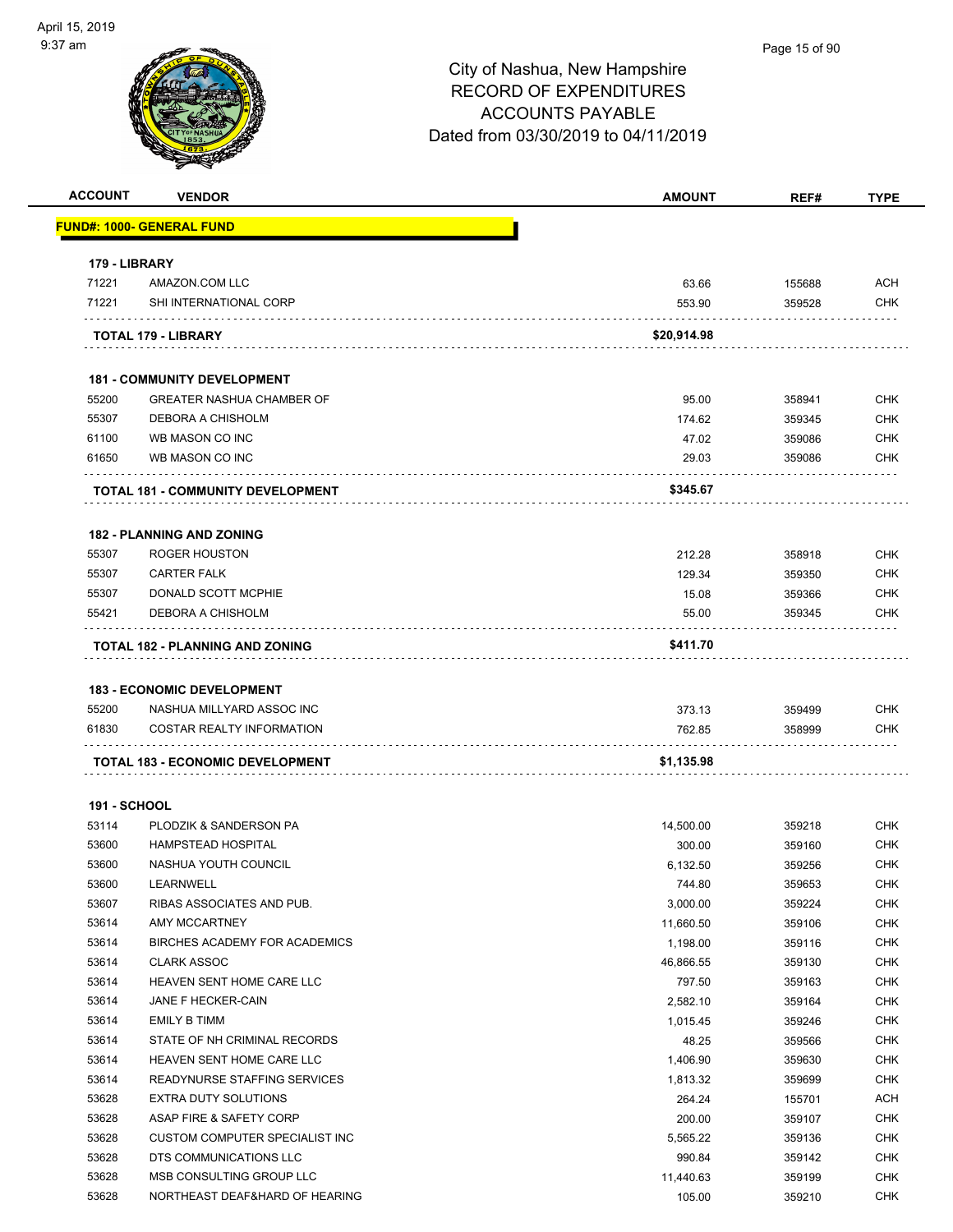

#### Page 16 of 90

| <b>ACCOUNT</b>      | <b>VENDOR</b>                        | <b>AMOUNT</b> | REF#   | <b>TYPE</b> |
|---------------------|--------------------------------------|---------------|--------|-------------|
|                     | <b>FUND#: 1000- GENERAL FUND</b>     |               |        |             |
|                     |                                      |               |        |             |
| <b>191 - SCHOOL</b> |                                      |               |        |             |
| 53628               | PERFORMANCE REHAB INC                | 5,532.88      | 359215 | CHK         |
| 53628               | <b>RIVIER UNIVERSITY</b>             | 25.00         | 359225 | <b>CHK</b>  |
| 53628               | SIS CONSULTING SERVICES              | 480.00        | 359236 | <b>CHK</b>  |
| 53628               | THERAPY TRAVELERS LLC                | 6,720.00      | 359244 | <b>CHK</b>  |
| 53628               | NASHUA YOUTH COUNCIL                 | 5,000.00      | 359256 | <b>CHK</b>  |
| 53628               | STATE OF NH CRIMINAL RECORDS         | 498.00        | 359567 | <b>CHK</b>  |
| 53628               | STATE OF NH CRIMINAL RECORDS         | 455.50        | 359568 | <b>CHK</b>  |
| 53628               | STATE OF NH CRIMINAL RECORDS         | 353.25        | 359569 | <b>CHK</b>  |
| 53628               | <b>BAY STATE INTERPRETING</b>        | 52.50         | 359585 | CHK         |
| 53628               | <b>GRANITE STATE INDEPENDENT LIV</b> | 800.00        | 359626 | CHK         |
| 53628               | MSB CONSULTING GROUP LLC             | 6,945.58      | 359673 | CHK         |
| 53628               | NORTHEAST PRO-CON SOLUTIONS          | 793.00        | 359686 | CHK         |
| 54100               | <b>EVERSOURCE</b>                    | 33,897.92     | 359089 | <b>CHK</b>  |
| 54100               | <b>EVERSOURCE</b>                    | 4,737.78      | 359564 | <b>CHK</b>  |
| 54114               | <b>LIBERTY UTILITIES</b>             | 19,914.92     | 359092 | CHK         |
| 54114               | <b>DIRECT ENERGY BUSINESS</b>        | 13,883.98     | 359140 | <b>CHK</b>  |
| 54141               | PENNICHUCK WATER WORKS INC           | 2,224.09      | 359565 | <b>CHK</b>  |
| 54280               | <b>B &amp; S LOCKSMITHS INC</b>      | 315.07        | 359108 | CHK         |
| 54280               | <b>BELLETETES INC</b>                | 177.28        | 359112 | <b>CHK</b>  |
| 54280               | HOME DEPOT CREDIT SERVICES           | 91.36         | 359169 | CHK         |
| 54280               | MARVELL PLATE GLASS INC              | 114.00        | 359189 | CHK         |
| 54280               | NASHUA WALLPAPER & PAINT CO          | 581.30        | 359202 | CHK         |
| 54280               | <b>PASEK CORP</b>                    | 1,368.17      | 359214 | CHK         |
| 54280               | STANLEY ELEVATOR CO INC              | 335.00        | 359241 | <b>CHK</b>  |
| 54280               | <b>B &amp; S LOCKSMITHS INC</b>      | 781.87        | 359581 | <b>CHK</b>  |
| 54280               | <b>BELLETETES INC</b>                | 118.46        | 359587 | CHK         |
| 54280               | HOME DEPOT CREDIT SERVICES           | 97.85         | 359637 | <b>CHK</b>  |
| 54280               | MCMASTER-CARR                        | 44.23         | 359668 | <b>CHK</b>  |
| 54280               | NASHUA WALLPAPER & PAINT CO          | 219.04        | 359677 | CHK         |
| 54280               | <b>PASEK CORP</b>                    | 71.65         | 359690 | CHK         |
| 54280               | STANLEY ELEVATOR CO INC              | 684.36        | 359718 | CHK         |
| 54280               | DONALD M THERIAULT                   | 7,500.00      | 359722 | <b>CHK</b>  |
| 54487               | DAVID BAILEY                         | 160.00        | 359582 | CHK         |
| 54487               | <b>GLOBE TICKET COMPANY</b>          | 527.46        | 359622 | CHK         |
| 54487               | IFIX HUNTER EQUIPMENT INC            | 898.00        | 359642 | <b>CHK</b>  |
| 54487               | PTECH PERCUSSION TECHNOLOGIES        | 201.00        | 359696 | <b>CHK</b>  |
| 54600               | <b>BEST FORD</b>                     | 425.20        | 359114 | CHK         |
| 54600               | CARPARTS OF NASHUA                   | 176.58        | 359124 | <b>CHK</b>  |
| 54600               | D & R TOWING INC                     | 650.30        | 359137 | <b>CHK</b>  |
| 54600               | SANEL NAPA                           | 9.48          | 359227 | CHK         |
| 54600               | HOWARD P FAIRFIELD LLC               | 845.10        | 359638 | CHK         |
| 54600               | <b>SANEL NAPA</b>                    | 59.18         | 359706 | CHK         |
| 55109               | <b>COMCAST</b>                       | 4,454.44      | 359562 | CHK         |
| 55109               | CONSOLIDATED COMMUNICATIONS          | 96.63         | 359563 | <b>CHK</b>  |
| 55109               | WINDSTREAM                           | 895.87        | 359571 | CHK         |
| 55200               | PETTY CASH                           | 18.74         | 359098 | <b>CHK</b>  |
| 55300               | NASHUA SCHOOL DISTRICT 42            | 588.00        | 155695 | <b>ACH</b>  |
| 55300               | LEE ANN ARGUIEN                      | 468.59        | 359579 | CHK         |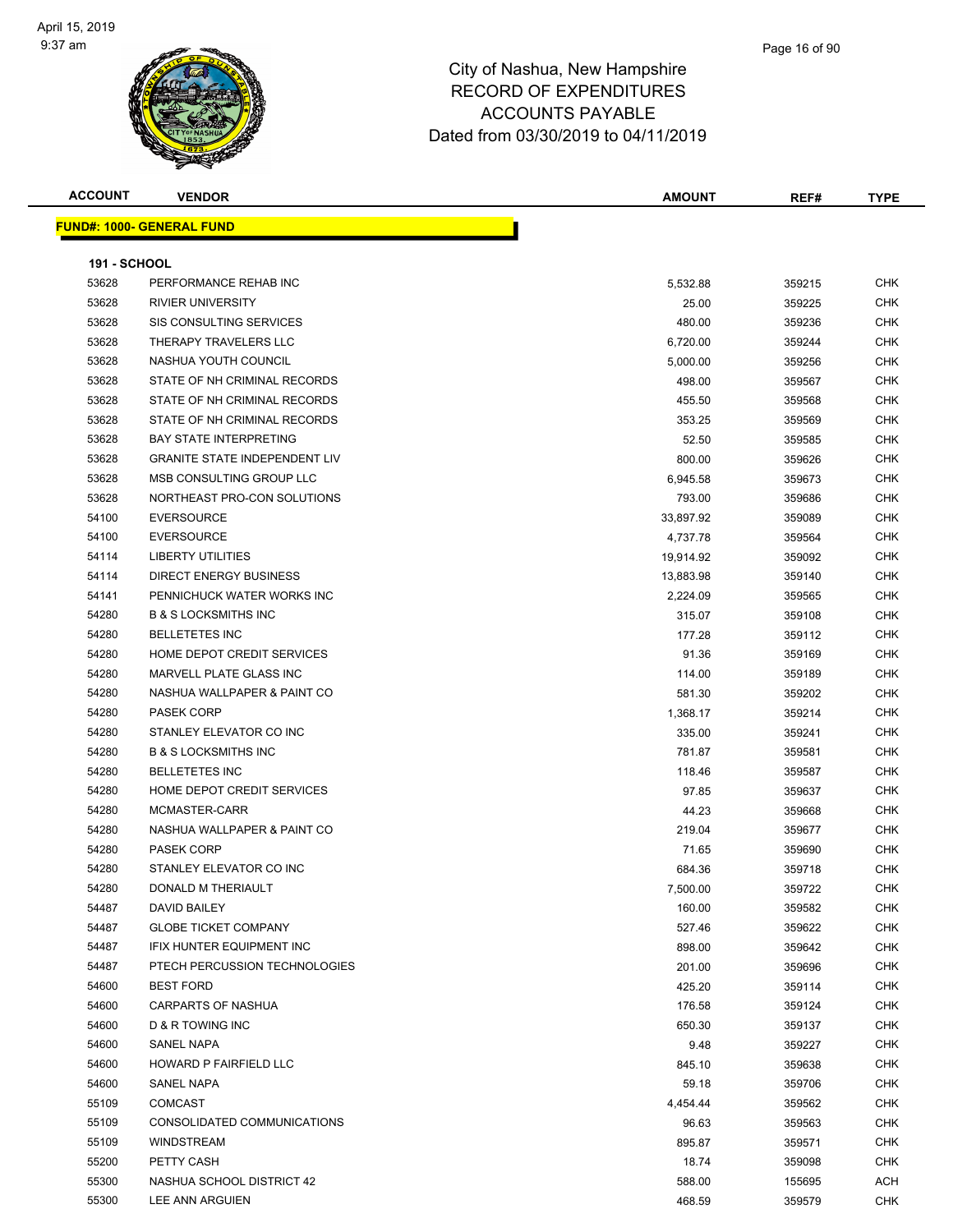

| <b>ACCOUNT</b>      | <b>VENDOR</b>                     | <b>AMOUNT</b> | REF#   | <b>TYPE</b> |
|---------------------|-----------------------------------|---------------|--------|-------------|
|                     | <u> FUND#: 1000- GENERAL FUND</u> |               |        |             |
|                     |                                   |               |        |             |
| <b>191 - SCHOOL</b> |                                   |               |        |             |
| 55300               | <b>JANET CLINE</b>                | 27.26         | 359596 | <b>CHK</b>  |
| 55300               | CHELSEA HUCKINS                   | 101.63        | 359640 | <b>CHK</b>  |
| 55300               | <b>NHAEOP</b>                     | 1,000.00      | 359681 | <b>CHK</b>  |
| 55300               | <b>JASON TESINI</b>               | 634.53        | 359721 | <b>CHK</b>  |
| 55307               | <b>CRISTA BURREL</b>              | 51.19         | 359122 | <b>CHK</b>  |
| 55307               | <b>CHELSEY GILLIS</b>             | 241.89        | 359152 | CHK         |
| 55307               | <b>LISA GINGRAS</b>               | 350.18        | 359154 | <b>CHK</b>  |
| 55307               | JOANNE LAKE                       | 30.27         | 359176 | <b>CHK</b>  |
| 55307               | DONNA LATINA                      | 22.76         | 359178 | <b>CHK</b>  |
| 55307               | <b>HOLLY LAVINE</b>               | 49.59         | 359179 | <b>CHK</b>  |
| 55307               | <b>SUSAN A LEWIS</b>              | 4.78          | 359182 | CHK         |
| 55307               | <b>ASHLEY MERRILL</b>             | 37.58         | 359193 | CHK         |
| 55307               | <b>WILLIAM NELSON</b>             | 10.44         | 359206 | <b>CHK</b>  |
| 55307               | PAULA PAPANICOLAOU                | 75.98         | 359213 | <b>CHK</b>  |
| 55307               | <b>MEGHAN STAPLES</b>             | 6.96          | 359242 | <b>CHK</b>  |
| 55307               | DONALD TESSIER                    | 11.60         | 359243 | <b>CHK</b>  |
| 55307               | SHEILA CHOUINARD                  | 24.53         | 359556 | CHK         |
| 55307               | DANIEL ALEXANDER                  | 216.11        | 359575 | <b>CHK</b>  |
| 55307               | <b>LYNNE BROWN</b>                | 13.92         | 359590 | CHK         |
| 55307               | CLAUDIA CASTANO-VELEZ             | 28.71         | 359595 | <b>CHK</b>  |
| 55307               | <b>HANNAH DEPIETRO</b>            | 39.90         | 359603 | CHK         |
| 55307               | DANIEL DONOVAN                    | 43.44         | 359605 | CHK         |
| 55307               | MEREDITH JIMENO                   | 29.00         | 359646 | CHK         |
| 55307               | RUTH LEVY-MEYER                   | 14.50         | 359657 | <b>CHK</b>  |
| 55307               | <b>JUDITH LOFTUS</b>              | 77.43         | 359660 | <b>CHK</b>  |
| 55307               | NATHAN MAZEROLLE                  | 176.02        | 359666 | <b>CHK</b>  |
| 55307               | <b>GARTH MCKINNEY</b>             | 74.35         | 359667 | <b>CHK</b>  |
| 55307               | <b>MELISSA NICKERSON</b>          | 18.56         | 359683 | <b>CHK</b>  |
| 55307               | <b>ASHLEY ODIERNO</b>             | 429.54        | 359687 | <b>CHK</b>  |
| 55307               | <b>DENISE PETZ</b>                | 30.91         | 359692 | <b>CHK</b>  |
| 55307               | S.K. TAXI INC                     | 24.00         | 359705 | <b>CHK</b>  |
| 55307               | RENEE SCHWARZ                     | 25.52         | 359713 | <b>CHK</b>  |
| 55307               | <b>GABRIELE VERNACCHIO</b>        | 6.96          | 359728 | CHK         |
| 55307               | <b>JESSICA WOJCIK</b>             | 99.91         | 359731 | <b>CHK</b>  |
| 55400               | <b>CURRICULUM ASSOCIATES LLC</b>  | 199.00        | 359135 | <b>CHK</b>  |
| 55400               | <b>WENDY DUFOE</b>                | 67.00         | 359143 | <b>CHK</b>  |
| 55400               | <b>LUCIA MARTIN</b>               | 381.49        | 359188 | <b>CHK</b>  |
| 55400               | KATHRYN MILLETTE                  | 147.00        | 359195 | CHK         |
| 55400               | SKILLPATH /NST SEMINARS           | 298.00        | 359237 | <b>CHK</b>  |
| 55400               | JAMES GAJ                         | 190.00        | 359559 | <b>CHK</b>  |
| 55400               | ROBERTA GREELEY-CURTIS            | 130.00        | 359627 | <b>CHK</b>  |
| 55400               | DANNO HYNES                       | 133.88        | 359641 | <b>CHK</b>  |
| 55400               | SUFFOLK UNIVERSITY BOSTON         | 1,200.00      | 359719 | <b>CHK</b>  |
| 55500               | <b>HIPPO PRINTS</b>               | 500.00        | 359635 | CHK         |
| 55607               | PETTY CASH                        | 65.20         | 359096 | <b>CHK</b>  |
| 55607               | PETTY CASH                        | 6.85          | 359099 | <b>CHK</b>  |
| 55607               | USPS HASLER                       | 2,000.00      | 359248 | <b>CHK</b>  |
| 55607               | RUTH LEVY-MEYER                   | 100.00        | 359657 | <b>CHK</b>  |
|                     |                                   |               |        |             |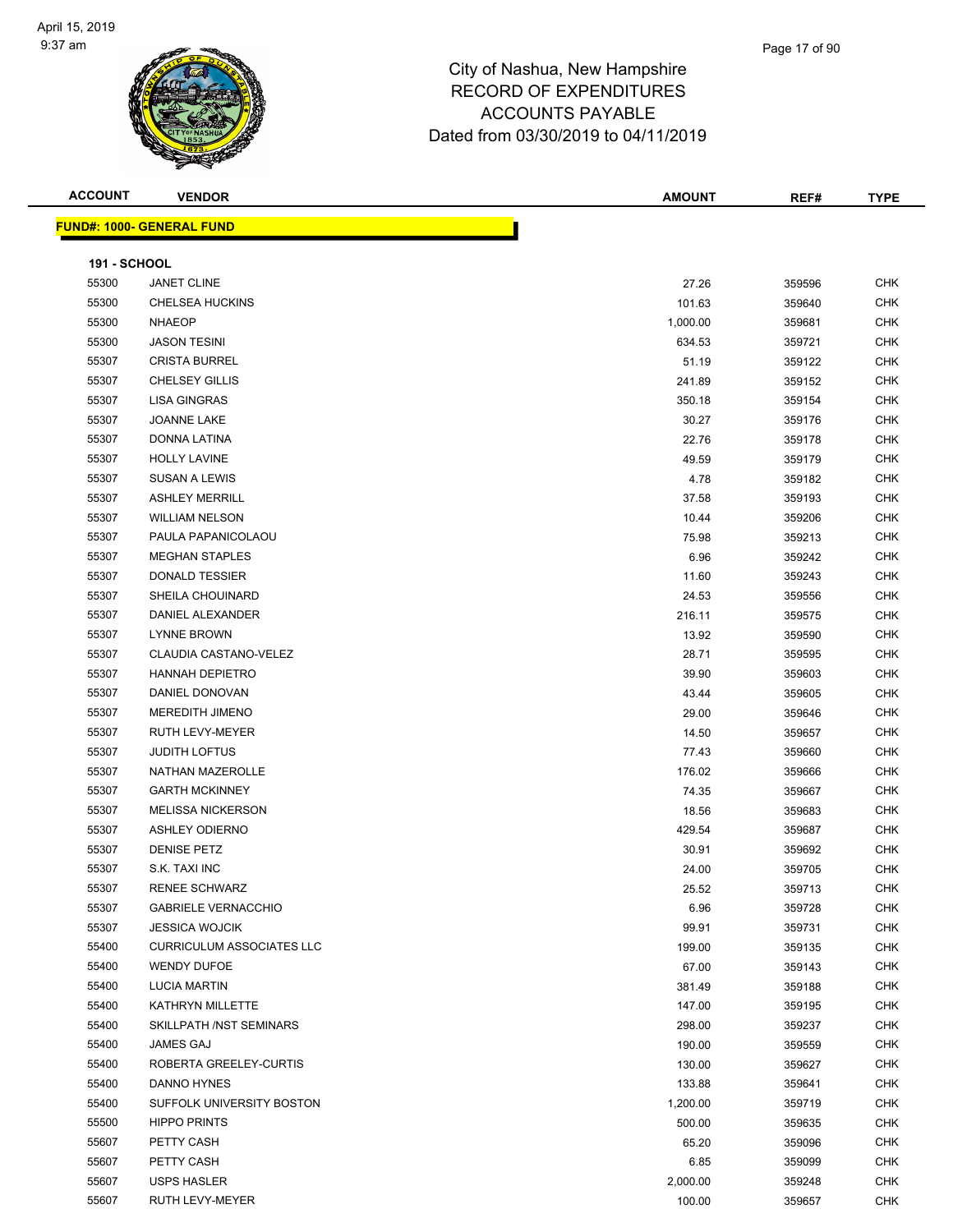

#### Page 18 of 90

| <b>ACCOUNT</b>      | <b>VENDOR</b>                            | <b>AMOUNT</b>        | REF#             | <b>TYPE</b>              |
|---------------------|------------------------------------------|----------------------|------------------|--------------------------|
|                     | <b>FUND#: 1000- GENERAL FUND</b>         |                      |                  |                          |
|                     |                                          |                      |                  |                          |
| <b>191 - SCHOOL</b> |                                          |                      |                  |                          |
| 55635               | NASHUA SCHOOL DISTRICT 42                | 460.00               | 155695           | ACH                      |
| 55642               | ROBERT DEBENEDETTO                       | 68.00                | 359557           | <b>CHK</b>               |
| 55642               | <b>LEONARD DEL GENIO</b>                 | 68.00                | 359602           | <b>CHK</b>               |
| 55642               | <b>JOSEPH E KELLY</b>                    | 82.00                | 359647           | <b>CHK</b>               |
| 55642               | PHILIP LEVESQUE                          | 68.00                | 359655           | <b>CHK</b>               |
| 55642               | <b>TED LEVESQUE</b>                      | 68.00                | 359656           | <b>CHK</b>               |
| 55642               | <b>GERARD ROBICHAUD</b>                  | 68.00                | 359702           | <b>CHK</b>               |
| 55642               | <b>GREG SARETTE</b>                      | 68.00                | 359707           | <b>CHK</b>               |
| 55642               | <b>CHARLES B SCHEYS</b>                  | 68.00                | 359708           | <b>CHK</b>               |
| 55642               | <b>DAVID SINCLAIR</b>                    | 68.00                | 359716           | <b>CHK</b>               |
| 55642               | <b>JAMES TUFTS</b>                       | 164.00               | 359725           | <b>CHK</b>               |
| 55642               | DANIEL VALAVANE                          | 68.00                | 359727           | <b>CHK</b>               |
| 55690               | FIRST STUDENT INC                        | 2,486.16             | 359146           | <b>CHK</b>               |
| 55690               | PATRICK MCCARTHY                         | 88.00                | 359190           | <b>CHK</b>               |
| 55690               | FIRST STUDENT INC                        | 3,016.83             | 359611           | <b>CHK</b>               |
| 55691               | <b>BRAD CANFIELD</b>                     | 1,160.00             | 359123           | <b>CHK</b>               |
| 55691               | <b>SARAH WINSLOW</b>                     | 435.00               | 359255           | <b>CHK</b>               |
| 55694               | <b>COMPASS INNOVATIVE BEHAVIOR</b>       | 2,425.00             | 359132           | <b>CHK</b>               |
| 55694               | <b>CREST</b>                             | 33,420.00            | 359134           | <b>CHK</b>               |
| 55694               | <b>GATEWAYS COMMUNITY SERVICES</b>       | 1,294.38             | 359150           | <b>CHK</b>               |
| 55694               | NASHOBA LEARNING GROUP                   | 20,071.60            | 359200           | <b>CHK</b>               |
| 55694               | <b>REGIONAL SERVICES &amp; EDUCATION</b> | 24,641.29            | 359223           | <b>CHK</b>               |
| 55694               | <b>COMPASS INNOVATIVE BEHAVIOR</b>       | 2,425.00             | 359598           | <b>CHK</b>               |
| 55694               | DOCTOR FRANKLIN PERKINS SCH              | 13,697.46            | 359604           | <b>CHK</b>               |
| 55694               | <b>LEARNING PREP SCHOOL</b>              |                      |                  | <b>CHK</b>               |
| 55694               | LEARNING SKILLS ACADEMY                  | 6,399.12<br>5,275.80 | 359651<br>359652 | <b>CHK</b>               |
| 55694               | LIGHTHOUSE SCHOOL INC                    | 167,809.32           | 359658           | <b>CHK</b>               |
| 55694               | <b>MELMARK NEW ENGLAND</b>               |                      |                  | <b>CHK</b>               |
| 55694               | <b>MARLENE S MORGAN</b>                  | 48,013.35<br>300.00  | 359669<br>359672 | <b>CHK</b>               |
| 55694               | NASHUA CHILDRENS HOME                    |                      |                  | <b>CHK</b>               |
|                     | <b>NFI NORTH INC</b>                     | 20,899.20            | 359675           | <b>CHK</b>               |
| 55694<br>55694      | PARKER EDUCATION                         | 1,987.20             | 359680           | <b>CHK</b>               |
| 61100               | SANDRA SMITH                             | 5,792.91             | 359689           | <b>CHK</b>               |
| 61100               |                                          | 59.99                | 359239           | <b>CHK</b>               |
| 61100               | WB MASON CO INC<br>LINEN & SHADE BIN INC | 1,394.17             | 359251           |                          |
| 61100               | <b>SCHOOL SPECIALTY</b>                  | 910.00               | 359659           | <b>CHK</b><br><b>CHK</b> |
| 61100               |                                          | 227.86               | 359711           |                          |
|                     | WB MASON CO INC                          | 1,473.90             | 359730           | <b>CHK</b>               |
| 61135               | AMAZON.COM LLC                           | 741.54               | 155658           | ACH                      |
| 61135               | AMAZON.COM LLC                           | 2,187.67             | 155700           | ACH                      |
| 61135               | MAKERBOT INDUSTRIES LLC                  | 260.49               | 155702           | ACH                      |
| 61135               | PETTY CASH                               | 106.85               | 359099           | <b>CHK</b>               |
| 61135               | <b>BARNES &amp; NOBLE INC</b>            | 383.50               | 359109           | <b>CHK</b>               |
| 61135               | <b>BELLETETES INC</b>                    | 205.15               | 359112           | <b>CHK</b>               |
| 61135               | <b>BOND AUTO PARTS INC</b>               | 117.53               | 359117           | <b>CHK</b>               |
| 61135               | CAROLYN BOURQUE                          | 235.19               | 359120           | <b>CHK</b>               |
| 61135               | ALEXANDRA BUBAR                          | 43.37                | 359121           | <b>CHK</b>               |
| 61135               | <b>CARPARTS OF NASHUA</b>                | 192.66               | 359124           | <b>CHK</b>               |
| 61135               | PATRICIA DAVIDSON                        | 78.96                | 359139           | <b>CHK</b>               |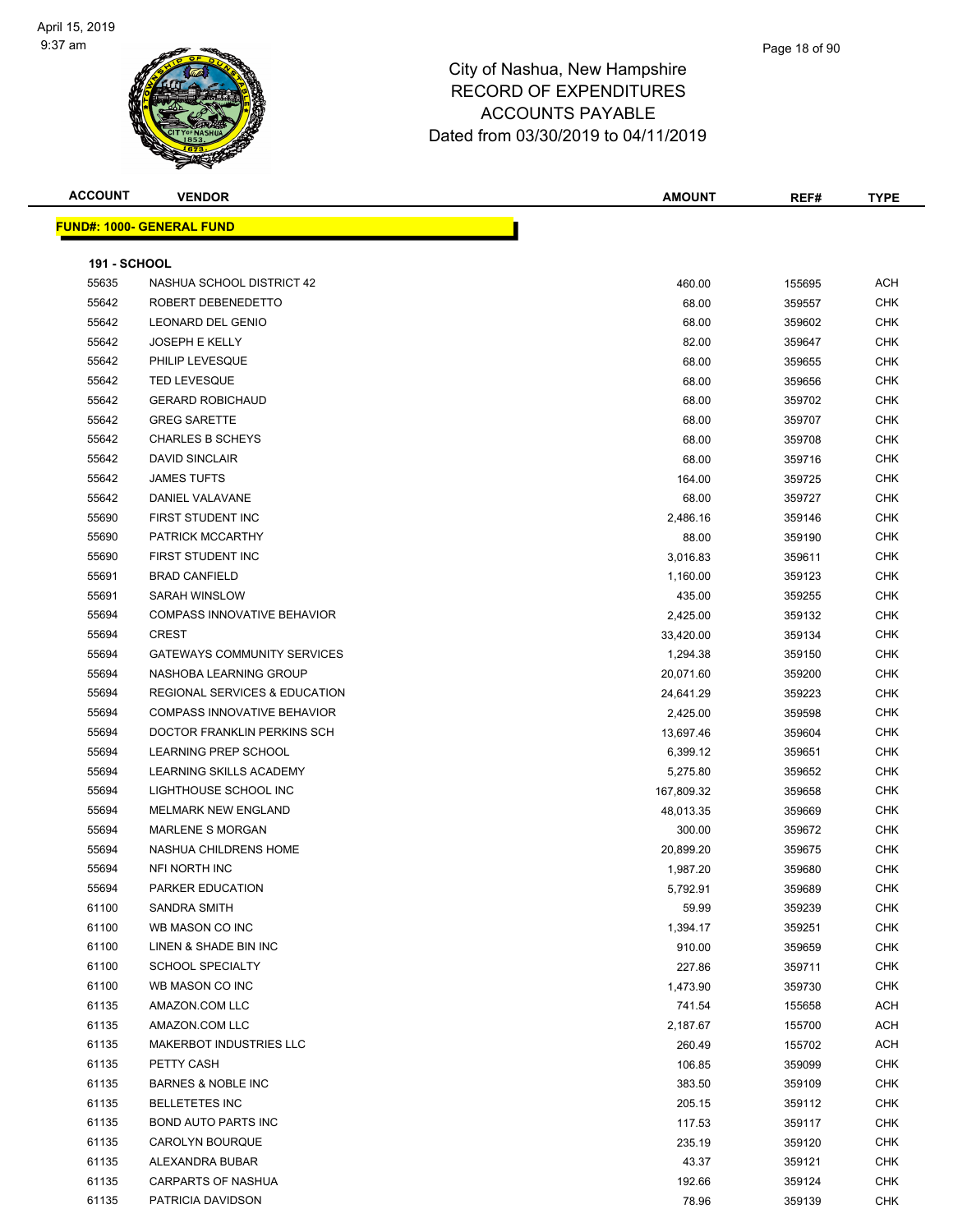

Page 19 of 90

|                     | <b>FUND#: 1000- GENERAL FUND</b> |          |        |            |
|---------------------|----------------------------------|----------|--------|------------|
| <b>191 - SCHOOL</b> |                                  |          |        |            |
| 61135               | <b>E-STEM SOLUTIONS</b>          | 59.96    | 359144 | <b>CHK</b> |
| 61135               | <b>GENERAL LINEN SERVICE INC</b> | 194.34   | 359151 | <b>CHK</b> |
| 61135               | <b>KAREN GLEASON</b>             | 235.14   | 359155 | <b>CHK</b> |
| 61135               | <b>GRAINGER</b>                  | 124.92   | 359158 | <b>CHK</b> |
| 61135               | <b>HANNAFORD</b>                 | 267.34   | 359161 | <b>CHK</b> |
| 61135               | HOME DEPOT CREDIT SERVICES       | 28.64    | 359167 | <b>CHK</b> |
| 61135               | HOME DEPOT CREDIT SERVICE        | 581.91   | 359168 | <b>CHK</b> |
| 61135               | KONICA MINOLTA BUSINESS          | 739.70   | 359175 | <b>CHK</b> |
| 61135               | ROBERT LALANCETTE                | 6.99     | 359177 | <b>CHK</b> |
| 61135               | LEARNING A-Z                     | 109.95   | 359180 | <b>CHK</b> |
| 61135               | MARKET BASKET ACCT 2589096       | 457.56   | 359186 | <b>CHK</b> |
| 61135               | <b>KAREN MARTIN</b>              | 67.07    | 359187 | <b>CHK</b> |
| 61135               | MCINTIRE BUSINESS PRODUCTS INC   | 369.00   | 359192 | <b>CHK</b> |
| 61135               | <b>JANET MORAN</b>               | 336.76   | 359196 | <b>CHK</b> |
| 61135               | CHERYL MOREAU                    | 279.03   | 359197 | <b>CHK</b> |
| 61135               | RACHEL PALERMO                   | 104.44   | 359211 | <b>CHK</b> |
| 61135               | REALLY GOOD STUFF LLC            | 291.03   | 359222 | <b>CHK</b> |
| 61135               | <b>SARGENT WELCH</b>             | 416.50   | 359228 | <b>CHK</b> |
| 61135               | <b>SCHOOL PRIDE LTD</b>          | 30.00    | 359233 | <b>CHK</b> |
| 61135               | <b>SCHOOL SPECIALTY</b>          | 3,121.83 | 359234 | <b>CHK</b> |
| 61135               | WB MASON CO INC                  | 2,273.44 | 359251 | <b>CHK</b> |
| 61135               | <b>WILSON LANGUAGE</b>           | 65.70    | 359254 | <b>CHK</b> |
| 61135               | <b>BETH BENNETT</b>              | 20.37    | 359555 | <b>CHK</b> |
| 61135               | <b>LISA DUNCKLEE</b>             | 12.84    | 359558 | <b>CHK</b> |
| 61135               | AHH! PRODUCTS                    | 225.00   | 359574 | <b>CHK</b> |
| 61135               | <b>BAILEY POTTERY EQUIP CORP</b> | 324.15   | 359583 | <b>CHK</b> |
| 61135               | <b>BARCO PRODUCTS CO</b>         | 592.39   | 359584 | <b>CHK</b> |
| 61135               | <b>BELLETETES INC</b>            | 70.19    | 359587 | <b>CHK</b> |
| 61135               | <b>LYNNE BROWN</b>               | 149.22   | 359590 | <b>CHK</b> |
| 61135               | <b>CARPARTS OF NASHUA</b>        | 143.53   | 359593 | <b>CHK</b> |
| 61135               | CARTRIDGE WORLD MANCHESTER       | 239.97   | 359594 | <b>CHK</b> |
| 61135               | ELIZABETH COUGHLIN               | 118.65   | 359599 | <b>CHK</b> |
| 61135               | D A BUCCI & SONS INC             | 54.00    | 359601 | <b>CHK</b> |
| 61135               | <b>ALISON EFSTATHIOU</b>         | 22.00    | 359607 | <b>CHK</b> |
| 61135               | F W WEBB COMPANY                 | 206.12   | 359608 | CHK        |
| 61135               | <b>FLAGHOUSE INC</b>             | 102.75   | 359613 | CHK        |
| 61135               | <b>GLOBAL TRADEQUEST INC</b>     | 123.00   | 359621 | <b>CHK</b> |
| 61135               | <b>HANNAFORD</b>                 | 251.74   | 359629 | <b>CHK</b> |
| 61135               | <b>CAITLIN HIGGINS</b>           | 9.40     | 359634 | <b>CHK</b> |

er and the series of the series of the series of the series of the series of the series of the series of the series of the series of the series of the series of the series of the series of the series of the series of the s MARKET BASKET ACCT 2589096 286.16 359664 CHK MSC INDUSTRIAL SUPPLY 140.40 359674 CHK NASHUA OUTDOOR POWER EQUIPMENT 146.76 359676 CHK KATHRYN PARAGGIO 20.42 359688 CHK TERESA PERRON 21.08 359691 CHK PITSCO INC 1,395.00 359693 CHK IRENE PITSILLIDES 28.95 359694 CHK er and the state of the state of the state of the state of the state of the state of the state of the state of the state of the state of the state of the state of the state of the state of the state of the state of the sta

# **ACCOUNT VENDOR AMOUNT REF# TYPE**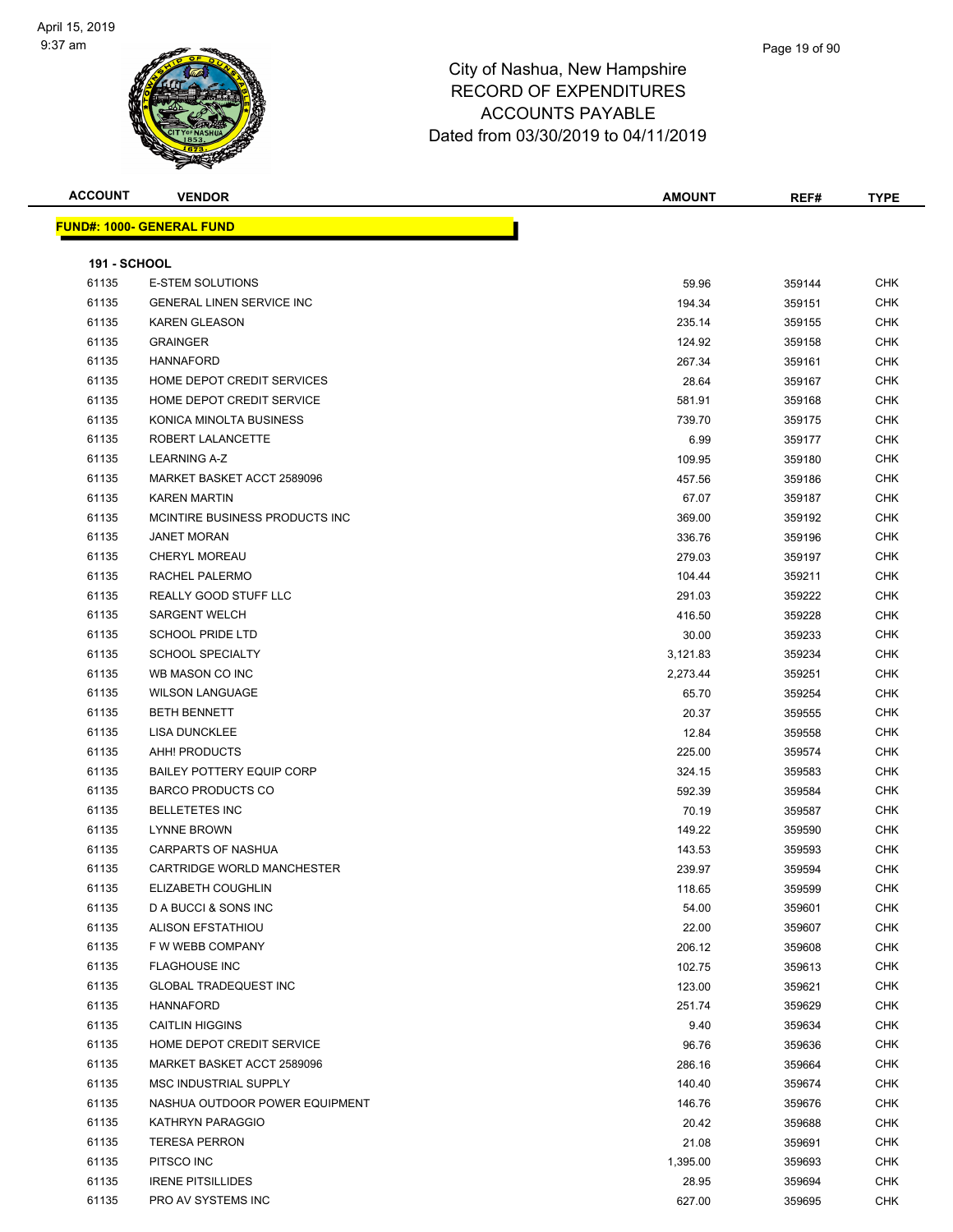

#### Page 20 of 90

| <b>ACCOUNT</b>      | <b>VENDOR</b>                                      | <b>AMOUNT</b>      | REF#             | <b>TYPE</b>              |
|---------------------|----------------------------------------------------|--------------------|------------------|--------------------------|
|                     | <b>FUND#: 1000- GENERAL FUND</b>                   |                    |                  |                          |
|                     |                                                    |                    |                  |                          |
| <b>191 - SCHOOL</b> |                                                    |                    |                  |                          |
| 61135               | RED HOT SPORTS PROMOTIONS                          | 254.60             | 359701           | <b>CHK</b>               |
| 61135               | <b>BARBARA ROHAN</b>                               | 47.53              | 359703           | <b>CHK</b>               |
| 61135               | <b>SUSAN ROURKE</b>                                | 292.25             | 359704           | <b>CHK</b>               |
| 61135               | SCHOLASTIC INCORPORATED                            | 185.36             | 359709           | <b>CHK</b>               |
| 61135               | <b>SCHOOL SPECIALTY</b>                            | 3,353.50           | 359711           | <b>CHK</b>               |
| 61135               | <b>BRAD SCHOTT</b>                                 | 310.38             | 359712           | <b>CHK</b>               |
| 61135               | SUPER DUPER INC                                    | 149.80             | 359720           | <b>CHK</b>               |
| 61135               | LYNNE TOCCI                                        | 129.03             | 359723           | <b>CHK</b>               |
| 61135               | KATHRYN TREMBLAY                                   | 21.46              | 359724           | <b>CHK</b>               |
| 61135               | US FOODS INC                                       | 371.96             | 359726           | <b>CHK</b>               |
| 61135               | <b>WAL-MART</b>                                    | 224.46             | 359729           | <b>CHK</b>               |
| 61135               | WB MASON CO INC                                    | 2,365.41           | 359730           | <b>CHK</b>               |
| 61142               | AMAZON.COM LLC                                     | 201.12             | 155658           | <b>ACH</b>               |
| 61142               | AMAZON.COM LLC                                     | 136.14             | 155700           | <b>ACH</b>               |
| 61142               | PETTY CASH                                         | 19.99              | 359099           | <b>CHK</b>               |
| 61142               | ALLIED 100 LLC                                     | 101.00             | 359104           | <b>CHK</b>               |
| 61142               | <b>SCHOOL HEALTH</b>                               | 109.48             | 359231           | <b>CHK</b>               |
| 61142               | SCHOOL NURSE SUPPLY INC                            | 279.42             | 359232           | <b>CHK</b>               |
| 61142               | US POSTAL SERVICE                                  | 210.00             | 359247           | <b>CHK</b>               |
| 61142               | SCHOOL NURSE SUPPLY INC                            | 263.10             | 359710           | <b>CHK</b>               |
| 61299               | <b>WAL-MART</b>                                    | 59.20              | 359250           | <b>CHK</b>               |
| 61299               | CARTRIDGE WORLD MANCHESTER                         | 93.56              | 359594           | <b>CHK</b>               |
| 61299               | <b>FASTENAL CO</b>                                 | 173.18             | 359609           | <b>CHK</b>               |
| 61299               | <b>CHELSEY GILLIS</b>                              | 82.63              | 359619           | <b>CHK</b>               |
| 61299               | <b>TARA KINSELLA</b>                               | 152.35             | 359648           | <b>CHK</b>               |
| 61299               | MILL METALS CORP                                   | 150.00             | 359670           | <b>CHK</b>               |
| 61299               | <b>GABRIELE VERNACCHIO</b>                         | 17.94              | 359728           | <b>CHK</b>               |
| 61407               | <b>REXEL USA INC</b>                               | 195.80             | 155703           | ACH                      |
| 61407               | <b>ALARMAX</b>                                     | 500.00             | 359103           | <b>CHK</b>               |
| 61407               | CED                                                |                    |                  | <b>CHK</b>               |
| 61407               | <b>WILLIAMS COMMUNICATIONS SERVIC</b>              | 1,666.00<br>375.00 | 359128<br>359253 | <b>CHK</b>               |
| 61407               | <b>GRAINGER</b>                                    |                    |                  | <b>CHK</b>               |
| 61407               | M & M ELECTRICAL SUPPLY CO INC                     | 523.55             | 359625           |                          |
| 61414               |                                                    | 647.05             | 359662           | <b>CHK</b><br><b>CHK</b> |
| 61414               | F W WEBB COMPANY                                   | 961.75             | 359608           |                          |
|                     | <b>HAJOCA CORPORATION</b><br><b>DAIKIN APPLIED</b> | 1,059.30           | 359628           | <b>CHK</b>               |
| 61421               |                                                    | 1,620.00           | 359138           | <b>CHK</b>               |
| 61421               | CAPP INC                                           | 2,720.00           | 359591           | <b>CHK</b>               |
| 61421               | FILTER SALES & SERVICE INC<br>SIEMENS INDUSTRY INC | 486.28             | 359610           | <b>CHK</b>               |
| 61421               |                                                    | 416.23             | 359715           | <b>CHK</b>               |
| 61428               | <b>IMPERIAL DADE</b>                               | 4,578.01           | 359171           | <b>CHK</b>               |
| 61428               | NATIONWIDE SALES & SERVICE                         | 2,395.02           | 359203           | <b>CHK</b>               |
| 61428               | <b>IMPERIAL DADE</b>                               | 229.31             | 359643           | <b>CHK</b>               |
| 61428               | <b>JANILINK CORP</b>                               | 55.72              | 359645           | <b>CHK</b>               |
| 61599               | <b>FOSTER MATERIALS INC</b>                        | 1,655.28           | 359148           | <b>CHK</b>               |
| 61607               | AMAZON.COM LLC                                     | 562.42             | 155658           | ACH                      |
| 61607               | COMPUTER HUT dba IT INSIDERS                       | 19.95              | 359644           | <b>CHK</b>               |
| 61650               | KONICA MINOLTA BUSINESS                            | 252.55             | 359649           | <b>CHK</b>               |
| 61807               | <b>SCHOLASTIC INC</b>                              | 777.52             | 359229           | <b>CHK</b>               |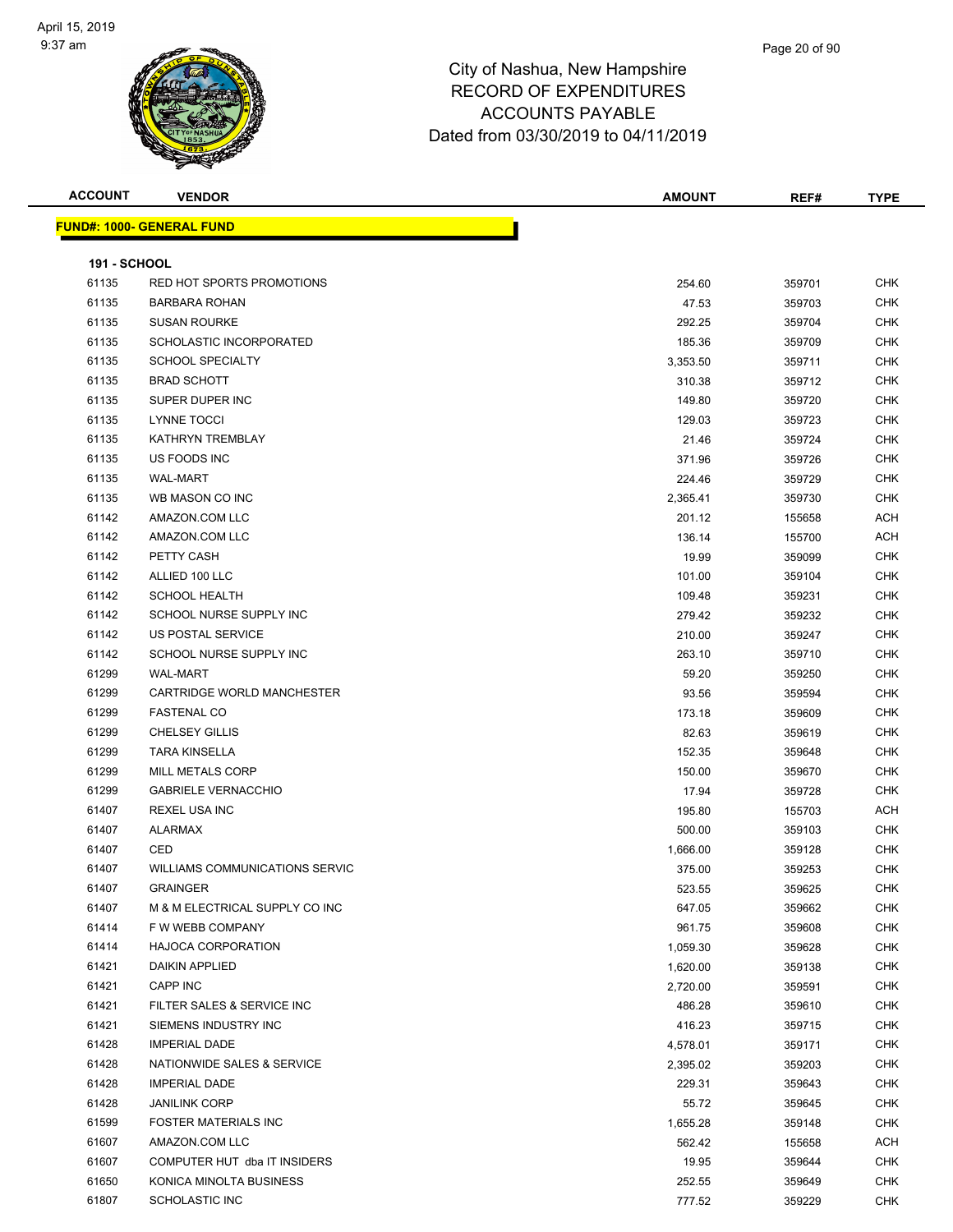| <b>ACCOUNT</b>      | <b>VENDOR</b>                                    | <b>AMOUNT</b>  | REF#   | <b>TYPE</b> |
|---------------------|--------------------------------------------------|----------------|--------|-------------|
|                     | <b>FUND#: 1000- GENERAL FUND</b>                 |                |        |             |
|                     |                                                  |                |        |             |
| <b>191 - SCHOOL</b> |                                                  |                |        |             |
| 61814               | AMAZON.COM LLC                                   | 166.77         | 155658 | <b>ACH</b>  |
| 61814               | AMAZON.COM LLC                                   | 99.07          | 155700 | <b>ACH</b>  |
| 61814               | FOLLETT SCHOOL SOLUTIONS INC                     | 1,200.39       | 359147 | <b>CHK</b>  |
| 61814               | PERMA-BOUND                                      | 62.92          | 359216 | <b>CHK</b>  |
| 61814               | CAPSTONE                                         | 175.44         | 359592 | <b>CHK</b>  |
| 61814               | FOLLETT SCHOOL SOLUTIONS INC                     | 498.97         | 359615 | <b>CHK</b>  |
| 61814               | FOLLETT SCHOOL SOLUTIONS INC                     | 256.40         | 359616 | <b>CHK</b>  |
| 61875               | AMAZON.COM LLC                                   | 62.90          | 155658 | <b>ACH</b>  |
| 61875               | <b>BARNES &amp; NOBLE INC</b>                    | 839.05         | 359109 | <b>CHK</b>  |
| 61875               | COMPUTER HUT dba IT INSIDERS                     | 254.85         | 359173 | <b>CHK</b>  |
| 61875               | <b>BECKY LEEDS</b>                               | 171.15         | 359654 | <b>CHK</b>  |
| 71221               | AMAZON.COM LLC                                   | 394.00         | 155700 | <b>ACH</b>  |
| 71221               | COMPUTER HUT dba IT INSIDERS                     | 239.85         | 359173 | <b>CHK</b>  |
| 71800               | AMAZON.COM LLC                                   | 130.50         | 155658 | <b>ACH</b>  |
| 71800               | AHH! PRODUCTS                                    | 752.00         | 359574 | <b>CHK</b>  |
| 71999               | AMAZON.COM LLC                                   | 349.48         | 155700 | ACH         |
| 71999               | <b>FRANKLIN PAINT CO INC</b>                     | 6,520.95       | 359617 | CHK         |
| 71999               | <b>GLOBAL TRADEQUEST INC</b>                     | 81.00          | 359621 | <b>CHK</b>  |
| 71999               | PRO AV SYSTEMS INC                               | 3,831.00       | 359695 | CHK         |
|                     | TOTAL 191 - SCHOOL                               | \$680,070.61   |        |             |
|                     |                                                  |                |        |             |
|                     | <b>193 - DEBT SERVICE</b>                        |                |        |             |
| 75200               | <b>US BANK</b>                                   | 106,187.51     | 155698 | <b>ACH</b>  |
| 75400               | <b>HILLTOP SECURITIES INC</b>                    | 2,500.00       | 359462 | CHK         |
|                     |                                                  |                |        |             |
|                     | <b>TOTAL 193 - DEBT SERVICE</b>                  | \$108,687.51   |        |             |
|                     |                                                  |                |        |             |
|                     | <b>TOTAL FUND 1000 - GENERAL FUND</b>            | \$1,981,439.79 |        |             |
|                     |                                                  |                |        |             |
|                     |                                                  |                |        |             |
|                     | <b>FUND#: 1001- GF-CAPITAL IMPROVEMENTS</b>      |                |        |             |
|                     | <b>160 - PW-ADMIN &amp; ENGINEERING</b>          |                |        |             |
| 81100               | FUSS & O'NEILL, INC.                             | 1,315.20       | 359017 | <b>CHK</b>  |
|                     | .                                                |                |        |             |
|                     | TOTAL 160 - PW-ADMIN & ENGINEERING               | \$1,315.20     |        |             |
|                     |                                                  |                |        |             |
| 161 - STREETS       |                                                  |                |        |             |
| 81100               | FERGUSON ENTERPRISES INC                         | 5,565.65       | 155650 | ACH         |
| 81100               | HOME DEPOT CREDIT SERVICE 3065                   | 64.44          | 359463 | CHK         |
|                     |                                                  |                |        |             |
|                     | TOTAL 161 - STREETS                              | \$5,630.09     |        |             |
|                     |                                                  |                |        |             |
|                     | <b>TOTAL FUND 1001 - GF-CAPITAL IMPROVEMENTS</b> | \$6,945.29     |        |             |
|                     |                                                  |                |        |             |
|                     |                                                  |                |        |             |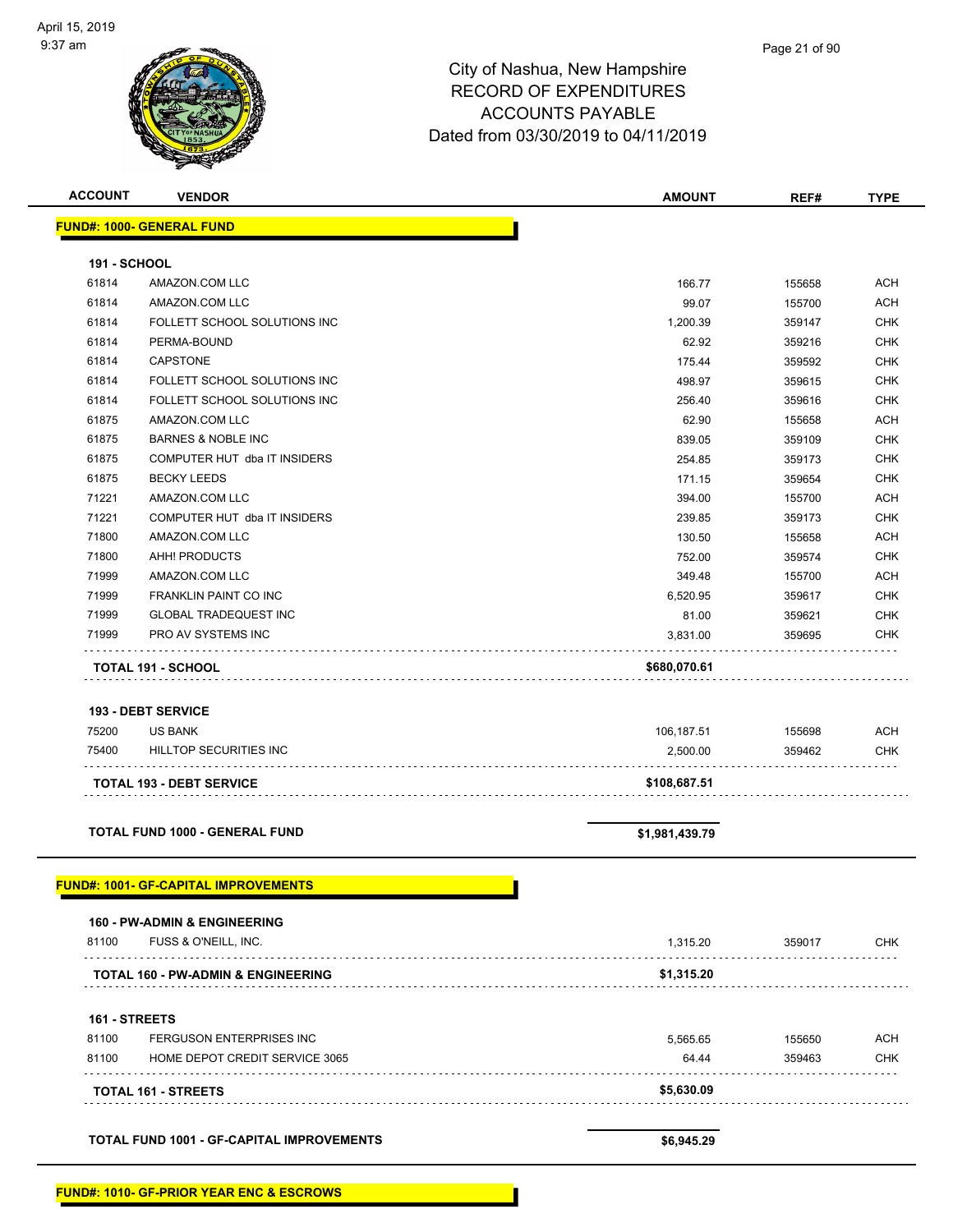| <b>ACCOUNT</b>      | <b>VENDOR</b>                                            | <b>AMOUNT</b> | REF#   | <b>TYPE</b> |
|---------------------|----------------------------------------------------------|---------------|--------|-------------|
|                     | <b>FUND#: 1010- GF-PRIOR YEAR ENC &amp; ESCROWS</b>      |               |        |             |
|                     | <b>102 - BOARD OF ALDERMEN</b>                           |               |        |             |
| 61299               | ANCO SIGNS & STAMPS INC                                  | 14.50         | 358979 | CHK         |
|                     | <b>TOTAL 102 - BOARD OF ALDERMEN</b>                     | \$14.50       |        |             |
| <b>150 - POLICE</b> |                                                          |               |        |             |
| 71407               | ATLANTIC TACTICAL INC                                    | 4,698.65      | 359419 | CHK         |
|                     | <b>TOTAL 150 - POLICE</b>                                | \$4,698.65    |        |             |
|                     | <b>181 - COMMUNITY DEVELOPMENT</b>                       |               |        |             |
| 81300               | LUMEN STUDIO INC                                         | 451.00        | 155692 | ACH         |
|                     | TOTAL 181 - COMMUNITY DEVELOPMENT                        | \$451.00      |        |             |
|                     |                                                          |               |        |             |
|                     | <b>TOTAL FUND 1010 - GF-PRIOR YEAR ENC &amp; ESCROWS</b> | \$5,164.15    |        |             |
|                     | <b>FUND#: 2100- FOOD SERVICES FUND</b>                   |               |        |             |
| 44503               | <b>KAMESH AKELLA</b>                                     | 36.25         | 359102 | <b>CHK</b>  |
| 44503               | <b>KEN DREW</b>                                          | 14.30         | 359141 | CHK         |
| 44503               | <b>KATLEEN FITCH</b>                                     | 42.00         | 359612 | CHK         |
| 54487               | <b>BASSETT SERVICES CORPORATION</b>                      | 975.14        | 359110 | CHK         |
| 54487               | <b>WAYNE WIDTFELDT</b>                                   | 2.28          | 359252 | CHK         |
| 55307               | LISA BORDELEAU                                           | 60.61         | 359119 | <b>CHK</b>  |
| 55307               | PAMELA CORREA                                            | 89.23         | 359133 | CHK         |
| 55307               | <b>KAREN GUSTIN</b>                                      | 51.27         | 359159 | <b>CHK</b>  |
| 55307               | <b>PAULE RALPH</b>                                       | 82.94         | 359221 | CHK         |
| 55307               | <b>ODETTE SLOSEK</b>                                     | 118.88        | 359238 | CHK         |
| 55307               | <b>KARYN LAWLESS</b>                                     | 184.45        | 359650 | CHK         |
| 55400               | LISA BORDELEAU                                           | 11.00         | 359119 | <b>CHK</b>  |
| 55400               | DEBORAH GOY                                              | 100.00        | 359624 | CHK         |
| 55400               | PAULE RALPH                                              | 75.00         | 359697 | <b>CHK</b>  |
| 55600               | <b>ALPHAGRAPHICS</b>                                     | 391.13        | 359105 | <b>CHK</b>  |
| 55607               | UNITED PARCEL SERVICE                                    | 71.69         | 359100 | <b>CHK</b>  |
| 61214               | BELLAVANCE BEVERAGE CO INC                               | 1,785.35      | 359111 | <b>CHK</b>  |
| 61214               | <b>BIMBO FOODS BAKERIES INC</b>                          | 1,866.32      | 359115 | <b>CHK</b>  |
| 61214               | COCA COLA BOTTLING CO                                    | 1,048.50      | 359131 | <b>CHK</b>  |
| 61214               | <b>GARELICK FARMS LLC</b>                                | 5,998.53      | 359149 | <b>CHK</b>  |
| 61214               | GILLS PIZZA CO                                           | 3,963.40      | 359153 | CHK         |
| 61214               | HERSHEY'S ICE CREAM                                      | 639.72        | 359165 | <b>CHK</b>  |
| 61214               | M SAUNDERS INC                                           | 4,317.61      | 359185 | <b>CHK</b>  |
| 61214               | NATIVE MAINE PRODUCE & SPEC                              | 1,223.17      | 359204 | CHK         |
| 61214               | NORTHCENTER FOODS                                        | 27,396.22     | 359209 | <b>CHK</b>  |
| 61214               | TREASURER ST OF NH - SURPLUS D                           | 1,758.75      | 359570 | <b>CHK</b>  |
| 61214               | BELLAVANCE BEVERAGE CO INC                               | 1,219.25      | 359586 | CHK         |
| 61214               | <b>BIMBO FOODS BAKERIES INC</b>                          | 1,490.88      | 359588 | <b>CHK</b>  |
| 61214               | COCA COLA BOTTLING CO                                    | 865.75        | 359597 | CHK         |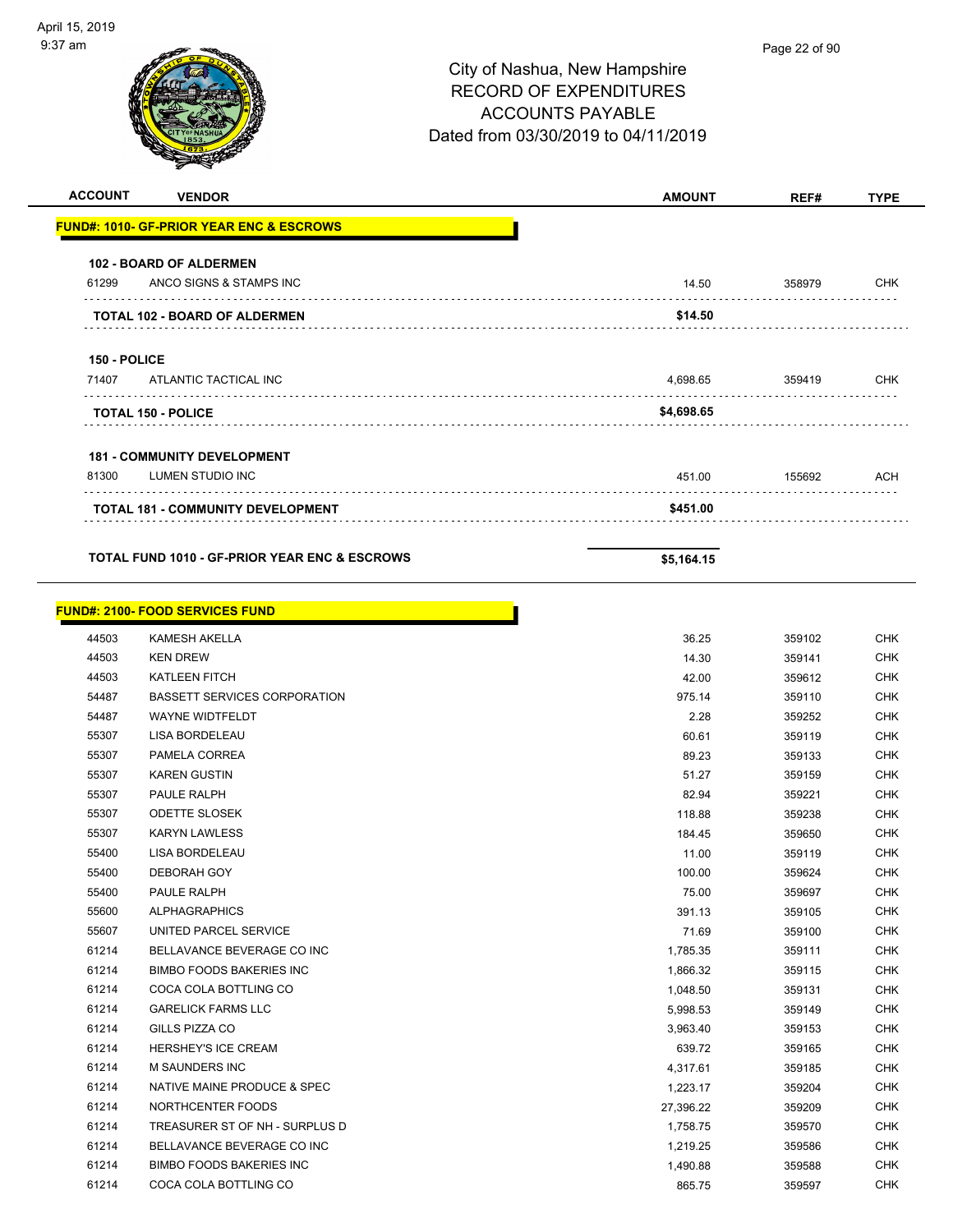

| <b>ACCOUNT</b> | <b>VENDOR</b>                                   | <b>AMOUNT</b> | REF#   | <b>TYPE</b> |
|----------------|-------------------------------------------------|---------------|--------|-------------|
|                | <b>FUND#: 2100- FOOD SERVICES FUND</b>          |               |        |             |
| 61214          | <b>GARELICK FARMS LLC</b>                       | 5,966.01      | 359618 | <b>CHK</b>  |
| 61214          | GILLS PIZZA CO                                  | 3,522.60      | 359620 | <b>CHK</b>  |
| 61214          | <b>HERSHEY'S ICE CREAM</b>                      | 1,691.72      | 359633 | <b>CHK</b>  |
| 61214          | M SAUNDERS INC                                  | 2,946.04      | 359663 | <b>CHK</b>  |
| 61214          | NATIVE MAINE PRODUCE & SPEC                     | 1,386.14      | 359678 | <b>CHK</b>  |
| 61214          | NORTHCENTER FOODS                               | 31,995.61     | 359685 | <b>CHK</b>  |
| 61299          | <b>IMPERIAL DADE</b>                            | 4,492.09      | 359171 | <b>CHK</b>  |
| 61299          | <b>IMPERIAL DADE</b>                            | 9,427.38      | 359643 | <b>CHK</b>  |
| 71000          | GOOD MORNING SALES INC                          | 1,400.00      | 359157 | <b>CHK</b>  |
| 71000          | KITTREDGE EQUIPMENT CO - NH                     | 12.90         | 359174 | <b>CHK</b>  |
|                | <b>TOTAL FUND 2100 - FOOD SERVICES FUND</b>     | \$118,720.11  |        |             |
|                | <b>FUND#: 2201- DRIVERS EDUCATION FUND</b>      |               |        |             |
| 55300          | NEW HAMPSHIRE DRIVER EDUCATION                  | 285.00        | 359682 | <b>CHK</b>  |
|                | <b>TOTAL FUND 2201 - DRIVERS EDUCATION FUND</b> | \$285.00      |        |             |
|                |                                                 |               |        |             |
|                | <b>FUND#: 2207- ADULT ED/CONTINUING ED</b>      |               |        |             |
| 61299          | <b>WAL-MART</b>                                 | 218.09        | 359729 | <b>CHK</b>  |
|                | <b>TOTAL FUND 2207 - ADULT ED/CONTINUING ED</b> | \$218.09      |        |             |
|                |                                                 |               |        |             |
|                | <b>FUND#: 2212- ATHLETICS REVENUE FUND</b>      |               |        |             |
| 44563          | NASHUA SCHOOL DISTRICT 42                       | 197.50        | 155695 | <b>ACH</b>  |
| 61107          | <b>CHAMPIONS CHOICE INC</b>                     | 26,554.50     | 359129 | CHK         |
| 61107          | <b>SARAH PALING</b>                             | 8.18          | 359212 | <b>CHK</b>  |
| 61299          | NIXON CO INC                                    | 275.00        | 359684 | <b>CHK</b>  |
|                | <b>TOTAL FUND 2212 - ATHLETICS REVENUE FUND</b> | \$27,035.18   |        |             |
|                |                                                 |               |        |             |
|                | <b>FUND#: 2222- AFTER SCHOOL PROGRAM</b>        |               |        |             |
| 55300          | <b>GAIL CASEY</b>                               | 111.23        | 359126 | <b>CHK</b>  |
| 61299          | AC MOORE INC                                    | 30.55         | 359101 | <b>CHK</b>  |
| 61299          | <b>GARELICK FARMS LLC</b>                       | 204.56        | 359149 | <b>CHK</b>  |
| 61299          | MARKET BASKET ACCT 2589096                      | 87.45         | 359186 | <b>CHK</b>  |
| 61299          | <b>WAL-MART</b>                                 | 6.46          | 359250 | <b>CHK</b>  |
| 61299          | AC MOORE INC                                    | 14.98         | 359572 | <b>CHK</b>  |
| 61299          | MARKET BASKET ACCT 2589096                      | 300.76        | 359664 | <b>CHK</b>  |
|                | <b>TOTAL FUND 2222 - AFTER SCHOOL PROGRAM</b>   | \$755.99      |        |             |
|                |                                                 |               |        |             |
|                | <b>FUND#: 2227- NORTH STUDENT SHOP</b>          |               |        |             |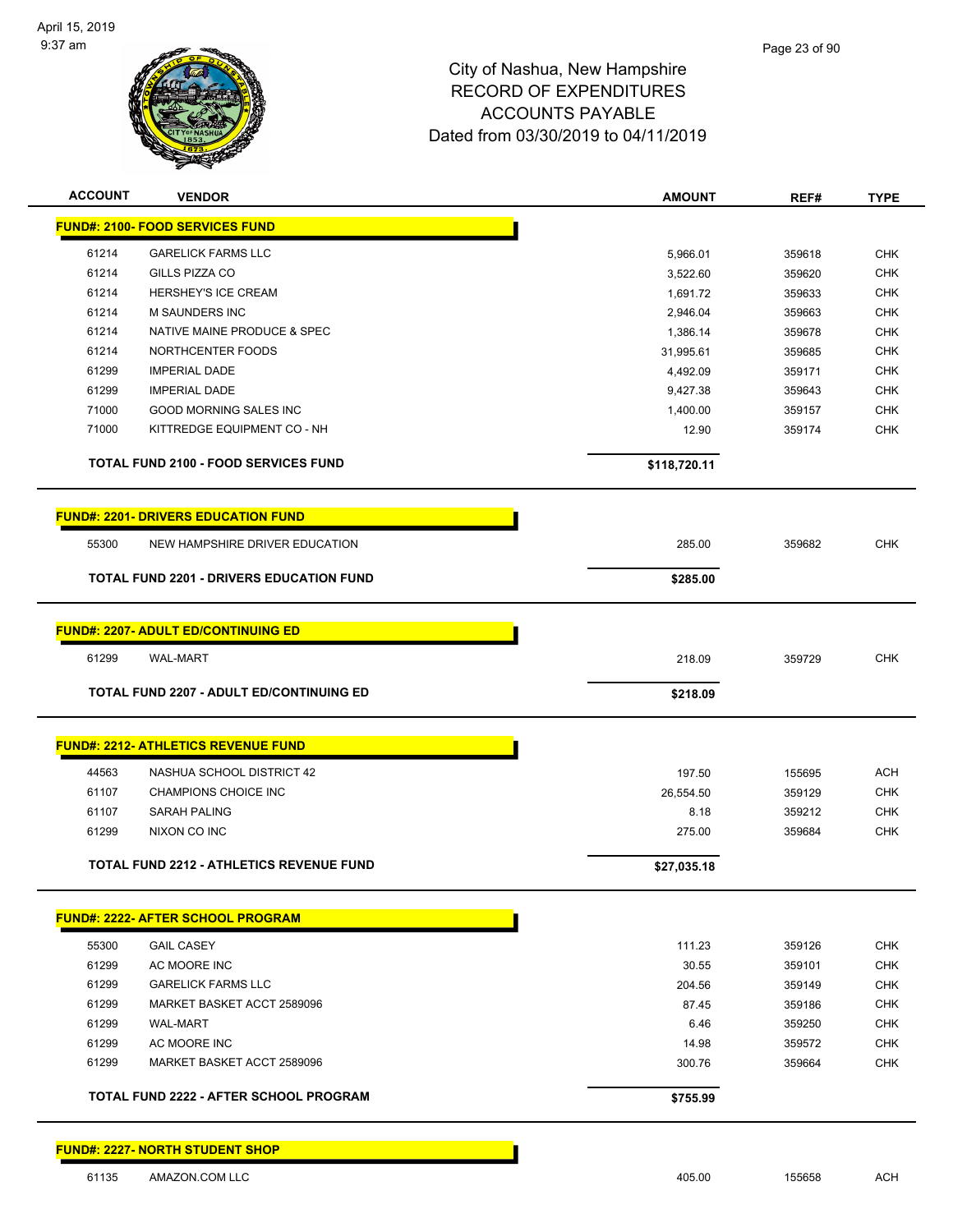| <b>ACCOUNT</b> | <b>VENDOR</b>                                          | <b>AMOUNT</b> | REF#   | <b>TYPE</b> |
|----------------|--------------------------------------------------------|---------------|--------|-------------|
|                | <b>TOTAL FUND 2227 - NORTH STUDENT SHOP</b>            | \$405.00      |        |             |
|                | <b>FUND#: 2247- CULINARY ARTS</b>                      |               |        |             |
| 61135          | MARKET BASKET ACCT 2589096                             | 82.87         | 359664 | <b>CHK</b>  |
|                | <b>TOTAL FUND 2247 - CULINARY ARTS</b>                 | \$82.87       |        |             |
|                | <u> FUND#: 2503- PARKS &amp; REC PROGRAMS FUND</u>     |               |        |             |
| 44549          | <b>SHASHI MURTHY</b>                                   | 180.00        | 359338 | <b>CHK</b>  |
|                | <b>TOTAL FUND 2503 - PARKS &amp; REC PROGRAMS FUND</b> | \$180.00      |        |             |
|                | <u> FUND#: 2504- HOLMAN STADIUM EVENTS FUND</u>        |               |        |             |
| 54280          | <b>BOB'S DISCOUNT FURNITURE</b>                        | 4,617.05      | 358987 | <b>CHK</b>  |
|                | <b>TOTAL FUND 2504 - HOLMAN STADIUM EVENTS FUND</b>    | \$4,617.05    |        |             |
|                | <u> FUND#: 2505- PEG ACCESS CHANNELS FUND</u>          |               |        |             |
| 54114          | <b>DIRECT ENERGY BUSINESS</b>                          | 73.40         | 359442 | <b>CHK</b>  |
| 54141          | PENNICHUCK WATER WORKS INC                             | 22.71         | 359397 | <b>CHK</b>  |
| 55699          | COMCAST CABLE COMMUNICATIONS i                         | 10.34         | 358939 | <b>CHK</b>  |
| 55699          | AARDVARK THE DEAN OF CLEAN                             | 195.00        | 358970 | <b>CHK</b>  |
|                | <b>TOTAL FUND 2505 - PEG ACCESS CHANNELS FUND</b>      | \$301.45      |        |             |
|                | <u> FUND#: 2506- HUNT BLDG FACILITY RENTAL FUND</u>    |               |        |             |
| 54100          | <b>EVERSOURCE</b>                                      | 584.30        | 358879 | <b>CHK</b>  |
| 54114          | LIBERTY UTILITIES - NH                                 | 463.33        | 359298 | <b>CHK</b>  |
| 54114          | LIBERTY UTILITIES - NH                                 | 602.08        | 359312 | <b>CHK</b>  |
| 54200          | <b>MERRY MAIDS</b>                                     | 490.00        | 359490 | <b>CHK</b>  |
| 54280          | <b>REXEL USA INC</b>                                   | 140.71        | 155696 | ACH         |
| 54280          | HUFF & GAUTHIER INC                                    | 476.25        | 359466 | <b>CHK</b>  |
| 54280          | SOUTHERN NH PEST CONTROL                               | 53.00         | 359533 | <b>CHK</b>  |
|                | TOTAL FUND 2506 - HUNT BLDG FACILITY RENTAL FUND       | \$2,809.67    |        |             |
|                | <b>FUND#: 2511-201 MAIN STREET RENTAL FUND</b>         |               |        |             |
| 54114          | <b>LIBERTY UTILITIES - NH</b>                          | 1,961.03      | 359301 | <b>CHK</b>  |
| 54114          | <b>LIBERTY UTILITIES - NH</b>                          | 2,459.80      | 359315 | <b>CHK</b>  |
| 54141          | PENNICHUCK WATER WORKS INC                             | 341.27        | 358953 | <b>CHK</b>  |
| 54280          | HC ADMINISTRATIVE SERVICES LLC                         | 302.00        | 359460 | <b>CHK</b>  |
|                | TOTAL FUND 2511 - 201 MAIN STREET RENTAL FUND          | \$5,064.10    |        |             |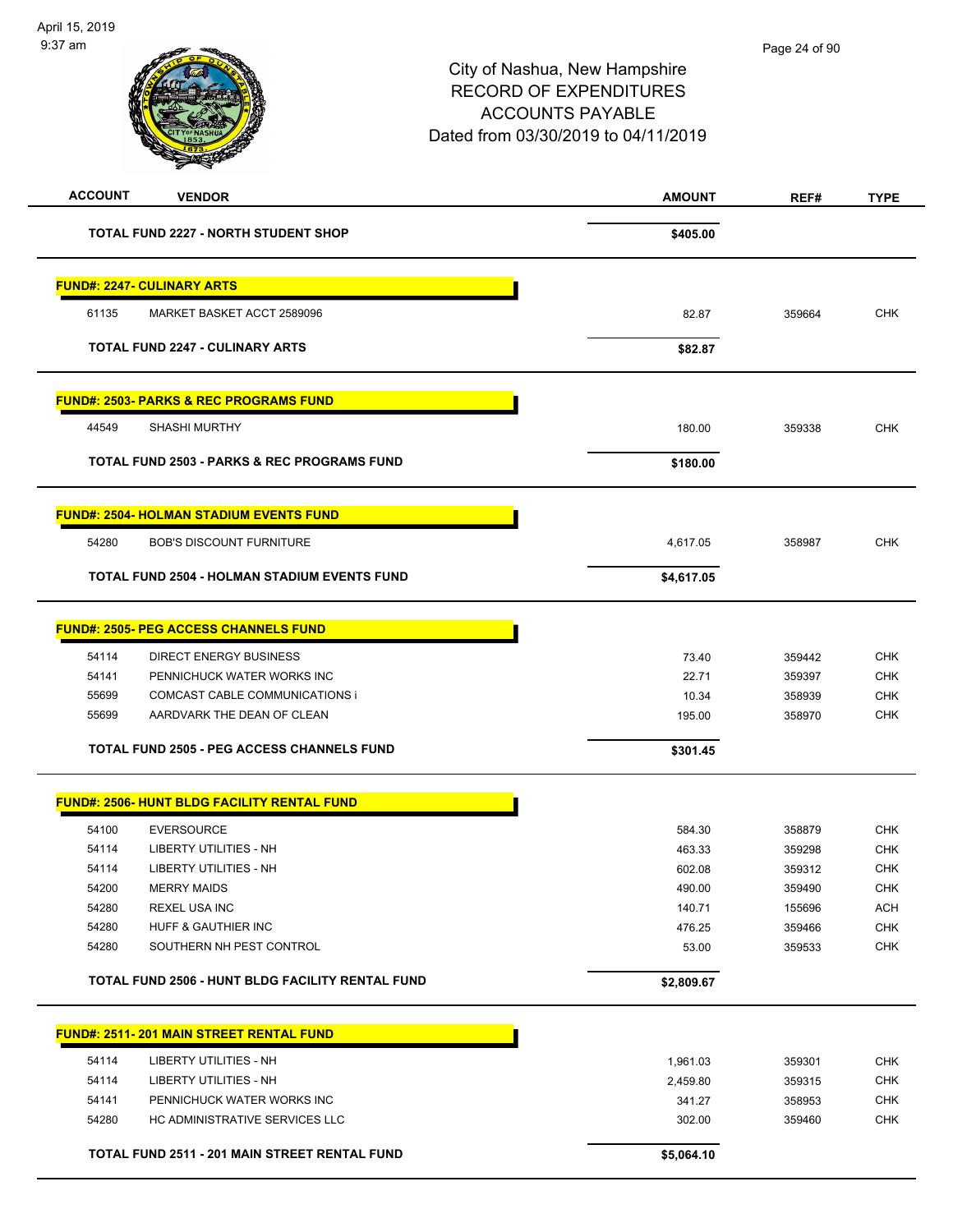

| <b>ACCOUNT</b> | <b>VENDOR</b>                                       | <b>AMOUNT</b> | REF#   | <b>TYPE</b> |
|----------------|-----------------------------------------------------|---------------|--------|-------------|
|                | <b>FUND#: 3050- POLICE GRANTS FUND</b>              |               |        |             |
| 55400          | DAVID ELLIOTT                                       | 220.00        | 358904 | <b>CHK</b>  |
| 55400          | <b>ADAM ANDERSON</b>                                | 220.00        | 358906 | <b>CHK</b>  |
| 55400          | <b>RYAN FITZPATRICK</b>                             | 220.00        | 358917 | <b>CHK</b>  |
| 55400          | <b>MICHAEL LANG</b>                                 | 220.00        | 358920 | <b>CHK</b>  |
|                | <b>TOTAL FUND 3050 - POLICE GRANTS FUND</b>         | \$880.00      |        |             |
|                | <u> FUND#: 3068- COMMUNITY SERVICES GRANTS FUND</u> |               |        |             |
| 55200          | <b>NHPHA</b>                                        | 50.00         | 358950 | <b>CHK</b>  |
| 55300          | <b>CHELSEA ST GEORGE</b>                            | 575.39        | 358931 | <b>CHK</b>  |
| 55300          | <b>NICOLE VIAU</b>                                  | 106.40        | 358937 | <b>CHK</b>  |
| 55300          | <b>NICOLE VIAU</b>                                  | 127.86        | 358937 | <b>CHK</b>  |
| 55600          | <b>ALPHAGRAPHICS</b>                                | 84.30         | 358978 | <b>CHK</b>  |
| 61100          | AMAZON.COM LLC                                      | 39.99         | 155688 | <b>ACH</b>  |
| 68350          | AMAZON.COM LLC                                      | (40.09)       | 155647 | <b>ACH</b>  |
| 68350          | <b>NICOLE VIAU</b>                                  | 50.00         | 359377 | <b>CHK</b>  |
| 68350          | PETTY CASH                                          | 39.45         | 358924 | <b>CHK</b>  |
|                | TOTAL FUND 3068 - COMMUNITY SERVICES GRANTS FUND    | \$1,033.30    |        |             |
|                | <b>FUND#: 3070- COMMUNITY HEALTH GRANTS FUND</b>    |               |        |             |
| 55300          | <b>FLAVIA MARTIN</b>                                | 33.99         | 359351 | <b>CHK</b>  |
| 55300          | <b>OMAYRA GUTIERREZ</b>                             | 24.36         | 359352 | <b>CHK</b>  |
| 55300          | SASCHA POTZKA                                       | 10.15         | 359371 | <b>CHK</b>  |
| 55300          | SASCHA POTZKA                                       | 27.52         | 359371 | <b>CHK</b>  |
| 55300          | OMAYRA GUTIERREZ                                    | 19.14         | 359352 | <b>CHK</b>  |
| 55300          | <b>OMAYRA GUTIERREZ</b>                             | 26.68         | 359352 | <b>CHK</b>  |
| 55300          | <b>OMAYRA GUTIERREZ</b>                             | 2.32          | 359352 | <b>CHK</b>  |
| 55600          | <b>ALPHAGRAPHICS</b>                                | 231.79        | 359416 | <b>CHK</b>  |
| 55600          | <b>ALPHAGRAPHICS</b>                                | 435.16        | 359416 | <b>CHK</b>  |
|                | TOTAL FUND 3070 - COMMUNITY HEALTH GRANTS FUND      | \$811.11      |        |             |
|                | <b>FUND#: 3080- COMMUNITY DEVELOPMENT GRANTS</b>    |               |        |             |
| 53107          | TREASURER STATE OF NH                               | 1,250.00      | 359373 | <b>CHK</b>  |
|                | TOTAL FUND 3080 - COMMUNITY DEVELOPMENT GRANTS      | \$1,250.00    |        |             |
|                | <b>FUND#: 3090- URBAN PROGRAM GRANTS FUND</b>       |               |        |             |
| 54210          | DAD'S ABATEMENT LLC                                 | 7,200.00      | 359346 | <b>CHK</b>  |
| 55307          | <b>JOAN ILG</b>                                     | 127.80        | 359353 | <b>CHK</b>  |
| 55307          | <b>ROBERT RICE</b>                                  | 136.88        | 358928 | <b>CHK</b>  |
| 55614          | HILLSBOROUGH COUNTY REGISTRY                        | 41.00         | 359461 | <b>CHK</b>  |
| 55614          | HILLSBOROUGH COUNTY REGISTRY                        | 34.00         | 359461 | <b>CHK</b>  |
| 69075          | ADULT LEARNING CENTER                               | 6,294.25      | 359413 | <b>CHK</b>  |
| 69075          | MARGUERITES PLACE INC                               | 3,186.88      | 359479 | <b>CHK</b>  |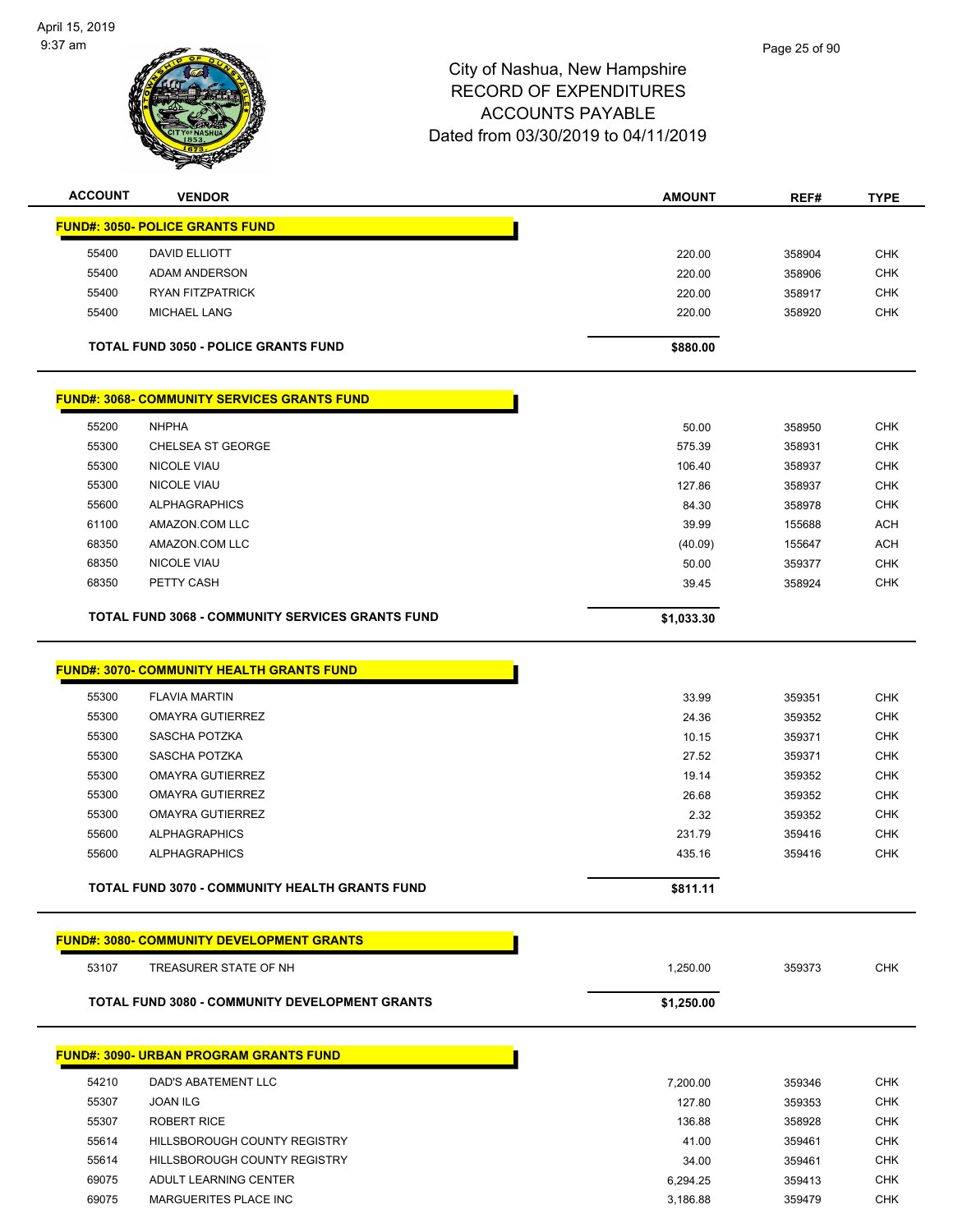| <b>ACCOUNT</b> | <b>VENDOR</b>                               | <b>AMOUNT</b>   | REF#   | <b>TYPE</b> |
|----------------|---------------------------------------------|-----------------|--------|-------------|
|                | TOTAL FUND 3090 - URBAN PROGRAM GRANTS FUND | \$17,020.81     |        |             |
|                | <b>FUND#: 3120- TRANSIT GRANTS FUND</b>     |                 |        |             |
| 54100          | <b>EVERSOURCE</b>                           | 1,018.49        | 358879 | <b>CHK</b>  |
| 54100          | <b>EVERSOURCE</b>                           | 320.65          | 358879 | <b>CHK</b>  |
| 54114          | <b>DIRECT ENERGY BUSINESS</b>               | 271.57          | 359442 | <b>CHK</b>  |
| 54114          | <b>DIRECT ENERGY BUSINESS</b>               | 907.10          | 359442 | <b>CHK</b>  |
| 54114          | LIBERTY UTILITIES - NH                      | 174.74          | 359302 | <b>CHK</b>  |
| 54114          | <b>LIBERTY UTILITIES - NH</b>               | 211.24          | 359316 | <b>CHK</b>  |
| 54141          | PENNICHUCK WATER WORKS INC                  | 83.28           | 359397 | <b>CHK</b>  |
| 54141          | PENNICHUCK WATER WORKS INC                  | 176.97          | 359397 | <b>CHK</b>  |
| 54141          | PENNICHUCK WATER WORKS INC                  | 63.25           | 358953 | <b>CHK</b>  |
| 54225          | ALLSTATE FIRE EQUIPMENT                     | 290.00          | 358977 | <b>CHK</b>  |
| 54280          | BILLS WORLD CLASS CLEANING SER              | 550.00          | 358986 | <b>CHK</b>  |
| 54280          | D R GUILBEAULT AIR COMP LLC                 | 281.62          | 359002 | <b>CHK</b>  |
| 54280          | MASI PLUMBING & HEATING INC                 | 1,420.00        | 359044 | <b>CHK</b>  |
| 54280          | UNITED RENTALS (NORTH AMERICA)              | 445.07          | 359084 | <b>CHK</b>  |
| 54600          | SEON SYSTEM SALES INC                       | 65.00           | 155656 | <b>ACH</b>  |
| 54600          | <b>BELL AUTO SERVICE</b>                    | 175.00          | 358982 | <b>CHK</b>  |
| 55100          | VERIZON WIRELESS-842008777                  | 333.70          | 358965 | <b>CHK</b>  |
| 55109          | CONSOLIDATED COMMUNICATIONS                 | 50.00           | 358940 | <b>CHK</b>  |
| 55400          | NORTHEAST PASSENGER                         | 375.00          | 358952 | <b>CHK</b>  |
| 55400          | <b>CAMILLE PATTISON</b>                     | 1,205.88        | 359058 | <b>CHK</b>  |
| 55400          | NORTHEAST PASSENGER                         | 375.00          | 359396 | <b>CHK</b>  |
| 55690          | FIRST TRANSIT INC                           | 35,502.00       | 155691 | <b>ACH</b>  |
| 55690          | FIRST TRANSIT INC                           | 85,115.20       | 155691 | <b>ACH</b>  |
| 55690          | FIRST TRANSIT INC                           | 25,205.36       | 155691 | <b>ACH</b>  |
| 55699          | PRINT FACTORY                               | 83.00           | 359518 | CHK         |
| 55699          | <b>JOHNSON CONTROLS</b>                     | 335.48          | 358942 | <b>CHK</b>  |
| 61107          | CINTAS#016                                  | 174.08          | 358995 | <b>CHK</b>  |
| 61299          | HOME DEPOT CREDIT SERVICE 3065              | 66.00           | 359463 | <b>CHK</b>  |
| 61299          | <b>ALPHAGRAPHICS</b>                        | 179.52          | 358978 | <b>CHK</b>  |
| 61299          | F W WEBB COMPANY                            | 65.34           | 359011 | CHK         |
| 61299          | HOME DEPOT CREDIT SERVICE 3065              | 8.46            | 359463 | <b>CHK</b>  |
| 61299          | RYDER FLEET PRODUCTS                        | 83.88           | 359522 | <b>CHK</b>  |
| 61705          | PETE'S TIRE BARNS INC                       | 670.64          | 359514 | <b>CHK</b>  |
| 61705          | <b>STRATHAM TIRE</b>                        | 3,296.94        | 359536 | <b>CHK</b>  |
| 61709          | <b>GRAINGER</b>                             | 48.06           | 359022 | <b>CHK</b>  |
| 61709          | SAFETY KLEEN SYSTEMS INC                    | 417.06          | 359523 | CHK         |
| 61799          | POWER PRODUCTS SYSTEMS LLC                  | 713.97          | 155654 | <b>ACH</b>  |
| 61799          | ALLIANCE BUS GROUP INC                      | 148.12          | 358976 | <b>CHK</b>  |
|                |                                             |                 |        | <b>CHK</b>  |
| 61799<br>61799 | <b>GILLIG LLC</b><br><b>SANEL NAPA</b>      | 459.84<br>99.84 | 359019 | <b>CHK</b>  |
| 61799          |                                             |                 | 359066 | <b>CHK</b>  |
| 61799          | HOME DEPOT CREDIT SERVICE 3065              | 9.85            | 359463 |             |
|                | AMAZON.COM LLC                              | 45.93           | 155688 | ACH         |
| 61799          | SANEL NAPA                                  | 1,013.92        | 359066 | <b>CHK</b>  |
| 61799          | ALLIANCE BUS GROUP INC                      | 141.83          | 359415 | <b>CHK</b>  |
| 61799          | SANEL NAPA                                  | 193.51          | 359066 | <b>CHK</b>  |
| 61799          | FREIGHTLINER OF NH INC                      | 142.59          | 359448 | <b>CHK</b>  |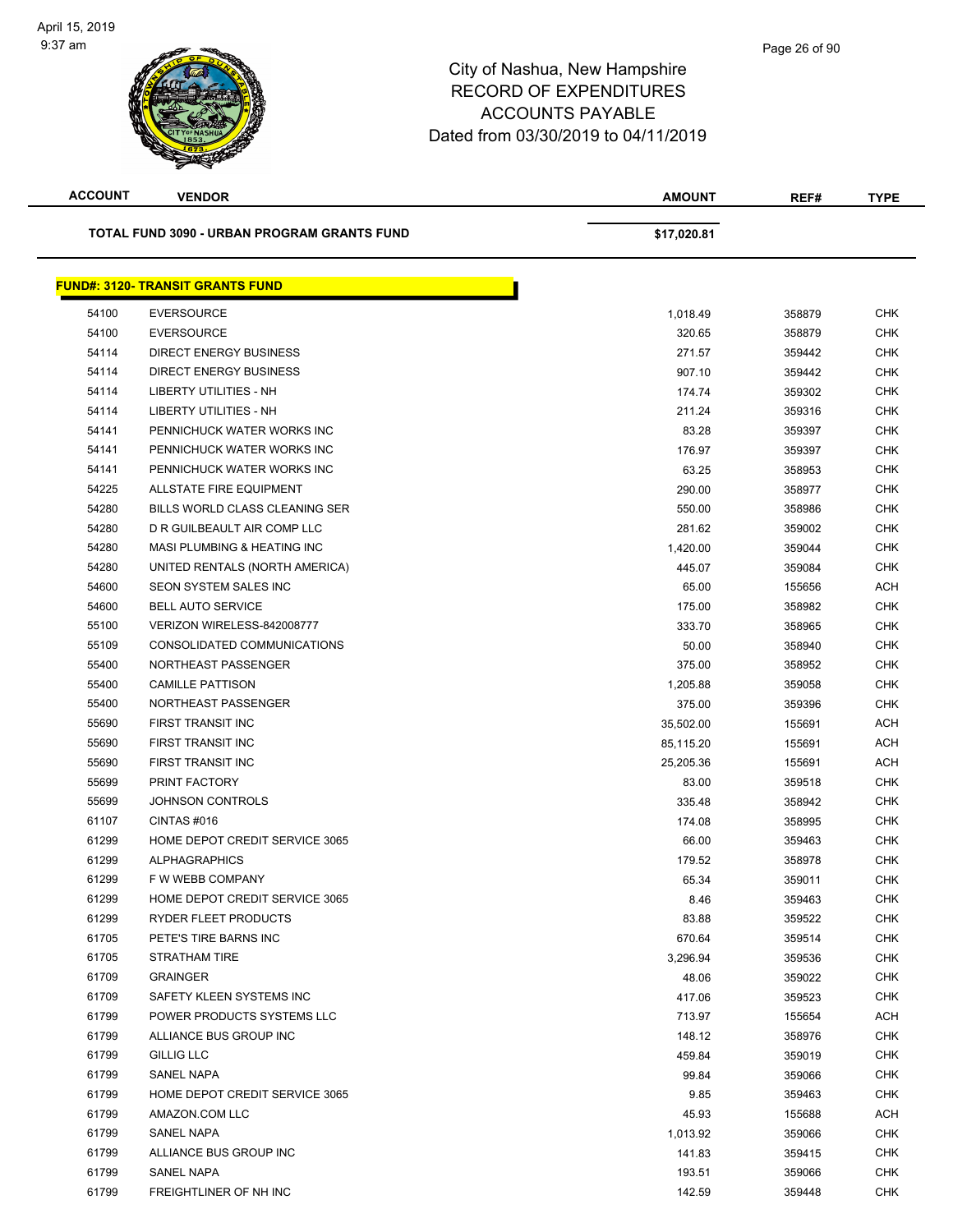

| <b>ACCOUNT</b> | <b>VENDOR</b>                                | <b>AMOUNT</b> | REF#   | <b>TYPE</b> |
|----------------|----------------------------------------------|---------------|--------|-------------|
|                | <b>FUND#: 3120- TRANSIT GRANTS FUND</b>      |               |        |             |
| 61799          | NEW ENGLAND KENWORTH                         | 109.68        | 359502 | <b>CHK</b>  |
| 61799          | HOME DEPOT CREDIT SERVICE 3065               | 40.39         | 359028 | <b>CHK</b>  |
| 61799          | SANEL NAPA                                   | 603.06        | 359066 | <b>CHK</b>  |
| 61799          | HOME DEPOT CREDIT SERVICE 3065               | 104.11        | 359463 | <b>CHK</b>  |
| 68240          | BREAKFAST EXCHANGE CLUB OF                   | 30.00         | 358988 | <b>CHK</b>  |
| 71000          | AMAZON.COM LLC                               | 2.397.28      | 155688 | <b>ACH</b>  |
|                | <b>TOTAL FUND 3120 - TRANSIT GRANTS FUND</b> | \$166,298.50  |        |             |
|                |                                              |               |        |             |

#### **FUND#: 3800- SCHOOL GRANTS FUND**

| 53614 | <b>STEVE BLUNT</b>                  | 200.00    | 359589 | <b>CHK</b> |
|-------|-------------------------------------|-----------|--------|------------|
| 53628 | <b>CHRISTINE MORRIS</b>             | 875.00    | 359198 | <b>CHK</b> |
| 53628 | ROBERT F LUKASIAK JR                | 4,110.00  | 359661 | <b>CHK</b> |
| 53628 | <b>MARCEL LEBRUN</b>                | 600.00    | 359181 | <b>CHK</b> |
| 53628 | LTR TUTORING ASSOCIATES LLC         | 4,499.70  | 359184 | <b>CHK</b> |
| 53628 | MIKE ANDERSON CONSULTING LLC        | 10,000.00 | 359194 | <b>CHK</b> |
| 53628 | ASCENTRIA COMMUNITY SERVICES        | 106.00    | 359580 | <b>CHK</b> |
| 53628 | <b>ROOTS &amp; WINGS</b>            | 535.00    | 359226 | <b>CHK</b> |
| 53628 | KATHERINE S GOLTSOV                 | 25.00     | 359156 | <b>CHK</b> |
| 53628 | KATHERINE S GOLTSOV                 | 25.00     | 359623 | <b>CHK</b> |
| 53628 | <b>INTERIM HEALTH CARE</b>          | 2,942.50  | 359172 | <b>CHK</b> |
| 53628 | LITERACY LEARNING SOLUTIONS         | 1,741.66  | 359183 | <b>CHK</b> |
| 53628 | ACADEMY FOR SCIENCE AND DESIGN      | 855.00    | 359573 | <b>CHK</b> |
| 53628 | NESCA, PC                           | 600.00    | 359679 | <b>CHK</b> |
| 53628 | <b>BOOTHBY THERAPY SERVICES LLC</b> | 1,520.00  | 359118 | <b>CHK</b> |
| 53628 | THE CARROLL CENTER FOR THE BLI      | 2,673.00  | 359125 | <b>CHK</b> |
| 53628 | <b>GATEWAYS COMMUNITY SERVICES</b>  | 721.63    | 359150 | <b>CHK</b> |
| 53628 | LITERACY LEARNING SOLUTIONS         | 1,816.66  | 359183 | <b>CHK</b> |
| 53628 | ACADEMY FOR SCIENCE AND DESIGN      | 225.00    | 359573 | <b>CHK</b> |
| 53628 | <b>GATEWAYS COMMUNITY SERVICES</b>  | 2,970.00  | 359150 | <b>CHK</b> |
| 55200 | <b>EXCEL TESTING, LLC</b>           | 1,700.00  | 359145 | <b>CHK</b> |
| 55300 | RHONDA NOE                          | 275.00    | 359208 | <b>CHK</b> |
| 55300 | <b>DEBORAH POTHIER</b>              | 275.00    | 359219 | <b>CHK</b> |
| 55400 | PATRICIA SPEAR                      | 259.00    | 359717 | <b>CHK</b> |
| 55400 | MASSACHUSETTS READING ASSN          | 1,140.00  | 359665 | <b>CHK</b> |
| 55400 | <b>HARVARD UNIVERSITY</b>           | 3,300.00  | 359162 | <b>CHK</b> |
| 55400 | CHERYL MOREAU                       | 130.00    | 359671 | <b>CHK</b> |
| 55690 | PETTY CASH                          | 100.00    | 359097 | <b>CHK</b> |
| 55690 | <b>SIRENA HILBERT</b>               | 330.60    | 359166 | <b>CHK</b> |
| 55690 | <b>JULIA VEGA-ORTIZ</b>             | 16.89     | 359249 | <b>CHK</b> |
| 55690 | FIRST STUDENT INC                   | 771.20    | 359611 | <b>CHK</b> |
| 61135 | REALLY GOOD STUFF LLC               | 2,421.01  | 359700 | <b>CHK</b> |
| 61135 | AMAZON.COM LLC                      | 3,831.32  | 155700 | ACH        |
| 61135 | <b>SCHOOL SPECIALTY</b>             | 45.59     | 359234 | <b>CHK</b> |
| 61135 | FLIPSIDE PRODUCTS INC               | 406.40    | 359614 | <b>CHK</b> |
| 61135 | <b>SCHOOL SPECIALTY</b>             | 503.31    | 359711 | <b>CHK</b> |
| 61135 | <b>MAUREEN RAMOS</b>                | 97.70     | 359698 | <b>CHK</b> |
| 61135 | AMAZON.COM LLC                      | 174.40    | 155658 | <b>ACH</b> |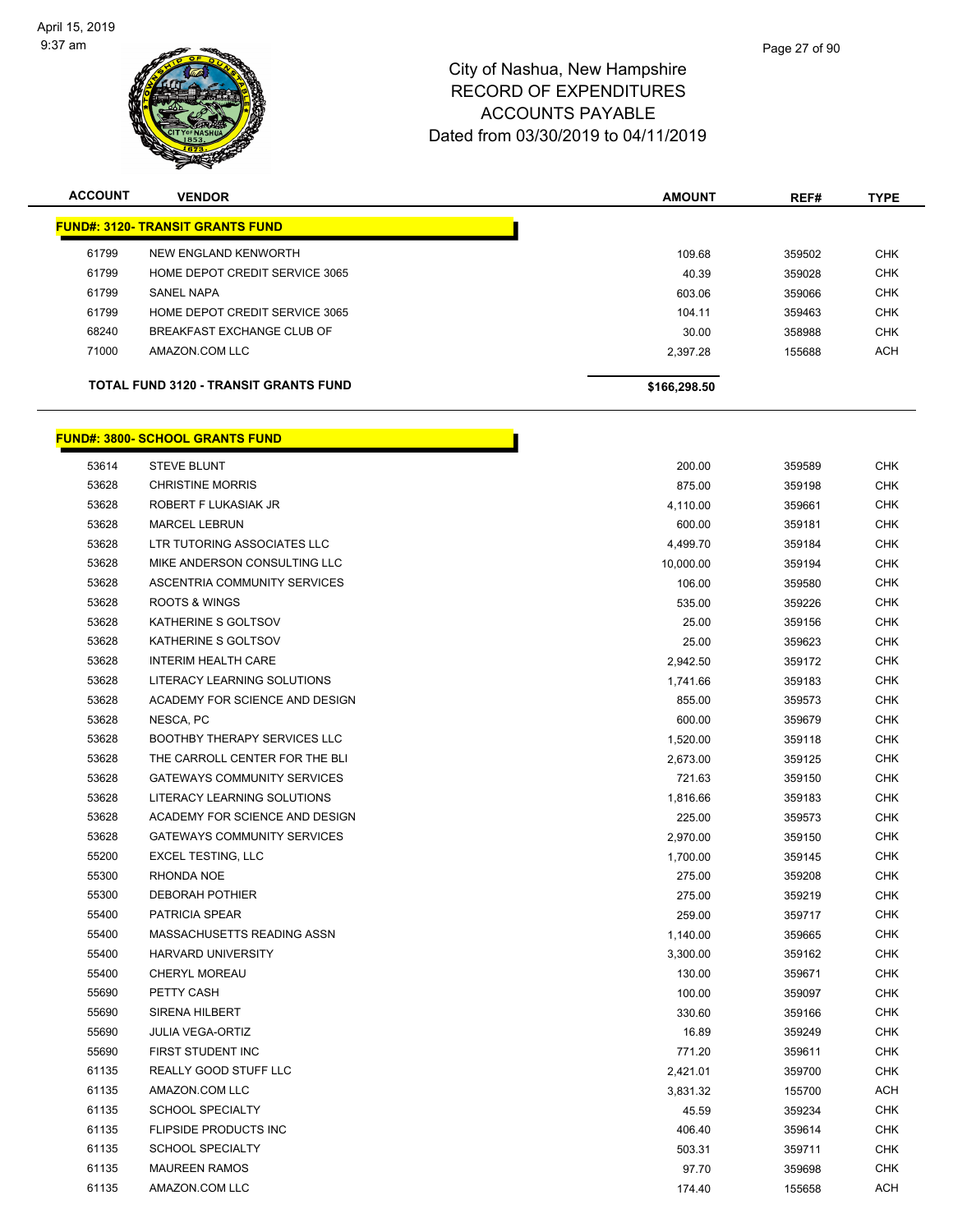

| <b>ACCOUNT</b> | <b>VENDOR</b>                          | <b>AMOUNT</b> | REF#   | <b>TYPE</b> |
|----------------|----------------------------------------|---------------|--------|-------------|
|                | <b>FUND#: 3800- SCHOOL GRANTS FUND</b> |               |        |             |
| 61135          | ALTERNATIVE SALES CORP                 | 55.74         | 359577 | <b>CHK</b>  |
| 61214          | <b>WAL-MART</b>                        | 152.06        | 359729 | <b>CHK</b>  |
| 61299          | <b>WAL-MART</b>                        | 382.50        | 359729 | <b>CHK</b>  |
| 61299          | <b>GWENNETH MONSEES</b>                | 9.99          | 359560 | <b>CHK</b>  |
| 61299          | <b>KATELYN TAYLOR</b>                  | 11.69         | 359561 | <b>CHK</b>  |
| 61299          | <b>LAURA CASTRO</b>                    | 96.67         | 359127 | <b>CHK</b>  |
| 61299          | <b>SERESC</b>                          | 300.00        | 359235 | <b>CHK</b>  |
| 61299          | AMAZON.COM LLC                         | 239.59        | 155700 | <b>ACH</b>  |
| 61299          | SONOVA USA INC                         | 119.99        | 359240 | <b>CHK</b>  |
| 61807          | <b>BENCHMARK EDUCATION</b>             | 1,082.40      | 359113 | <b>CHK</b>  |
| 61807          | <b>NCS PEARSON, INC</b>                | 292.83        | 359205 | <b>CHK</b>  |
| 61807          | PIONEER VALLEY BOOKS                   | 4,198.43      | 359217 | <b>CHK</b>  |
| 61807          | AMAZON.COM LLC                         | 5,127.11      | 155700 | <b>ACH</b>  |
| 61807          | SCHOLASTIC INCORPORATED                | 379.50        | 359230 | <b>CHK</b>  |
| 61807          | YOUTHLIGHT, INC.                       | 774.70        | 359257 | <b>CHK</b>  |
| 61807          | <b>HEINEMANN</b>                       | 8,994.15      | 359632 | CHK         |
| 61875          | <b>SCHOOL SPECIALTY</b>                | 486.41        | 359234 | <b>CHK</b>  |
| 61875          | <b>HEIDISONGS</b>                      | 59.00         | 359631 | <b>CHK</b>  |
| 61875          | AMAZON.COM LLC                         | 240.45        | 155658 | <b>ACH</b>  |
| 61875          | AMAZON.COM LLC                         | 82.90         | 155700 | <b>ACH</b>  |
| 61875          | <b>CURRICULUM ASSOCIATES LLC</b>       | 553.28        | 359600 | <b>CHK</b>  |
| 61875          | <b>HEINEMANN</b>                       | 1,944.73      | 359632 | <b>CHK</b>  |
| 61875          | SUPER DUPER INC                        | 354.62        | 359720 | <b>CHK</b>  |
| 61875          | MCGRAW HILL SCHOOL EDUCATION           | 550.55        | 359191 | <b>CHK</b>  |
| 71221          | APPLE INC                              | 4,912.00      | 359578 | <b>CHK</b>  |
| 71221          | HP INC                                 | 14,862.50     | 359170 | <b>CHK</b>  |
| 71221          | HP INC                                 | 20,213.00     | 359639 | <b>CHK</b>  |
| 71228          | ALLDATA                                | 975.00        | 359576 | <b>CHK</b>  |
| 71999          | PRO AV SYSTEMS INC                     | 14,664.50     | 359220 | <b>CHK</b>  |
| 71999          | <b>SCHOOL SPECIALTY</b>                | 859.96        | 359711 | <b>CHK</b>  |
| 71999          | <b>E-STEM SOLUTIONS</b>                | 1,499.94      | 359144 | <b>CHK</b>  |
|                | TOTAL FUND 3800 - SCHOOL GRANTS FUND   | \$137,294.76  |        |             |
|                |                                        |               |        |             |

|       | <b>FUND#: 3810- FOOD SERVICE GRANTS FUND</b> |          |        |            |
|-------|----------------------------------------------|----------|--------|------------|
| 61214 | M SAUNDERS INC                               | 448.80   | 359185 | CHK        |
| 61214 | <b>M SAUNDERS INC</b>                        | 281.50   | 359663 | CHK        |
| 61214 | <b>M SAUNDERS INC</b>                        | 371.45   | 359185 | CHK        |
| 61214 | M SAUNDERS INC                               | 37.95    | 359663 | CHK        |
| 61214 | <b>M SAUNDERS INC</b>                        | 470.15   | 359185 | CHK        |
| 61214 | <b>M SAUNDERS INC</b>                        | 914.50   | 359663 | CHK        |
| 61214 | <b>M SAUNDERS INC</b>                        | 268.60   | 359185 | CHK        |
| 61214 | <b>M SAUNDERS INC</b>                        | 828.55   | 359663 | <b>CHK</b> |
| 61214 | <b>M SAUNDERS INC</b>                        | 1,520.25 | 359185 | CHK        |
| 61214 | NATIVE MAINE PRODUCE & SPEC                  | 185.31   | 359204 | <b>CHK</b> |
| 61214 | <b>M SAUNDERS INC</b>                        | 970.00   | 359663 | CHK        |
| 61214 | <b>M SAUNDERS INC</b>                        | 385.80   | 359663 | CHK        |

| 61214 | <b>M SAUNDERS INC</b>       |  | 448.80   | 359185 |
|-------|-----------------------------|--|----------|--------|
| 61214 | <b>M SAUNDERS INC</b>       |  | 281.50   | 359663 |
| 61214 | <b>M SAUNDERS INC</b>       |  | 371.45   | 359185 |
| 61214 | <b>M SAUNDERS INC</b>       |  | 37.95    | 359663 |
| 61214 | <b>M SAUNDERS INC</b>       |  | 470.15   | 359185 |
| 61214 | <b>M SAUNDERS INC</b>       |  | 914.50   | 359663 |
| 61214 | <b>M SAUNDERS INC</b>       |  | 268.60   | 359185 |
| 61214 | <b>M SAUNDERS INC</b>       |  | 828.55   | 359663 |
| 61214 | <b>M SAUNDERS INC</b>       |  | 1,520.25 | 359185 |
| 61214 | NATIVE MAINE PRODUCE & SPEC |  | 185.31   | 359204 |
| 61214 | M SAUNDERS INC              |  | 970.00   | 359663 |
| 61214 | <b>M SAUNDERS INC</b>       |  | 385.80   | 359663 |
| 61214 | <b>M SAUNDERS INC</b>       |  | 239.20   | 359185 |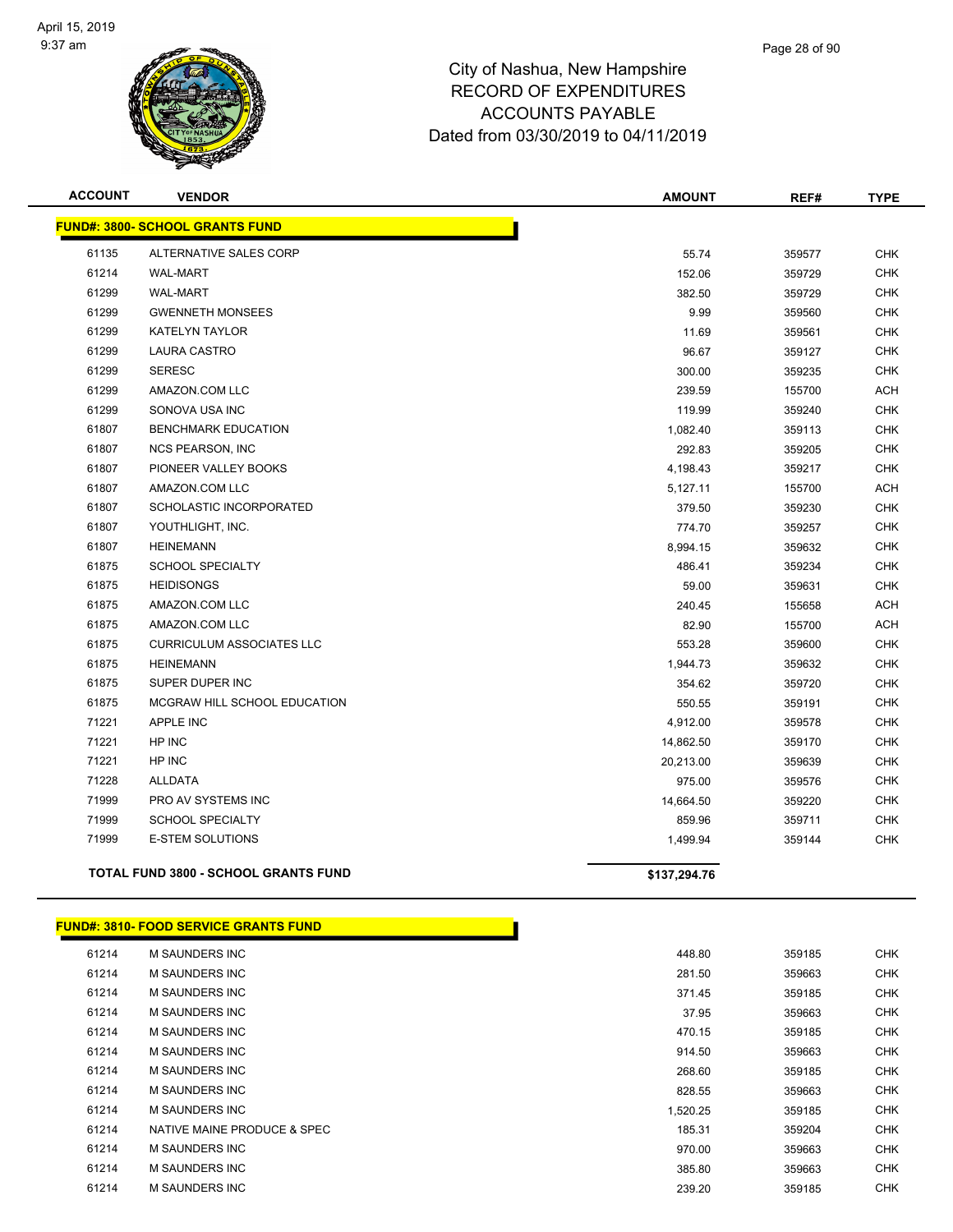

| <b>ACCOUNT</b> | <b>VENDOR</b>                                       | <b>AMOUNT</b> | REF#   | <b>TYPE</b>              |
|----------------|-----------------------------------------------------|---------------|--------|--------------------------|
|                | <b>FUND#: 3810- FOOD SERVICE GRANTS FUND</b>        |               |        |                          |
| 61214          | M SAUNDERS INC                                      | 740.70        | 359663 | <b>CHK</b>               |
| 61299          | <b>IMPERIAL DADE</b>                                | 110.30        | 359171 | <b>CHK</b>               |
| 61299          | NORTHCENTER FOODS                                   | 31.77         | 359685 | <b>CHK</b>               |
| 61299          | <b>IMPERIAL DADE</b>                                | 23.40         | 359643 | <b>CHK</b>               |
| 61299          | NORTHCENTER FOODS                                   | 31.77         | 359209 | <b>CHK</b>               |
|                | <b>TOTAL FUND 3810 - FOOD SERVICE GRANTS FUND</b>   | \$7,860.00    |        |                          |
|                | <b>FUND#: 4005- TRAFFIC VIOLATIONS FUND</b>         |               |        |                          |
| 54625          | <b>D &amp; R TOWING INC</b>                         | 80.00         | 359438 | <b>CHK</b>               |
| 55607          | MAILINGS UNLIMITED - MVR                            | 212.00        | 155661 | <b>ACH</b>               |
|                |                                                     |               |        |                          |
|                | <b>TOTAL FUND 4005 - TRAFFIC VIOLATIONS FUND</b>    | \$292.00      |        |                          |
|                | <b>FUND#: 4010- MOTOR VEHICLE ADMIN FUND</b>        |               |        |                          |
| 61100          | COMPUTER HUT dba IT INSIDERS                        | 1,739.94      | 359469 | <b>CHK</b>               |
|                | <b>TOTAL FUND 4010 - MOTOR VEHICLE ADMIN FUND</b>   | \$1,739.94    |        |                          |
|                | <b>FUND#: 4025- DOJ DRUG FORFEITURE FUND</b>        |               |        |                          |
|                |                                                     |               |        |                          |
| 54100          | <b>EVERSOURCE</b>                                   | 198.87        | 359296 | <b>CHK</b>               |
| 55699          | <b>COMCAST</b>                                      | 313.06        | 358938 | <b>CHK</b>               |
| 55699          | TRANSUNION RISK & ALTERNATIVE                       | 111.76        | 359545 | <b>CHK</b>               |
| 61799          | MAYNARD & LESIEUR INC                               | 68.00         | 359047 | <b>CHK</b>               |
| 61799          | CARPARTS DISTRIBUTION CENTER,                       | 22.44         | 359434 | <b>CHK</b>               |
|                | TOTAL FUND 4025 - DOJ DRUG FORFEITURE FUND          | \$714.13      |        |                          |
|                | <b>FUND#: 4030- POLICE SPECIAL DETAILS FUND</b>     |               |        |                          |
| 44542          | NASHUA POLICE DEPARTMENT                            | 21.34         | 359368 | CHK                      |
|                | TOTAL FUND 4030 - POLICE SPECIAL DETAILS FUND       | \$21.34       |        |                          |
|                | <b>FUND#: 4053- FIRE REGIONAL HAZMAT FUND</b>       |               |        |                          |
|                |                                                     |               |        |                          |
| 71000<br>71000 | ATLANTIC SAFETY PRODUCTS<br>FIREMATIC SUPPLY CO INC | 792.00        | 359418 | <b>CHK</b><br><b>CHK</b> |
|                |                                                     | 857.75        | 359447 |                          |
|                | TOTAL FUND 4053 - FIRE REGIONAL HAZMAT FUND         | \$1,649.75    |        |                          |
|                | <b>FUND#: 4085- RIVERFRONT PROMENADE TIF FUND</b>   |               |        |                          |
| 54280          | THE DOTY GROUP INC                                  | 1,050.00      | 359007 | <b>CHK</b>               |
|                | TOTAL FUND 4085 - RIVERFRONT PROMENADE TIF FUND     | \$1,050.00    |        |                          |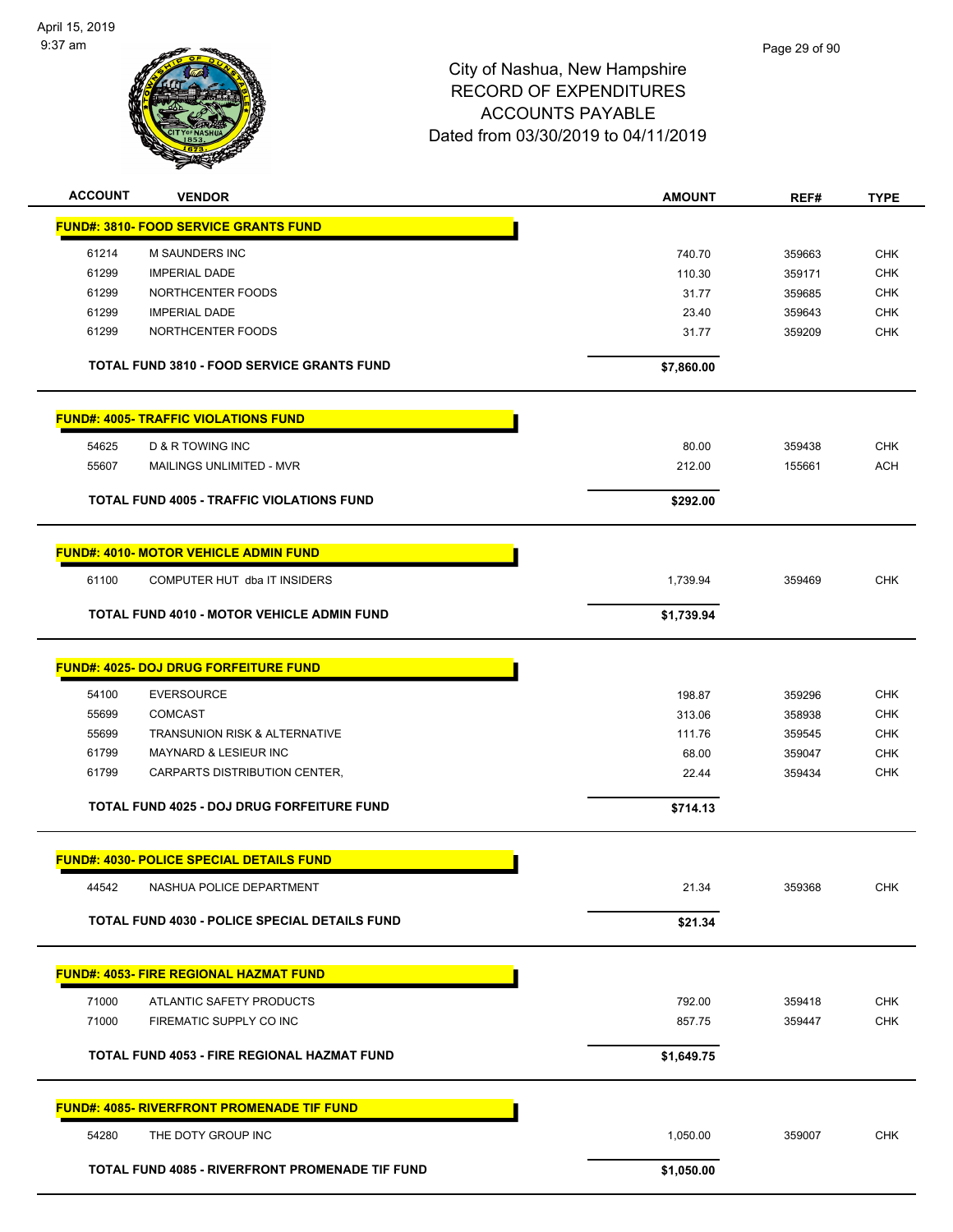

| <b>ACCOUNT</b> | <b>VENDOR</b>                                          | <b>AMOUNT</b> | REF#   | <b>TYPE</b>              |
|----------------|--------------------------------------------------------|---------------|--------|--------------------------|
|                | FUND#: 4090- LIB-LOST/DAMAGED BOOK FINES               |               |        |                          |
| 55699          | <b>TATIANA SILVA</b>                                   | 465.00        | 359529 | <b>CHK</b>               |
| 61299          | AMAZON.COM LLC                                         | 87.64         | 155647 | <b>ACH</b>               |
| 61299          | <b>JENNIFER HOSKING</b>                                | 57.26         | 359354 | <b>CHK</b>               |
| 61814          | AMAZON.COM LLC                                         | 8.93          | 155688 | <b>ACH</b>               |
| 61814          | <b>MIDWEST TAPE</b>                                    | 14.89         | 359052 | <b>CHK</b>               |
|                |                                                        |               |        |                          |
|                | TOTAL FUND 4090 - LIB-LOST/DAMAGED BOOK FINES          | \$633.72      |        |                          |
|                | <b>FUND#: 5000- CAP PROJECTS-GEN GOVT BLDGS</b>        |               |        |                          |
| 81200          | HOME DEPOT CREDIT SERVICE 3073                         | 178.80        | 359029 | <b>CHK</b>               |
| 81200          | NASHUA WALLPAPER & PAINT CO                            | 2,015.50      | 359054 | <b>CHK</b>               |
| 81200          | LAW ENFORCEMENT TARGETS INC                            | 1,624.84      | 359475 | <b>CHK</b>               |
|                |                                                        |               |        |                          |
|                | TOTAL FUND 5000 - CAP PROJECTS-GEN GOVT BLDGS          | \$3,819.14    |        |                          |
|                | <b>FUND#: 5100- CAP PROJECTS-ECONOMIC DEV</b>          |               |        |                          |
|                |                                                        |               |        |                          |
| 53142<br>53142 | <b>WILLIAM C CANNON</b><br><b>TIM CUMMINGS</b>         | 6,289.39      | 155689 | <b>ACH</b>               |
| 53142          | HC ADMINISTRATIVE SERVICES LLC                         | 354.11        | 358912 | <b>CHK</b><br><b>CHK</b> |
|                |                                                        | 210.00        | 359460 |                          |
|                | TOTAL FUND 5100 - CAP PROJECTS-ECONOMIC DEV            | \$6,853.50    |        |                          |
|                | <b>FUND#: 5200- CAPITAL PROJECTS-PUBLIC WORKS</b>      |               |        |                          |
|                |                                                        |               |        |                          |
| 81704          | HAYNER SWANSON INC                                     | 29,925.00     | 359459 | <b>CHK</b>               |
| 81704          | NEWPORT CONSTRUCTION CORP                              | 78,581.31     | 155652 | <b>ACH</b>               |
| 81704          | NEWPORT CONSTRUCTION CORP                              | 16,529.40     | 155652 | <b>ACH</b>               |
|                | <b>TOTAL FUND 5200 - CAPITAL PROJECTS-PUBLIC WORKS</b> | \$125,035.71  |        |                          |
|                |                                                        |               |        |                          |
|                | <b>FUND#: 5700- CAP PROJECTS-BROAD ST PARKWAY</b>      |               |        |                          |
| 81700          | PARSONS BRINKERHOFF INC                                | 176.74        | 359512 | <b>CHK</b>               |
| 81700          | PARSONS BRINKERHOFF INC                                | 735.94        | 359512 | <b>CHK</b>               |
| 81700          | PARSONS BRINKERHOFF INC                                | 175.72        | 359512 | <b>CHK</b>               |
| 81700          | PARSONS BRINKERHOFF INC                                | 74.98         | 359512 | <b>CHK</b>               |
| 81700          | <b>EVERSOURCE</b>                                      | 22.49         | 359296 | <b>CHK</b>               |
| 81700          | PENNICHUCK WATER WORKS INC                             | 632.20        | 358953 | <b>CHK</b>               |
| 81700          | PENNICHUCK WATER WORKS INC                             | 53.66         | 358953 | <b>CHK</b>               |
| 81700          | LIBERTY UTILITIES - NH                                 | 1,139.20      | 359305 | <b>CHK</b>               |
| 81700          | LIBERTY UTILITIES - NH                                 | 1,638.80      | 359320 | <b>CHK</b>               |
| 81700          | SHATTUCK MALONE OIL CO                                 | 719.80        | 359400 | <b>CHK</b>               |
|                | TOTAL FUND 5700 - CAP PROJECTS-BROAD ST PARKWAY        | \$5,369.53    |        |                          |
|                |                                                        |               |        |                          |
|                | <b>FUND#: 6000- SOLID WASTE FUND</b>                   |               |        |                          |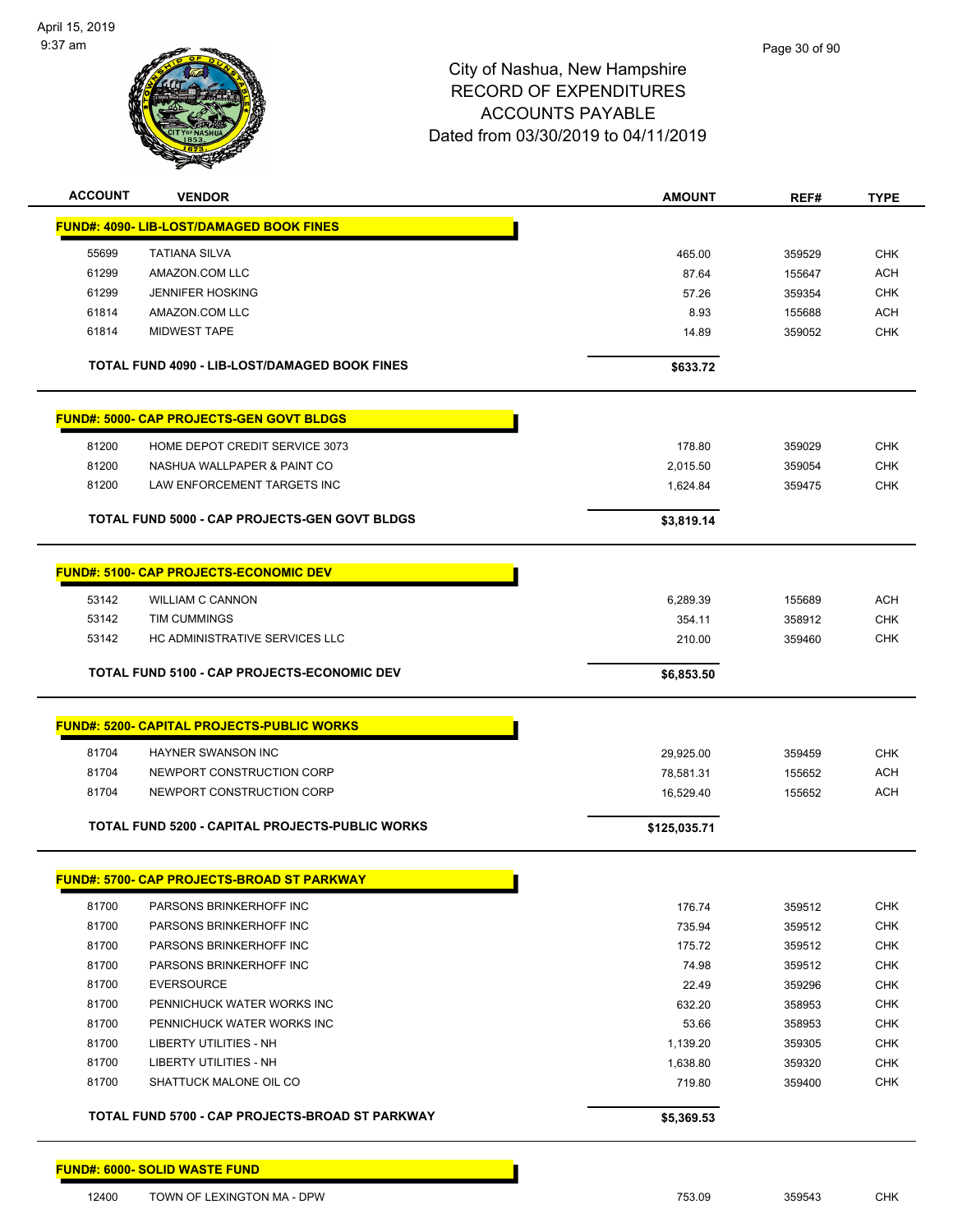

| <b>ACCOUNT</b> | <b>VENDOR</b>                        | <b>AMOUNT</b> | REF#   | <b>TYPE</b> |
|----------------|--------------------------------------|---------------|--------|-------------|
|                | <b>FUND#: 6000- SOLID WASTE FUND</b> |               |        |             |
| 54100          | <b>EVERSOURCE</b>                    | 2,104.65      | 358879 | <b>CHK</b>  |
| 54141          | PENNICHUCK WATER WORKS INC           | 337.53        | 359397 | <b>CHK</b>  |
| 54200          | BILLS WORLD CLASS CLEANING SER       | 780.00        | 359426 | CHK         |
| 54280          | F W WEBB COMPANY                     | 348.63        | 359011 | <b>CHK</b>  |
| 54280          | <b>SANEL NAPA</b>                    | 219.76        | 359067 | <b>CHK</b>  |
| 54280          | HOME DEPOT CREDIT SERVICE 3065       | 30.00         | 359463 | CHK         |
| 54280          | <b>WASTEQUIP MANUFACTURING LLC</b>   | (50.85)       | 359550 | <b>CHK</b>  |
| 54600          | <b>FACTORY MOTOR PARTS</b>           | 228.20        | 155649 | ACH         |
| 54600          | <b>MILTON CAT</b>                    | 724.64        | 358943 | CHK         |
| 54600          | <b>MILTON CAT</b>                    | 1,894.28      | 358944 | <b>CHK</b>  |
| 54600          | CARPARTS DISTRIBUTION CENTER,        | 50.16         | 358992 | <b>CHK</b>  |
| 54600          | DONOVAN EQUIPMENT CO INC             | 277.04        | 359006 | CHK         |
| 54600          | <b>FASTENAL CO</b>                   | 0.21          | 359012 | <b>CHK</b>  |
| 54600          | <b>HEWS COMPANY LLC</b>              | 2,000.00      | 359027 | CHK         |
| 54600          | LIBERTY INTNL TRUCKS OF NH LLC       | 219.54        | 359040 | CHK         |
| 54600          | MCNEILUS TRUCK & MANUFACTURING       | 413.36        | 359050 | <b>CHK</b>  |
| 54600          | <b>SANEL NAPA</b>                    | 148.63        | 359067 | CHK         |
| 54600          | <b>SANEL NAPA</b>                    | 3.99          | 359070 | <b>CHK</b>  |
| 54600          | CARPARTS DISTRIBUTION CENTER,        | 139.18        | 359434 | <b>CHK</b>  |
| 54600          | DEPENDABLE LOCK SERVICE INC          | 5.00          | 359441 | CHK         |
| 54600          | FREIGHTLINER OF NH INC               | 19.11         | 359448 | <b>CHK</b>  |
| 54600          | MCDEVITT TRUCKS INC                  | 29.32         | 359485 | <b>CHK</b>  |
| 54600          | MCNEILUS TRUCK & MANUFACTURING       | 653.91        | 359488 | <b>CHK</b>  |
| 54600          | NEW ENGLAND KENWORTH                 | 199.24        | 359503 | <b>CHK</b>  |
| 55514          | NH DEPT OF ENVIRONMENTAL SERV.       | 4,811.28      | 358905 | CHK         |
| 55607          | UNITED PARCEL SERVICE                | 6.10          | 358963 | CHK         |
| 55607          | UNITED PARCEL SERVICE                | 86.62         | 359406 | <b>CHK</b>  |
| 55699          | <b>INTERSTATE REFRIGERANT</b>        | 348.00        | 359035 | CHK         |
| 55699          | <b>MILTON CAT</b>                    | 1,150.90      | 359387 | <b>CHK</b>  |
| 55699          | NORTHEAST RESOURCE RECOVERY          | 1,911.15      | 359506 | CHK         |
| 55699          | SANBORN HEAD & ASSOC INC             | 3,000.00      | 359525 | CHK         |
| 61100          | WB MASON CO INC                      | 13.14         | 359086 | <b>CHK</b>  |
| 61107          | UNIFIRST CORPORATION                 | 169.16        | 359082 | <b>CHK</b>  |
| 61307          | SHATTUCK MALONE OIL CO               | 3,367.55      | 358955 | <b>CHK</b>  |
| 61560          | <b>REXEL USA INC</b>                 | 25.99         | 155655 | ACH         |
| 61560          | SANEL NAPA                           | 5.99          | 359070 | <b>CHK</b>  |
| 61560          | HOME DEPOT CREDIT SERVICE 3065       | 13.18         | 359463 | <b>CHK</b>  |
| 61705          | MAYNARD & LESIEUR INC                | 962.60        | 359480 | <b>CHK</b>  |
| 71630          | WASTEQUIP MANUFACTURING LLC          | 19,334.36     | 359550 | <b>CHK</b>  |
| 75100          | US BANK                              | 505,000.00    | 155698 | ACH         |
| 75200          | <b>US BANK</b>                       | 45,203.13     | 155698 | <b>ACH</b>  |
|                | TOTAL FUND 6000 - SOLID WASTE FUND   | \$596,937.77  |        |             |

#### **FUND#: 6200- WASTEWATER FUND**

| 21775 | <b>DOUGLAS &amp; MARTHA ELLIS</b> | 136.82 | 359336 | СНК |
|-------|-----------------------------------|--------|--------|-----|
| 21775 | KEYES LAW OFFICE                  | 20.30  | 359337 | СНК |
| 21775 | <b>RICHARD T DURKEE</b>           | 234.11 | 359340 | СНК |

| 36.82 | 359336 | CHK |
|-------|--------|-----|
| 20.30 | 359337 | CHK |
| 34.11 | 359340 | CHK |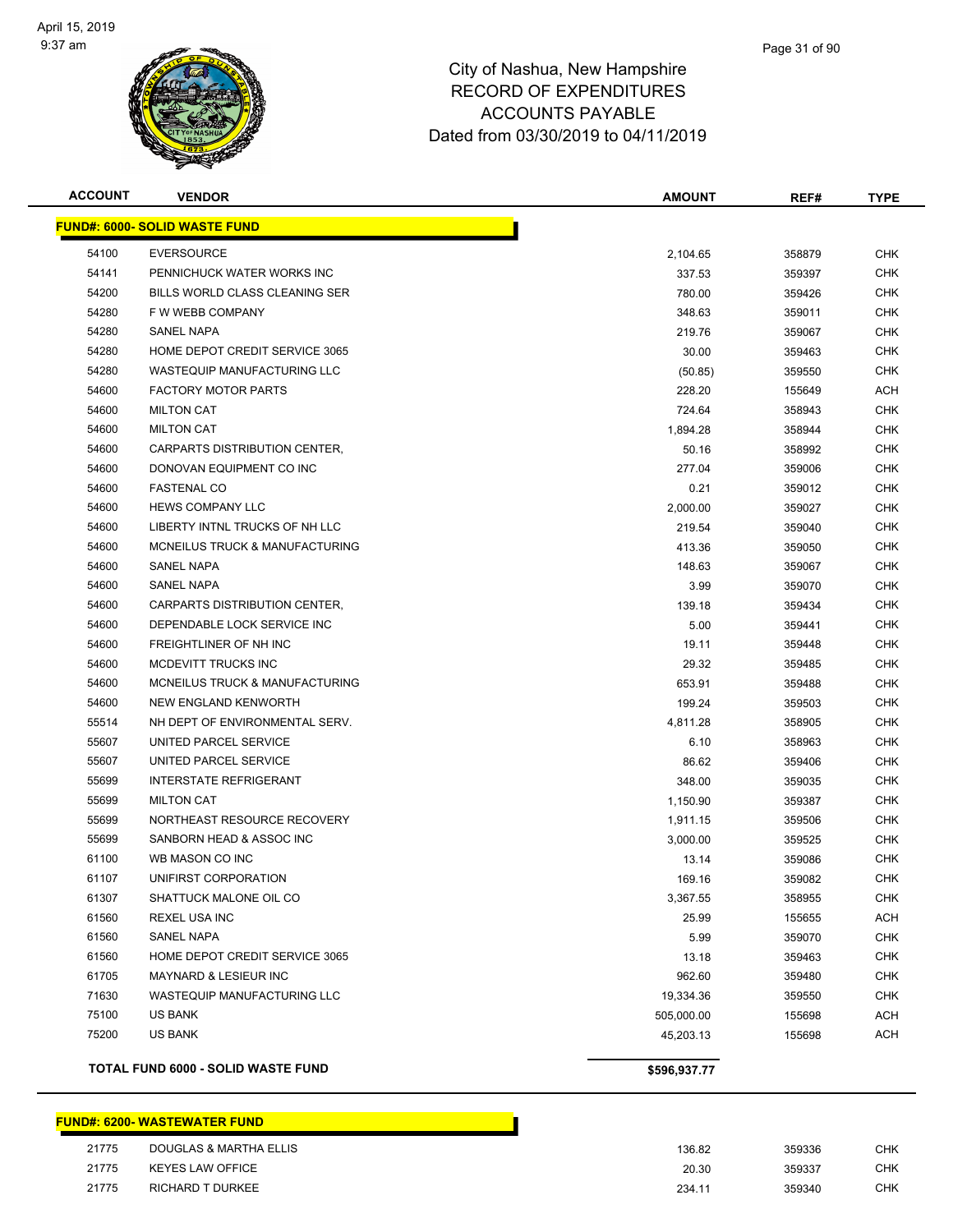

| <b>ACCOUNT</b> | <b>VENDOR</b>                       | <b>AMOUNT</b> | REF#   | <b>TYPE</b> |
|----------------|-------------------------------------|---------------|--------|-------------|
|                | <b>FUND#: 6200- WASTEWATER FUND</b> |               |        |             |
| 21775          | <b>FRASCA &amp; FRASCA</b>          | 62.81         | 359734 | <b>CHK</b>  |
| 21775          | SAS REALTY CO                       | 12.78         | 359738 | <b>CHK</b>  |
| 21775          | <b>SUSAN M MCKENNA</b>              | 8.75          | 359740 | <b>CHK</b>  |
| 21775          | THE TITLE TEAM                      | 65.17         | 359741 | <b>CHK</b>  |
| 44597          | HILLSBOROUGH COUNTY REGISTRY        | 88.00         | 359461 | <b>CHK</b>  |
| 53107          | EASTERN ANALYTICAL INC              | 315.25        | 359008 | <b>CHK</b>  |
| 53107          | EASTERN ANALYTICAL INC              | 32.50         | 359444 | <b>CHK</b>  |
| 53467          | <b>MAILINGS UNLIMITED - NWS</b>     | 7,350.00      | 155651 | ACH         |
| 54100          | <b>EVERSOURCE</b>                   | 2,485.93      | 358879 | <b>CHK</b>  |
| 54114          | LIBERTY UTILITIES - NH              | 56.98         | 358883 | <b>CHK</b>  |
| 54114          | LIBERTY UTILITIES - NH              | 4,503.02      | 358885 | <b>CHK</b>  |
| 54114          | LIBERTY UTILITIES - NH              | 4,168.84      | 358886 | <b>CHK</b>  |
| 54114          | LIBERTY UTILITIES - NH              | 176.65        | 358887 | <b>CHK</b>  |
| 54114          | LIBERTY UTILITIES - NH              | 116.59        | 358888 | <b>CHK</b>  |
| 54114          | <b>LIBERTY UTILITIES - NH</b>       | 61.74         | 359310 | CHK         |
| 54114          | <b>DIRECT ENERGY BUSINESS</b>       | 15,335.18     | 359442 | <b>CHK</b>  |
| 54141          | PENNICHUCK WATER WORKS INC          | 3,038.12      | 358953 | <b>CHK</b>  |
| 54141          | PENNICHUCK WATER WORKS INC          | 32.38         | 359397 | <b>CHK</b>  |
| 54487          | AQUA SOLUTIONS INC                  | 3,194.60      | 358980 | <b>CHK</b>  |
| 54487          | F W WEBB COMPANY                    | 1,484.23      | 359011 | <b>CHK</b>  |
| 54487          | <b>FASTENAL CO</b>                  | 101.36        | 359012 | <b>CHK</b>  |
| 54487          | <b>HAJOCA CORPORATION</b>           | 102.00        | 359025 | <b>CHK</b>  |
| 54487          | <b>KRAFT POWER CORPORATION</b>      | 136.13        | 359039 | <b>CHK</b>  |
| 54487          | M & M ELECTRICAL SUPPLY CO INC      | 183.26        | 359041 | <b>CHK</b>  |
| 54487          | SANEL NAPA                          | 283.53        | 359065 | <b>CHK</b>  |
| 54487          | SEEPEX INC                          | 5,220.32      | 359071 | CHK         |
| 54487          | <b>FASTENAL CO</b>                  | 22.61         | 359445 | <b>CHK</b>  |
| 54487          | <b>GRAINGER</b>                     | 65.88         | 359453 | <b>CHK</b>  |
| 54487          | HAJOCA CORPORATION                  | 96.45         | 359457 | <b>CHK</b>  |
| 54487          | <b>HAJOCA CORPORATION</b>           | 98.16         | 359458 | CHK         |
| 54487          | <b>MOTION INDUSTRIES INC</b>        | 3,745.88      | 359495 | <b>CHK</b>  |
| 54600          | <b>FACTORY MOTOR PARTS</b>          | 62.28         | 155649 | ACH         |
| 54600          | <b>HEWS COMPANY LLC</b>             | 3,500.00      | 359027 | <b>CHK</b>  |
| 55109          | CONSOLIDATED COMMUNICATIONS         | 79.80         | 359382 | <b>CHK</b>  |
| 55118          | VERIZON WIRELESS-342053899-003      | 120.03        | 359408 | <b>CHK</b>  |
| 55200          | WATER ENVIRONMENT FEDERATION        | 110.00        | 358967 | <b>CHK</b>  |
| 55400          | <b>NHWPCA</b>                       | 100.00        | 358951 | <b>CHK</b>  |
| 55421          | <b>NEWWTA INC</b>                   | 930.00        | 358947 | <b>CHK</b>  |
| 55421          | <b>NHWPCA</b>                       | 305.00        | 358951 | <b>CHK</b>  |
| 55421          | <b>NEIWPCC TRAINING</b>             | 135.00        | 359389 | <b>CHK</b>  |
| 55421          | <b>NHWPCA</b>                       | 105.00        | 359395 | <b>CHK</b>  |
| 55421          | TREASURER STATE OF NH               | 80.00         | 359403 | CHK         |
| 55514          | NH DEPT OF ENVIRONMENTAL SERV.      | 3,633.24      | 359392 | <b>CHK</b>  |
| 55514          | TREASURER STATE OF NH               | 432.00        | 359404 | CHK         |
| 55699          | DIAMOND FIRE PROTECTION SVCS        | 206.25        | 359005 | CHK         |
| 55699          | <b>CRYSTAL ROCK</b>                 | 128.78        | 359383 | <b>CHK</b>  |
| 55699          | POWER UP GENERATOR SERVICE CO       | 4,135.00      | 359517 | <b>CHK</b>  |
| 61100          | AMAZON.COM LLC                      | 29.95         | 155647 | ACH         |
| 61107          | UNIFIRST CORPORATION                | 299.87        | 359082 | <b>CHK</b>  |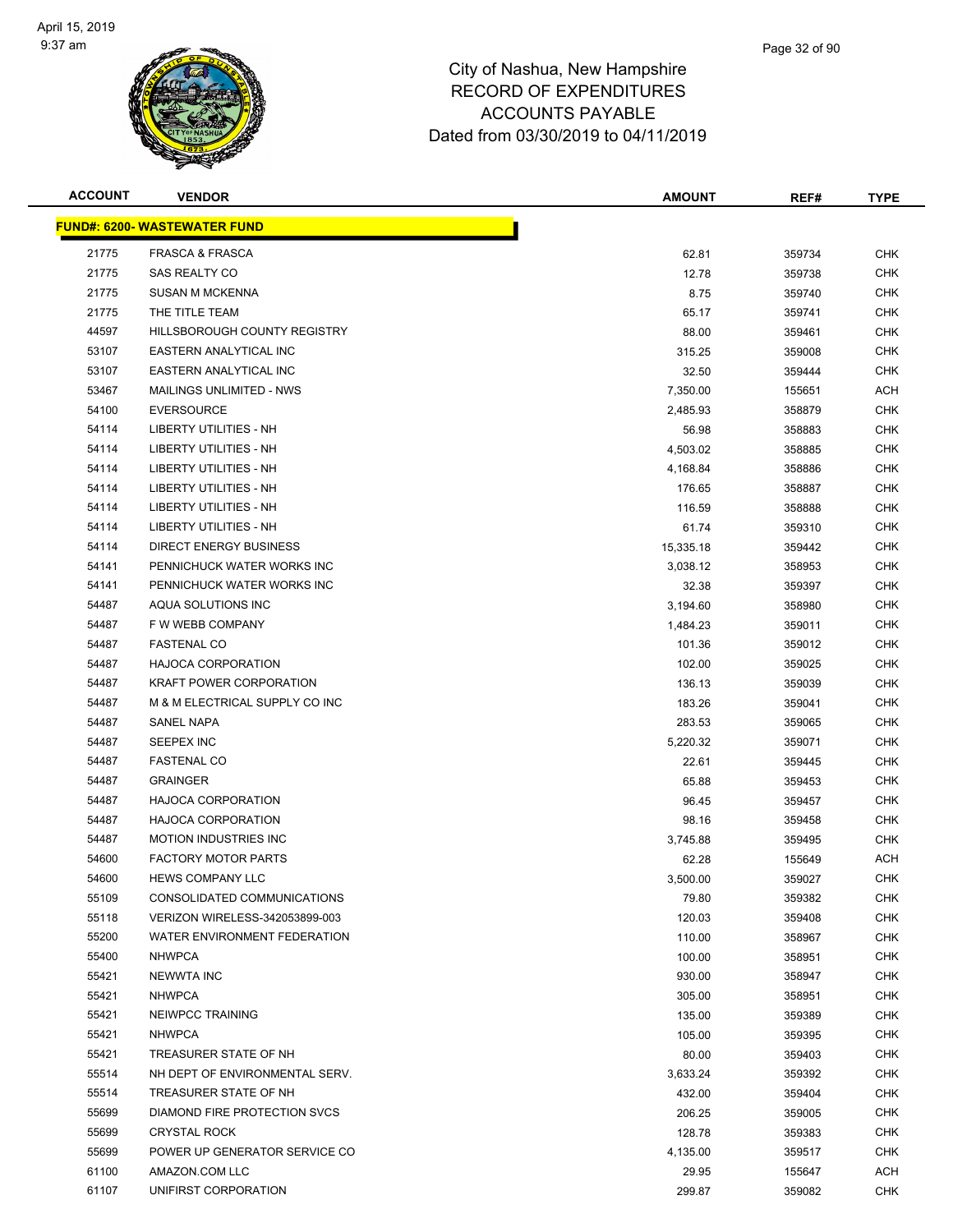

| <b>ACCOUNT</b>                      | <b>VENDOR</b>                                    | <b>AMOUNT</b> | REF#   | <b>TYPE</b> |  |  |
|-------------------------------------|--------------------------------------------------|---------------|--------|-------------|--|--|
| <b>FUND#: 6200- WASTEWATER FUND</b> |                                                  |               |        |             |  |  |
| 61107                               | ALECS SHOE STORE INC                             | 110.00        | 359414 | <b>CHK</b>  |  |  |
| 61107                               | UNIFIRST CORPORATION                             | 313.54        | 359548 | <b>CHK</b>  |  |  |
| 61156                               | UNIVAR USA INC                                   | 3,759.06      | 155657 | ACH         |  |  |
| 61156                               | UNIVAR USA INC                                   | 1,860.00      | 155697 | <b>ACH</b>  |  |  |
| 61156                               | POLYDYNE INC                                     | 56,063.88     | 359516 | <b>CHK</b>  |  |  |
| 61299                               | AMAZON.COM LLC                                   | 17.62         | 155647 | ACH         |  |  |
| 61299                               | AMAZON.COM LLC                                   | 384.00        | 155688 | <b>ACH</b>  |  |  |
| 61299                               | WB MASON CO INC                                  | 248.52        | 359086 | <b>CHK</b>  |  |  |
| 61428                               | <b>IMPERIAL DADE</b>                             | 441.38        | 359467 | <b>CHK</b>  |  |  |
| 71000                               | MCGILL HOSE AND COUPLING INC                     | 4,539.59      | 359486 | <b>CHK</b>  |  |  |
| 71025                               | AMAZON.COM LLC                                   | 147.68        | 155688 | ACH         |  |  |
| 81300                               | METHUEN CONSTRUCTION CO INC                      | 69,956.00     | 359051 | CHK         |  |  |
| 81700                               | DEFELICE CORPORATION                             | 92,241.41     | 155645 | <b>ACH</b>  |  |  |
| 81700                               | NORTHEAST EARTH MECHANICS INC                    | 91,734.45     | 155653 | ACH         |  |  |
| 81700                               | <b>WRIGHT-PIERCE</b>                             | 610.27        | 155699 | <b>ACH</b>  |  |  |
| 81700                               | WOODARD & CURRAN INC                             | 2,447.50      | 359554 | <b>CHK</b>  |  |  |
| 81700                               | <b>WRIGHT-PIERCE</b>                             | 695.58        | 155699 | ACH         |  |  |
|                                     | <b>TOTAL FUND 6200 - WASTEWATER FUND</b>         | \$392,999.01  |        |             |  |  |
|                                     |                                                  |               |        |             |  |  |
|                                     | <b>FUND#: 6201-WERF-WASTEWATER EQUIP RESERVE</b> |               |        |             |  |  |
|                                     |                                                  |               |        |             |  |  |
| 81300                               | METHUEN CONSTRUCTION CO INC                      | 5,044.00      | 359051 | <b>CHK</b>  |  |  |
| 81300                               | <b>WALDRON ENGINEERING &amp;</b>                 | 5,075.37      | 359085 | <b>CHK</b>  |  |  |
| 81300                               | ELECTRICAL INSTALLATIONS INC                     | 62,700.00     | 359010 | <b>CHK</b>  |  |  |
| 81300                               | WESTON & SAMPSON CMR INC                         | 11,755.42     | 359552 | <b>CHK</b>  |  |  |
|                                     | TOTAL FUND 6201 - WERF-WASTEWATER EQUIP RESERVE  | \$84,574.79   |        |             |  |  |
|                                     |                                                  |               |        |             |  |  |
|                                     | <b>FUND#: 6500- PROPERTY &amp; CASUALTY FUND</b> |               |        |             |  |  |
| 54236                               | STANLEY CONVERGENT SECURITY                      | 473.25        | 359535 | <b>CHK</b>  |  |  |
| 54267                               | TREASURER STATE OF NH                            | 200.00        | 359402 | <b>CHK</b>  |  |  |
| 55307                               | <b>ROSS DUGAS</b>                                | 36.42         | 358915 | <b>CHK</b>  |  |  |
| 55421                               | NEW HAMPSHIRE ADJUSTERS ASSOC                    | 375.00        | 358946 | <b>CHK</b>  |  |  |
| 59207                               | ANAESTHESIA ASSOC OF MASS                        | 1,840.12      | 359272 | <b>CHK</b>  |  |  |
| 59207                               | <b>SCANSTAT TECHNOLOGIES</b>                     | 17.90         | 359274 | <b>CHK</b>  |  |  |
| 59207                               | APPLE NASHUA LLC                                 | 3,436.24      | 359275 | <b>CHK</b>  |  |  |
| 59207                               | APPLE THERAPY MANCHESTER                         | 421.82        | 359276 | <b>CHK</b>  |  |  |
| 59207                               | DARTMOUTH HITCHCOCK CLINIC                       | 3,437.80      | 359277 | <b>CHK</b>  |  |  |
| 59207                               | <b>FOUNDATION MEDICAL PARTNERS</b>               | 31.00         | 359279 | <b>CHK</b>  |  |  |
| 59207                               | FOUR SEASONS ORTHOPEDIC CENTER                   | 144.75        | 359280 | <b>CHK</b>  |  |  |
| 59207                               | <b>GRANITE STATE ANESTHESIOLOGIST</b>            | 2,144.00      | 359281 | <b>CHK</b>  |  |  |
| 59207                               | <b>HEALTHLIFE PHARMACY SERVICES</b>              | 72.82         | 359282 | <b>CHK</b>  |  |  |
| 59207                               | INJURED WORKERS PHARMACY LLC                     | 133.15        | 359283 | <b>CHK</b>  |  |  |
| 59207                               | <b>KEVIN S MORIARTY DC</b>                       | 206.00        | 359285 | <b>CHK</b>  |  |  |
| 59207                               | NEW ENGLAND BAPTIST MEDICAL                      | 495.00        | 359286 | <b>CHK</b>  |  |  |
| 59207                               | OCCUPATIONAL HEALTH CTRS SOUTH                   | 255.60        | 359287 | CHK         |  |  |
| 59207                               | <b>SCOTT RICARD</b>                              | 52.20         | 359288 | <b>CHK</b>  |  |  |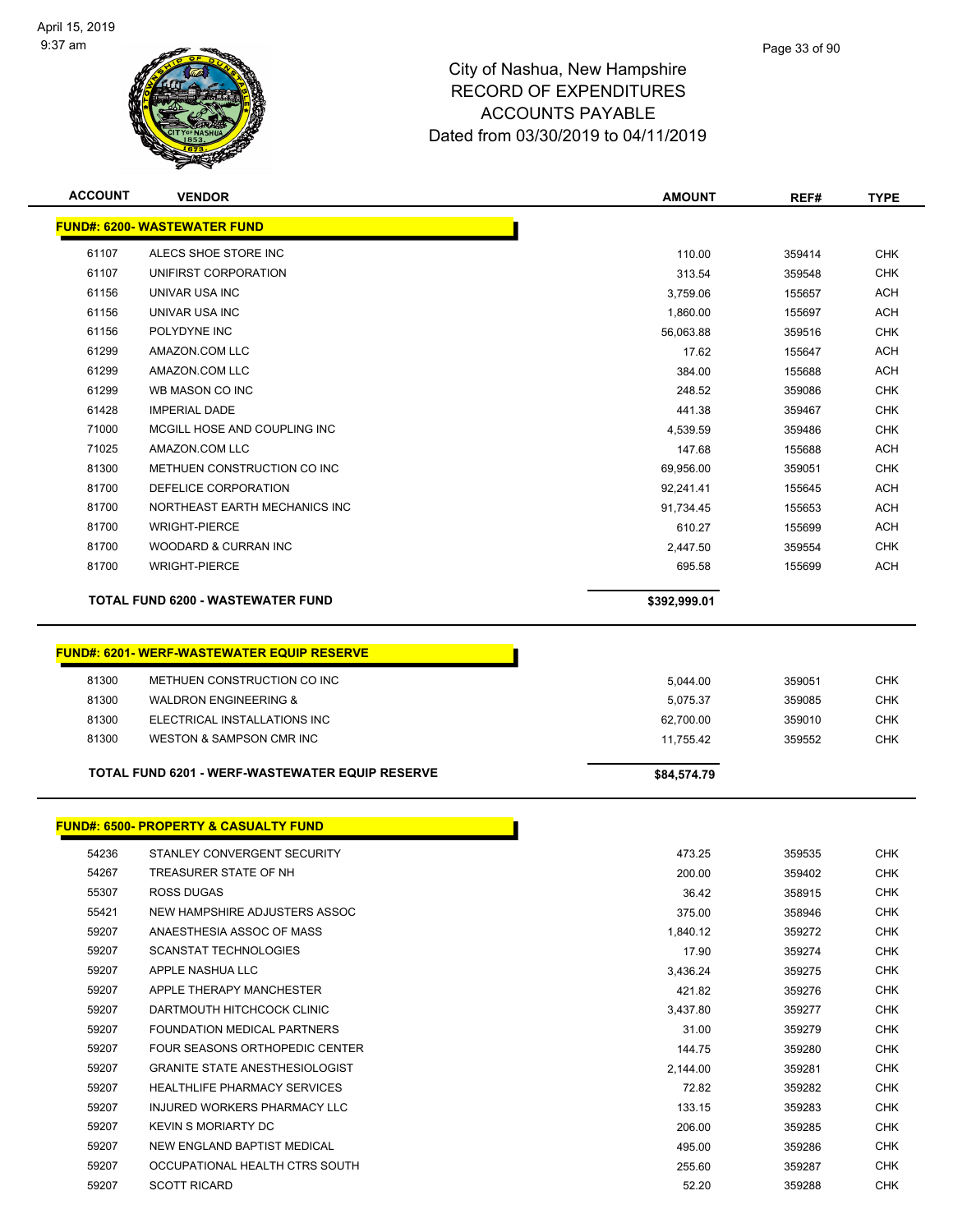

| <b>ACCOUNT</b> | <b>VENDOR</b>                                         | <b>AMOUNT</b> | REF#   | <b>TYPE</b> |
|----------------|-------------------------------------------------------|---------------|--------|-------------|
|                | <b>FUND#: 6500- PROPERTY &amp; CASUALTY FUND</b>      |               |        |             |
| 59207          | SHARE HEALTH DATA                                     | 30.86         | 359290 | <b>CHK</b>  |
| 59207          | LORI SMOCK-JOYAL                                      | 320.00        | 359291 | <b>CHK</b>  |
| 59207          | SO NH REGIONAL MEDICAL CENTER                         | 12,668.00     | 359292 | <b>CHK</b>  |
| 59207          | APPLE NASHUA LLC                                      | 1,428.48      | 359334 | <b>CHK</b>  |
| 59207          | APPLE NASHUA LLC                                      | 1,270.84      | 359759 | <b>CHK</b>  |
| 59207          | APPLE THERAPY MANCHESTER                              | 335.29        | 359760 | <b>CHK</b>  |
| 59207          | <b>BRIGHAM &amp; WOMENS PHYSICIANS OR</b>             | 572.00        | 359761 | <b>CHK</b>  |
| 59207          | CONCORD ORTHOPEDICS PA                                | 148.00        | 359762 | <b>CHK</b>  |
| 59207          | CONNECTIONS PHYSICAL THERAPY                          | 378.00        | 359763 | <b>CHK</b>  |
| 59207          | <b>CONVENIENTMD LLC</b>                               | 654.30        | 359764 | <b>CHK</b>  |
| 59207          | DARTMOUTH HITCHCOCK CLINIC                            | 2,082.00      | 359765 | <b>CHK</b>  |
| 59207          | DEVINE MILLIMET & BRANCH PA                           | 753.16        | 359766 | <b>CHK</b>  |
| 59207          | <b>EMERSON HOSPITAL INC</b>                           | 1,247.00      | 359767 | <b>CHK</b>  |
| 59207          | <b>FOUNDATION MEDICAL PARTNERS</b>                    | 1,392.00      | 359768 | <b>CHK</b>  |
| 59207          | <b>FOUR SEASONS ORTHOPEDIC CENTER</b>                 | 144.75        | 359769 | <b>CHK</b>  |
| 59207          | <b>HERNER CHIROPRACTIC</b>                            | 660.00        | 359770 | <b>CHK</b>  |
| 59207          | <b>JAMES FOLEY</b>                                    | 55.68         | 359771 | <b>CHK</b>  |
| 59207          | LEWIS PHYSICAL MEDICINE ASSOC                         | 350.00        | 359772 | <b>CHK</b>  |
| 59207          | <b>KEVIN S MORIARTY DC</b>                            | 123.00        | 359775 | <b>CHK</b>  |
| 59207          | ORTHOCARE MEDICAL EQUIPMENT LL                        | 245.50        | 359776 | <b>CHK</b>  |
| 59207          | PERFORMANCE REHAB INC                                 | 1,555.00      | 359777 | <b>CHK</b>  |
| 59207          | PRATT NEUROLOGY ASSOCIATES INC                        | 1,031.00      | 359778 | <b>CHK</b>  |
| 59207          | SO NH REGIONAL MEDICAL CENTER                         | 5,525.09      | 359779 | <b>CHK</b>  |
| 59207          | STONERIVER PHARMACY SOLUTIONS                         | 530.58        | 359780 | <b>CHK</b>  |
| 59250          | FIBER OPTIC SPLICING & TESTING                        | 4,600.00      | 359273 | <b>CHK</b>  |
| 59250          | SERVPRO OF MARLBORO/CONCORD                           | 1,000.00      | 359289 | <b>CHK</b>  |
| 59250          | STEVE ZERBA CARPET & FLOORING                         | 3,000.00      | 359293 | <b>CHK</b>  |
| 59250          | ACADEMY ROOFING CORPORATION                           | 1,171.25      | 359757 | <b>CHK</b>  |
| 59275          | <b>ENTERPRISE HOLDINGS INC</b>                        | 324.61        | 359278 | <b>CHK</b>  |
| 59275          | <b>KRM CARPENTRY INC</b>                              | 1,650.00      | 359284 | <b>CHK</b>  |
| 59275          | ANNETTE CAMERON                                       | 275.00        | 359758 | <b>CHK</b>  |
| 59275          | LIBERTY MUTUAL INSURANCE                              | 1,460.46      | 359773 | <b>CHK</b>  |
| 59275          | MARBUCCO CORP                                         | 528.00        | 359774 | <b>CHK</b>  |
| 61830          | THE TELEGRAPH                                         | 213.20        | 358957 | <b>CHK</b>  |
| 68360          | <b>CULLENCOLLIMORE PLLC</b>                           | 472.50        | 359437 | <b>CHK</b>  |
|                | <b>TOTAL FUND 6500 - PROPERTY &amp; CASUALTY FUND</b> | \$61,968.62   |        |             |

# **FUND#: 6600- BENEFITS SELF INSURANCE FUND**

| 21516 | BOSTON MUTUAL LIFE INSURANCE   | 5.021.75   | 155621 |
|-------|--------------------------------|------------|--------|
| 21520 | COLONIAL LIFE AND ACCIDENT INS | 1.271.65   | 155628 |
| 21520 | COLONIAL LIFE AND ACCIDENT INS | 2.116.37   | 155669 |
| 52809 | NEW ENGLAND WORKPLACE          | 640.00     | 359505 |
| 59500 | NORTHEAST DELTA DENTAL         | 24.398.75  | 155622 |
| 59500 | ANTHEM BCBS OF NE              | 65.959.08  | 155664 |
| 59507 | ANTHEM BCBS OF NE              | 178.844.54 | 155624 |
| 59507 | ANTHEM BCBS OF NE              | 126.153.60 | 155664 |
| 59507 | ANTHEM BCBS OF NE              | 505.029.15 | 155624 |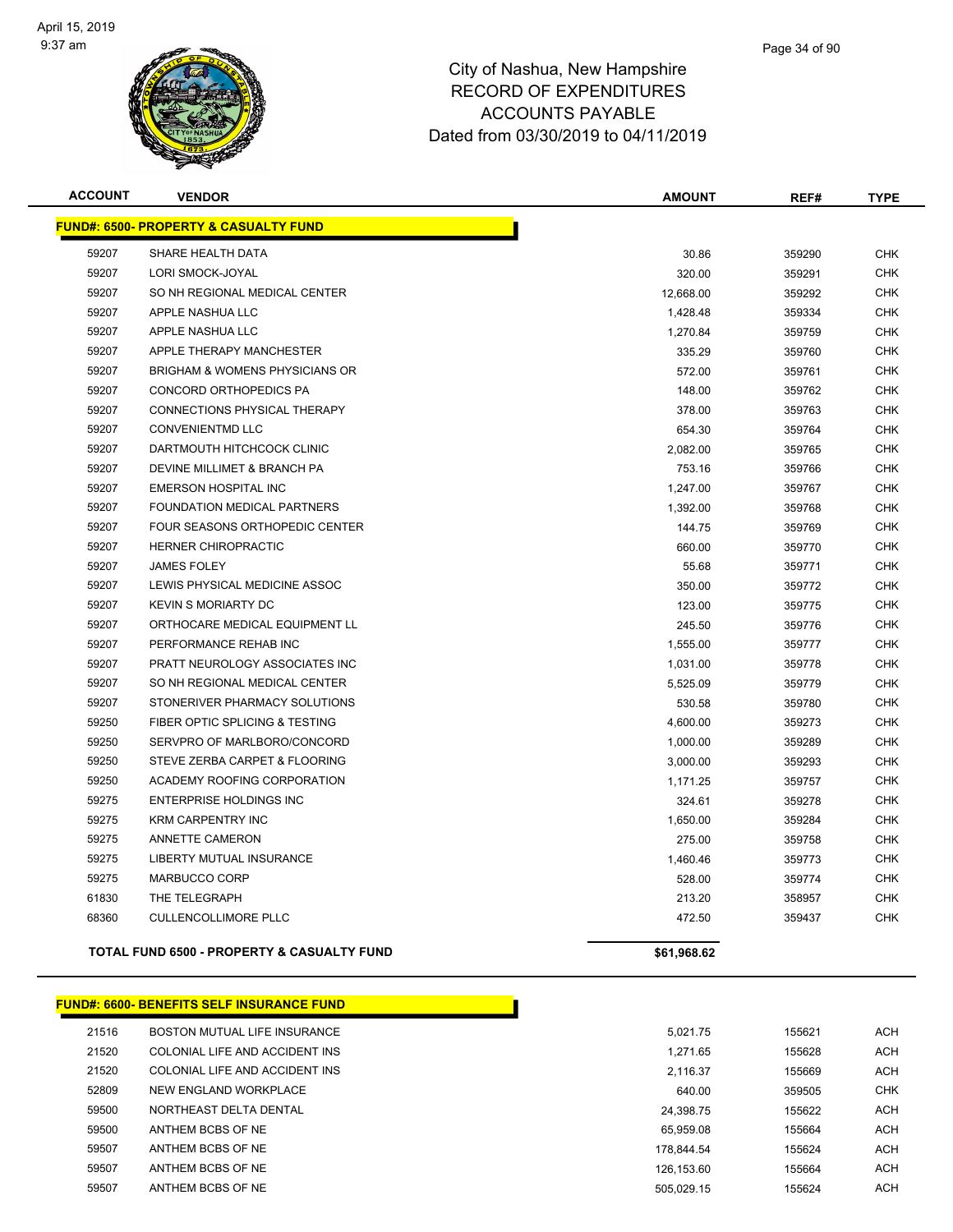

| <b>ACCOUNT</b> | <b>VENDOR</b>                                         | <b>AMOUNT</b>  | REF#   | <b>TYPE</b> |
|----------------|-------------------------------------------------------|----------------|--------|-------------|
|                | <b>FUND#: 6600- BENEFITS SELF INSURANCE FUND</b>      |                |        |             |
| 59507          | ANTHEM BCBS OF NE                                     | 517,432.72     | 155664 | <b>ACH</b>  |
| 59507          | ANTHEM BCBS OF NE                                     | 54,060.25      | 155624 | <b>ACH</b>  |
| 59507          | ANTHEM BCBS OF NE                                     | 48,726.70      | 155664 | <b>ACH</b>  |
| 59507          | <b>HEALTH PLANS INC</b>                               | 150,530.57     | 155660 | <b>ACH</b>  |
| 59507          | <b>HEALTH PLANS INC</b>                               | 121,742.39     | 155705 | <b>ACH</b>  |
| 59525          | NORTHEAST DELTA DENTAL                                | 69,024.07      | 155622 | <b>ACH</b>  |
| 59525          | NORTHEAST DELTA DENTAL                                | 84,400.91      | 155665 | <b>ACH</b>  |
|                | <b>TOTAL FUND 6600 - BENEFITS SELF INSURANCE FUND</b> | \$1,955,352.50 |        |             |
|                | <b>FUND#: 7026- CAPITAL EQUIPMENT RESERVE FUND</b>    |                |        |             |
| 81500          | MHQ MUNICIPAL VEHICLES                                | 35,659.15      | 359491 | <b>CHK</b>  |
|                | TOTAL FUND 7026 - CAPITAL EQUIPMENT RESERVE FUND      | \$35,659.15    |        |             |
|                | <b>FUND#: 7052- MINE FALLS PARK ETF</b>               |                |        |             |
| 54280          | <b>FRANKLIN PAINT CO INC</b>                          | 1,000.00       | 359015 | <b>CHK</b>  |
|                | <b>TOTAL FUND 7052 - MINE FALLS PARK ETF</b>          | \$1,000.00     |        |             |
|                |                                                       |                |        |             |
|                | <b>FUND#: 7076- REG VOC ED CAPITAL RESERVE</b>        |                |        |             |
| 71000          | COMPUTER HUT dba IT INSIDERS                          | 2,869.55       | 359173 | <b>CHK</b>  |
|                | TOTAL FUND 7076 - REG VOC ED CAPITAL RESERVE          | \$2,869.55     |        |             |
|                | <b>FUND#: 7078- CITY BUILDINGS ETF</b>                |                |        |             |
| 81200          | DEPENDABLE LOCK SERVICE INC                           | 4,913.00       | 359441 | <b>CHK</b>  |
|                | <b>TOTAL FUND 7078 - CITY BUILDINGS ETF</b>           | \$4,913.00     |        |             |
|                | <b>FUND#: 7549- LIBRARY-MISC LIB DONATIONS</b>        |                |        |             |
| 68322          | <b>GREAT AMERICAN DOWNTOWN</b>                        | 500.00         | 359024 | <b>CHK</b>  |
| 68322          | <b>JENNIFER HOSKING</b>                               | 64.00          | 359354 | <b>CHK</b>  |
|                | <b>TOTAL FUND 7549 - LIBRARY-MISC LIB DONATIONS</b>   | \$564.00       |        |             |
|                | <b>FUND#: 7561- STELLOS STADIUM IMPROVEMENTS</b>      |                |        |             |
| 71000          | SCOREBOARD ENTERPRISES INC                            | 12,145.00      | 359714 | <b>CHK</b>  |
|                | <b>TOTAL FUND 7561 - STELLOS STADIUM IMPROVEMENTS</b> | \$12,145.00    |        |             |
|                | <b>FUND#: 7563- SCHOOL ATHLETIC ETF</b>               |                |        |             |
| 71999          | AMAZON.COM LLC                                        | 68.38          | 155700 | ACH         |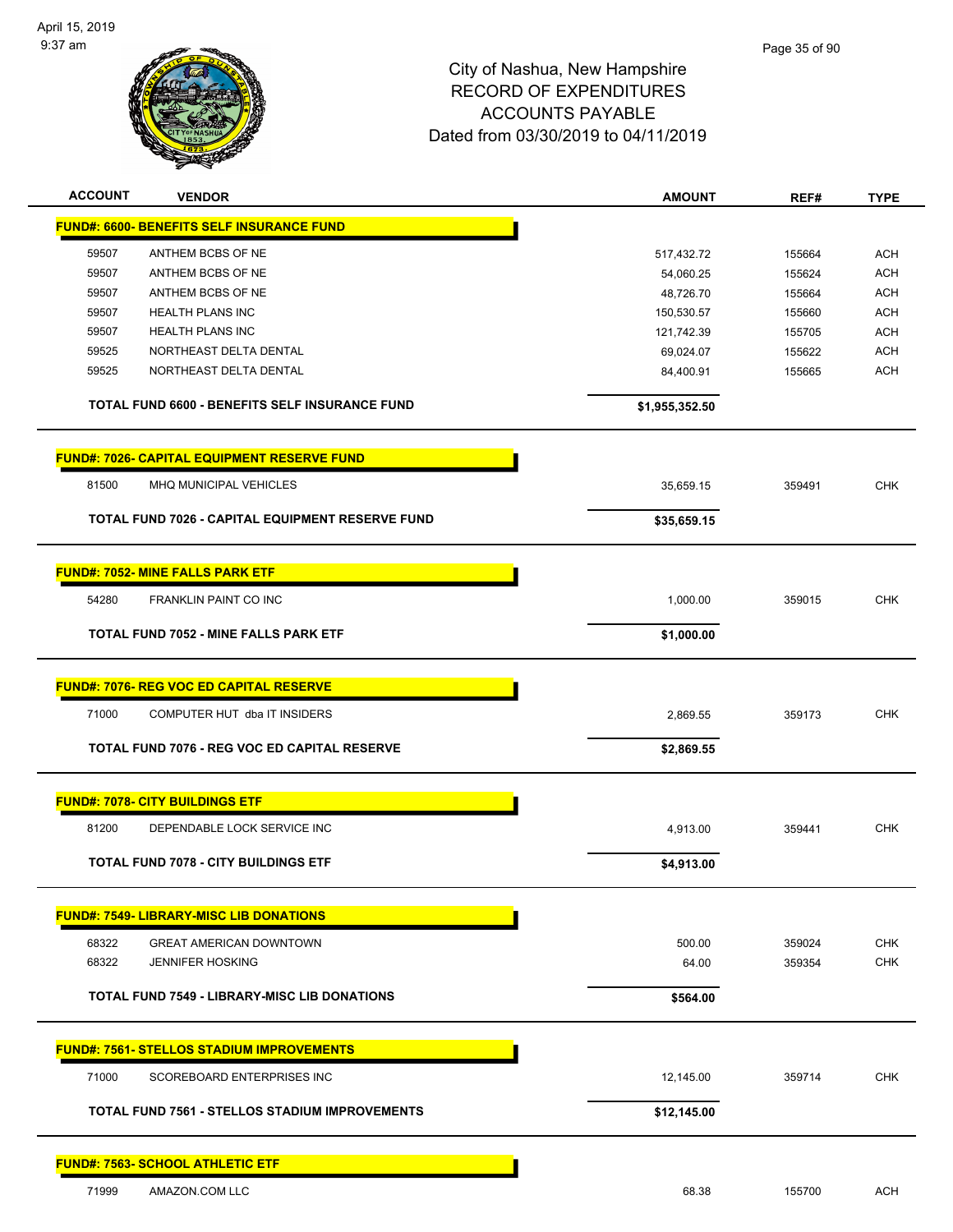| <b>ACCOUNT</b>                 | <b>VENDOR</b>                                        | <b>AMOUNT</b> | REF#   | <b>TYPE</b> |
|--------------------------------|------------------------------------------------------|---------------|--------|-------------|
|                                | <b>FUND#: 7563- SCHOOL ATHLETIC ETF</b>              |               |        |             |
| 71999                          | NASHUA OUTDOOR POWER EQUIPMENT                       | 258.69        | 359201 | <b>CHK</b>  |
|                                | <b>TOTAL FUND 7563 - SCHOOL ATHLETIC ETF</b>         | \$327.07      |        |             |
|                                |                                                      |               |        |             |
|                                | <b>FUND#: 7565- SCHOOL RELATED PROGRAMS-ETF</b>      |               |        |             |
| 61135                          | NEW LEDA LANES INC                                   | 45.50         | 359207 | <b>CHK</b>  |
| 61135                          | TIME TO CLAY                                         | 156.00        | 359245 | <b>CHK</b>  |
| 61135                          | <b>HEATHER DUBOIS</b>                                | 73.90         | 359606 | <b>CHK</b>  |
| 61299                          | CHARLOTTE AVE ELEM SAF                               | 500.00        | 359088 | <b>CHK</b>  |
| 61299                          | FAIRGROUNDS MIDDLE SCHOOL SAF                        | 1,500.00      | 359090 | <b>CHK</b>  |
| 61299                          | LEDGE ST SCHOOL STUDENT ACT.                         | 500.00        | 359091 | <b>CHK</b>  |
| 61299                          | NASHUA HS NORTH STUDENT ACT                          | 500.00        | 359093 | <b>CHK</b>  |
| 61299                          | NEW SEARLES ELEMENTARY SAF                           | 2,000.00      | 359094 | <b>CHK</b>  |
| 61299                          | NHS SOUTH - STUDENT ACTIVITY                         | 2.000.00      | 359095 | <b>CHK</b>  |
| 61875                          | <b>CAPSTONE</b>                                      | 509.52        | 359592 | <b>CHK</b>  |
| 71221                          | COMPUTER HUT dba IT INSIDERS                         | 539.85        | 359173 | <b>CHK</b>  |
| 71228                          | COMPUTER HUT dba IT INSIDERS                         | 72.00         | 359173 | <b>CHK</b>  |
|                                | <b>TOTAL FUND 7565 - SCHOOL RELATED PROGRAMS-ETF</b> | \$8,396.77    |        |             |
|                                |                                                      |               |        |             |
| <b>FUND#: 7580- PAVING ETF</b> |                                                      |               |        |             |
| 81700                          | S W COLE ENGINEERING INC                             | 690.00        | 359064 | <b>CHK</b>  |
|                                | <b>TOTAL FUND 7580 - PAVING ETF</b>                  | \$690.00      |        |             |
|                                |                                                      |               |        |             |
|                                | <u> FUND#: 8007- EDGEWOOD CEMETERY PERP-CARE</u>     |               |        |             |
| 10640                          | TD BANK ACCT#4015                                    | 17,400.00     | 359077 | <b>CHK</b>  |
|                                | TOTAL FUND 8007 - EDGEWOOD CEMETERY PERP-CARE        | \$17,400.00   |        |             |
|                                |                                                      |               |        |             |
|                                | <b>FUND#: 8028- WOODLAWN CEMETERY PERP-CARE</b>      |               |        |             |
| 10672                          | NATIONAL FINANCIAL SERVICE LLC                       | 8,435.00      | 358945 | <b>CHK</b>  |
|                                | TOTAL FUND 8028 - WOODLAWN CEMETERY PERP-CARE        | \$8,435.00    |        |             |
|                                | <u> FUND#: 8063- LIBRARY-HENRY STEARNS FUND</u>      |               |        |             |
|                                |                                                      |               |        |             |
| 61807                          | <b>BAKER &amp; TAYLOR</b>                            | 107.89        | 358981 | <b>CHK</b>  |
| 61807                          | <b>BAKER &amp; TAYLOR</b>                            | 611.85        | 359422 | <b>CHK</b>  |
| 61830                          | <b>OVERDRIVE INC</b>                                 | 5,000.00      | 359510 | CHK         |
|                                | <b>TOTAL FUND 8063 - LIBRARY-HENRY STEARNS FUND</b>  | \$5,719.74    |        |             |
|                                | <b>FUND#: 8400- AGENCY-DEVELOPER ESCROWS</b>         |               |        |             |
| 21730                          | LYNCH'S LANDSCAPING &                                | 25,265.25     | 359361 | <b>CHK</b>  |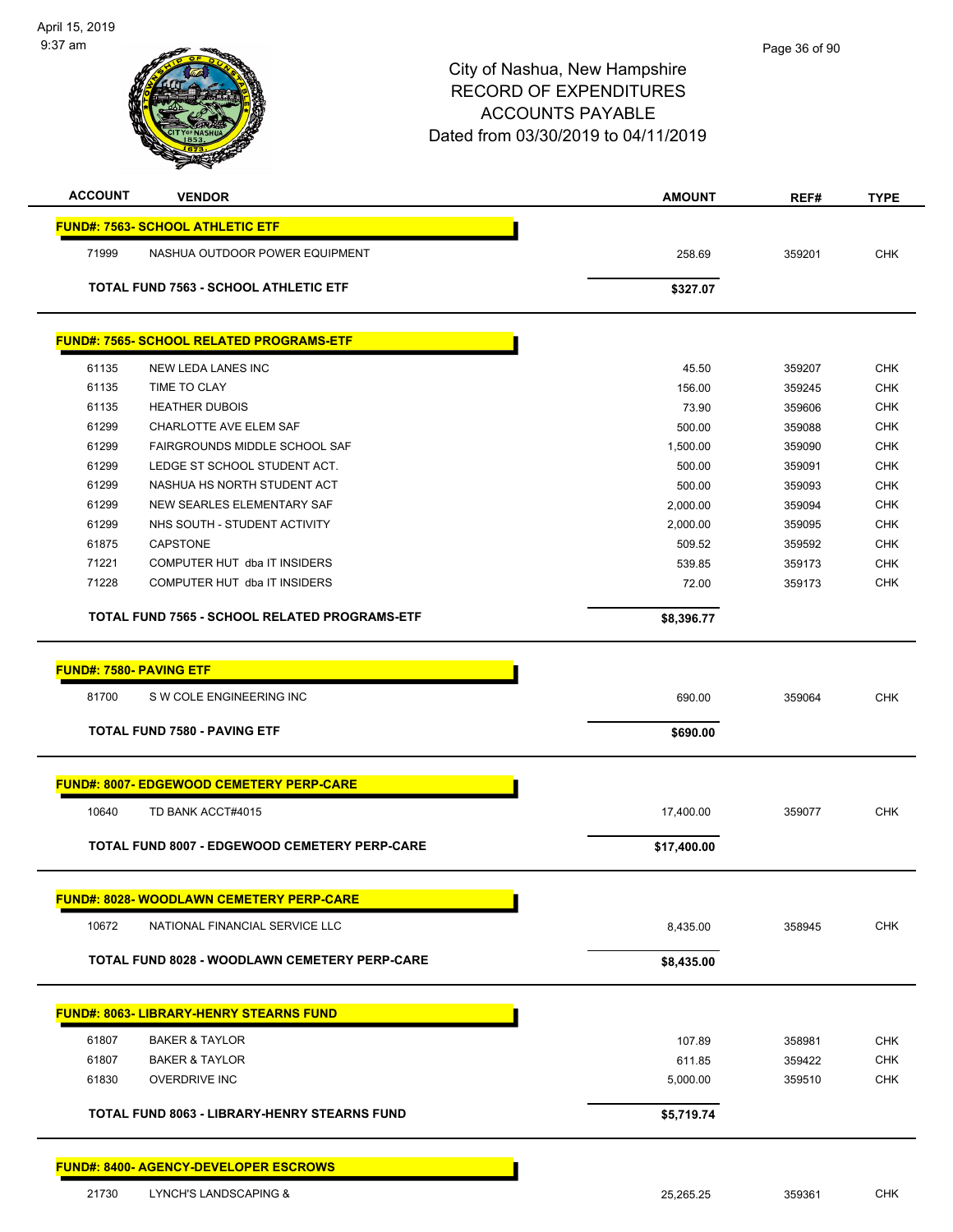| April 15, 2019<br>$9:37$ am |                                                   | City of Nashua, New Hampshire<br><b>RECORD OF EXPENDITURES</b><br><b>ACCOUNTS PAYABLE</b><br>Dated from 03/30/2019 to 04/11/2019 | Page 37 of 90 |             |
|-----------------------------|---------------------------------------------------|----------------------------------------------------------------------------------------------------------------------------------|---------------|-------------|
| <b>ACCOUNT</b>              | <b>VENDOR</b>                                     | <b>AMOUNT</b>                                                                                                                    | REF#          | <b>TYPE</b> |
|                             | <b>FUND#: 8400- AGENCY-DEVELOPER ESCROWS</b>      |                                                                                                                                  |               |             |
| 21730                       | LYNCH'S LANDSCAPING &                             | 10,731.15                                                                                                                        | 359360        | <b>CHK</b>  |
|                             | <b>TOTAL FUND 8400 - AGENCY-DEVELOPER ESCROWS</b> | \$35,996.40                                                                                                                      |               |             |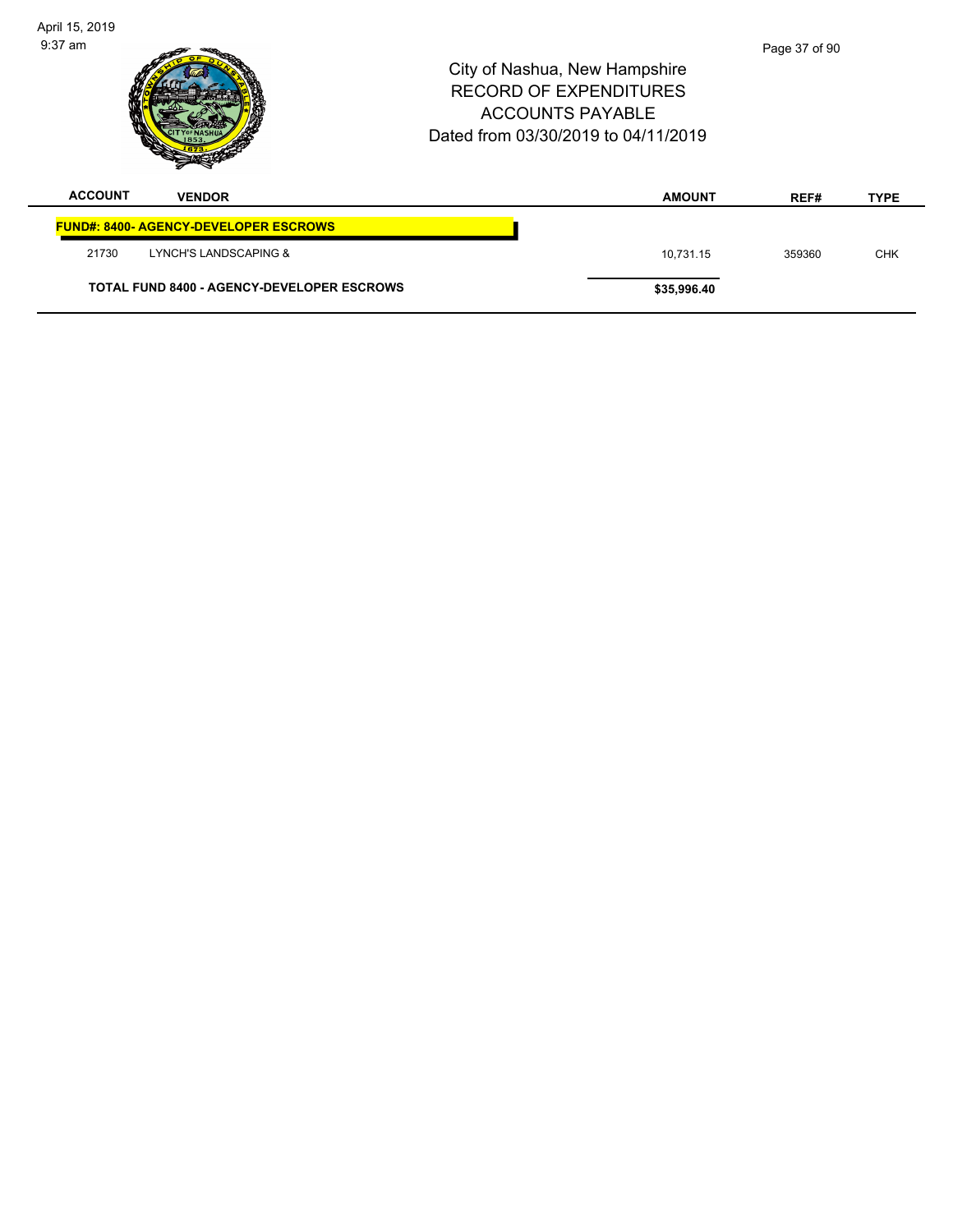

# City of Nashua, New Hampshire RECORD OF EXPENDITURES ACCOUNTS PAYABLE Dated from 03/30/2019 to 04/11/2019

| <b>ACCOUNT</b> | <b>VENDOR</b> |                                        | <b>AMOUNT</b><br>REF# | <b>TYPE</b> |
|----------------|---------------|----------------------------------------|-----------------------|-------------|
|                |               | <b>EXPENDITURE SUMMARY BY FUND</b>     | <b>AMOUNT</b>         |             |
|                | 1000          | <b>GENERAL FUND</b>                    | 1,981,439.79          |             |
|                | 1001          | <b>GF-CAPITAL IMPROVEMENTS</b>         | 6,945.29              |             |
|                | 1010          | <b>GF-PRIOR YEAR ENC &amp; ESCROWS</b> | 5,164.15              |             |
|                | 2100          | <b>FOOD SERVICES FUND</b>              | 118,720.11            |             |
|                | 2201          | DRIVERS EDUCATION FUND                 | 285.00                |             |
|                | 2207          | ADULT ED/CONTINUING ED                 | 218.09                |             |
|                | 2212          | ATHLETICS REVENUE FUND                 | 27,035.18             |             |
|                | 2222          | AFTER SCHOOL PROGRAM                   | 755.99                |             |
|                | 2227          | NORTH STUDENT SHOP                     | 405.00                |             |
|                | 2247          | <b>CULINARY ARTS</b>                   | 82.87                 |             |
|                | 2503          | <b>PARKS &amp; REC PROGRAMS FUND</b>   | 180.00                |             |
|                | 2504          | HOLMAN STADIUM EVENTS FUND             | 4,617.05              |             |
|                | 2505          | PEG ACCESS CHANNELS FUND               | 301.45                |             |
|                | 2506          | HUNT BLDG FACILITY RENTAL FUND         | 2,809.67              |             |
|                | 2511          | 201 MAIN STREET RENTAL FUND            | 5,064.10              |             |
|                | 3050          | POLICE GRANTS FUND                     | 880.00                |             |
|                | 3068          | COMMUNITY SERVICES GRANTS FUND         | 1,033.30              |             |
|                | 3070          | <b>COMMUNITY HEALTH GRANTS FUND</b>    | 811.11                |             |
|                | 3080          | <b>COMMUNITY DEVELOPMENT GRANTS</b>    | 1,250.00              |             |
|                | 3090          | URBAN PROGRAM GRANTS FUND              | 17,020.81             |             |
|                | 3120          | TRANSIT GRANTS FUND                    | 166,298.50            |             |
|                | 3800          | <b>SCHOOL GRANTS FUND</b>              | 137,294.76            |             |
|                | 3810          | FOOD SERVICE GRANTS FUND               | 7,860.00              |             |
|                | 4005          | TRAFFIC VIOLATIONS FUND                | 292.00                |             |
|                | 4010          | MOTOR VEHICLE ADMIN FUND               | 1,739.94              |             |
|                | 4025          | DOJ DRUG FORFEITURE FUND               | 714.13                |             |
|                | 4030          | POLICE SPECIAL DETAILS FUND            | 21.34                 |             |
|                | 4053          | FIRE REGIONAL HAZMAT FUND              | 1,649.75              |             |
|                | 4085          | RIVERFRONT PROMENADE TIF FUND          | 1,050.00              |             |
|                | 4090          | LIB-LOST/DAMAGED BOOK FINES            | 633.72                |             |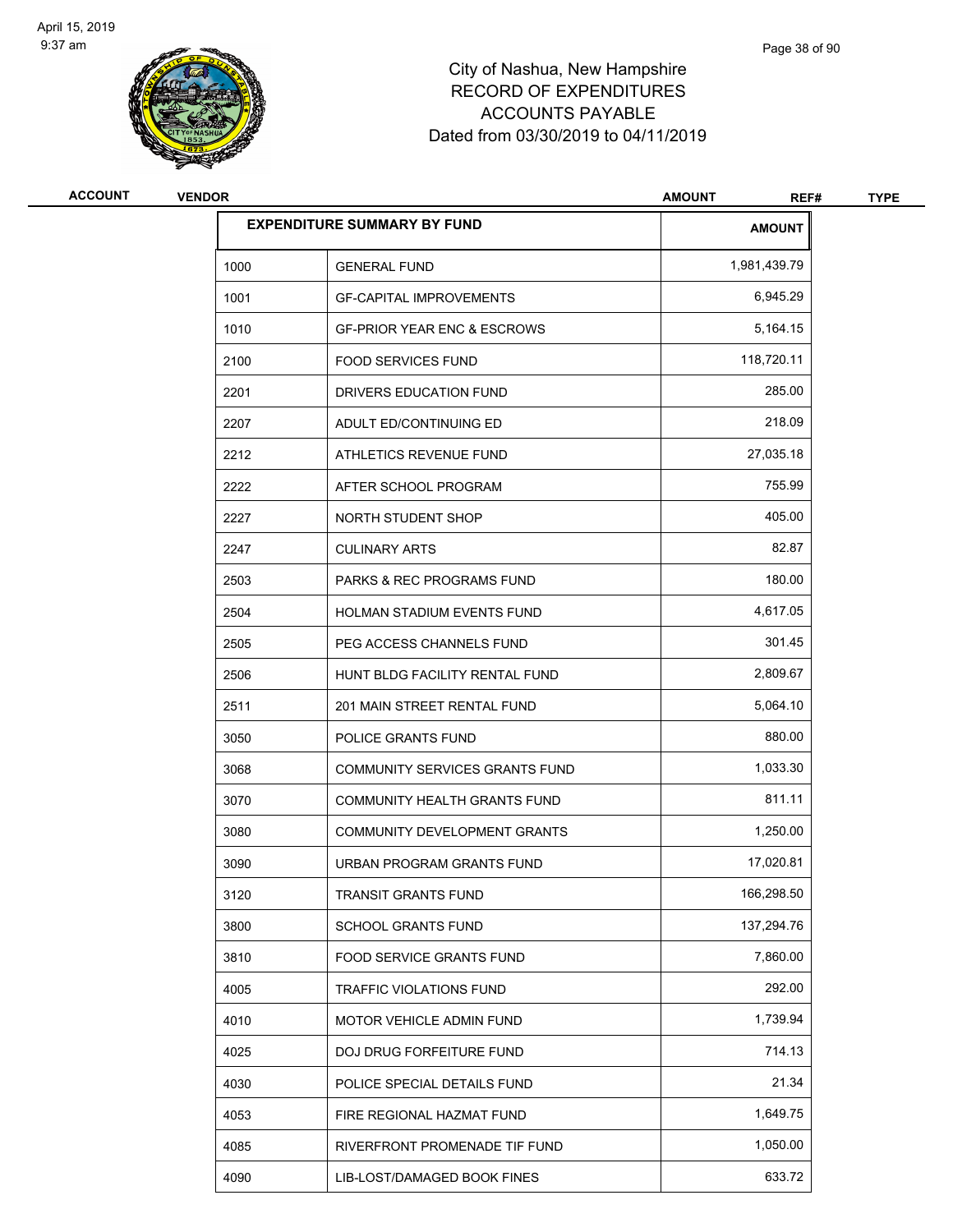

## City of Nashua, New Hampshire RECORD OF EXPENDITURES ACCOUNTS PAYABLE Dated from 03/30/2019 to 04/11/2019

| <b>VENDOR</b> |                                | <b>AMOUNT</b><br>REF# |  |
|---------------|--------------------------------|-----------------------|--|
|               |                                | <b>AMOUNT</b>         |  |
| 5000          | CAP PROJECTS-GEN GOVT BLDGS    | 3,819.14              |  |
| 5100          | CAP PROJECTS-ECONOMIC DEV      | 6,853.50              |  |
| 5200          | CAPITAL PROJECTS-PUBLIC WORKS  | 125,035.71            |  |
| 5700          | CAP PROJECTS-BROAD ST PARKWAY  | 5,369.53              |  |
| 6000          | <b>SOLID WASTE FUND</b>        | 596,937.77            |  |
| 6200          | <b>WASTEWATER FUND</b>         | 392,999.01            |  |
| 6201          | WERF-WASTEWATER EQUIP RESERVE  | 84,574.79             |  |
| 6500          | PROPERTY & CASUALTY FUND       | 61,968.62             |  |
| 6600          | BENEFITS SELF INSURANCE FUND   | 1,955,352.50          |  |
| 7026          | CAPITAL EQUIPMENT RESERVE FUND | 35,659.15             |  |
| 7052          | MINE FALLS PARK ETF            | 1,000.00              |  |
| 7076          | REG VOC ED CAPITAL RESERVE     | 2,869.55              |  |
| 7078          | <b>CITY BUILDINGS ETF</b>      | 4,913.00              |  |
| 7549          | LIBRARY-MISC LIB DONATIONS     | 564.00                |  |
| 7561          | STELLOS STADIUM IMPROVEMENTS   | 12,145.00             |  |
| 7563          | <b>SCHOOL ATHLETIC ETF</b>     | 327.07                |  |
| 7565          | SCHOOL RELATED PROGRAMS-ETF    | 8,396.77              |  |
| 7580          | <b>PAVING ETF</b>              | 690.00                |  |
| 8007          | EDGEWOOD CEMETERY PERP-CARE    | 17,400.00             |  |
| 8028          | WOODLAWN CEMETERY PERP-CARE    | 8,435.00              |  |
| 8063          | LIBRARY-HENRY STEARNS FUND     | 5,719.74              |  |
| 8400          | AGENCY-DEVELOPER ESCROWS       | 35,996.40             |  |
| <b>TOTAL:</b> |                                | 5,859,599.35          |  |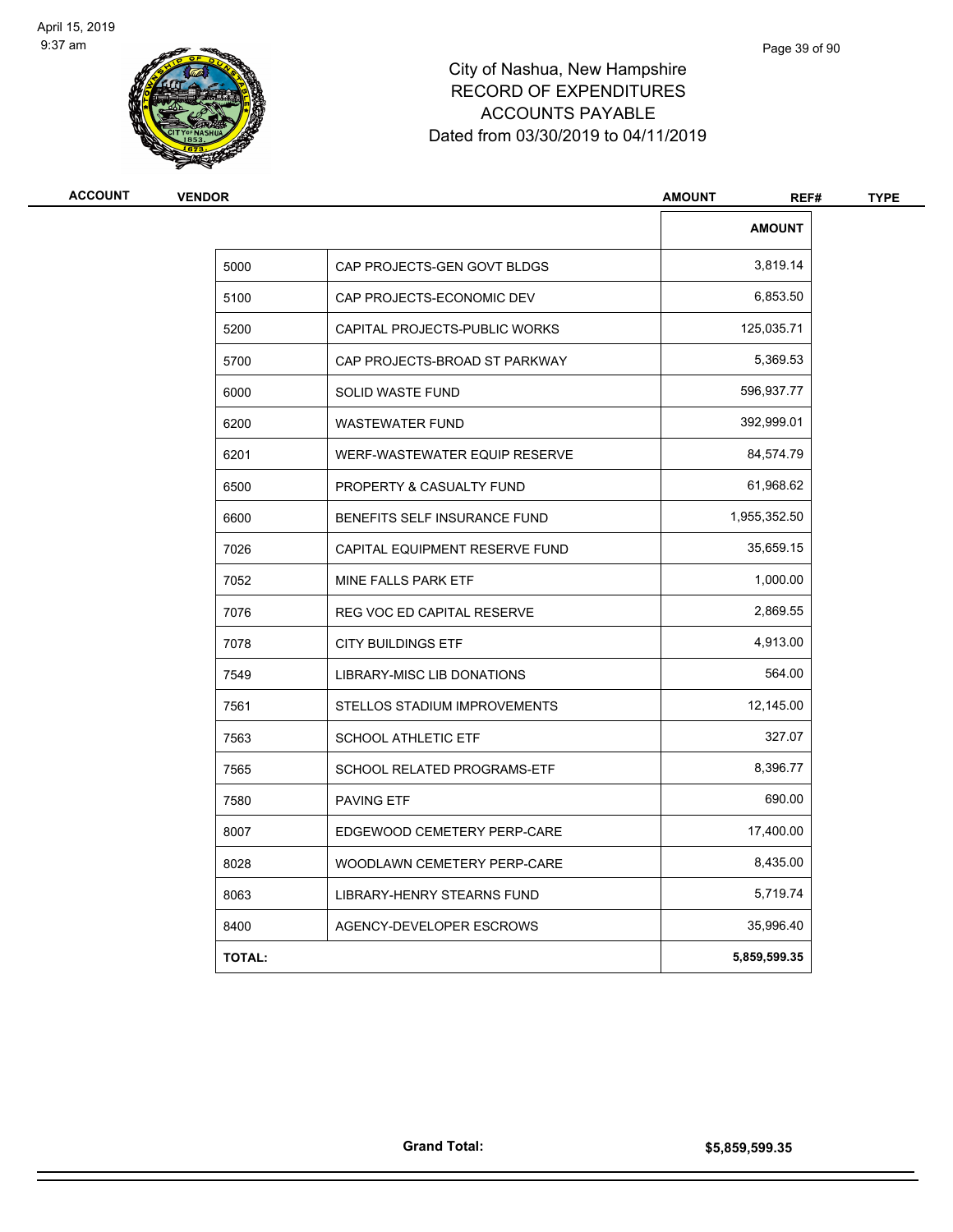

Page 40 of 90

| <b>MARGAS</b> |                                      |                |                                          |               |
|---------------|--------------------------------------|----------------|------------------------------------------|---------------|
|               | <b>PAY DATE</b>                      | <b>ACCOUNT</b> | <b>DESCRIPTION</b>                       | <b>AMOUNT</b> |
|               | <b>FUND#: 1000 - GENERAL FUND</b>    |                |                                          |               |
|               |                                      |                |                                          |               |
| 101           | <b>MAYOR</b>                         |                |                                          |               |
|               | 4/4/19                               | 51100          | ADMINISTRATIVE ASSISTANT II              | 668.00        |
|               | 4/11/19                              | 51100          | ADMINISTRATIVE ASSISTANT II              | 668.00        |
|               | 4/4/19                               | 51100          | CHIEF OF STAFF                           | 1,653.05      |
|               | 4/11/19                              | 51100          | CHIEF OF STAFF                           | 1,653.05      |
|               | 4/4/19                               | 51100          | COMMUNICATIONS & SPECIAL PRJ COORDINATOR | 837.70        |
|               | 4/11/19                              | 51100          | COMMUNICATIONS & SPECIAL PRJ COORDINATOR | 837.70        |
|               | 4/4/19                               | 51100          | CONSTITUENT SERVICES COORDINATOR         | 837.70        |
|               | 4/11/19                              | 51100          | CONSTITUENT SERVICES COORDINATOR         | 837.70        |
|               | 4/4/19                               | 51500          | <b>MAYOR</b>                             | 2,252.50      |
|               | 4/11/19                              | 51500          | <b>MAYOR</b>                             | 2,252.50      |
|               | <b>TOTAL 101 - MAYOR</b>             |                |                                          | \$12,497.90   |
| 102           | <b>BOARD OF ALDERMEN</b>             |                |                                          |               |
|               | 4/4/19                               | 51100          | LEGISLATIVE AFFAIRS MANAGER              | 1,656.55      |
|               | 4/11/19                              | 51100          | LEGISLATIVE AFFAIRS MANAGER              | 1,656.56      |
|               | 4/4/19                               | 51200          | LEGISLATIVE TRANSCRIPTION SPEC           | 372.19        |
|               | 4/11/19                              | 51200          | LEGISLATIVE TRANSCRIPTION SPEC           | 447.46        |
|               | <b>TOTAL 102 - BOARD OF ALDERMEN</b> |                |                                          | \$4,132.76    |
| 103           | <b>LEGAL</b>                         |                |                                          |               |
|               | 4/4/19                               | 51100          | <b>CORPORATION COUNSEL</b>               | 2,421.70      |
|               | 4/11/19                              | 51100          | <b>CORPORATION COUNSEL</b>               | 2,421.70      |
|               | 4/4/19                               | 51100          | DEPUTY CORPORATION COUNSEL               | 4,203.30      |
|               | 4/11/19                              | 51100          | DEPUTY CORPORATION COUNSEL               | 4,203.30      |
|               | 4/4/19                               | 51100          | <b>LEGAL ASSISTANT</b>                   | 1,988.46      |
|               | 4/11/19                              | 51100          | <b>LEGAL ASSISTANT</b>                   | 1,994.25      |
|               | <b>TOTAL 103 - LEGAL</b>             |                |                                          | \$17,232.71   |
|               |                                      |                |                                          |               |
| 107           | <b>CITY CLERK</b>                    |                |                                          |               |
|               | 4/4/19                               | 51100          | <b>CITY CLERK</b>                        | 1,804.30      |
|               | 4/11/19                              | 51100          | <b>CITY CLERK</b>                        | 1,804.30      |
|               | 4/4/19                               | 51100          | CLERK VITAL RECORDS II                   | 1,840.40      |
|               | 4/11/19                              | 51100          | <b>CLERK VITAL RECORDS II</b>            | 1,840.38      |
|               | 4/4/19                               | 51100          | DEPARTMENT COORDINATOR, CC               | 744.19        |
|               | 4/11/19                              | 51100          | DEPARTMENT COORDINATOR, CC               | 744.19        |
|               | 4/4/19                               | 51100          | DEPUTY CITY CLERK                        | 1,279.50      |
|               | 4/11/19                              | 51100          | DEPUTY CITY CLERK                        | 1,279.50      |
|               | 4/4/19                               | 51300          | <b>OVERTIME</b>                          | 392.12        |
|               | 4/11/19                              | 51300          | <b>OVERTIME</b>                          | 578.14        |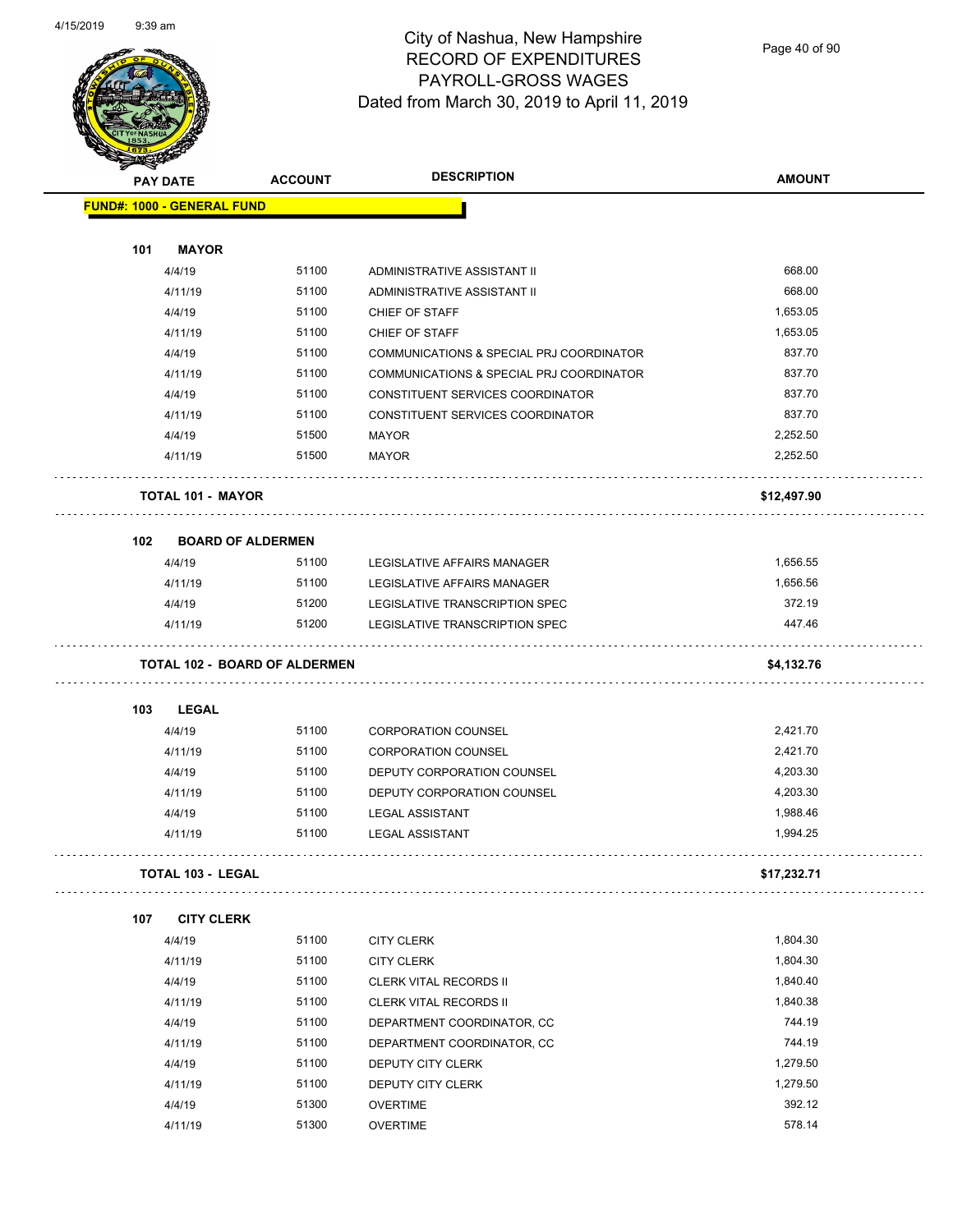Page 41 of 90

| <b>PAY DATE</b>                   | <b>ACCOUNT</b>                     | <b>DESCRIPTION</b>                                     | <b>AMOUNT</b> |
|-----------------------------------|------------------------------------|--------------------------------------------------------|---------------|
| <b>FUND#: 1000 - GENERAL FUND</b> |                                    |                                                        |               |
|                                   | <b>TOTAL 107 - CITY CLERK</b>      |                                                        | \$12,307.02   |
|                                   |                                    |                                                        |               |
| 111                               | <b>HUMAN RESOURCES</b>             |                                                        |               |
| 4/4/19                            | 51100                              | HR SPEC                                                | 927.05        |
| 4/11/19                           | 51100                              | HR SPEC                                                | 927.05        |
| 4/4/19                            | 51100                              | <b>HRIS &amp; PAYROLL ANALYST</b>                      | 1,172.20      |
| 4/11/19                           | 51100                              | <b>HRIS &amp; PAYROLL ANALYST</b>                      | 1,172.20      |
| 4/4/19                            | 51100                              | HUMAN RESOURCES DIRECTOR                               | 1,803.30      |
| 4/11/19                           | 51100                              | HUMAN RESOURCES DIRECTOR                               | 1,803.30      |
| 4/4/19                            | 51100                              | <b>HUMAN RESOURCES MANAGER</b>                         | 1,242.65      |
| 4/11/19                           | 51100                              | HUMAN RESOURCES MANAGER                                | 1,242.65      |
| 4/4/19                            | 51100                              | PAYROLL ANALYST                                        | 2,223.26      |
| 4/11/19                           | 51100                              | PAYROLL ANALYST                                        | 2,223.26      |
| 4/4/19                            | 51100                              | <b>PAYROLL MANAGER</b>                                 | 1,562.35      |
| 4/11/19                           | 51100                              | PAYROLL MANAGER                                        | 1,562.35      |
| 4/4/19                            | 51200                              | ADMINISTRATIVE ASSISTANT I                             | 383.55        |
| 4/11/19                           | 51200                              | ADMINISTRATIVE ASSISTANT I                             | 398.88        |
| 4/4/19                            | 51300                              | <b>OVERTIME</b>                                        | 10.57         |
|                                   | <b>TOTAL 111 - HUMAN RESOURCES</b> |                                                        | \$18,654.62   |
| 122                               | <b>INFORMATION TECHNOLOGY</b>      |                                                        |               |
| 4/4/19                            | 51100                              | ADMIN ASSISTANT III                                    | 801.90        |
| 4/11/19                           | 51100                              | ADMIN ASSISTANT III                                    | 801.90        |
| 4/4/19                            | 51100                              | <b>ENTERPRISE SYS ADMINISTRATOR</b>                    | 1,562.35      |
| 4/11/19                           | 51100                              | <b>ENTERPRISE SYS ADMINISTRATOR</b>                    | 1,562.34      |
| 4/4/19                            | 51100                              | ERP SYSTEM ADMIN DBA                                   | 1,913.25      |
| 4/11/19                           | 51100                              | ERP SYSTEM ADMIN DBA                                   | 1,913.25      |
| 4/4/19                            | 51100                              | IT APPLICATIONS ANALYST                                | 1,414.95      |
| 4/11/19                           | 51100                              | IT APPLICATIONS ANALYST                                | 1,414.95      |
| 4/4/19                            | 51100                              | IT DIVISION DIRECTOR                                   | 2,294.80      |
| 4/11/19                           | 51100                              | IT DIVISION DIRECTOR                                   | 2,294.80      |
| 4/4/19                            | 51100                              |                                                        | 1,306.00      |
| 4/11/19                           | 51100                              | IT INFRASTRUCTURE ANALYST<br>IT INFRASTRUCTURE ANALYST | 1,306.00      |
| 4/4/19                            | 51100                              |                                                        | 2,059.95      |
|                                   | 51100                              | IT MANAGER, INFRASTRUCTURE                             | 2,059.95      |
| 4/11/19                           |                                    | IT MANAGER, INFRASTRUCTURE                             |               |
| 4/4/19                            | 51100                              | IT MANAGER, PROJECT/DEVELOPMENT SERVICES               | 1,593.40      |
| 4/11/19                           | 51100                              | IT MANAGER, PROJECT/DEVELOPMENT SERVICES               | 1,593.40      |
| 4/4/19                            | 51100                              | IT MANAGER, TECHNICAL SERVICES                         | 1,620.44      |
| 4/11/19                           | 51100                              | IT MANAGER, TECHNICAL SERVICES                         | 1,620.45      |
| 4/4/19                            | 51100                              | SYSTEMS ADM DATABASE ADM                               | 1,810.10      |
| 4/11/19                           | 51100                              | SYSTEMS ADM DATABASE ADM                               | 1,810.10      |
| 4/4/19                            | 51100                              | TECHNICAL SPEC II NET SUPPORT                          | 1,246.35      |
| 4/11/19                           | 51100                              | TECHNICAL SPEC II NET SUPPORT                          | 1,246.35      |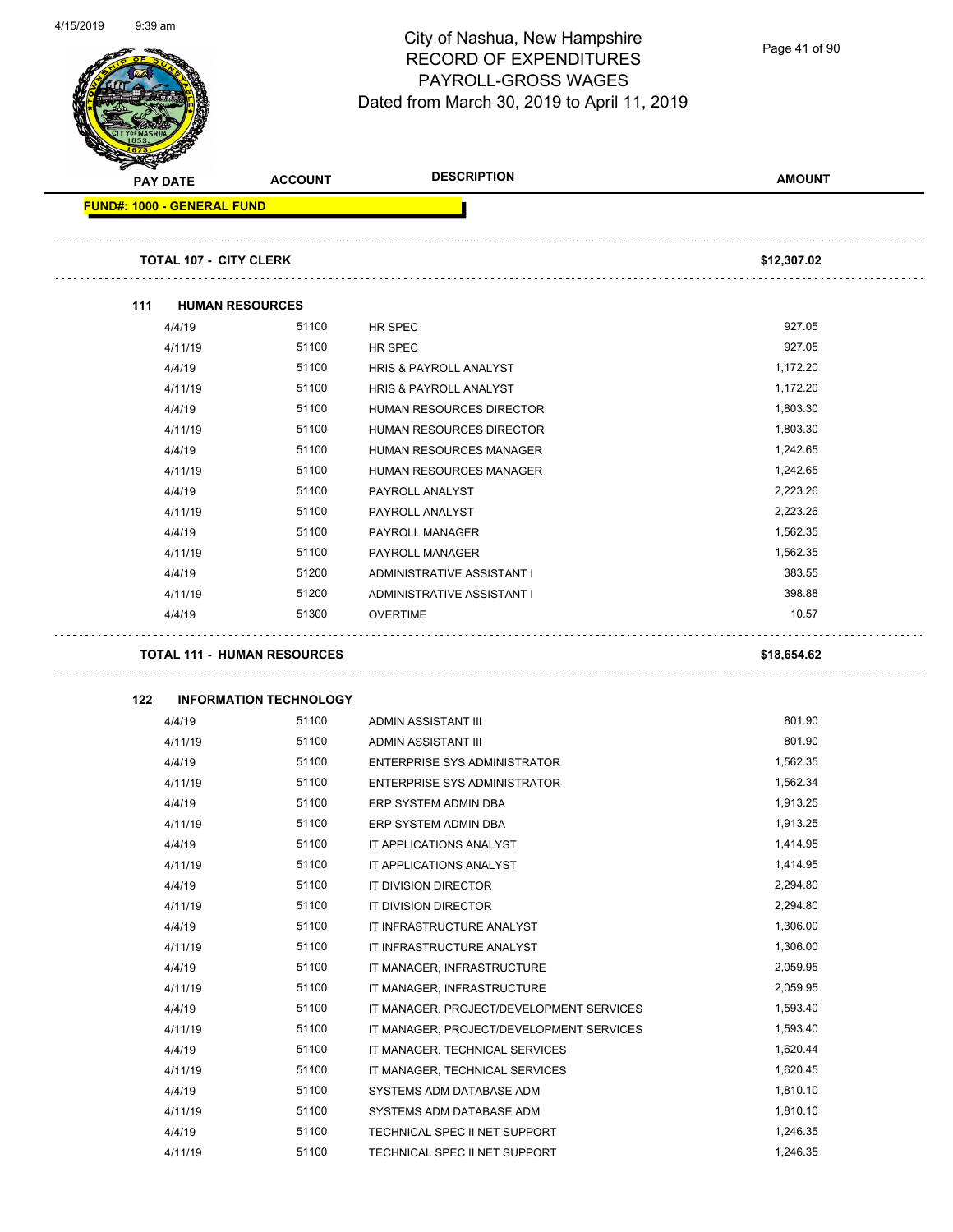Page 42 of 90

| <b>FUND#: 1000 - GENERAL FUND</b><br>122<br><b>INFORMATION TECHNOLOGY</b><br>51100<br>870.15<br>4/4/19<br><b>TECHNICAL SPECIALIST I</b><br>870.15<br>51100<br>4/11/19<br><b>TECHNICAL SPECIALIST I</b><br>962.70<br>4/4/19<br>51100<br>WEB ADMINISTRATOR/GRAPHIC DESINGER<br>51100<br>962.70<br>4/11/19<br>WEB ADMINISTRATOR/GRAPHIC DESINGER<br>32.63<br>51300<br>4/11/19<br><b>OVERTIME</b><br><b>TOTAL 122 - INFORMATION TECHNOLOGY</b><br>\$38,945.31<br>126<br><b>FINANCIAL SERVICES</b><br>844.99<br>51100<br>4/4/19<br><b>ACCOUNTANT</b><br>845.00<br>51100<br>4/11/19<br><b>ACCOUNTANT</b><br>2,308.65<br>51100<br>4/4/19<br>ACCOUNTS PAYABLE COORDINATOR<br>4/11/19<br>51100<br>2,308.65<br>ACCOUNTS PAYABLE COORDINATOR<br>1,095.90<br>4/4/19<br>51100<br>ACCOUNTS PAYABLE SUPV<br>51100<br>1,095.90<br>4/11/19<br>ACCOUNTS PAYABLE SUPV<br>51100<br>1,466.05<br>4/4/19<br><b>ASSISTANT TREASURER</b><br>51100<br>1,466.05<br>4/11/19<br>ASSISTANT TREASURER<br>4/4/19<br>51100<br>2,518.66<br><b>CFO COMPTROLLER</b><br>2,518.65<br>4/11/19<br>51100<br><b>CFO COMPTROLLER</b><br>1,222.45<br>51100<br>4/4/19<br>DEP TREASURER TAX COLLECTOR<br>51100<br>1,222.45<br>4/11/19<br>DEP TREASURER TAX COLLECTOR<br>873.15<br>51100<br>4/4/19<br>FINANCE AND ADMIN MANAGER<br>4/11/19<br>51100<br>873.15<br>FINANCE AND ADMIN MANAGER<br>585.74<br>4/4/19<br>51100<br><b>MVR CLERK I</b><br>585.75<br>51100<br>4/11/19<br><b>MVR CLERK I</b><br>51100<br>2,463.45<br>4/4/19<br>MVR CLERK II<br>51100<br>2,463.45<br>4/11/19<br><b>MVR CLERK II</b><br>51100<br>1,529.90<br>4/4/19<br>MVR CLERK III<br>51100<br>1,529.90<br>4/11/19<br>MVR CLERK III<br>291.80<br>51100<br>4/4/19<br>ORDINANCE VIOLATIONS COORDINATOR<br>51100<br>291.81<br>4/11/19<br>ORDINANCE VIOLATIONS COORDINATOR<br>51100<br>1,080.35<br>4/4/19<br>REVENUE COORDINATOR<br>4/11/19<br>51100<br>1,080.35<br>REVENUE COORDINATOR<br>51100<br>1,705.80<br>4/4/19<br>SENIOR FINANCE MANAGER<br>51100<br>1,705.80<br>4/11/19<br>SENIOR FINANCE MANAGER<br>51100<br>1,240.51<br>4/4/19<br>SENIOR FINANCIAL ANALYST<br>51100<br>1,240.50<br>4/11/19<br>SENIOR FINANCIAL ANALYST<br>4/4/19<br>51100<br>1,339.30<br>SR MGR ACCT FIN REPORTING<br>51100<br>1,339.30<br>4/11/19<br>SR MGR ACCT FIN REPORTING<br>1,214.70<br>51100<br>4/4/19<br>SUPV VEHICLE REGISTRATION<br>51100<br>1,214.70<br>4/11/19<br>SUPV VEHICLE REGISTRATION<br>51100<br>2,059.95<br>4/4/19<br>TREASURER TAX COLLECTOR<br>4/11/19<br>51100<br>2,059.95<br>TREASURER TAX COLLECTOR | <b>PAY DATE</b> | <b>ACCOUNT</b> | <b>DESCRIPTION</b> | <b>AMOUNT</b> |
|----------------------------------------------------------------------------------------------------------------------------------------------------------------------------------------------------------------------------------------------------------------------------------------------------------------------------------------------------------------------------------------------------------------------------------------------------------------------------------------------------------------------------------------------------------------------------------------------------------------------------------------------------------------------------------------------------------------------------------------------------------------------------------------------------------------------------------------------------------------------------------------------------------------------------------------------------------------------------------------------------------------------------------------------------------------------------------------------------------------------------------------------------------------------------------------------------------------------------------------------------------------------------------------------------------------------------------------------------------------------------------------------------------------------------------------------------------------------------------------------------------------------------------------------------------------------------------------------------------------------------------------------------------------------------------------------------------------------------------------------------------------------------------------------------------------------------------------------------------------------------------------------------------------------------------------------------------------------------------------------------------------------------------------------------------------------------------------------------------------------------------------------------------------------------------------------------------------------------------------------------------------------------------------------------------------------------------------------------------------------------------------------------------------------------------------------------------------------------------------------------------------------------|-----------------|----------------|--------------------|---------------|
|                                                                                                                                                                                                                                                                                                                                                                                                                                                                                                                                                                                                                                                                                                                                                                                                                                                                                                                                                                                                                                                                                                                                                                                                                                                                                                                                                                                                                                                                                                                                                                                                                                                                                                                                                                                                                                                                                                                                                                                                                                                                                                                                                                                                                                                                                                                                                                                                                                                                                                                            |                 |                |                    |               |
|                                                                                                                                                                                                                                                                                                                                                                                                                                                                                                                                                                                                                                                                                                                                                                                                                                                                                                                                                                                                                                                                                                                                                                                                                                                                                                                                                                                                                                                                                                                                                                                                                                                                                                                                                                                                                                                                                                                                                                                                                                                                                                                                                                                                                                                                                                                                                                                                                                                                                                                            |                 |                |                    |               |
|                                                                                                                                                                                                                                                                                                                                                                                                                                                                                                                                                                                                                                                                                                                                                                                                                                                                                                                                                                                                                                                                                                                                                                                                                                                                                                                                                                                                                                                                                                                                                                                                                                                                                                                                                                                                                                                                                                                                                                                                                                                                                                                                                                                                                                                                                                                                                                                                                                                                                                                            |                 |                |                    |               |
|                                                                                                                                                                                                                                                                                                                                                                                                                                                                                                                                                                                                                                                                                                                                                                                                                                                                                                                                                                                                                                                                                                                                                                                                                                                                                                                                                                                                                                                                                                                                                                                                                                                                                                                                                                                                                                                                                                                                                                                                                                                                                                                                                                                                                                                                                                                                                                                                                                                                                                                            |                 |                |                    |               |
|                                                                                                                                                                                                                                                                                                                                                                                                                                                                                                                                                                                                                                                                                                                                                                                                                                                                                                                                                                                                                                                                                                                                                                                                                                                                                                                                                                                                                                                                                                                                                                                                                                                                                                                                                                                                                                                                                                                                                                                                                                                                                                                                                                                                                                                                                                                                                                                                                                                                                                                            |                 |                |                    |               |
|                                                                                                                                                                                                                                                                                                                                                                                                                                                                                                                                                                                                                                                                                                                                                                                                                                                                                                                                                                                                                                                                                                                                                                                                                                                                                                                                                                                                                                                                                                                                                                                                                                                                                                                                                                                                                                                                                                                                                                                                                                                                                                                                                                                                                                                                                                                                                                                                                                                                                                                            |                 |                |                    |               |
|                                                                                                                                                                                                                                                                                                                                                                                                                                                                                                                                                                                                                                                                                                                                                                                                                                                                                                                                                                                                                                                                                                                                                                                                                                                                                                                                                                                                                                                                                                                                                                                                                                                                                                                                                                                                                                                                                                                                                                                                                                                                                                                                                                                                                                                                                                                                                                                                                                                                                                                            |                 |                |                    |               |
|                                                                                                                                                                                                                                                                                                                                                                                                                                                                                                                                                                                                                                                                                                                                                                                                                                                                                                                                                                                                                                                                                                                                                                                                                                                                                                                                                                                                                                                                                                                                                                                                                                                                                                                                                                                                                                                                                                                                                                                                                                                                                                                                                                                                                                                                                                                                                                                                                                                                                                                            |                 |                |                    |               |
|                                                                                                                                                                                                                                                                                                                                                                                                                                                                                                                                                                                                                                                                                                                                                                                                                                                                                                                                                                                                                                                                                                                                                                                                                                                                                                                                                                                                                                                                                                                                                                                                                                                                                                                                                                                                                                                                                                                                                                                                                                                                                                                                                                                                                                                                                                                                                                                                                                                                                                                            |                 |                |                    |               |
|                                                                                                                                                                                                                                                                                                                                                                                                                                                                                                                                                                                                                                                                                                                                                                                                                                                                                                                                                                                                                                                                                                                                                                                                                                                                                                                                                                                                                                                                                                                                                                                                                                                                                                                                                                                                                                                                                                                                                                                                                                                                                                                                                                                                                                                                                                                                                                                                                                                                                                                            |                 |                |                    |               |
|                                                                                                                                                                                                                                                                                                                                                                                                                                                                                                                                                                                                                                                                                                                                                                                                                                                                                                                                                                                                                                                                                                                                                                                                                                                                                                                                                                                                                                                                                                                                                                                                                                                                                                                                                                                                                                                                                                                                                                                                                                                                                                                                                                                                                                                                                                                                                                                                                                                                                                                            |                 |                |                    |               |
|                                                                                                                                                                                                                                                                                                                                                                                                                                                                                                                                                                                                                                                                                                                                                                                                                                                                                                                                                                                                                                                                                                                                                                                                                                                                                                                                                                                                                                                                                                                                                                                                                                                                                                                                                                                                                                                                                                                                                                                                                                                                                                                                                                                                                                                                                                                                                                                                                                                                                                                            |                 |                |                    |               |
|                                                                                                                                                                                                                                                                                                                                                                                                                                                                                                                                                                                                                                                                                                                                                                                                                                                                                                                                                                                                                                                                                                                                                                                                                                                                                                                                                                                                                                                                                                                                                                                                                                                                                                                                                                                                                                                                                                                                                                                                                                                                                                                                                                                                                                                                                                                                                                                                                                                                                                                            |                 |                |                    |               |
|                                                                                                                                                                                                                                                                                                                                                                                                                                                                                                                                                                                                                                                                                                                                                                                                                                                                                                                                                                                                                                                                                                                                                                                                                                                                                                                                                                                                                                                                                                                                                                                                                                                                                                                                                                                                                                                                                                                                                                                                                                                                                                                                                                                                                                                                                                                                                                                                                                                                                                                            |                 |                |                    |               |
|                                                                                                                                                                                                                                                                                                                                                                                                                                                                                                                                                                                                                                                                                                                                                                                                                                                                                                                                                                                                                                                                                                                                                                                                                                                                                                                                                                                                                                                                                                                                                                                                                                                                                                                                                                                                                                                                                                                                                                                                                                                                                                                                                                                                                                                                                                                                                                                                                                                                                                                            |                 |                |                    |               |
|                                                                                                                                                                                                                                                                                                                                                                                                                                                                                                                                                                                                                                                                                                                                                                                                                                                                                                                                                                                                                                                                                                                                                                                                                                                                                                                                                                                                                                                                                                                                                                                                                                                                                                                                                                                                                                                                                                                                                                                                                                                                                                                                                                                                                                                                                                                                                                                                                                                                                                                            |                 |                |                    |               |
|                                                                                                                                                                                                                                                                                                                                                                                                                                                                                                                                                                                                                                                                                                                                                                                                                                                                                                                                                                                                                                                                                                                                                                                                                                                                                                                                                                                                                                                                                                                                                                                                                                                                                                                                                                                                                                                                                                                                                                                                                                                                                                                                                                                                                                                                                                                                                                                                                                                                                                                            |                 |                |                    |               |
|                                                                                                                                                                                                                                                                                                                                                                                                                                                                                                                                                                                                                                                                                                                                                                                                                                                                                                                                                                                                                                                                                                                                                                                                                                                                                                                                                                                                                                                                                                                                                                                                                                                                                                                                                                                                                                                                                                                                                                                                                                                                                                                                                                                                                                                                                                                                                                                                                                                                                                                            |                 |                |                    |               |
|                                                                                                                                                                                                                                                                                                                                                                                                                                                                                                                                                                                                                                                                                                                                                                                                                                                                                                                                                                                                                                                                                                                                                                                                                                                                                                                                                                                                                                                                                                                                                                                                                                                                                                                                                                                                                                                                                                                                                                                                                                                                                                                                                                                                                                                                                                                                                                                                                                                                                                                            |                 |                |                    |               |
|                                                                                                                                                                                                                                                                                                                                                                                                                                                                                                                                                                                                                                                                                                                                                                                                                                                                                                                                                                                                                                                                                                                                                                                                                                                                                                                                                                                                                                                                                                                                                                                                                                                                                                                                                                                                                                                                                                                                                                                                                                                                                                                                                                                                                                                                                                                                                                                                                                                                                                                            |                 |                |                    |               |
|                                                                                                                                                                                                                                                                                                                                                                                                                                                                                                                                                                                                                                                                                                                                                                                                                                                                                                                                                                                                                                                                                                                                                                                                                                                                                                                                                                                                                                                                                                                                                                                                                                                                                                                                                                                                                                                                                                                                                                                                                                                                                                                                                                                                                                                                                                                                                                                                                                                                                                                            |                 |                |                    |               |
|                                                                                                                                                                                                                                                                                                                                                                                                                                                                                                                                                                                                                                                                                                                                                                                                                                                                                                                                                                                                                                                                                                                                                                                                                                                                                                                                                                                                                                                                                                                                                                                                                                                                                                                                                                                                                                                                                                                                                                                                                                                                                                                                                                                                                                                                                                                                                                                                                                                                                                                            |                 |                |                    |               |
|                                                                                                                                                                                                                                                                                                                                                                                                                                                                                                                                                                                                                                                                                                                                                                                                                                                                                                                                                                                                                                                                                                                                                                                                                                                                                                                                                                                                                                                                                                                                                                                                                                                                                                                                                                                                                                                                                                                                                                                                                                                                                                                                                                                                                                                                                                                                                                                                                                                                                                                            |                 |                |                    |               |
|                                                                                                                                                                                                                                                                                                                                                                                                                                                                                                                                                                                                                                                                                                                                                                                                                                                                                                                                                                                                                                                                                                                                                                                                                                                                                                                                                                                                                                                                                                                                                                                                                                                                                                                                                                                                                                                                                                                                                                                                                                                                                                                                                                                                                                                                                                                                                                                                                                                                                                                            |                 |                |                    |               |
|                                                                                                                                                                                                                                                                                                                                                                                                                                                                                                                                                                                                                                                                                                                                                                                                                                                                                                                                                                                                                                                                                                                                                                                                                                                                                                                                                                                                                                                                                                                                                                                                                                                                                                                                                                                                                                                                                                                                                                                                                                                                                                                                                                                                                                                                                                                                                                                                                                                                                                                            |                 |                |                    |               |
|                                                                                                                                                                                                                                                                                                                                                                                                                                                                                                                                                                                                                                                                                                                                                                                                                                                                                                                                                                                                                                                                                                                                                                                                                                                                                                                                                                                                                                                                                                                                                                                                                                                                                                                                                                                                                                                                                                                                                                                                                                                                                                                                                                                                                                                                                                                                                                                                                                                                                                                            |                 |                |                    |               |
|                                                                                                                                                                                                                                                                                                                                                                                                                                                                                                                                                                                                                                                                                                                                                                                                                                                                                                                                                                                                                                                                                                                                                                                                                                                                                                                                                                                                                                                                                                                                                                                                                                                                                                                                                                                                                                                                                                                                                                                                                                                                                                                                                                                                                                                                                                                                                                                                                                                                                                                            |                 |                |                    |               |
|                                                                                                                                                                                                                                                                                                                                                                                                                                                                                                                                                                                                                                                                                                                                                                                                                                                                                                                                                                                                                                                                                                                                                                                                                                                                                                                                                                                                                                                                                                                                                                                                                                                                                                                                                                                                                                                                                                                                                                                                                                                                                                                                                                                                                                                                                                                                                                                                                                                                                                                            |                 |                |                    |               |
|                                                                                                                                                                                                                                                                                                                                                                                                                                                                                                                                                                                                                                                                                                                                                                                                                                                                                                                                                                                                                                                                                                                                                                                                                                                                                                                                                                                                                                                                                                                                                                                                                                                                                                                                                                                                                                                                                                                                                                                                                                                                                                                                                                                                                                                                                                                                                                                                                                                                                                                            |                 |                |                    |               |
|                                                                                                                                                                                                                                                                                                                                                                                                                                                                                                                                                                                                                                                                                                                                                                                                                                                                                                                                                                                                                                                                                                                                                                                                                                                                                                                                                                                                                                                                                                                                                                                                                                                                                                                                                                                                                                                                                                                                                                                                                                                                                                                                                                                                                                                                                                                                                                                                                                                                                                                            |                 |                |                    |               |
|                                                                                                                                                                                                                                                                                                                                                                                                                                                                                                                                                                                                                                                                                                                                                                                                                                                                                                                                                                                                                                                                                                                                                                                                                                                                                                                                                                                                                                                                                                                                                                                                                                                                                                                                                                                                                                                                                                                                                                                                                                                                                                                                                                                                                                                                                                                                                                                                                                                                                                                            |                 |                |                    |               |
|                                                                                                                                                                                                                                                                                                                                                                                                                                                                                                                                                                                                                                                                                                                                                                                                                                                                                                                                                                                                                                                                                                                                                                                                                                                                                                                                                                                                                                                                                                                                                                                                                                                                                                                                                                                                                                                                                                                                                                                                                                                                                                                                                                                                                                                                                                                                                                                                                                                                                                                            |                 |                |                    |               |
|                                                                                                                                                                                                                                                                                                                                                                                                                                                                                                                                                                                                                                                                                                                                                                                                                                                                                                                                                                                                                                                                                                                                                                                                                                                                                                                                                                                                                                                                                                                                                                                                                                                                                                                                                                                                                                                                                                                                                                                                                                                                                                                                                                                                                                                                                                                                                                                                                                                                                                                            |                 |                |                    |               |
|                                                                                                                                                                                                                                                                                                                                                                                                                                                                                                                                                                                                                                                                                                                                                                                                                                                                                                                                                                                                                                                                                                                                                                                                                                                                                                                                                                                                                                                                                                                                                                                                                                                                                                                                                                                                                                                                                                                                                                                                                                                                                                                                                                                                                                                                                                                                                                                                                                                                                                                            |                 |                |                    |               |
|                                                                                                                                                                                                                                                                                                                                                                                                                                                                                                                                                                                                                                                                                                                                                                                                                                                                                                                                                                                                                                                                                                                                                                                                                                                                                                                                                                                                                                                                                                                                                                                                                                                                                                                                                                                                                                                                                                                                                                                                                                                                                                                                                                                                                                                                                                                                                                                                                                                                                                                            |                 |                |                    |               |
|                                                                                                                                                                                                                                                                                                                                                                                                                                                                                                                                                                                                                                                                                                                                                                                                                                                                                                                                                                                                                                                                                                                                                                                                                                                                                                                                                                                                                                                                                                                                                                                                                                                                                                                                                                                                                                                                                                                                                                                                                                                                                                                                                                                                                                                                                                                                                                                                                                                                                                                            |                 |                |                    |               |
|                                                                                                                                                                                                                                                                                                                                                                                                                                                                                                                                                                                                                                                                                                                                                                                                                                                                                                                                                                                                                                                                                                                                                                                                                                                                                                                                                                                                                                                                                                                                                                                                                                                                                                                                                                                                                                                                                                                                                                                                                                                                                                                                                                                                                                                                                                                                                                                                                                                                                                                            |                 |                |                    |               |
|                                                                                                                                                                                                                                                                                                                                                                                                                                                                                                                                                                                                                                                                                                                                                                                                                                                                                                                                                                                                                                                                                                                                                                                                                                                                                                                                                                                                                                                                                                                                                                                                                                                                                                                                                                                                                                                                                                                                                                                                                                                                                                                                                                                                                                                                                                                                                                                                                                                                                                                            |                 |                |                    |               |
|                                                                                                                                                                                                                                                                                                                                                                                                                                                                                                                                                                                                                                                                                                                                                                                                                                                                                                                                                                                                                                                                                                                                                                                                                                                                                                                                                                                                                                                                                                                                                                                                                                                                                                                                                                                                                                                                                                                                                                                                                                                                                                                                                                                                                                                                                                                                                                                                                                                                                                                            |                 |                |                    |               |
|                                                                                                                                                                                                                                                                                                                                                                                                                                                                                                                                                                                                                                                                                                                                                                                                                                                                                                                                                                                                                                                                                                                                                                                                                                                                                                                                                                                                                                                                                                                                                                                                                                                                                                                                                                                                                                                                                                                                                                                                                                                                                                                                                                                                                                                                                                                                                                                                                                                                                                                            |                 |                |                    |               |
|                                                                                                                                                                                                                                                                                                                                                                                                                                                                                                                                                                                                                                                                                                                                                                                                                                                                                                                                                                                                                                                                                                                                                                                                                                                                                                                                                                                                                                                                                                                                                                                                                                                                                                                                                                                                                                                                                                                                                                                                                                                                                                                                                                                                                                                                                                                                                                                                                                                                                                                            |                 |                |                    |               |
|                                                                                                                                                                                                                                                                                                                                                                                                                                                                                                                                                                                                                                                                                                                                                                                                                                                                                                                                                                                                                                                                                                                                                                                                                                                                                                                                                                                                                                                                                                                                                                                                                                                                                                                                                                                                                                                                                                                                                                                                                                                                                                                                                                                                                                                                                                                                                                                                                                                                                                                            |                 |                |                    |               |
|                                                                                                                                                                                                                                                                                                                                                                                                                                                                                                                                                                                                                                                                                                                                                                                                                                                                                                                                                                                                                                                                                                                                                                                                                                                                                                                                                                                                                                                                                                                                                                                                                                                                                                                                                                                                                                                                                                                                                                                                                                                                                                                                                                                                                                                                                                                                                                                                                                                                                                                            |                 |                |                    |               |
| 756.20<br>51200<br>4/4/19<br>TRUST ACCOUNTANT PT                                                                                                                                                                                                                                                                                                                                                                                                                                                                                                                                                                                                                                                                                                                                                                                                                                                                                                                                                                                                                                                                                                                                                                                                                                                                                                                                                                                                                                                                                                                                                                                                                                                                                                                                                                                                                                                                                                                                                                                                                                                                                                                                                                                                                                                                                                                                                                                                                                                                           |                 |                |                    |               |
|                                                                                                                                                                                                                                                                                                                                                                                                                                                                                                                                                                                                                                                                                                                                                                                                                                                                                                                                                                                                                                                                                                                                                                                                                                                                                                                                                                                                                                                                                                                                                                                                                                                                                                                                                                                                                                                                                                                                                                                                                                                                                                                                                                                                                                                                                                                                                                                                                                                                                                                            |                 |                |                    |               |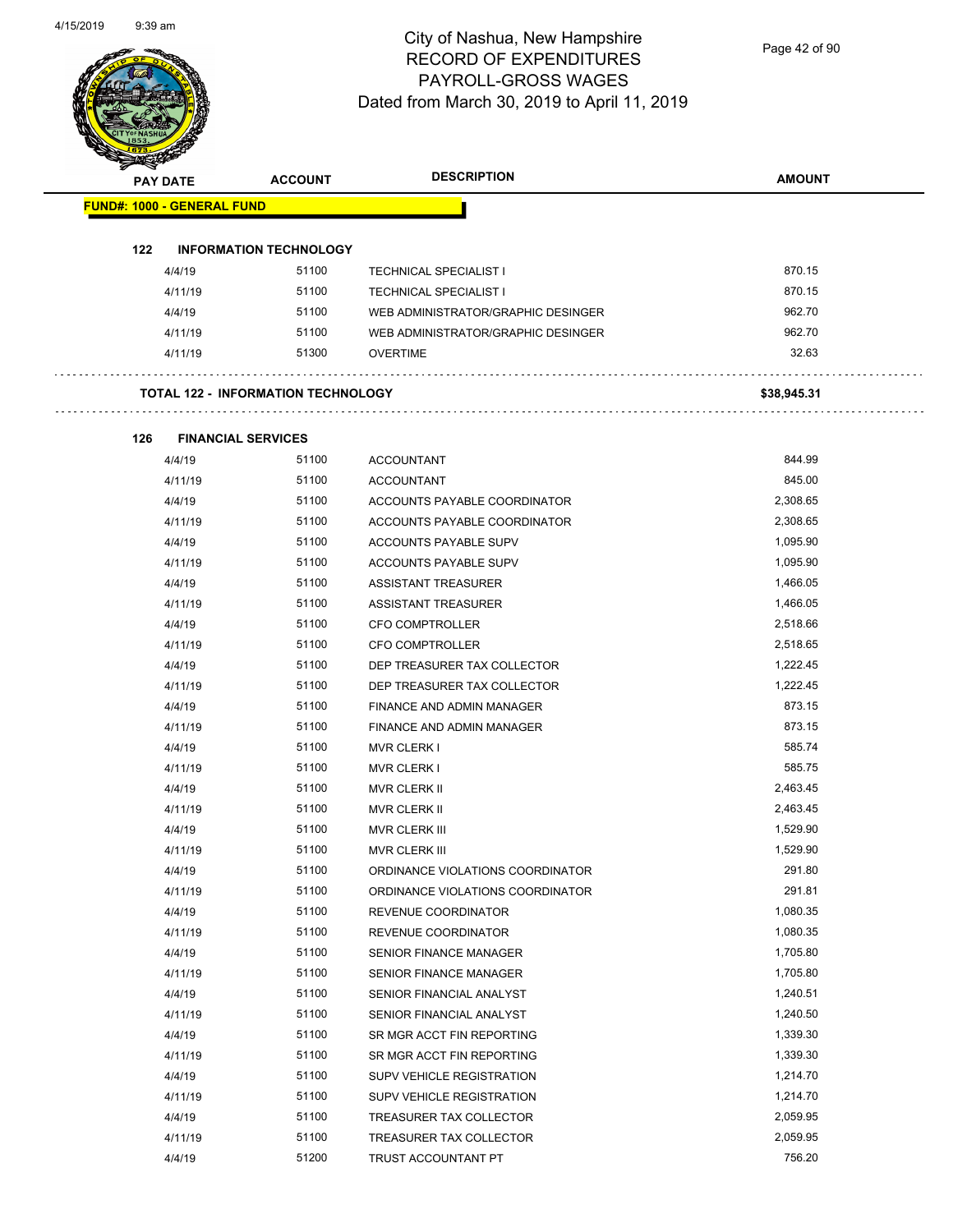

Page 43 of 90

|     | <b>PAY DATE</b>                   | <b>ACCOUNT</b>                        | <b>DESCRIPTION</b>                  | <b>AMOUNT</b> |
|-----|-----------------------------------|---------------------------------------|-------------------------------------|---------------|
|     | <b>FUND#: 1000 - GENERAL FUND</b> |                                       |                                     |               |
| 126 | <b>FINANCIAL SERVICES</b>         |                                       |                                     |               |
|     | 4/11/19                           | 51200                                 | TRUST ACCOUNTANT PT                 | 756.20        |
|     | 4/4/19                            | 51300                                 | <b>OVERTIME</b>                     | 95.06         |
|     | 4/11/19                           | 51300                                 | <b>OVERTIME</b>                     | 52.75         |
|     |                                   | <b>TOTAL 126 - FINANCIAL SERVICES</b> |                                     | \$49,342.92   |
| 129 | <b>CITY BUILDINGS</b>             |                                       |                                     |               |
|     | 4/4/19                            | 51100                                 | <b>BUILDING MANAGER</b>             | 1,234.85      |
|     | 4/11/19                           | 51100                                 | <b>BUILDING MANAGER</b>             | 1,234.85      |
|     | 4/4/19                            | 51100                                 | <b>CUSTODIAN I</b>                  | 1,240.62      |
|     | 4/11/19                           | 51100                                 | <b>CUSTODIAN I</b>                  | 1,255.67      |
|     | 4/4/19                            | 51100                                 | MAINTENANCE SPEC                    | 1,414.00      |
|     | 4/11/19                           | 51100                                 | MAINTENANCE SPEC                    | 1,414.00      |
|     | 4/4/19                            | 51200                                 | <b>CUSTODIAN I</b>                  | 355.10        |
|     | 4/11/19                           | 51200                                 | <b>CUSTODIAN I</b>                  | 355.10        |
|     | 4/4/19                            | 51300                                 | <b>OVERTIME</b>                     | 22.61         |
|     | 4/11/19                           | 51300                                 | <b>OVERTIME</b>                     | 46.31         |
|     | <b>TOTAL 129 - CITY BUILDINGS</b> |                                       |                                     | \$8,573.11    |
| 130 | <b>PURCHASING</b>                 |                                       |                                     |               |
|     | 4/4/19                            | 51100                                 | PURCHASING AGENT I                  | 756.10        |
|     | 4/11/19                           | 51100                                 | PURCHASING AGENT I                  | 756.10        |
|     | 4/4/19                            | 51100                                 | PURCHASING AGENT II                 | 941.90        |
|     | 4/11/19                           | 51100                                 | PURCHASING AGENT II                 | 936.00        |
|     | 4/4/19                            | 51100                                 | PURCHASING MANAGER                  | 1,746.35      |
|     | 4/11/19                           | 51100                                 | PURCHASING MANAGER                  | 1,746.35      |
|     | 4/4/19                            | 51200                                 | MESSENGER MAIL DISTRIBUTION CL      | 323.90        |
|     | 4/11/19                           | 51200                                 | MESSENGER MAIL DISTRIBUTION CL      | 323.92        |
|     | 4/4/19                            | 51300                                 | <b>OVERTIME</b>                     | 8.83          |
|     | <b>TOTAL 130 - PURCHASING</b>     |                                       |                                     | \$7,539.45    |
| 131 | <b>HUNT BUILDING</b>              |                                       |                                     |               |
|     | 4/4/19                            |                                       | 51100 HUNT MEMORIAL BLDG & ARTS ADM | 372.90        |
|     | 4/11/19                           | 51100                                 | HUNT MEMORIAL BLDG & ARTS ADM       | 372.90        |
|     | <b>TOTAL 131 - HUNT BUILDING</b>  |                                       |                                     | \$745.80      |
| 132 | <b>ASSESSING</b>                  |                                       |                                     |               |
|     | 4/4/19                            | 51100                                 | <b>APPRAISER I</b>                  | 796.30        |
|     | 4/11/19                           | 51100                                 | <b>APPRAISER I</b>                  | 796.30        |
|     |                                   |                                       |                                     |               |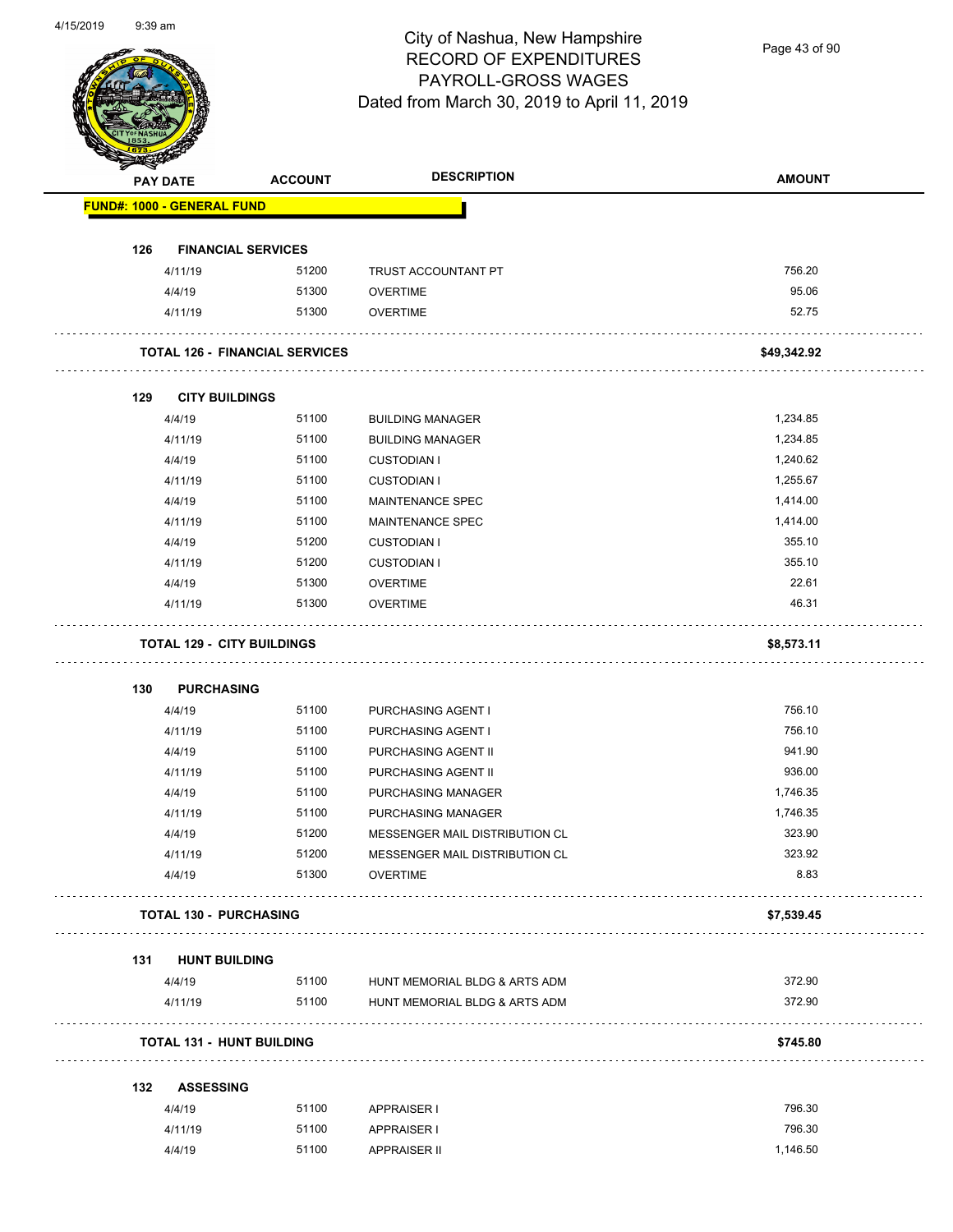

Page 44 of 90

| <b>PAY DATE</b>                   | <b>ACCOUNT</b>                            | <b>DESCRIPTION</b>                                       | <b>AMOUNT</b> |
|-----------------------------------|-------------------------------------------|----------------------------------------------------------|---------------|
| <b>FUND#: 1000 - GENERAL FUND</b> |                                           |                                                          |               |
|                                   |                                           |                                                          |               |
| 132<br><b>ASSESSING</b>           |                                           |                                                          |               |
| 4/11/19                           | 51100                                     | <b>APPRAISER II</b>                                      | 1,146.50      |
| 4/4/19                            | 51100                                     | <b>APPRAISER III</b>                                     | 2,465.70      |
| 4/11/19                           | 51100                                     | <b>APPRAISER III</b>                                     | 2,465.70      |
| 4/4/19                            | 51100                                     | ASSESSING ADMIN SPEC I CSR                               | 654.95        |
| 4/11/19                           | 51100                                     | ASSESSING ADMIN SPEC I CSR                               | 654.95        |
| 4/4/19                            | 51100                                     | ASSESSING ADMIN SPEC II CSR                              | 715.30        |
| 4/11/19                           | 51100                                     | ASSESSING ADMIN SPEC II CSR                              | 715.30        |
| 4/4/19                            | 51100                                     | ASSESSING ADMIN SPEC III CSR                             | 998.55        |
| 4/11/19                           | 51100                                     | ASSESSING ADMIN SPEC III CSR                             | 998.55        |
| 4/4/19                            | 51100                                     | DEPARTMENT COORDINATOR                                   | 948.27        |
| 4/11/19                           | 51100                                     | DEPARTMENT COORDINATOR                                   | 948.25        |
| <b>TOTAL 132 - ASSESSING</b>      |                                           |                                                          | \$15,451.12   |
| 134<br><b>GIS</b>                 |                                           |                                                          |               |
| 4/4/19                            | 51100                                     | <b>GIS TECHNICIAN II</b>                                 | 1,174.40      |
| 4/11/19                           | 51100                                     | <b>GIS TECHNICIAN II</b>                                 | 1,174.40      |
| <b>TOTAL 134 - GIS</b>            |                                           |                                                          | \$2,348.80    |
| 142                               | <b>WOODLAWN CEMETERY</b>                  |                                                          |               |
| 4/4/19                            | 51100                                     | <b>GROUNDSKEEPER CEMETERY</b>                            | 1,455.30      |
| 4/11/19                           | 51100                                     | <b>GROUNDSKEEPER CEMETERY</b>                            | 1,455.30      |
| 4/4/19                            | 51100                                     | <b>SUBFOREMAN CEMETERY</b>                               | 852.09        |
| 4/11/19                           | 51100                                     | SUBFOREMAN CEMETERY                                      | 852.09        |
| 4/4/19                            | 51100                                     | SUPERINTENDENT CEMETERY I                                | 1,195.60      |
| 4/11/19                           | 51100                                     | SUPERINTENDENT CEMETERY I                                | 1,195.60      |
| 4/4/19                            | 51300                                     | <b>OVERTIME</b>                                          | 13.65         |
| 4/11/19                           | 51400                                     | WAGES TEMPORARY/SEASONAL                                 | 1,023.75      |
|                                   | <b>TOTAL 142 - WOODLAWN CEMETERY</b>      |                                                          | \$8,043.38    |
| 144                               | <b>EDGEWOOD &amp; SUBURBAN CEMETERIES</b> |                                                          |               |
| 4/4/19                            | 51100                                     | <b>GROUNDSKEEPER CEMETERY</b>                            | 1,216.91      |
| 4/11/19                           | 51100                                     | <b>GROUNDSKEEPER CEMETERY</b>                            | 1,216.90      |
| 4/4/19                            | 51100                                     | SUBFOREMAN CEMETERY                                      | 736.69        |
| 4/11/19                           | 51100                                     | SUBFOREMAN CEMETERY                                      | 736.69        |
|                                   |                                           |                                                          | 1,261.25      |
| 4/4/19<br>4/11/19                 | 51100<br>51100                            | SUPERINTENDENT CEMETERY II<br>SUPERINTENDENT CEMETERY II | 1,261.25      |
|                                   |                                           | <b>TOTAL 144 - EDGEWOOD &amp; SUBURBAN CEMETERIES</b>    | \$6,429.69    |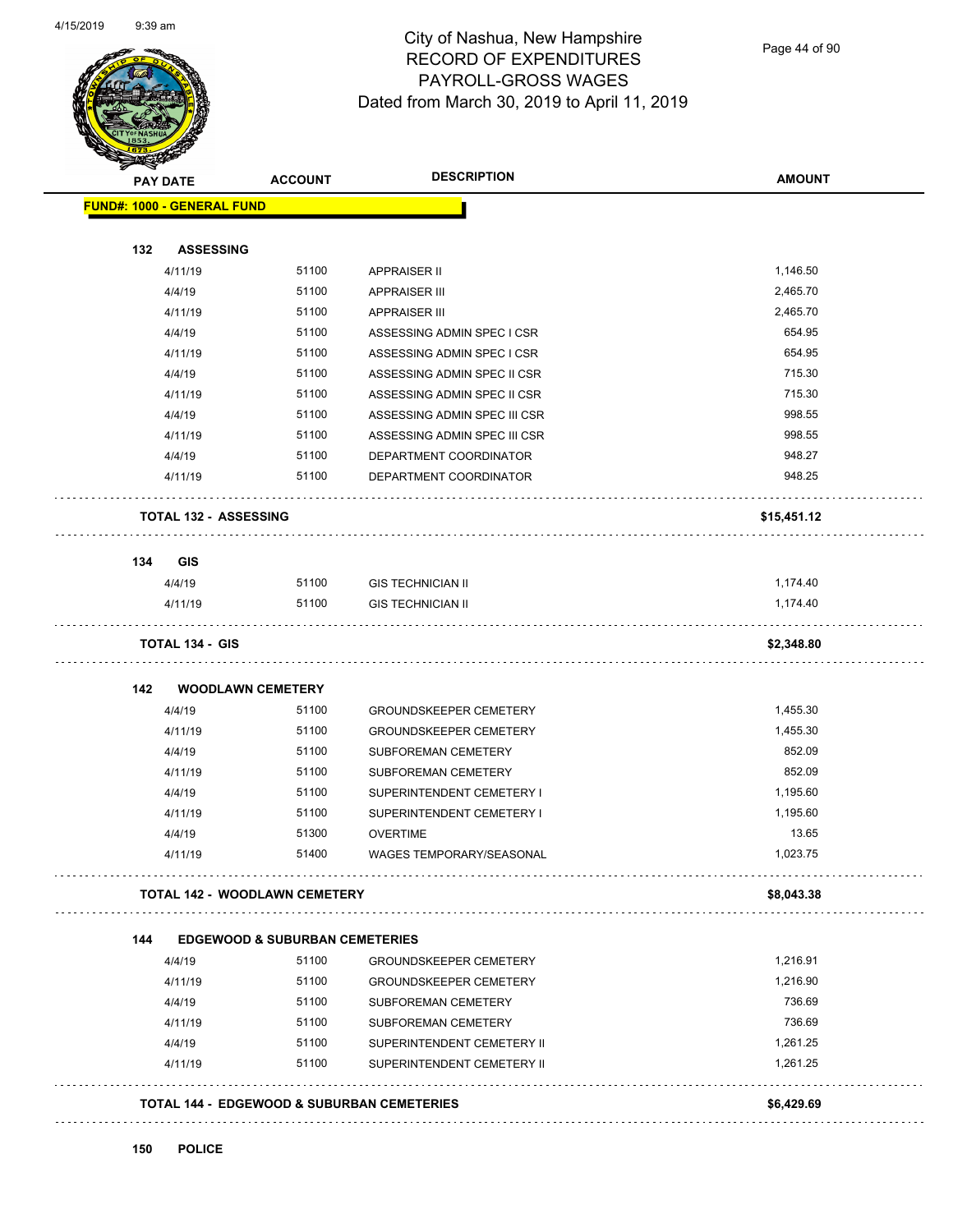

Page 45 of 90

|     | <b>PAY DATE</b>                    | <b>ACCOUNT</b> | <b>DESCRIPTION</b>                  | <b>AMOUNT</b> |
|-----|------------------------------------|----------------|-------------------------------------|---------------|
|     | <u> FUND#: 1000 - GENERAL FUND</u> |                |                                     |               |
|     |                                    |                |                                     |               |
| 150 | <b>POLICE</b>                      |                |                                     |               |
|     | 4/4/19                             | 51100          | <b>1ST YEAR OFFICERS</b>            | 5,108.75      |
|     | 4/11/19                            | 51100          | <b>1ST YEAR OFFICERS</b>            | 5,108.75      |
|     | 4/4/19                             | 51100          | 1ST YR OFFICERS CERTIFIED SPEC      | 2,135.70      |
|     | 4/11/19                            | 51100          | 1ST YR OFFICERS CERTIFIED SPEC      | 2,135.70      |
|     | 4/4/19                             | 51100          | 1st YR SPECIAL OFFICER CERTIFIED II | 1,388.40      |
|     | 4/11/19                            | 51100          | 1st YR SPECIAL OFFICER CERTIFIED II | 1,388.40      |
|     | 4/4/19                             | 51100          | <b>ACCOUNT CLERK III</b>            | 2,303.60      |
|     | 4/11/19                            | 51100          | <b>ACCOUNT CLERK III</b>            | 2,303.60      |
|     | 4/4/19                             | 51100          | ADMINISTRATIVE PROJECT SPEC         | 1,428.35      |
|     | 4/11/19                            | 51100          | ADMINISTRATIVE PROJECT SPEC         | 1,428.35      |
|     | 4/4/19                             | 51100          | ANIMAL CONTROL OFFICER              | 998.95        |
|     | 4/11/19                            | 51100          | ANIMAL CONTROL OFFICER              | 998.95        |
|     | 4/4/19                             | 51100          | ASSISTANT RECORDS MANAGER           | 1,028.25      |
|     | 4/11/19                            | 51100          | ASSISTANT RECORDS MANAGER           | 1,028.25      |
|     | 4/4/19                             | 51100          | AUTO MECHANIC 1ST CLASS             | 1,720.80      |
|     | 4/11/19                            | 51100          | AUTO MECHANIC 1ST CLASS             | 1,720.80      |
|     | 4/4/19                             | 51100          | <b>BUILDING MAINTENANCE SUPV</b>    | 1,028.24      |
|     | 4/11/19                            | 51100          | <b>BUILDING MAINTENANCE SUPV</b>    | 1,028.25      |
|     | 4/4/19                             | 51100          | <b>CAPTAIN</b>                      | 16,153.55     |
|     | 4/11/19                            | 51100          | <b>CAPTAIN</b>                      | 16,153.55     |
|     | 4/4/19                             | 51100          | CHIEF OF POLICE                     | 2,843.35      |
|     | 4/11/19                            | 51100          | CHIEF OF POLICE                     | 2,843.35      |
|     | 4/4/19                             | 51100          | COMM TECH ALL DESIGNATIONS          | 8,668.96      |
|     | 4/11/19                            | 51100          | COMM TECH ALL DESIGNATIONS          | 8,668.96      |
|     | 4/4/19                             | 51100          | COMMUNITY POLICE COORD CEMD         | 1,354.20      |
|     | 4/11/19                            | 51100          | COMMUNITY POLICE COORD CEMD         | 1,354.20      |
|     | 4/4/19                             | 51100          | <b>CRIME ANALYST</b>                | 1,075.20      |
|     | 4/11/19                            | 51100          | <b>CRIME ANALYST</b>                | 1,075.20      |
|     | 4/4/19                             | 51100          | <b>CUSTODIAN III</b>                | 2,337.79      |
|     | 4/11/19                            | 51100          | <b>CUSTODIAN III</b>                | 2,337.79      |
|     | 4/4/19                             | 51100          | DEPUTY CHIEF OF POLICE              | 5,153.20      |
|     | 4/11/19                            | 51100          | DEPUTY CHIEF OF POLICE              | 5,153.20      |
|     | 4/4/19                             | 51100          | DETENTION SPEC                      | 2,665.95      |
|     | 4/11/19                            | 51100          | DETENTION SPEC                      | 2,665.95      |
|     | 4/4/19                             | 51100          | DISPATCHERS ALL DESIGNATIONS        | 3,883.31      |
|     | 4/11/19                            | 51100          | DISPATCHERS ALL DESIGNATIONS        | 3,883.32      |
|     | 4/4/19                             | 51100          | FIRE DISPATCH ALL RANKS             | 479.46        |
|     | 4/4/19                             | 51100          | FLEET MAINTENANCE ASST SUPV         | 963.20        |
|     | 4/11/19                            | 51100          | FLEET MAINTENANCE ASST SUPV         | 963.20        |
|     | 4/4/19                             | 51100          | IT MANAGER/SOFTWARE SPECIALIST      | 1,728.00      |
|     | 4/11/19                            | 51100          | IT MANAGER/SOFTWARE SPECIALIST      | 1,728.00      |
|     | 4/4/19                             | 51100          | IT PROGRAMS ADMIN & INSTRUCTOR      | 1,081.50      |
|     | 4/11/19                            | 51100          | IT PROGRAMS ADMIN & INSTRUCTOR      | 1,081.50      |
|     | 4/4/19                             | 51100          | LEGAL SECRETARY                     | 768.85        |
|     |                                    |                |                                     |               |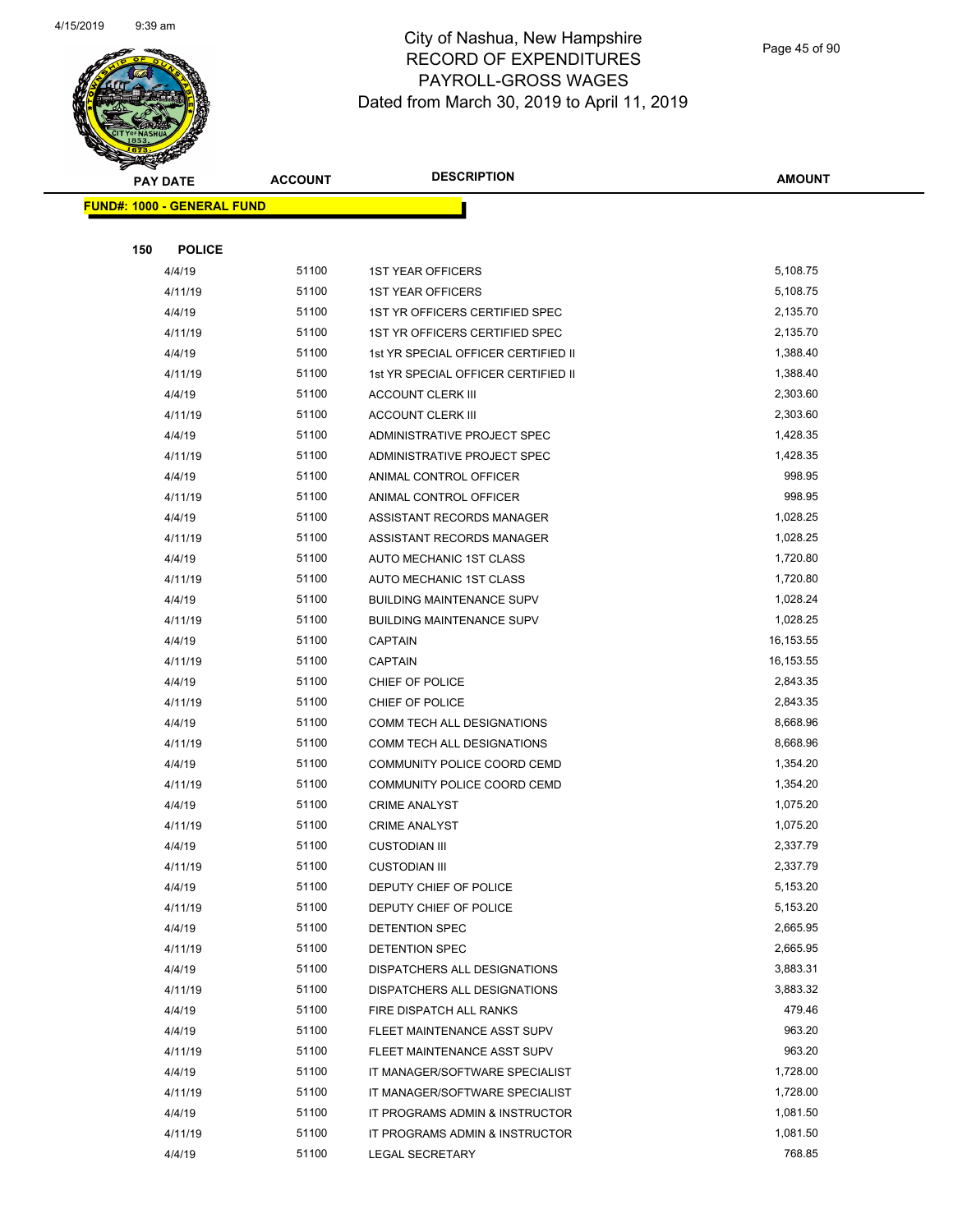

Page 46 of 90

| ☞<br>$\blacktriangleleft$ .<br><b>PAY DATE</b> | <b>ACCOUNT</b> | <b>DESCRIPTION</b>                      | <b>AMOUNT</b>       |
|------------------------------------------------|----------------|-----------------------------------------|---------------------|
| <b>FUND#: 1000 - GENERAL FUND</b>              |                |                                         |                     |
|                                                |                |                                         |                     |
| 150<br><b>POLICE</b>                           |                |                                         |                     |
| 4/11/19                                        | 51100          | <b>LEGAL SECRETARY</b>                  | 768.85              |
| 4/4/19                                         | 51100          | LIEUTENANT                              | 17,763.27           |
| 4/11/19                                        | 51100          | LIEUTENANT                              | 17,763.26           |
| 4/4/19                                         | 51100          | NPD BUSINESS COORDINATOR                | 965.25              |
| 4/11/19                                        | 51100          | NPD BUSINESS COORDINATOR                | 965.25              |
| 4/4/19                                         | 51100          | NPD BUSINESS MANAGER                    | 1,802.00            |
| 4/11/19                                        | 51100          | NPD BUSINESS MANAGER                    | 1,802.00            |
| 4/4/19                                         | 51100          | NPD NETWORK ADMINISTRATOR               | 1,377.50            |
| 4/11/19                                        | 51100          | NPD NETWORK ADMINISTRATOR               | 1,377.50            |
| 4/4/19                                         | 51100          | PARALEGAL                               | 854.00              |
| 4/11/19                                        | 51100          | PARALEGAL                               | 854.01              |
| 4/4/19                                         | 51100          | PATROLMAN ALL RANKS                     | 174,454.36          |
| 4/11/19                                        | 51100          | PATROLMAN ALL RANKS                     | 173,896.05          |
| 4/4/19                                         | 51100          | POLICE ATTORNEY                         | 2,942.33            |
| 4/11/19                                        | 51100          | POLICE ATTORNEY                         | 2,942.33            |
| 4/4/19                                         | 51100          | RECORDS & COMMUNICATIONS MGR            | 1,589.40            |
| 4/11/19                                        | 51100          | <b>RECORDS &amp; COMMUNICATIONS MGR</b> | 1,589.40            |
| 4/4/19                                         | 51100          | <b>RECORDS TECHNICIAN I</b>             | 1,371.35            |
| 4/11/19                                        | 51100          | <b>RECORDS TECHNICIAN I</b>             | 1,371.35            |
| 4/4/19                                         | 51100          | RECORDS TECHNICIAN II                   | 1,676.30            |
| 4/11/19                                        | 51100          | RECORDS TECHNICIAN II                   | 1,676.30            |
| 4/4/19                                         | 51100          | SEC DOMESTIC VIOLENCE UNIT              | 758.90              |
| 4/11/19                                        | 51100          | SEC DOMESTIC VIOLENCE UNIT              | 758.90              |
| 4/4/19                                         | 51100          | SECRETARIAL SUPV DET BUREAU             | 943.95              |
| 4/11/19                                        | 51100          | SECRETARIAL SUPV DET BUREAU             | 943.95              |
| 4/4/19                                         | 51100          | <b>SECRETARY III</b>                    | 2,993.95            |
| 4/11/19                                        | 51100          | <b>SECRETARY III</b>                    | 2,993.93            |
| 4/4/19                                         | 51100          | <b>SECRETARY V</b>                      | 1,758.70            |
| 4/11/19                                        | 51100          | <b>SECRETARY V</b>                      | 1,758.70            |
| 4/4/19                                         | 51100          | SECRETARY VI                            | 836.30              |
| 4/11/19                                        | 51100<br>51100 | <b>SECRETARY VI</b>                     | 836.30<br>41,579.26 |
| 4/4/19                                         |                | <b>SERGEANT</b>                         | 41,602.76           |
| 4/11/19<br>4/4/19                              | 51100<br>51100 | SERGEANT<br>SHIFT LEADER                | 2,185.00            |
| 4/11/19                                        | 51100          |                                         | 2,185.00            |
| 4/4/19                                         | 51100          | SHIFT LEADER<br>SUPV POLICE FLEET       | 1,306.35            |
| 4/11/19                                        | 51100          | SUPV POLICE FLEET                       | 1,306.34            |
| 4/4/19                                         | 51200          | <b>ACCREDITATION MANAGER</b>            | 1,129.28            |
| 4/11/19                                        | 51200          | <b>ACCREDITATION MANAGER</b>            | 1,129.28            |
| 4/4/19                                         | 51200          | SENIOR RELATIONS SPECIALIST             | 725.40              |
| 4/11/19                                        | 51200          | SENIOR RELATIONS SPECIALIST             | 725.40              |
| 4/4/19                                         | 51300          | <b>OVERTIME</b>                         | 11,999.67           |
| 4/11/19                                        | 51300          | <b>OVERTIME</b>                         | 3,818.52            |
| 4/4/19                                         | 51309          | <b>OVERTIME-TRAINING</b>                | 2,580.88            |
|                                                |                |                                         |                     |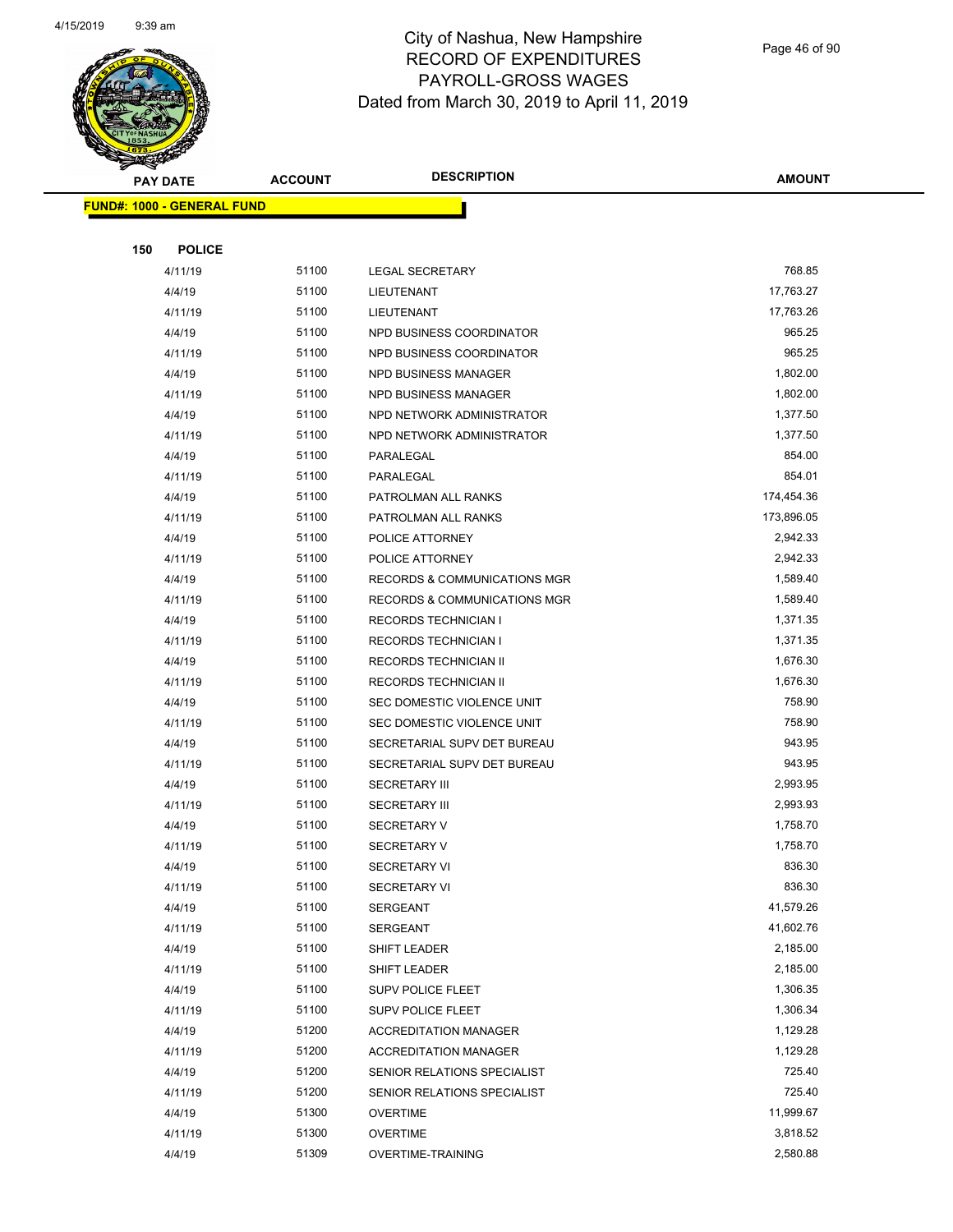$\overline{\phantom{0}}$ 



### City of Nashua, New Hampshire RECORD OF EXPENDITURES PAYROLL-GROSS WAGES Dated from March 30, 2019 to April 11, 2019

Page 47 of 90

| <b>PAY DATE</b>                   | <b>ACCOUNT</b> | <b>DESCRIPTION</b>                     | <b>AMOUNT</b> |
|-----------------------------------|----------------|----------------------------------------|---------------|
| <b>FUND#: 1000 - GENERAL FUND</b> |                |                                        |               |
|                                   |                |                                        |               |
| 150<br><b>POLICE</b>              |                |                                        |               |
| 4/11/19                           | 51309          | <b>OVERTIME-TRAINING</b>               | 1,618.09      |
| 4/4/19                            | 51315          | <b>OVERTIME-WITNESS</b>                | 724.71        |
| 4/11/19                           | 51315          | <b>OVERTIME-WITNESS</b>                | 1,146.93      |
| 4/4/19                            | 51322          | OVERTIME-INVESTIGATIVE                 | 6,542.49      |
| 4/11/19                           | 51322          | OVERTIME-INVESTIGATIVE                 | 9,362.64      |
| 4/4/19                            | 51330          | OVERTIME-COVERAGE                      | 18,596.29     |
| 4/11/19                           | 51330          | OVERTIME-COVERAGE                      | 19,016.92     |
| 4/4/19                            | 51412          | <b>WAGES PER DIEM</b>                  | 374.51        |
| 4/11/19                           | 51412          | <b>WAGES PER DIEM</b>                  | 99.87         |
| 4/4/19                            | 51600          | LONGEVITY                              | 2,700.00      |
| 4/11/19                           | 51600          | <b>LONGEVITY</b>                       | 850.00        |
| 4/11/19                           | 51750          | <b>RETIREMENT &amp; SEPARATION PAY</b> | 46.86         |
| 4/11/19                           | 52800          | EDUCATIONAL ASSISTANCE                 | 665.50        |
| 4/4/19                            | 52809          | <b>WELLNESS PROGRAM</b>                | 495.51        |
| 4/11/19                           | 52809          | <b>WELLNESS PROGRAM</b>                | 200.00        |
| 4/4/19                            | 61107          | <b>CLOTHING &amp; UNIFORMS</b>         | 114.03        |
| 4/11/19                           | 61107          | <b>CLOTHING &amp; UNIFORMS</b>         | 604.75        |
| <b>TOTAL 150 - POLICE</b>         |                |                                        | \$731,164.71  |
| 152<br><b>FIRE</b>                |                |                                        |               |
| 4/4/19                            | 51100          | ADMINISTRATIVE ASSISTANT II            | 2,320.60      |
| 4/11/19                           | 51100          | ADMINISTRATIVE ASSISTANT II            | 2,320.60      |
| 4/4/19                            | 51100          | <b>ASST FIRE CHIEF</b>                 | 2,409.56      |
| 4/11/19                           | 51100          | <b>ASST FIRE CHIEF</b>                 | 2,409.56      |
| 4/4/19                            | 51100          | ASST SUPERINTENDENT FIRE ALARM         | 1,645.88      |
| 4/11/19                           | 51100          | ASST SUPERINTENDENT FIRE ALARM         | 1,645.88      |
| 4/4/19                            | 51100          | ASST SUPERINTENDENT FIRE FLEET         | 1,645.88      |
| 4/11/19                           | 51100          | ASST SUPERINTENDENT FIRE FLEET         | 1,712.40      |
| 4/4/19                            | 51100          | ASST SUPERINTENDENT PREVENTION         | 1,645.88      |
| 4/11/19                           | 51100          | ASST SUPERINTENDENT PREVENTION         | 1,645.88      |
| 4/4/19                            | 51100          | CAPTAIN                                | 11,623.22     |
| 4/11/19                           | 51100          | <b>CAPTAIN</b>                         | 11,623.21     |
| 4/4/19                            | 51100          | CAPTAIN FIRE TRAINING SAFETY           | 1,799.56      |
| 4/11/19                           | 51100          | CAPTAIN FIRE TRAINING SAFETY           | 1,799.56      |
| 4/4/19                            | 51100          | DEPUTY FIRE CHIEF                      | 8,596.21      |
| 4/11/19                           | 51100          | DEPUTY FIRE CHIEF                      | 8,596.21      |
| 4/4/19                            | 51100          | <b>EXEC ASST BUSINESS COORD</b>        | 868.70        |
| 4/11/19                           | 51100          | <b>EXEC ASST BUSINESS COORD</b>        | 868.70        |
| 4/4/19                            | 51100          | FIRE CHIEF                             | 2,635.48      |
| 4/11/19                           | 51100          | FIRE CHIEF                             | 2,635.48      |
| 4/4/19                            | 51100          | FIRE DISPATCH ALL RANKS                | 8,109.79      |
| 4/11/19                           | 51100          | FIRE DISPATCH ALL RANKS                | 10,951.04     |
| 4/4/19                            | 51100          | FIRE DISPATCHER CLERK TRAINER          | 1,191.71      |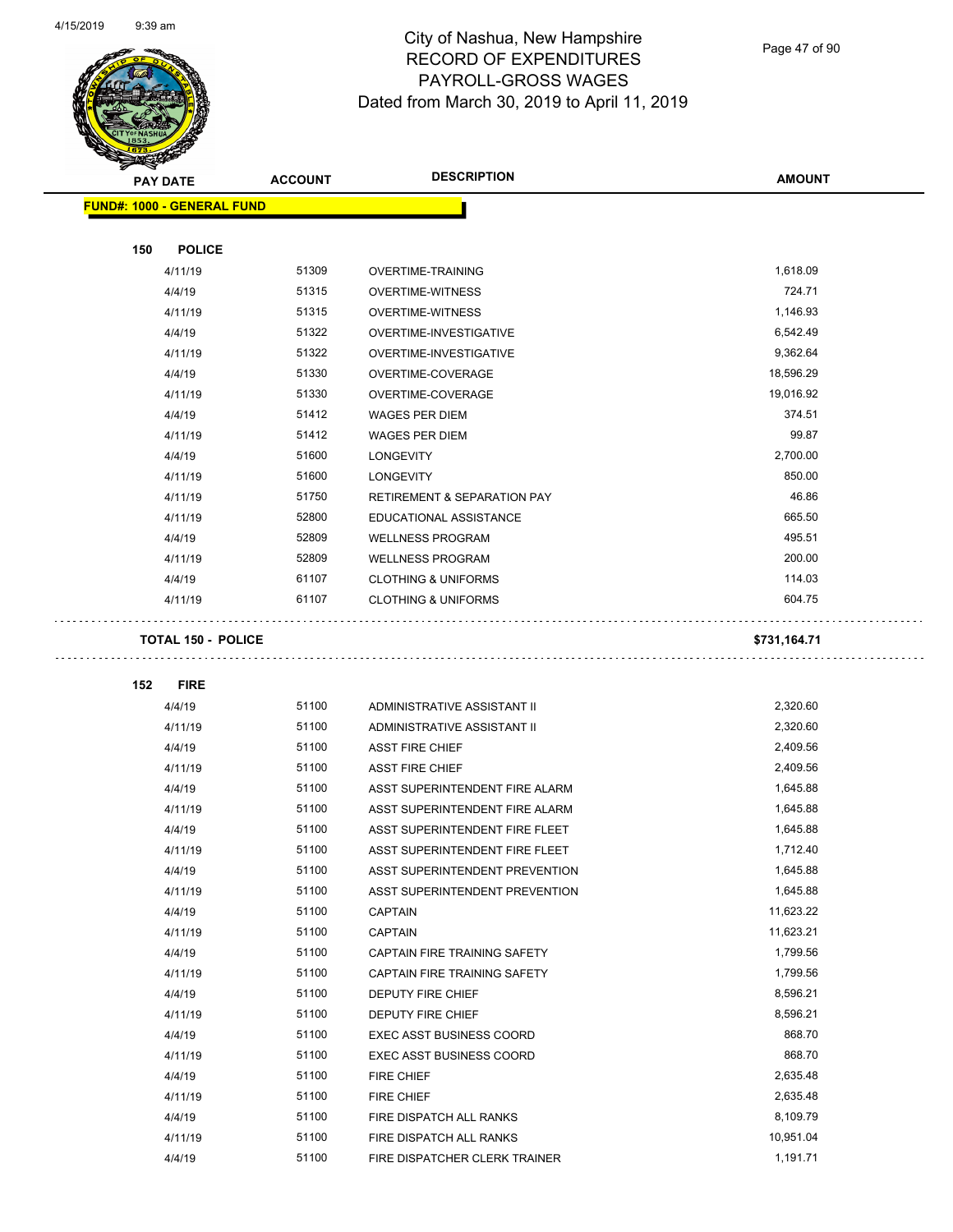

Page 48 of 90

| <b>FUND#: 1000 - GENERAL FUND</b><br>152<br><b>FIRE</b><br>51100<br>1,331.92<br>4/11/19<br>FIRE DISPATCHER CLERK TRAINER<br>51100<br>42,957.72<br>4/4/19<br><b>FIRE LIEUTENANT</b><br>4/11/19<br>51100<br><b>FIRE LIEUTENANT</b><br>42,957.71<br>4/4/19<br>51100<br><b>FIRE MECHANIC</b><br>1,354.28<br>51100<br>1,354.28<br>4/11/19<br><b>FIRE MECHANIC</b><br>51100<br>1,645.88<br>4/4/19<br>FIRE TRAINING OFFICER<br>51100<br>1,645.88<br>4/11/19<br>FIRE TRAINING OFFICER<br>4/4/19<br>51100<br>FIREFIGHTERS ALL RANKS<br>133,820.29<br>51100<br>132,190.10<br>4/11/19<br>FIREFIGHTERS ALL RANKS<br>51100<br>4/4/19<br>1,835.72<br>SUPERINTENDENT FIRE ALARM<br>51100<br>1,835.72<br>4/11/19<br>SUPERINTENDENT FIRE ALARM<br>51100<br>1,799.56<br>4/4/19<br>SUPERINTENDENT FIRE FLEET<br>4/11/19<br>51100<br>SUPERINTENDENT FIRE FLEET<br>1,799.56<br>4/4/19<br>51100<br>1,817.56<br>SUPERINTENDENT FIRE PREVENTION<br>51100<br>SUPERINTENDENT FIRE PREVENTION<br>1,817.56<br>4/11/19<br>51300<br>353.50<br>4/4/19<br><b>OVERTIME</b><br>452.89<br>51300<br>4/11/19<br><b>OVERTIME</b><br>4/4/19<br>51330<br>OVERTIME-COVERAGE<br>7,551.80<br>51330<br>10,825.96<br>4/11/19<br>OVERTIME-COVERAGE<br>51650<br>16,342.75<br>4/4/19<br>ADDITIONAL HOURS<br>51650<br>22,649.93<br>4/11/19<br>ADDITIONAL HOURS<br>51700<br>4,767.35<br>4/4/19<br><b>STIPENDS</b><br>51700<br><b>STIPENDS</b><br>4,767.35<br>4/11/19<br>61107<br>82.99<br>4/11/19<br><b>CLOTHING &amp; UNIFORMS</b><br><b>TOTAL 152 - FIRE</b><br>\$528,659.25<br><b>BUILDING INSPECTION</b><br>153<br>4/4/19<br>51100<br>BLD INSP ASST PLANS EXAMINER<br>1,046.85<br>1,046.85<br>51100<br>4/11/19<br>BLD INSP ASST PLANS EXAMINER<br>51100<br>3,635.40<br>4/4/19<br><b>BUILDING AND UTILITIES INSPCTR</b><br>51100<br>3,635.40<br>4/11/19<br><b>BUILDING AND UTILITIES INSPCTR</b><br>4/4/19<br>51100<br><b>BUILDING DEPARTMENT MANAGER</b><br>1,612.75<br>51100<br>1,612.75<br>4/11/19<br><b>BUILDING DEPARTMENT MANAGER</b><br>51100<br>1,287.45<br>4/4/19<br>PERMIT TECHNICIAN I<br>51100<br>1,287.45<br>4/11/19<br>PERMIT TECHNICIAN I<br>51100<br>4/4/19<br>1,271.25<br><b>PLANS EXAMINER</b> | <b>PAY DATE</b> | <b>ACCOUNT</b> | <b>DESCRIPTION</b> | <b>AMOUNT</b> |
|-------------------------------------------------------------------------------------------------------------------------------------------------------------------------------------------------------------------------------------------------------------------------------------------------------------------------------------------------------------------------------------------------------------------------------------------------------------------------------------------------------------------------------------------------------------------------------------------------------------------------------------------------------------------------------------------------------------------------------------------------------------------------------------------------------------------------------------------------------------------------------------------------------------------------------------------------------------------------------------------------------------------------------------------------------------------------------------------------------------------------------------------------------------------------------------------------------------------------------------------------------------------------------------------------------------------------------------------------------------------------------------------------------------------------------------------------------------------------------------------------------------------------------------------------------------------------------------------------------------------------------------------------------------------------------------------------------------------------------------------------------------------------------------------------------------------------------------------------------------------------------------------------------------------------------------------------------------------------------------------------------------------------------------------------------------------------------------------------------------------------------------------------------------------|-----------------|----------------|--------------------|---------------|
|                                                                                                                                                                                                                                                                                                                                                                                                                                                                                                                                                                                                                                                                                                                                                                                                                                                                                                                                                                                                                                                                                                                                                                                                                                                                                                                                                                                                                                                                                                                                                                                                                                                                                                                                                                                                                                                                                                                                                                                                                                                                                                                                                                   |                 |                |                    |               |
|                                                                                                                                                                                                                                                                                                                                                                                                                                                                                                                                                                                                                                                                                                                                                                                                                                                                                                                                                                                                                                                                                                                                                                                                                                                                                                                                                                                                                                                                                                                                                                                                                                                                                                                                                                                                                                                                                                                                                                                                                                                                                                                                                                   |                 |                |                    |               |
|                                                                                                                                                                                                                                                                                                                                                                                                                                                                                                                                                                                                                                                                                                                                                                                                                                                                                                                                                                                                                                                                                                                                                                                                                                                                                                                                                                                                                                                                                                                                                                                                                                                                                                                                                                                                                                                                                                                                                                                                                                                                                                                                                                   |                 |                |                    |               |
|                                                                                                                                                                                                                                                                                                                                                                                                                                                                                                                                                                                                                                                                                                                                                                                                                                                                                                                                                                                                                                                                                                                                                                                                                                                                                                                                                                                                                                                                                                                                                                                                                                                                                                                                                                                                                                                                                                                                                                                                                                                                                                                                                                   |                 |                |                    |               |
|                                                                                                                                                                                                                                                                                                                                                                                                                                                                                                                                                                                                                                                                                                                                                                                                                                                                                                                                                                                                                                                                                                                                                                                                                                                                                                                                                                                                                                                                                                                                                                                                                                                                                                                                                                                                                                                                                                                                                                                                                                                                                                                                                                   |                 |                |                    |               |
|                                                                                                                                                                                                                                                                                                                                                                                                                                                                                                                                                                                                                                                                                                                                                                                                                                                                                                                                                                                                                                                                                                                                                                                                                                                                                                                                                                                                                                                                                                                                                                                                                                                                                                                                                                                                                                                                                                                                                                                                                                                                                                                                                                   |                 |                |                    |               |
|                                                                                                                                                                                                                                                                                                                                                                                                                                                                                                                                                                                                                                                                                                                                                                                                                                                                                                                                                                                                                                                                                                                                                                                                                                                                                                                                                                                                                                                                                                                                                                                                                                                                                                                                                                                                                                                                                                                                                                                                                                                                                                                                                                   |                 |                |                    |               |
|                                                                                                                                                                                                                                                                                                                                                                                                                                                                                                                                                                                                                                                                                                                                                                                                                                                                                                                                                                                                                                                                                                                                                                                                                                                                                                                                                                                                                                                                                                                                                                                                                                                                                                                                                                                                                                                                                                                                                                                                                                                                                                                                                                   |                 |                |                    |               |
|                                                                                                                                                                                                                                                                                                                                                                                                                                                                                                                                                                                                                                                                                                                                                                                                                                                                                                                                                                                                                                                                                                                                                                                                                                                                                                                                                                                                                                                                                                                                                                                                                                                                                                                                                                                                                                                                                                                                                                                                                                                                                                                                                                   |                 |                |                    |               |
|                                                                                                                                                                                                                                                                                                                                                                                                                                                                                                                                                                                                                                                                                                                                                                                                                                                                                                                                                                                                                                                                                                                                                                                                                                                                                                                                                                                                                                                                                                                                                                                                                                                                                                                                                                                                                                                                                                                                                                                                                                                                                                                                                                   |                 |                |                    |               |
|                                                                                                                                                                                                                                                                                                                                                                                                                                                                                                                                                                                                                                                                                                                                                                                                                                                                                                                                                                                                                                                                                                                                                                                                                                                                                                                                                                                                                                                                                                                                                                                                                                                                                                                                                                                                                                                                                                                                                                                                                                                                                                                                                                   |                 |                |                    |               |
|                                                                                                                                                                                                                                                                                                                                                                                                                                                                                                                                                                                                                                                                                                                                                                                                                                                                                                                                                                                                                                                                                                                                                                                                                                                                                                                                                                                                                                                                                                                                                                                                                                                                                                                                                                                                                                                                                                                                                                                                                                                                                                                                                                   |                 |                |                    |               |
|                                                                                                                                                                                                                                                                                                                                                                                                                                                                                                                                                                                                                                                                                                                                                                                                                                                                                                                                                                                                                                                                                                                                                                                                                                                                                                                                                                                                                                                                                                                                                                                                                                                                                                                                                                                                                                                                                                                                                                                                                                                                                                                                                                   |                 |                |                    |               |
|                                                                                                                                                                                                                                                                                                                                                                                                                                                                                                                                                                                                                                                                                                                                                                                                                                                                                                                                                                                                                                                                                                                                                                                                                                                                                                                                                                                                                                                                                                                                                                                                                                                                                                                                                                                                                                                                                                                                                                                                                                                                                                                                                                   |                 |                |                    |               |
|                                                                                                                                                                                                                                                                                                                                                                                                                                                                                                                                                                                                                                                                                                                                                                                                                                                                                                                                                                                                                                                                                                                                                                                                                                                                                                                                                                                                                                                                                                                                                                                                                                                                                                                                                                                                                                                                                                                                                                                                                                                                                                                                                                   |                 |                |                    |               |
|                                                                                                                                                                                                                                                                                                                                                                                                                                                                                                                                                                                                                                                                                                                                                                                                                                                                                                                                                                                                                                                                                                                                                                                                                                                                                                                                                                                                                                                                                                                                                                                                                                                                                                                                                                                                                                                                                                                                                                                                                                                                                                                                                                   |                 |                |                    |               |
|                                                                                                                                                                                                                                                                                                                                                                                                                                                                                                                                                                                                                                                                                                                                                                                                                                                                                                                                                                                                                                                                                                                                                                                                                                                                                                                                                                                                                                                                                                                                                                                                                                                                                                                                                                                                                                                                                                                                                                                                                                                                                                                                                                   |                 |                |                    |               |
|                                                                                                                                                                                                                                                                                                                                                                                                                                                                                                                                                                                                                                                                                                                                                                                                                                                                                                                                                                                                                                                                                                                                                                                                                                                                                                                                                                                                                                                                                                                                                                                                                                                                                                                                                                                                                                                                                                                                                                                                                                                                                                                                                                   |                 |                |                    |               |
|                                                                                                                                                                                                                                                                                                                                                                                                                                                                                                                                                                                                                                                                                                                                                                                                                                                                                                                                                                                                                                                                                                                                                                                                                                                                                                                                                                                                                                                                                                                                                                                                                                                                                                                                                                                                                                                                                                                                                                                                                                                                                                                                                                   |                 |                |                    |               |
|                                                                                                                                                                                                                                                                                                                                                                                                                                                                                                                                                                                                                                                                                                                                                                                                                                                                                                                                                                                                                                                                                                                                                                                                                                                                                                                                                                                                                                                                                                                                                                                                                                                                                                                                                                                                                                                                                                                                                                                                                                                                                                                                                                   |                 |                |                    |               |
|                                                                                                                                                                                                                                                                                                                                                                                                                                                                                                                                                                                                                                                                                                                                                                                                                                                                                                                                                                                                                                                                                                                                                                                                                                                                                                                                                                                                                                                                                                                                                                                                                                                                                                                                                                                                                                                                                                                                                                                                                                                                                                                                                                   |                 |                |                    |               |
|                                                                                                                                                                                                                                                                                                                                                                                                                                                                                                                                                                                                                                                                                                                                                                                                                                                                                                                                                                                                                                                                                                                                                                                                                                                                                                                                                                                                                                                                                                                                                                                                                                                                                                                                                                                                                                                                                                                                                                                                                                                                                                                                                                   |                 |                |                    |               |
|                                                                                                                                                                                                                                                                                                                                                                                                                                                                                                                                                                                                                                                                                                                                                                                                                                                                                                                                                                                                                                                                                                                                                                                                                                                                                                                                                                                                                                                                                                                                                                                                                                                                                                                                                                                                                                                                                                                                                                                                                                                                                                                                                                   |                 |                |                    |               |
|                                                                                                                                                                                                                                                                                                                                                                                                                                                                                                                                                                                                                                                                                                                                                                                                                                                                                                                                                                                                                                                                                                                                                                                                                                                                                                                                                                                                                                                                                                                                                                                                                                                                                                                                                                                                                                                                                                                                                                                                                                                                                                                                                                   |                 |                |                    |               |
|                                                                                                                                                                                                                                                                                                                                                                                                                                                                                                                                                                                                                                                                                                                                                                                                                                                                                                                                                                                                                                                                                                                                                                                                                                                                                                                                                                                                                                                                                                                                                                                                                                                                                                                                                                                                                                                                                                                                                                                                                                                                                                                                                                   |                 |                |                    |               |
|                                                                                                                                                                                                                                                                                                                                                                                                                                                                                                                                                                                                                                                                                                                                                                                                                                                                                                                                                                                                                                                                                                                                                                                                                                                                                                                                                                                                                                                                                                                                                                                                                                                                                                                                                                                                                                                                                                                                                                                                                                                                                                                                                                   |                 |                |                    |               |
|                                                                                                                                                                                                                                                                                                                                                                                                                                                                                                                                                                                                                                                                                                                                                                                                                                                                                                                                                                                                                                                                                                                                                                                                                                                                                                                                                                                                                                                                                                                                                                                                                                                                                                                                                                                                                                                                                                                                                                                                                                                                                                                                                                   |                 |                |                    |               |
|                                                                                                                                                                                                                                                                                                                                                                                                                                                                                                                                                                                                                                                                                                                                                                                                                                                                                                                                                                                                                                                                                                                                                                                                                                                                                                                                                                                                                                                                                                                                                                                                                                                                                                                                                                                                                                                                                                                                                                                                                                                                                                                                                                   |                 |                |                    |               |
|                                                                                                                                                                                                                                                                                                                                                                                                                                                                                                                                                                                                                                                                                                                                                                                                                                                                                                                                                                                                                                                                                                                                                                                                                                                                                                                                                                                                                                                                                                                                                                                                                                                                                                                                                                                                                                                                                                                                                                                                                                                                                                                                                                   |                 |                |                    |               |
|                                                                                                                                                                                                                                                                                                                                                                                                                                                                                                                                                                                                                                                                                                                                                                                                                                                                                                                                                                                                                                                                                                                                                                                                                                                                                                                                                                                                                                                                                                                                                                                                                                                                                                                                                                                                                                                                                                                                                                                                                                                                                                                                                                   |                 |                |                    |               |
|                                                                                                                                                                                                                                                                                                                                                                                                                                                                                                                                                                                                                                                                                                                                                                                                                                                                                                                                                                                                                                                                                                                                                                                                                                                                                                                                                                                                                                                                                                                                                                                                                                                                                                                                                                                                                                                                                                                                                                                                                                                                                                                                                                   |                 |                |                    |               |
|                                                                                                                                                                                                                                                                                                                                                                                                                                                                                                                                                                                                                                                                                                                                                                                                                                                                                                                                                                                                                                                                                                                                                                                                                                                                                                                                                                                                                                                                                                                                                                                                                                                                                                                                                                                                                                                                                                                                                                                                                                                                                                                                                                   |                 |                |                    |               |
|                                                                                                                                                                                                                                                                                                                                                                                                                                                                                                                                                                                                                                                                                                                                                                                                                                                                                                                                                                                                                                                                                                                                                                                                                                                                                                                                                                                                                                                                                                                                                                                                                                                                                                                                                                                                                                                                                                                                                                                                                                                                                                                                                                   |                 |                |                    |               |
|                                                                                                                                                                                                                                                                                                                                                                                                                                                                                                                                                                                                                                                                                                                                                                                                                                                                                                                                                                                                                                                                                                                                                                                                                                                                                                                                                                                                                                                                                                                                                                                                                                                                                                                                                                                                                                                                                                                                                                                                                                                                                                                                                                   |                 |                |                    |               |
|                                                                                                                                                                                                                                                                                                                                                                                                                                                                                                                                                                                                                                                                                                                                                                                                                                                                                                                                                                                                                                                                                                                                                                                                                                                                                                                                                                                                                                                                                                                                                                                                                                                                                                                                                                                                                                                                                                                                                                                                                                                                                                                                                                   |                 |                |                    |               |
|                                                                                                                                                                                                                                                                                                                                                                                                                                                                                                                                                                                                                                                                                                                                                                                                                                                                                                                                                                                                                                                                                                                                                                                                                                                                                                                                                                                                                                                                                                                                                                                                                                                                                                                                                                                                                                                                                                                                                                                                                                                                                                                                                                   |                 |                |                    |               |
|                                                                                                                                                                                                                                                                                                                                                                                                                                                                                                                                                                                                                                                                                                                                                                                                                                                                                                                                                                                                                                                                                                                                                                                                                                                                                                                                                                                                                                                                                                                                                                                                                                                                                                                                                                                                                                                                                                                                                                                                                                                                                                                                                                   |                 |                |                    |               |
| 51100<br>4/11/19<br><b>PLANS EXAMINER</b><br>1,271.25                                                                                                                                                                                                                                                                                                                                                                                                                                                                                                                                                                                                                                                                                                                                                                                                                                                                                                                                                                                                                                                                                                                                                                                                                                                                                                                                                                                                                                                                                                                                                                                                                                                                                                                                                                                                                                                                                                                                                                                                                                                                                                             |                 |                |                    |               |
| <b>TOTAL 153 - BUILDING INSPECTION</b><br>\$17,707.40                                                                                                                                                                                                                                                                                                                                                                                                                                                                                                                                                                                                                                                                                                                                                                                                                                                                                                                                                                                                                                                                                                                                                                                                                                                                                                                                                                                                                                                                                                                                                                                                                                                                                                                                                                                                                                                                                                                                                                                                                                                                                                             |                 |                |                    |               |

4/4/19 51100 CODE ENFORCEMENT OFFICER II 2,284.95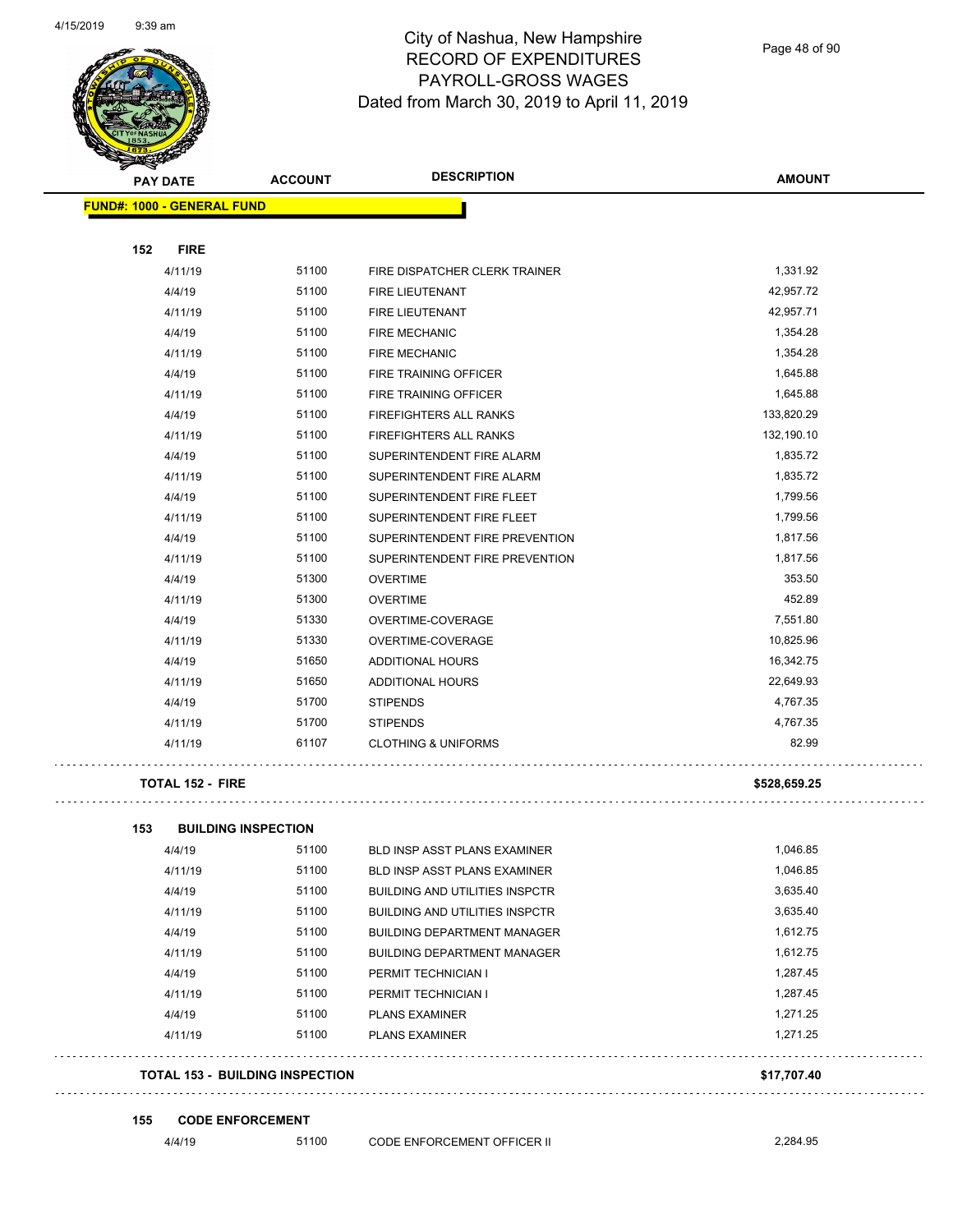Page 49 of 90

| <b>PAY DATE</b> |                                   | <b>ACCOUNT</b>                             | <b>DESCRIPTION</b>                   | <b>AMOUNT</b> |
|-----------------|-----------------------------------|--------------------------------------------|--------------------------------------|---------------|
|                 | <b>FUND#: 1000 - GENERAL FUND</b> |                                            |                                      |               |
| 155             | <b>CODE ENFORCEMENT</b>           |                                            |                                      |               |
|                 | 4/11/19                           | 51100                                      | <b>CODE ENFORCEMENT OFFICER II</b>   | 2,284.94      |
|                 | 4/4/19                            | 51100                                      | MGR CODE ENFORCEMENT DEPT            | 1,521.05      |
|                 | 4/11/19                           | 51100                                      | MGR CODE ENFORCEMENT DEPT            | 1,521.05      |
|                 |                                   | <b>TOTAL 155 - CODE ENFORCEMENT</b>        |                                      | \$7,611.99    |
| 156             |                                   | <b>EMERGENCY MANAGEMENT</b>                |                                      |               |
|                 | 4/4/19                            | 51100                                      | <b>EMERGENCY MANAGEMENT DIRECTOR</b> | 1,701.60      |
|                 | 4/11/19                           | 51100                                      | <b>EMERGENCY MANAGEMENT DIRECTOR</b> | 1,701.60      |
|                 |                                   | <b>TOTAL 156 - EMERGENCY MANAGEMENT</b>    |                                      | \$3,403.20    |
|                 |                                   |                                            |                                      |               |
| 157             |                                   | <b>CITYWIDE COMMUNICATIONS</b>             |                                      |               |
|                 | 4/4/19                            | 51100                                      | <b>COMM SYS ENGR TECH</b>            | 1,616.80      |
|                 | 4/11/19                           | 51100                                      | <b>COMM SYS ENGR TECH</b>            | 1,616.80      |
|                 | 4/4/19                            | 51200                                      | RADIO SYSTEMS MANAGER                | 1,371.96      |
|                 | 4/11/19                           | 51200                                      | RADIO SYSTEMS MANAGER                | 1,371.96      |
|                 |                                   | <b>TOTAL 157 - CITYWIDE COMMUNICATIONS</b> |                                      | \$5,977.52    |
|                 |                                   |                                            |                                      |               |
| 160             |                                   | <b>PW-ADMIN &amp; ENGINEERING</b>          |                                      |               |
|                 | 4/4/19                            | 51100                                      | ADMINISTRATIVE ASSISTANT II          | 766.50        |
|                 | 4/11/19                           | 51100                                      | ADMINISTRATIVE ASSISTANT II          | 766.50        |
|                 | 4/4/19                            | 51100                                      | ASSISTANT CONSTRUCTION ENGINEER      | 938.30        |
|                 | 4/11/19                           | 51100                                      | ASSISTANT CONSTRUCTION ENGINEER      | 938.30        |
|                 | 4/4/19                            | 51100                                      | ASSISTANT DIRECTOR OF PUBLIC WORKS   | 1,619.05      |
|                 | 4/11/19                           | 51100                                      | ASSISTANT DIRECTOR OF PUBLIC WORKS   | 1,619.05      |
|                 | 4/4/19                            | 51100                                      | <b>CITY ENGINEER</b>                 | 1,144.75      |
|                 | 4/11/19                           | 51100                                      | <b>CITY ENGINEER</b>                 | 1,144.75      |
|                 | 4/4/19                            | 51100                                      | <b>CITY SURVEYOR</b>                 | 1,230.70      |
|                 | 4/11/19                           | 51100                                      | <b>CITY SURVEYOR</b>                 | 1,230.70      |
|                 | 4/4/19                            | 51100                                      | DEPUTY CITY ENGINEER                 | 738.35        |
|                 | 4/11/19                           | 51100                                      | <b>DEPUTY CITY ENGINEER</b>          | 738.35        |
|                 | 4/4/19                            | 51100                                      | <b>DIRECTOR PUBLIC WORKS</b>         | 1,828.35      |
|                 | 4/11/19                           | 51100                                      | DIRECTOR PUBLIC WORKS                | 1,828.35      |
|                 | 4/4/19                            | 51100                                      | DIVISION OPERATIONS MANAGER          | 1,463.05      |
|                 | 4/11/19                           | 51100                                      | DIVISION OPERATIONS MANAGER          | 1,463.05      |
|                 | 4/4/19                            | 51100                                      | DPW CONTRACT ADMINISTRATOR           | 365.01        |
|                 | 4/11/19                           | 51100                                      | DPW CONTRACT ADMINISTRATOR           | 365.00        |
|                 |                                   |                                            | <b>ENGINEERING INSPECTOR</b>         | 2,049.65      |
|                 | 4/4/19                            | 51100                                      |                                      |               |
|                 | 4/11/19                           | 51100                                      | <b>ENGINEERING INSPECTOR</b>         | 2,049.66      |
|                 | 4/4/19                            | 51100                                      | <b>EXECUTIVE ASSISTANT</b>           | 767.15        |
|                 | 4/11/19                           | 51100                                      | <b>EXECUTIVE ASSISTANT</b>           | 767.15        |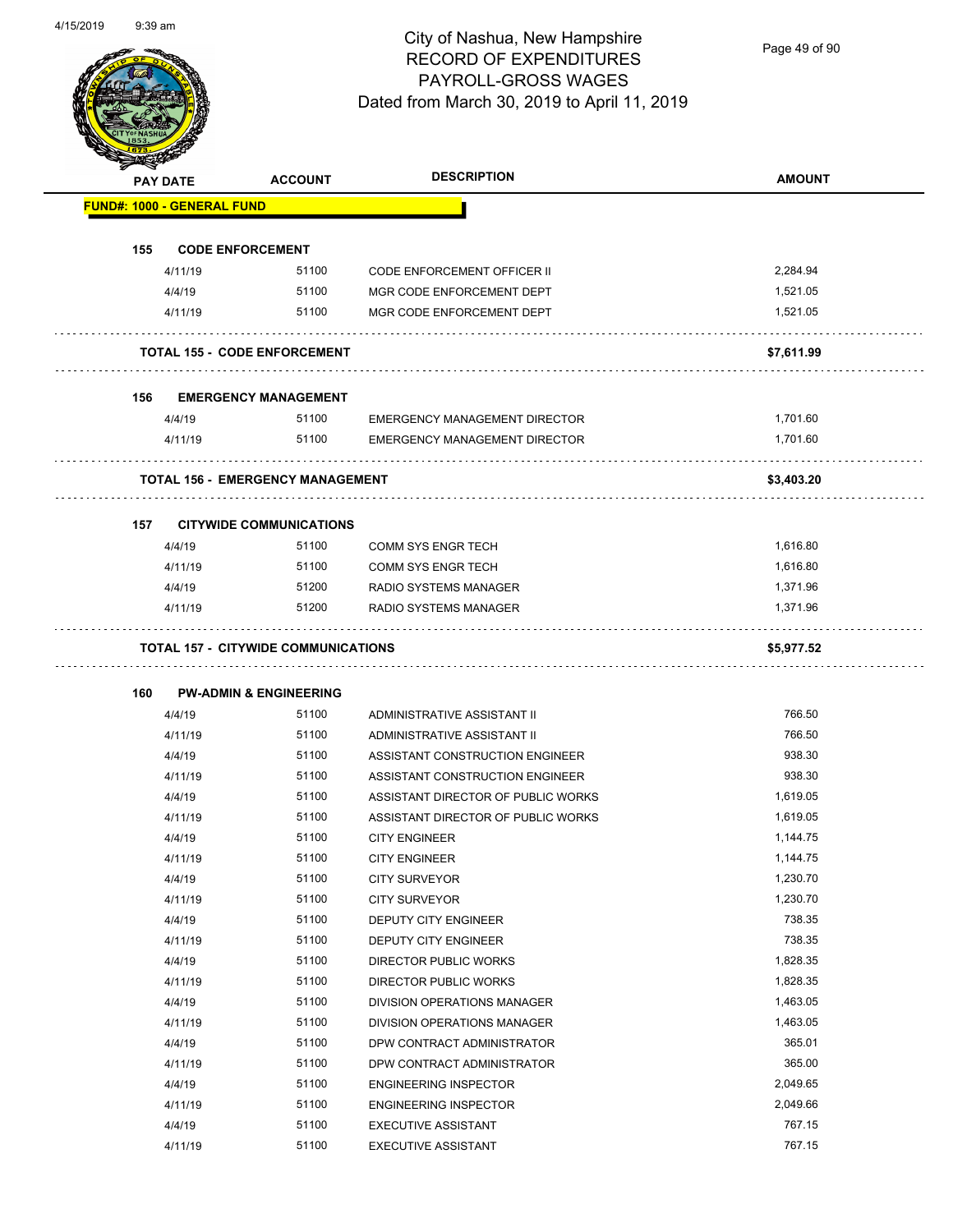

Page 50 of 90

|     | <b>PAY DATE</b>                               | <b>ACCOUNT</b>                    | <b>DESCRIPTION</b>             | <b>AMOUNT</b> |
|-----|-----------------------------------------------|-----------------------------------|--------------------------------|---------------|
|     | <b>FUND#: 1000 - GENERAL FUND</b>             |                                   |                                |               |
|     |                                               |                                   |                                |               |
| 160 |                                               | <b>PW-ADMIN &amp; ENGINEERING</b> |                                |               |
|     | 4/4/19                                        | 51100                             | PUBLIC RELATIONS ADMINISTRATOR | 712.35        |
|     | 4/11/19                                       | 51100                             | PUBLIC RELATIONS ADMINISTRATOR | 712.35        |
|     | 4/4/19                                        | 51100                             | <b>SENIOR STAFF ENGINEER</b>   | 1,057.77      |
|     | 4/11/19                                       | 51100                             | <b>SENIOR STAFF ENGINEER</b>   | 1,131.85      |
|     | 4/4/19                                        | 51100                             | <b>SENIOR TRAFFIC ENGINEER</b> | 1,746.35      |
|     | 4/11/19                                       | 51100                             | SENIOR TRAFFIC ENGINEER        | 1,746.35      |
|     | 4/4/19                                        | 51100                             | <b>STAFF ENGINEER</b>          | 1,064.00      |
|     | 4/11/19                                       | 51100                             | <b>STAFF ENGINEER</b>          | 1,064.00      |
|     | 4/4/19                                        | 51100                             | STREET CONSTRUCTION ENGINEER   | 1,455.30      |
|     | 4/11/19                                       | 51100                             | STREET CONSTRUCTION ENGINEER   | 1,455.30      |
|     | 4/4/19                                        | 51300                             | <b>OVERTIME</b>                | 13.71         |
|     |                                               |                                   |                                |               |
|     | <b>TOTAL 160 - PW-ADMIN &amp; ENGINEERING</b> |                                   |                                | \$37,981.05   |
| 161 | <b>STREETS</b>                                |                                   |                                |               |
|     | 4/4/19                                        | 51100                             | ADMINISTRATIVE ASSISTANT II    | 821.65        |
|     | 4/11/19                                       | 51100                             | ADMINISTRATIVE ASSISTANT II    | 821.65        |
|     | 4/4/19                                        | 51100                             | AUTO MECH 1ST CLASS NIGHTS     | 4,351.20      |
|     | 4/11/19                                       | 51100                             | AUTO MECH 1ST CLASS NIGHTS     | 4,353.60      |
|     | 4/4/19                                        | 51100                             | AUTO MECH 2ND CLASS            | 2,075.36      |
|     | 4/11/19                                       | 51100                             | AUTO MECH 2ND CLASS            | 1,959.21      |
|     | 4/4/19                                        | 51100                             | AUTO MECHANIC 1ST CLASS        | 3,229.21      |
|     | 4/11/19                                       | 51100                             | AUTO MECHANIC 1ST CLASS        | 3,229.20      |
|     | 4/4/19                                        | 51100                             | <b>EQUIP OPR STREET REPAIR</b> | 6,875.20      |
|     | 4/11/19                                       | 51100                             | <b>EQUIP OPR STREET REPAIR</b> | 6,875.20      |
|     | 4/4/19                                        | 51100                             | FLEET MAINTENANCE FOREMAN      | 1,296.65      |
|     | 4/11/19                                       | 51100                             | FLEET MAINTENANCE FOREMAN      | 1,288.55      |
|     | 4/4/19                                        | 51100                             | FLEET MANAGER STREET DEPT      | 1,187.55      |
|     | 4/11/19                                       | 51100                             | FLEET MANAGER STREET DEPT      | 1,187.55      |
|     | 4/4/19                                        | 51100                             | FOREMAN LABOR STREET           | 2,567.90      |
|     | 4/11/19                                       | 51100                             | FOREMAN LABOR STREET           | 2,567.90      |
|     | 4/4/19                                        | 51100                             | <b>MASON PIPELAYER</b>         | 3,751.12      |
|     | 4/11/19                                       | 51100                             | <b>MASON PIPELAYER</b>         | 3,766.43      |
|     | 4/4/19                                        | 51100                             | OPERATIONS SUPERVISOR          | 1,092.80      |
|     | 4/11/19                                       | 51100                             | OPERATIONS SUPERVISOR          | 1,092.80      |
|     | 4/4/19                                        | 51100                             | <b>SIGN MAINTENANCE</b>        | 1,864.80      |
|     | 4/11/19                                       | 51100                             | SIGN MAINTENANCE               | 1,864.80      |
|     | 4/4/19                                        | 51100                             | STOREKEEPER PWD                | 1,006.30      |
|     | 4/11/19                                       | 51100                             | STOREKEEPER PWD                | 1,006.30      |
|     | 4/4/19                                        | 51100                             | <b>STREET FOREMAN</b>          | 2,593.30      |
|     | 4/11/19                                       | 51100                             | <b>STREET FOREMAN</b>          | 2,593.30      |
|     | 4/4/19                                        | 51100                             | SUPERINTENDENT OF STREETS      | 1,940.40      |
|     | 4/11/19                                       | 51100                             | SUPERINTENDENT OF STREETS      | 1,940.40      |
|     | 4/4/19                                        | 51100                             | <b>TRAFFIC FOREMAN</b>         | 1,322.60      |
|     |                                               |                                   |                                |               |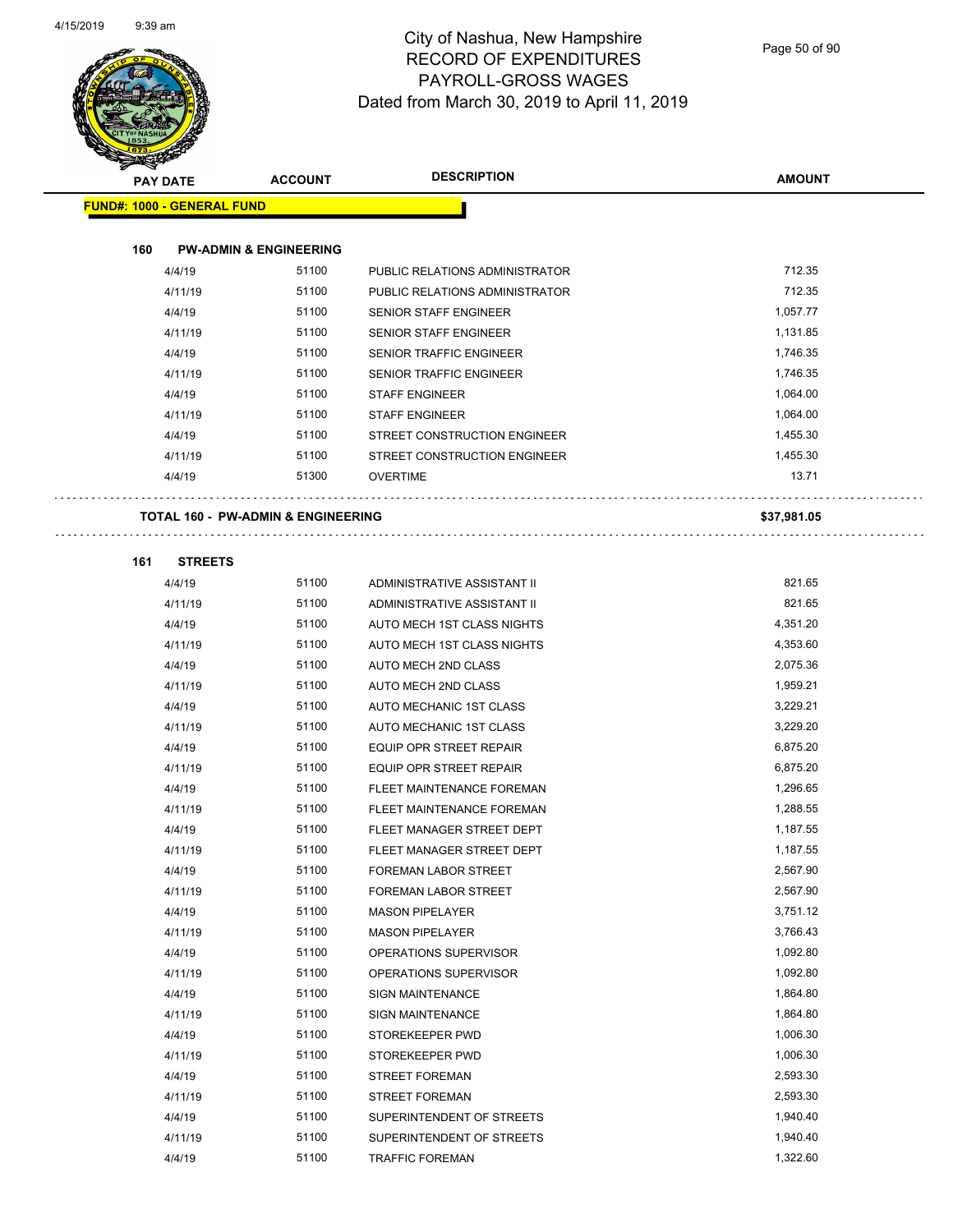

Page 51 of 90

|     | <b>PAY DATE</b>                     | <b>ACCOUNT</b>                        | <b>DESCRIPTION</b>                                      | <b>AMOUNT</b> |
|-----|-------------------------------------|---------------------------------------|---------------------------------------------------------|---------------|
|     | <b>FUND#: 1000 - GENERAL FUND</b>   |                                       |                                                         |               |
|     |                                     |                                       |                                                         |               |
| 161 | <b>STREETS</b>                      | 51100                                 |                                                         | 1,322.60      |
|     | 4/11/19<br>4/4/19                   | 51100                                 | <b>TRAFFIC FOREMAN</b><br>TRAFFIC MAINTENANCE ASSISTANT | 927.20        |
|     | 4/11/19                             | 51100                                 | TRAFFIC MAINTENANCE ASSISTANT                           | 927.20        |
|     | 4/4/19                              | 51100                                 | <b>TRAFFIC TECHNICIAN I</b>                             | 2,231.20      |
|     | 4/11/19                             | 51100                                 | <b>TRAFFIC TECHNICIAN I</b>                             | 1,115.60      |
|     | 4/4/19                              | 51100                                 | TRUCK DRIVER STREET REPAIR                              | 15,307.60     |
|     | 4/11/19                             | 51100                                 | TRUCK DRIVER STREET REPAIR                              | 14,670.95     |
|     | 4/4/19                              | 51100                                 | <b>WELDER FIRST CLASS</b>                               | 1,060.80      |
|     | 4/11/19                             | 51100                                 | <b>WELDER FIRST CLASS</b>                               | 1,060.80      |
|     | 4/4/19                              | 51300                                 | <b>OVERTIME</b>                                         | 6,064.22      |
|     | 4/11/19                             | 51300                                 | <b>OVERTIME</b>                                         | 1,656.23      |
|     | 4/4/19                              | 61107                                 | <b>CLOTHING &amp; UNIFORMS</b>                          | 110.00        |
|     | <b>TOTAL 161 - STREETS</b>          |                                       |                                                         | \$116,977.33  |
|     |                                     |                                       |                                                         |               |
| 166 | <b>PARKING OPERATIONS</b><br>4/4/19 | 51100                                 | PARKING MAINTENANCE                                     | 1,362.23      |
|     | 4/11/19                             | 51100                                 | PARKING MAINTENANCE                                     | 1,375.40      |
|     | 4/4/19                              | 51100                                 | <b>PARKING MANAGER</b>                                  | 896.45        |
|     | 4/11/19                             | 51100                                 | <b>PARKING MANAGER</b>                                  | 896.45        |
|     |                                     | <b>TOTAL 166 - PARKING OPERATIONS</b> |                                                         | \$4,530.53    |
|     |                                     |                                       |                                                         |               |
| 171 | <b>COMMUNITY SERVICES</b><br>4/4/19 | 51100                                 | DIRECTOR HEALTH AND COMM SVS                            | 1,920.95      |
|     | 4/11/19                             | 51100                                 | DIRECTOR HEALTH AND COMM SVS                            | 1,920.94      |
|     | 4/4/19                              | 51100                                 | <b>EPIDEMIOLOGIST</b>                                   | 1,025.70      |
|     | 4/11/19                             | 51100                                 | <b>EPIDEMIOLOGIST</b>                                   | 1,025.70      |
|     | 4/4/19                              | 51100                                 | HEALTH PROMOTION SPEC                                   | 975.35        |
|     | 4/11/19                             | 51100                                 | <b>HEALTH PROMOTION SPEC</b>                            | 975.35        |
|     |                                     | <b>TOTAL 171 - COMMUNITY SERVICES</b> |                                                         | \$7,843.99    |
| 172 | <b>COMMUNITY HEALTH</b>             |                                       |                                                         |               |
|     | 4/4/19                              | 51100                                 | ADMINISTRATIVE ASSISTANT II                             | 797.27        |
|     | 4/11/19                             | 51100                                 | ADMINISTRATIVE ASSISTANT II                             | 797.26        |
|     | 4/4/19                              | 51100                                 | BILINGUAL COMM HEALTH WORKER                            | 92.14         |
|     | 4/11/19                             | 51100                                 | <b>BILINGUAL COMM HEALTH WORKER</b>                     | 92.14         |
|     | 4/4/19                              | 51100                                 | BILINGUAL OUTREACH WORKER                               | 874.71        |
|     | 4/11/19                             | 51100                                 | <b>BILINGUAL OUTREACH WORKER</b>                        | 874.70        |
|     |                                     |                                       |                                                         |               |
|     | 4/4/19                              | 51100                                 | CHIEF PUBLIC HEALTH NURSE                               | 1,524.75      |
|     | 4/11/19                             | 51100                                 | CHIEF PUBLIC HEALTH NURSE                               | 1,524.75      |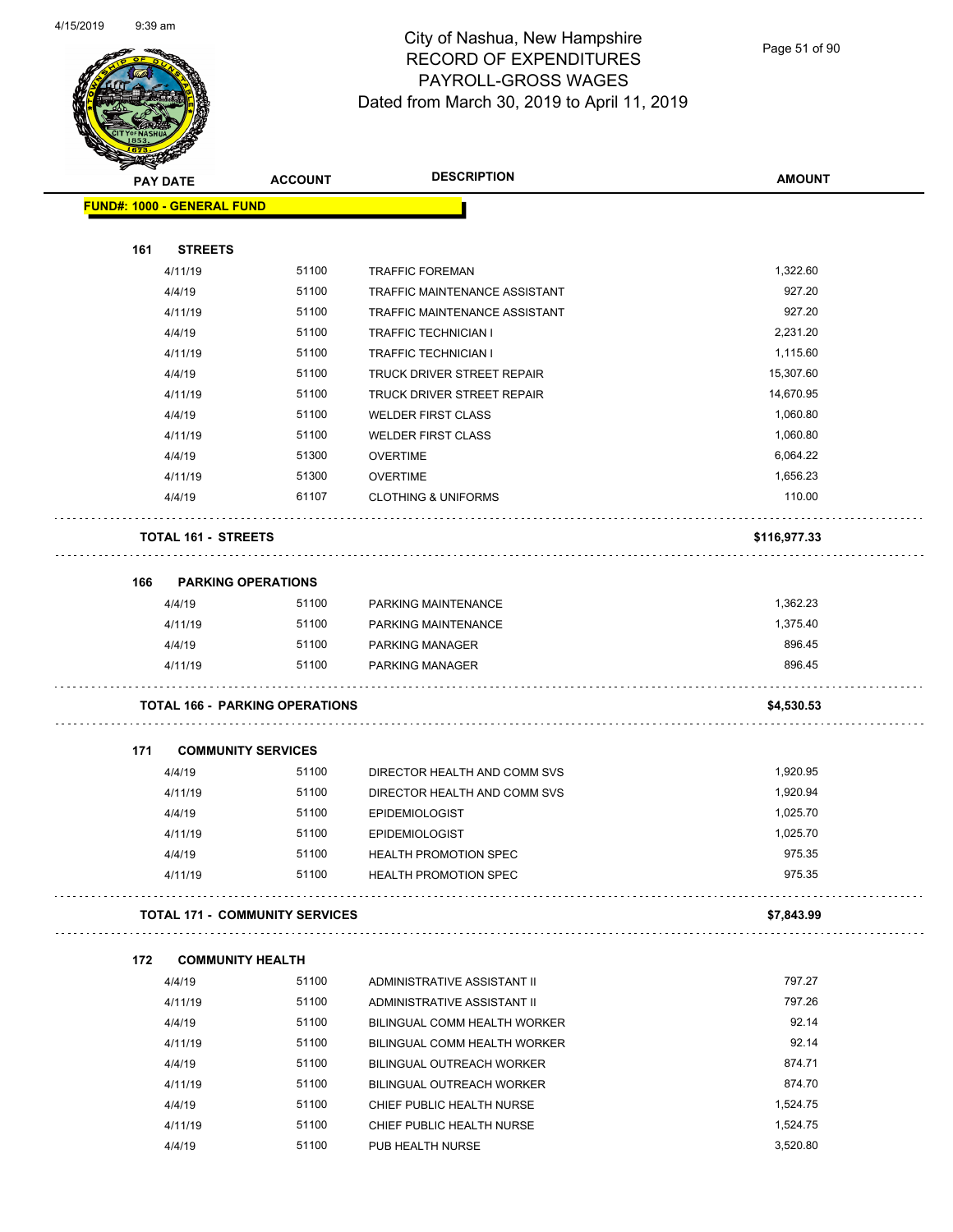Page 52 of 90

|     | <b>PAY DATE</b>                   | <b>ACCOUNT</b>                            | <b>DESCRIPTION</b>               | <b>AMOUNT</b>        |
|-----|-----------------------------------|-------------------------------------------|----------------------------------|----------------------|
|     | <b>FUND#: 1000 - GENERAL FUND</b> |                                           |                                  |                      |
| 172 | <b>COMMUNITY HEALTH</b>           |                                           |                                  |                      |
|     | 4/11/19                           | 51100                                     | PUB HEALTH NURSE                 | 3,520.80             |
|     | 4/4/19                            | 51300                                     | <b>OVERTIME</b>                  | 45.72                |
|     | 4/11/19                           | 51300                                     | <b>OVERTIME</b>                  | 34.53                |
|     | 4/11/19                           | 51412                                     | WAGES PER DIEM                   | 104.40               |
|     |                                   | <b>TOTAL 172 - COMMUNITY HEALTH</b>       |                                  | \$13,803.97          |
| 173 |                                   | <b>ENVIRONMENTAL HEALTH</b>               |                                  |                      |
|     | 4/4/19                            | 51100                                     | DEP HEALTH OFFICER/LAB DIRECTOR  | 1,172.20             |
|     | 4/11/19                           | 51100                                     | DEP HEALTH OFFICER/LAB DIRECTOR  | 1,172.20             |
|     | 4/4/19                            | 51100                                     | ENVIRONMENTAL HEALTH SPEC        | 1,807.98             |
|     | 4/11/19                           | 51100                                     | ENVIRONMENTAL HEALTH SPEC        | 1,807.96             |
|     | 4/4/19                            | 51100                                     | ENVIRONMENTAL TECH OFFICE MGR    | 1,067.20             |
|     | 4/11/19                           | 51100                                     | ENVIRONMENTAL TECH OFFICE MGR    | 1,067.20             |
|     | 4/4/19                            | 51100                                     | MANAGER ENVIRONMENTAL HEALTH     | 1,649.35             |
|     | 4/11/19                           | 51100                                     | MANAGER ENVIRONMENTAL HEALTH     | 1,649.35             |
|     |                                   | <b>TOTAL 173 - ENVIRONMENTAL HEALTH</b>   |                                  | \$11,393.44          |
| 174 |                                   | <b>WELFARE ADMINISTRATION</b>             |                                  |                      |
|     | 4/4/19                            | 51100                                     | CASE TECHNICIAN WELFARE          | 2,522.00             |
|     | 4/11/19                           | 51100                                     | CASE TECHNICIAN WELFARE          | 2,522.00             |
|     | 4/4/19                            | 51100                                     | <b>INTAKE WORKER</b>             | 803.60               |
|     | 4/11/19                           | 51100                                     | <b>INTAKE WORKER</b>             | 803.60               |
|     | 4/4/19                            | 51100                                     | SENIOR CASE TECHNICIAN           | 1,034.85             |
|     | 4/11/19                           | 51100                                     | SENIOR CASE TECHNICIAN           | 1,034.85             |
|     | 4/4/19                            | 51100                                     | <b>WELFARE OFFICER</b>           | 1,705.80             |
|     | 4/11/19                           | 51100                                     | <b>WELFARE OFFICER</b>           | 1,705.80             |
|     |                                   | <b>TOTAL 174 - WELFARE ADMINISTRATION</b> |                                  | \$12,132.50          |
| 177 |                                   | <b>PARKS &amp; RECREATION</b>             |                                  | .                    |
|     | 4/4/19                            | 51100                                     | ADMINISTRATIVE ASSISTANT II      | 842.05               |
|     | 4/11/19                           | 51100                                     | ADMINISTRATIVE ASSISTANT II      | 842.05               |
|     | 4/4/19                            | 51100                                     | EQUIPMENT OPERATOR, PARKS        | 979.60               |
|     | 4/11/19                           | 51100                                     | EQUIPMENT OPERATOR, PARKS        | 979.60               |
|     | 4/4/19                            | 51100                                     | FOREMAN LABOR PARK               | 3,889.97             |
|     | 4/11/19                           | 51100                                     | <b>FOREMAN LABOR PARK</b>        | 3,889.96             |
|     |                                   |                                           |                                  |                      |
|     | 4/4/19                            | 51100                                     | <b>GROUNDSKEEPER MAINTENANCE</b> | 7,114.80             |
|     | 4/11/19                           | 51100                                     | <b>GROUNDSKEEPER MAINTENANCE</b> | 7,114.80             |
|     | 4/4/19                            | 51100                                     | <b>GROUNDSMAN I</b>              | 5,880.00<br>5,880.00 |
|     | 4/11/19                           | 51100                                     | <b>GROUNDSMAN I</b>              |                      |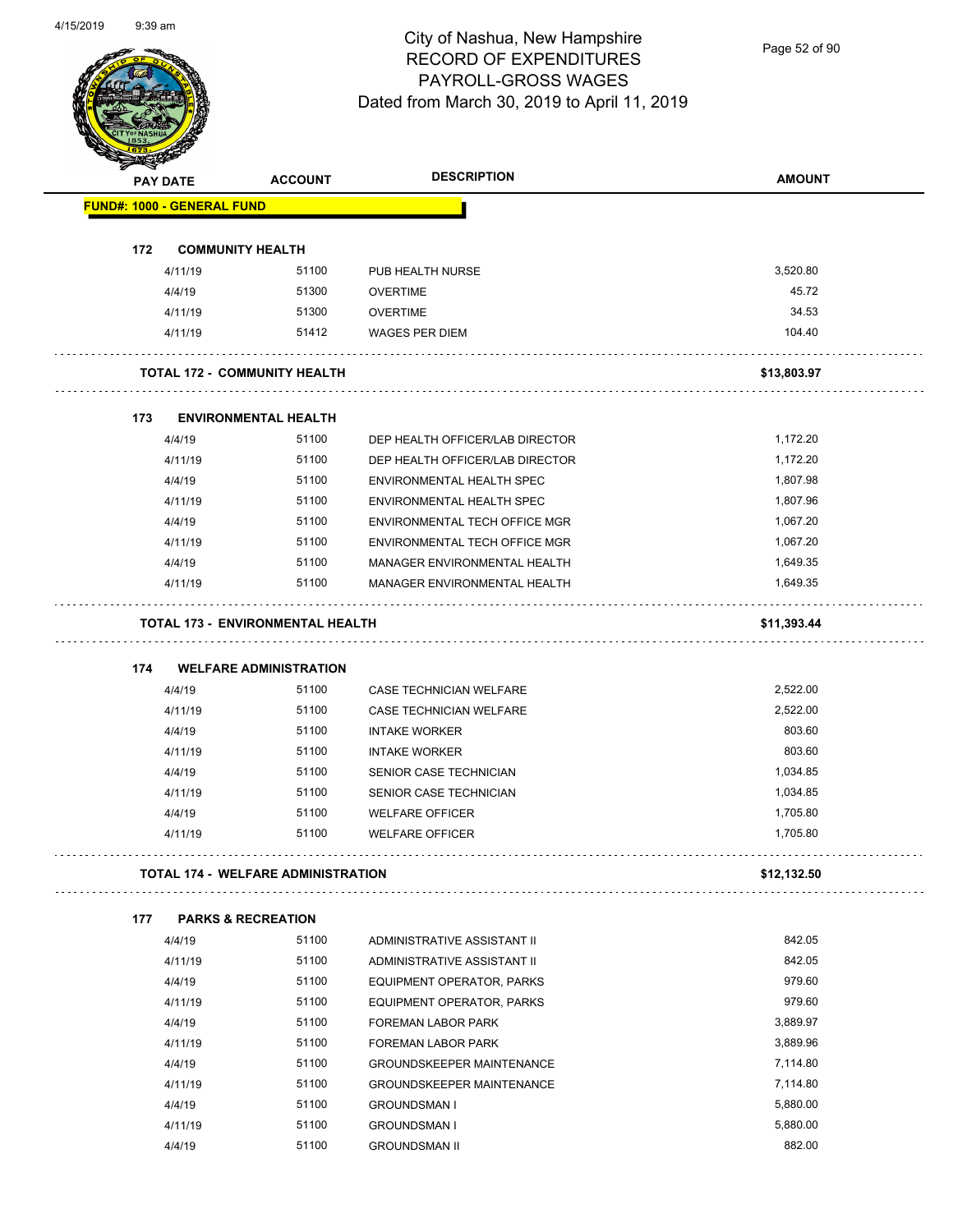

Page 53 of 90

| <b>PAY DATE</b>                   |                | <b>ACCOUNT</b>                            | <b>DESCRIPTION</b>              | <b>AMOUNT</b> |
|-----------------------------------|----------------|-------------------------------------------|---------------------------------|---------------|
| <b>FUND#: 1000 - GENERAL FUND</b> |                |                                           |                                 |               |
| 177                               |                | <b>PARKS &amp; RECREATION</b>             |                                 |               |
|                                   | 4/11/19        | 51100                                     | <b>GROUNDSMAN II</b>            | 882.00        |
|                                   | 4/4/19         | 51100                                     | <b>LEAD GROUNDSMAN</b>          | 1,981.60      |
|                                   | 4/11/19        | 51100                                     | <b>LEAD GROUNDSMAN</b>          | 1,981.60      |
|                                   | 4/4/19         | 51100                                     | PROGRAM COORDINATOR             | 382.70        |
|                                   | 4/11/19        | 51100                                     | PROGRAM COORDINATOR             | 382.69        |
|                                   | 4/4/19         | 51100                                     | RECREATION PROGRAM MANAGER      | 1,033.85      |
|                                   | 4/11/19        | 51100                                     | RECREATION PROGRAM MANAGER      | 1,033.85      |
|                                   | 4/4/19         | 51100                                     | STELLOS STADIUM ATTENDANT       | 979.60        |
|                                   | 4/11/19        | 51100                                     | STELLOS STADIUM ATTENDANT       | 979.60        |
|                                   | 4/4/19         | 51100                                     | SUPERINTENDENT OF PARKS RECR    | 1,940.40      |
|                                   | 4/11/19        | 51100                                     | SUPERINTENDENT OF PARKS RECR    | 1,940.40      |
|                                   | 4/4/19         | 51300                                     | <b>OVERTIME</b>                 | 1,431.80      |
|                                   | 4/11/19        | 51300                                     | <b>OVERTIME</b>                 | 6,458.22      |
|                                   | 4/11/19        | 51400                                     | <b>WAGES TEMPORARY/SEASONAL</b> | 1,120.00      |
|                                   | 4/4/19         | 51420                                     | WAGES-GAME OFFICIALS            | 180.00        |
|                                   |                | <b>TOTAL 177 - PARKS &amp; RECREATION</b> |                                 | \$61,003.14   |
| 179                               | <b>LIBRARY</b> |                                           |                                 |               |
|                                   | 4/4/19         | 51100                                     | ASSISTANT DIRECTOR LIBRARY      | 1,566.20      |
|                                   | 4/11/19        | 51100                                     | ASSISTANT DIRECTOR LIBRARY      | 1,566.20      |
|                                   | 4/4/19         | 51100                                     | ASSISTANT LIBRARIAN CIRCULATIO  | 1,061.30      |
|                                   | 4/11/19        | 51100                                     | ASSISTANT LIBRARIAN CIRCULATIO  | 1,061.30      |
|                                   | 4/4/19         | 51100                                     | ASSISTANT LIBRARIAN TECH SVS    | 802.25        |
|                                   | 4/11/19        | 51100                                     | ASSISTANT LIBRARIAN TECH SVS    | 802.25        |
|                                   | 4/4/19         | 51100                                     | ASSISTANT LIBRARIAN YOUTH SERV  | 850.64        |
|                                   | 4/11/19        | 51100                                     | ASSISTANT LIBRARIAN YOUTH SERV  | 850.64        |
|                                   | 4/4/19         | 51100                                     | <b>DIRECTOR LIBRARY</b>         | 2,160.15      |
|                                   | 4/11/19        | 51100                                     | DIRECTOR LIBRARY                | 2,160.15      |
|                                   | 4/4/19         | 51100                                     | EXECUTIVE ASST OFFICE MANAGER   | 982.60        |
|                                   | 4/11/19        | 51100                                     | EXECUTIVE ASST OFFICE MANAGER   | 982.60        |
|                                   | 4/4/19         | 51100                                     | IT COORDINATOR                  | 942.65        |
|                                   | 4/11/19        | 51100                                     | IT COORDINATOR                  | 942.65        |
|                                   | 4/4/19         | 51100                                     | LIBRARIAN ADULT SERVICES        | 902.55        |
|                                   | 4/11/19        | 51100                                     | LIBRARIAN ADULT SERVICES        | 902.55        |
|                                   | 4/4/19         | 51100                                     | <b>LIBRARIAN CIRCULATION</b>    | 1,093.85      |
|                                   | 4/11/19        | 51100                                     | <b>LIBRARIAN CIRCULATION</b>    | 1,093.86      |
|                                   | 4/4/19         | 51100                                     | LIBRARIAN OUTREACH SVS          | 1,089.67      |
|                                   | 4/11/19        | 51100                                     | LIBRARIAN OUTREACH SVS          | 1,062.41      |
|                                   | 4/4/19         | 51100                                     | <b>LIBRARIAN TECH SERVICES</b>  | 1,131.00      |
|                                   | 4/11/19        | 51100                                     | <b>LIBRARIAN TECH SERVICES</b>  | 1,130.99      |
|                                   | 4/4/19         | 51100                                     | LIBRARIAN YOUTH SERVICES        | 2,465.96      |
|                                   | 4/11/19        | 51100                                     | LIBRARIAN YOUTH SERVICES        | 2,444.40      |
|                                   | 4/4/19         | 51100                                     | LIBRARY ASSISTANT CIRCULATION   | 6,428.56      |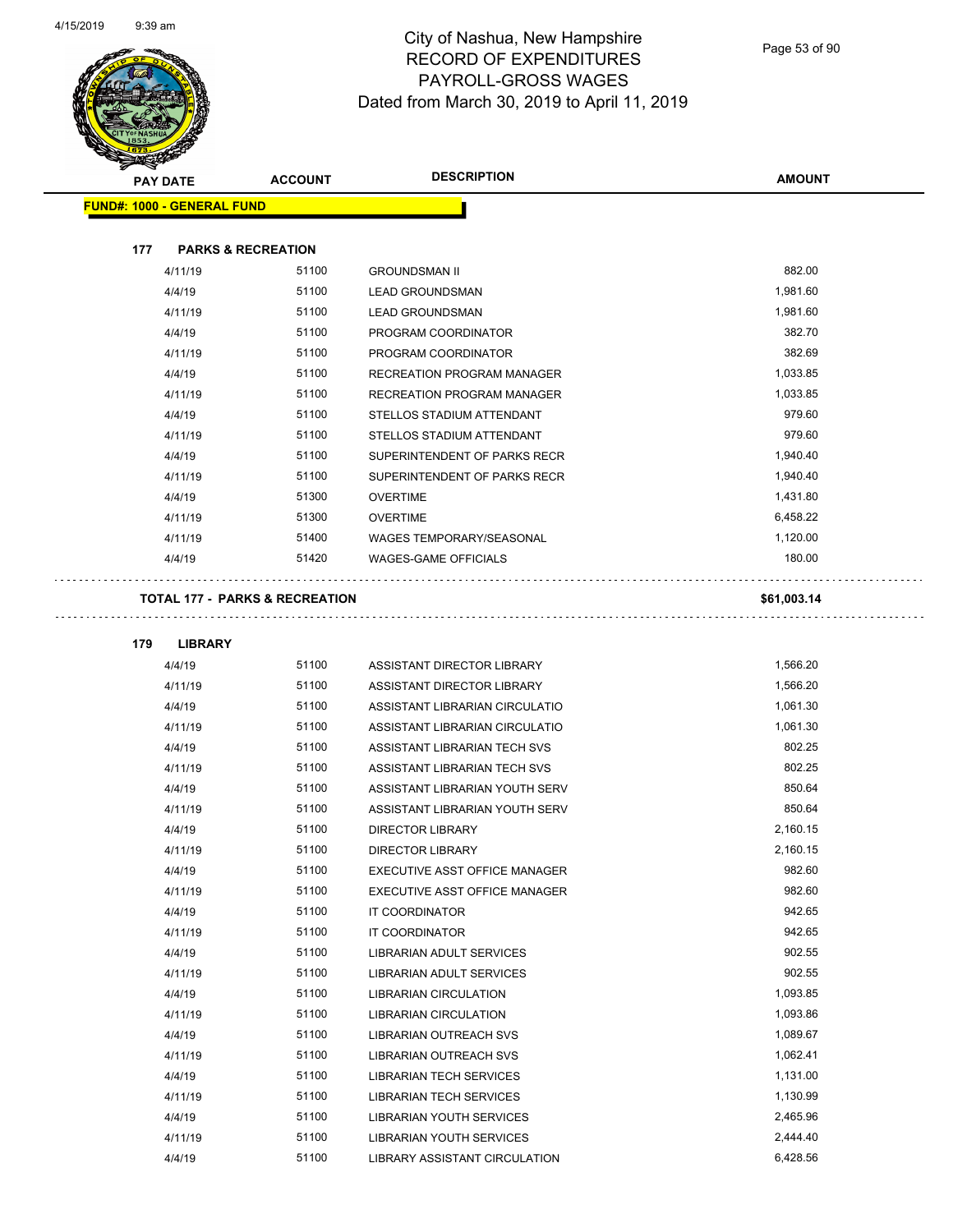

### City of Nashua, New Hampshire RECORD OF EXPENDITURES PAYROLL-GROSS WAGES Dated from March 30, 2019 to April 11, 2019

Page 54 of 90

| <b>PAY DATE</b>                   | <b>ACCOUNT</b>               | <b>DESCRIPTION</b>                 | <b>AMOUNT</b> |
|-----------------------------------|------------------------------|------------------------------------|---------------|
| <b>FUND#: 1000 - GENERAL FUND</b> |                              |                                    |               |
| 179<br><b>LIBRARY</b>             |                              |                                    |               |
| 4/11/19                           | 51100                        | LIBRARY ASSISTANT CIRCULATION      | 6,428.54      |
| 4/4/19                            | 51100                        | LIBRARY ASSISTANT MEDIA SERVIC     | 770.95        |
| 4/11/19                           | 51100                        | LIBRARY ASSISTANT MEDIA SERVIC     | 770.95        |
| 4/4/19                            | 51100                        | LIBRARY ASSISTANT TECH SVS         | 770.95        |
| 4/11/19                           | 51100                        | LIBRARY ASSISTANT TECH SVS         | 770.95        |
| 4/4/19                            | 51100                        | LIBRARY ASSISTANT YOUTH SERVIC     | 2,139.67      |
| 4/11/19                           | 51100                        | LIBRARY ASSISTANT YOUTH SERVIC     | 2,139.70      |
| 4/4/19                            | 51100                        | <b>MAINTENANCE SUPV</b>            | 929.50        |
| 4/11/19                           | 51100                        | <b>MAINTENANCE SUPV</b>            | 929.50        |
| 4/4/19                            | 51100                        | PAGE & COLLECTION COORDINATOR      | 916.14        |
| 4/11/19                           | 51100                        | PAGE & COLLECTION COORDINATOR      | 916.14        |
| 4/4/19                            | 51100                        | REFERENCE LIBRARIAN ADULT SERV     | 3,223.05      |
| 4/11/19                           | 51100                        | REFERENCE LIBRARIAN ADULT SERV     | 3,223.05      |
| 4/4/19                            | 51100                        | REFERENCE LIBRARIAN TECH SVS       | 824.75        |
| 4/11/19                           | 51100                        | REFERENCE LIBRARIAN TECH SVS       | 824.75        |
| 4/4/19                            | 51100                        | <b>SECURITY LIBRARY</b>            | 657.04        |
| 4/11/19                           | 51100                        | <b>SECURITY LIBRARY</b>            | 640.30        |
| 4/4/19                            | 51200                        | <b>JANITOR</b>                     | 250.00        |
| 4/11/19                           | 51200                        | <b>JANITOR</b>                     | 253.13        |
| 4/4/19                            | 51200                        | LIBRARY ASSISTANT TECH SVS         | 453.17        |
| 4/11/19                           | 51200                        | LIBRARY ASSISTANT TECH SVS         | 453.17        |
| 4/4/19                            | 51200                        | <b>LIBRARY PAGE</b>                | 1,336.11      |
| 4/11/19                           | 51200                        | <b>LIBRARY PAGE</b>                | 1,245.30      |
| 4/4/19                            | 51200                        | RECEPTIONIST/DATA ENTRY SPECIALIST | 438.50        |
| 4/11/19                           | 51200                        | RECEPTIONIST/DATA ENTRY SPECIALIST | 438.50        |
| 4/4/19                            | 51200                        | REFERENCE LIBRARIAN ADULT SERV     | 743.92        |
| 4/11/19                           | 51200                        | REFERENCE LIBRARIAN ADULT SERV     | 743.92        |
| 4/4/19                            | 51200                        | <b>SECURITY LIBRARY</b>            | 381.88        |
| 4/11/19                           | 51200                        | SECURITY LIBRARY                   | 381.88        |
| 4/4/19                            | 51300                        | <b>OVERTIME</b>                    | 1,182.13      |
| 4/11/19                           | 51300                        | <b>OVERTIME</b>                    | 1,240.51      |
| <b>TOTAL 179 - LIBRARY</b>        |                              |                                    | \$72,895.43   |
| 181                               | <b>COMMUNITY DEVELOPMENT</b> |                                    |               |
| AIA/10                            | 51100                        | ADMINICTDATIVE ACCICTANT II        | 766 48        |

| 4/4/19  | 51100 | ADMINISTRATIVE ASSISTANT II    | 766.48   |
|---------|-------|--------------------------------|----------|
| 4/11/19 | 51100 | ADMINISTRATIVE ASSISTANT II    | 766.50   |
| 4/4/19  | 51100 | DIRECTOR COMMUNITY DEVELOPMENT | 2,294.80 |
| 4/11/19 | 51100 | DIRECTOR COMMUNITY DEVELOPMENT | 2.294.80 |
| 4/4/19  | 51100 | <b>TRANSPORTATION PLANNER</b>  | 1.285.65 |
| 4/11/19 | 51100 | <b>TRANSPORTATION PLANNER</b>  | 1.285.65 |
| 4/4/19  | 51100 | <b>WATERWAYS MANAGER</b>       | 1.524.75 |
| 4/11/19 | 51100 | <b>WATERWAYS MANAGER</b>       | 1.524.75 |
| 4/4/19  | 51200 | ADMINISTRATIVE ASSISTANT I     | 382.40   |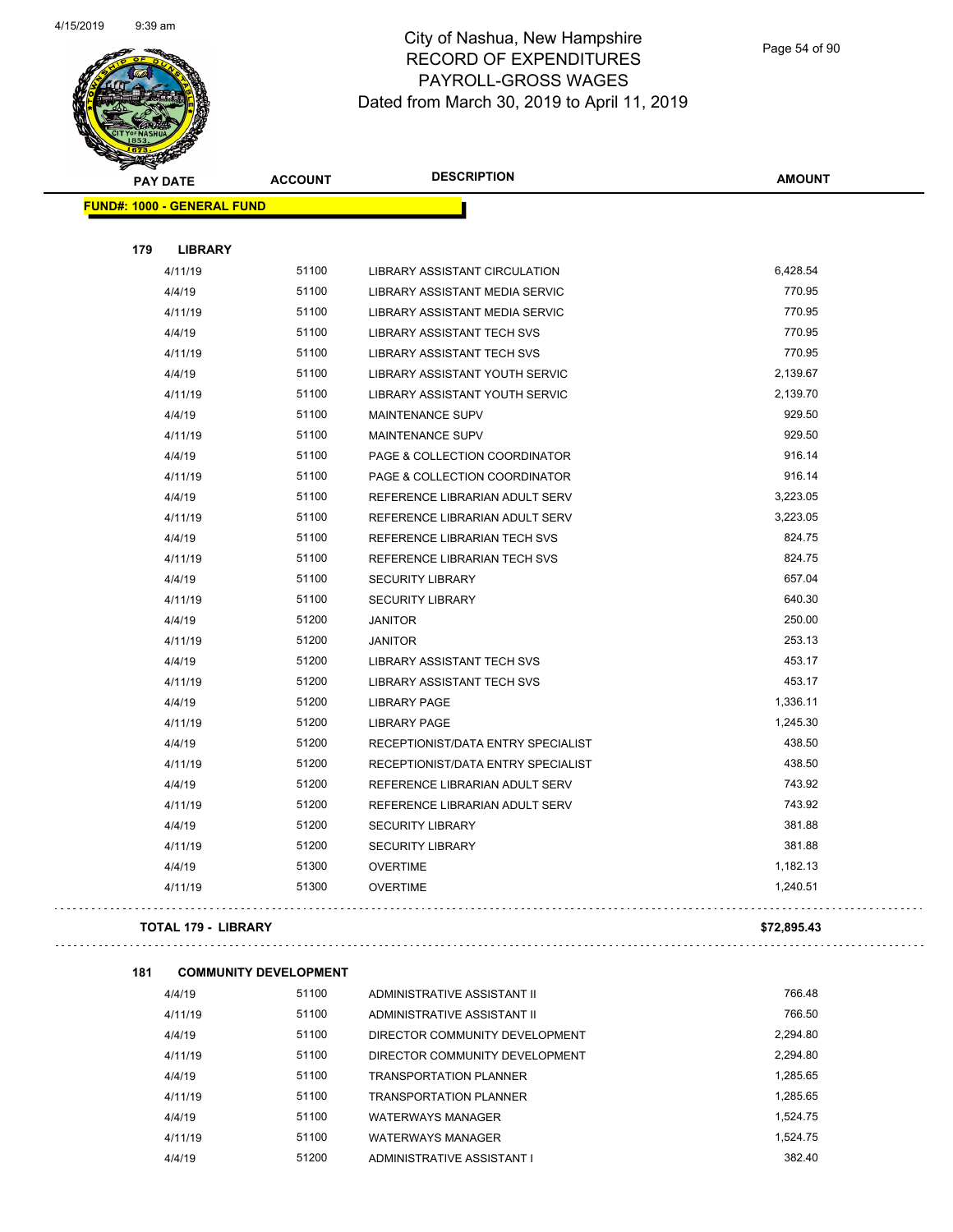Page 55 of 90

|     | <b>PAY DATE</b>                   | <b>ACCOUNT</b>                           | <b>DESCRIPTION</b>                                 | <b>AMOUNT</b>        |
|-----|-----------------------------------|------------------------------------------|----------------------------------------------------|----------------------|
|     | <b>FUND#: 1000 - GENERAL FUND</b> |                                          |                                                    |                      |
| 181 |                                   | <b>COMMUNITY DEVELOPMENT</b>             |                                                    |                      |
|     | 4/11/19                           | 51200                                    | ADMINISTRATIVE ASSISTANT I                         | 382.40               |
|     | 4/4/19                            | 51400                                    | <b>WAGES TEMPORARY/SEASONAL</b>                    | 100.00               |
|     | 4/11/19                           | 51400                                    | WAGES TEMPORARY/SEASONAL                           | 100.00               |
|     |                                   | <b>TOTAL 181 - COMMUNITY DEVELOPMENT</b> |                                                    | \$12,708.18          |
| 182 | <b>PLANNING AND ZONING</b>        |                                          |                                                    |                      |
|     | 4/4/19                            | 51100                                    | DEPARTMENT COORDINATOR                             | 1,026.40             |
|     | 4/11/19                           | 51100                                    | DEPARTMENT COORDINATOR                             | 1,026.40             |
|     | 4/4/19                            | 51100                                    | <b>DEPUTY PLANNING MANAGER</b>                     | 2,800.80             |
|     | 4/11/19                           | 51100                                    | DEPUTY PLANNING MANAGER                            | 2,800.80             |
|     | 4/4/19                            | 51100                                    | <b>MANAGER PLANNING DEPT</b>                       | 2,151.45             |
|     | 4/11/19                           | 51100                                    | MANAGER PLANNING DEPT                              | 2,151.45             |
|     | 4/4/19                            | 51100                                    | PLANNER I                                          | 1,877.70             |
|     | 4/11/19                           | 51100                                    | PLANNER I                                          | 1,877.70             |
|     | 4/4/19                            | 51100                                    | ZONING COORDINATOR                                 | 821.65               |
|     | 4/11/19                           | 51100                                    | ZONING COORDINATOR                                 | 821.65               |
|     | 4/4/19                            | 53428                                    | <b>STENOGRAPHIC SERVICES</b>                       | 250.00               |
|     | 4/11/19                           | 53428                                    | <b>STENOGRAPHIC SERVICES</b>                       | 250.00               |
|     |                                   | <b>TOTAL 182 - PLANNING AND ZONING</b>   |                                                    | \$17,856.00          |
| 183 |                                   | <b>ECONOMIC DEVELOPMENT</b>              |                                                    |                      |
|     | 4/11/19                           | 51100                                    | DWNTWN SPCLST & OED PGRM COOR                      | 996.05               |
|     | 4/4/19                            | 51100                                    | ECONOMIC DEV DIRECTOR                              | 2,084.05             |
|     | 4/11/19                           | 51100                                    | <b>ECONOMIC DEV DIRECTOR</b>                       | 2,084.05             |
|     | 4/4/19                            | 51100                                    | HUNT MEMORIAL BLDG & ARTS ADM                      | 372.95               |
|     | 4/11/19                           | 51100                                    | HUNT MEMORIAL BLDG & ARTS ADM                      | 372.96               |
|     |                                   | <b>TOTAL 183 - ECONOMIC DEVELOPMENT</b>  |                                                    | \$5,910.06           |
| 191 | <b>SCHOOL</b>                     |                                          |                                                    |                      |
|     | 4/11/19                           | 51100                                    | <b>7PAR CTE NHN</b>                                | 380.25               |
|     | 4/11/19                           | 51100                                    | ASSISTANT DIRECTOR BUSINESS                        | 3,162.60             |
|     | 4/11/19                           | 51100                                    | ASSISTANT PRINCIPAL AMH                            | 1,469.50             |
|     | 4/11/19                           | 51100                                    | ASSISTANT PRINCIPAL BIC                            | 3,350.20             |
|     |                                   | 51100                                    | ASSISTANT PRINCIPAL BIR                            | 1,655.50             |
|     |                                   |                                          |                                                    |                      |
|     | 4/11/19                           |                                          |                                                    |                      |
|     | 4/11/19                           | 51100                                    | ASSISTANT PRINCIPAL BRO                            | 1,659.60             |
|     | 4/11/19                           | 51100                                    | ASSISTANT PRINCIPAL CHARL                          | 3,228.20             |
|     | 4/11/19                           | 51100                                    | ASSISTANT PRINCIPAL DR CRSP                        | 1,614.10             |
|     | 4/11/19<br>4/11/19                | 51100<br>51100                           | ASSISTANT PRINCIPAL ELM<br>ASSISTANT PRINCIPAL FES | 7,224.40<br>3,201.00 |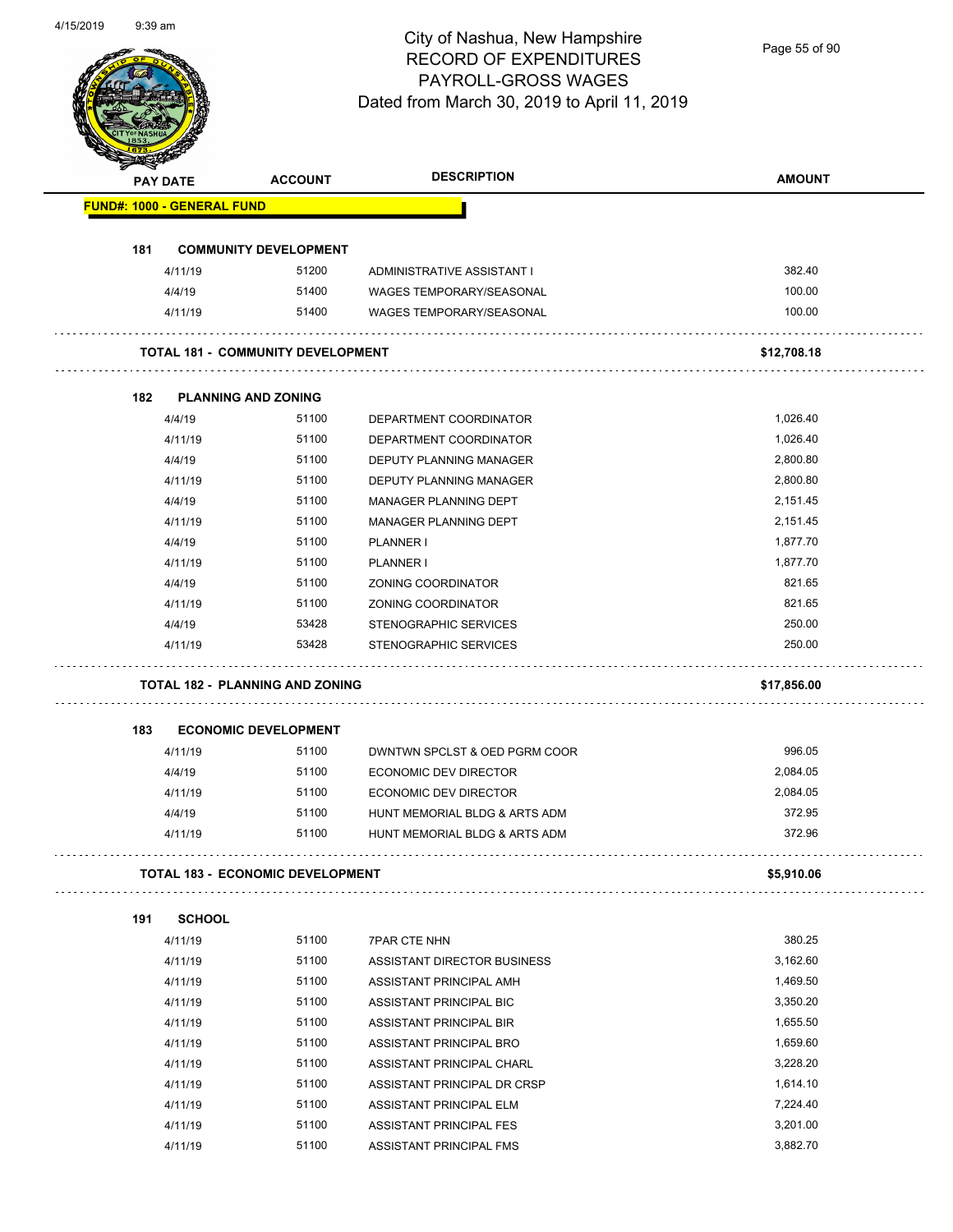

Page 56 of 90

| <b>PAY DATE</b>                   | <b>ACCOUNT</b> | <b>DESCRIPTION</b>                          | <b>AMOUNT</b>    |
|-----------------------------------|----------------|---------------------------------------------|------------------|
| <b>FUND#: 1000 - GENERAL FUND</b> |                |                                             |                  |
|                                   |                |                                             |                  |
| <b>SCHOOL</b><br>191              |                |                                             |                  |
| 4/11/19                           | 51100          | ASSISTANT PRINCIPAL LEDGE                   | 3,228.20         |
| 4/11/19                           | 51100          | ASSISTANT PRINCIPAL MDE                     | 3,067.30         |
| 4/11/19                           | 51100          | ASSISTANT PRINCIPAL MTP                     | 2,826.90         |
| 4/11/19                           | 51100          | ASSISTANT PRINCIPAL NHN                     | 14,249.20        |
| 4/11/19                           | 51100          | ASSISTANT PRINCIPAL NHS                     | 13,615.40        |
| 4/11/19                           | 51100          | ASSISTANT PRINCIPAL PMS                     | 3,261.40         |
| 4/11/19                           | 51100          | ASSISTANT PRINCIPAL SHE                     | 1,437.50         |
| 4/11/19                           | 51100          | ASSISTANT SUPERINTENDENT                    | 8,830.90         |
| 4/11/19                           | 51100          | ASST DIRECTOR PLANT OPS                     | 2,689.30         |
| 4/11/19                           | 51100          | <b>ASST DIRECTOR SPED</b>                   | 6,448.10         |
| 4/11/19                           | 51100          | ASST SYSTEMS ADMIN FULL YEAR                | 15,302.10        |
| 4/4/19                            | 51100          | ASST SYSTEMS ADMIN SCH YEAR                 | 804.76           |
| 4/11/19                           | 51100          | ASST SYSTEMS ADMIN SCH YEAR                 | 799.05           |
| 4/11/19                           | 51100          | ATTENDANCE OFFICER                          | 2,481.80         |
| 4/11/19                           | 51100          | CAREER CENTER COORD NHN                     | 1,348.90         |
| 4/11/19                           | 51100          | CHIEF OPERATING OFFICER                     | 4,323.70         |
| 4/4/19                            | 51100          | CLERICAL ACADEMY NHN                        | 3,070.21         |
| 4/11/19                           | 51100          | CLERICAL ACADEMY NHN                        | 3,070.20         |
| 4/4/19                            | 51100          | CLERICAL ACADEMY NHS                        | 3,022.43         |
| 4/11/19                           | 51100          | CLERICAL ACADEMY NHS                        | 3,033.10         |
| 4/4/19                            | 51100          | <b>CLERICAL ASST SUPER SUP</b>              | 1,393.19         |
| 4/11/19                           | 51100          | CLERICAL ASST SUPER SUP                     | 1,242.62         |
| 4/4/19                            | 51100          | CLERICAL ATHLETIC NHN                       | 799.90           |
| 4/11/19                           | 51100          | CLERICAL ATHLETIC NHN                       | 799.90           |
| 4/4/19                            | 51100          | CLERICAL ATHLETIC NHS                       | 716.65           |
| 4/11/19                           | 51100          | <b>CLERICAL ATHLETIC NHS</b>                | 726.20           |
| 4/4/19                            | 51100          | <b>CLERICAL BUSINESS</b>                    | 3,217.20         |
| 4/11/19                           | 51100          | <b>CLERICAL BUSINESS</b>                    | 3,217.19         |
| 4/4/19                            | 51100          | CLERICAL CHIEF OP OFFICER SUP               | 738.25           |
| 4/11/19                           | 51100          | CLERICAL CHIEF OP OFFICER SUP               | 748.06<br>681.75 |
| 4/4/19                            | 51100<br>51100 | CLERICAL CTE NHN                            | 681.75           |
| 4/11/19                           | 51100          | CLERICAL CTE NHN                            | 799.90           |
| 4/4/19<br>4/11/19                 | 51100          | <b>CLERICAL CTE NHS</b><br>CLERICAL CTE NHS | 799.90           |
| 4/4/19                            | 51100          | CLERICAL GUIDANCE ELM                       | 799.90           |
| 4/11/19                           | 51100          | CLERICAL GUIDANCE ELM                       | 799.90           |
| 4/4/19                            | 51100          | CLERICAL GUIDANCE NHN                       | 2,027.05         |
| 4/11/19                           | 51100          | CLERICAL GUIDANCE NHN                       | 2,022.51         |
| 4/4/19                            | 51100          | CLERICAL GUIDANCE NHS                       | 1,967.14         |
| 4/11/19                           | 51100          | <b>CLERICAL GUIDANCE NHS</b>                | 1,939.87         |
| 4/4/19                            | 51100          | <b>CLERICAL HUMAN RESOURCES</b>             | 2,045.25         |
| 4/11/19                           | 51100          | CLERICAL HUMAN RESOURCES                    | 2,022.53         |
| 4/4/19                            | 51100          | <b>CLERICAL PAYROLL SUP</b>                 | 1,502.29         |
| 4/11/19                           | 51100          | <b>CLERICAL PAYROLL SUP</b>                 | 1,502.30         |
|                                   |                |                                             |                  |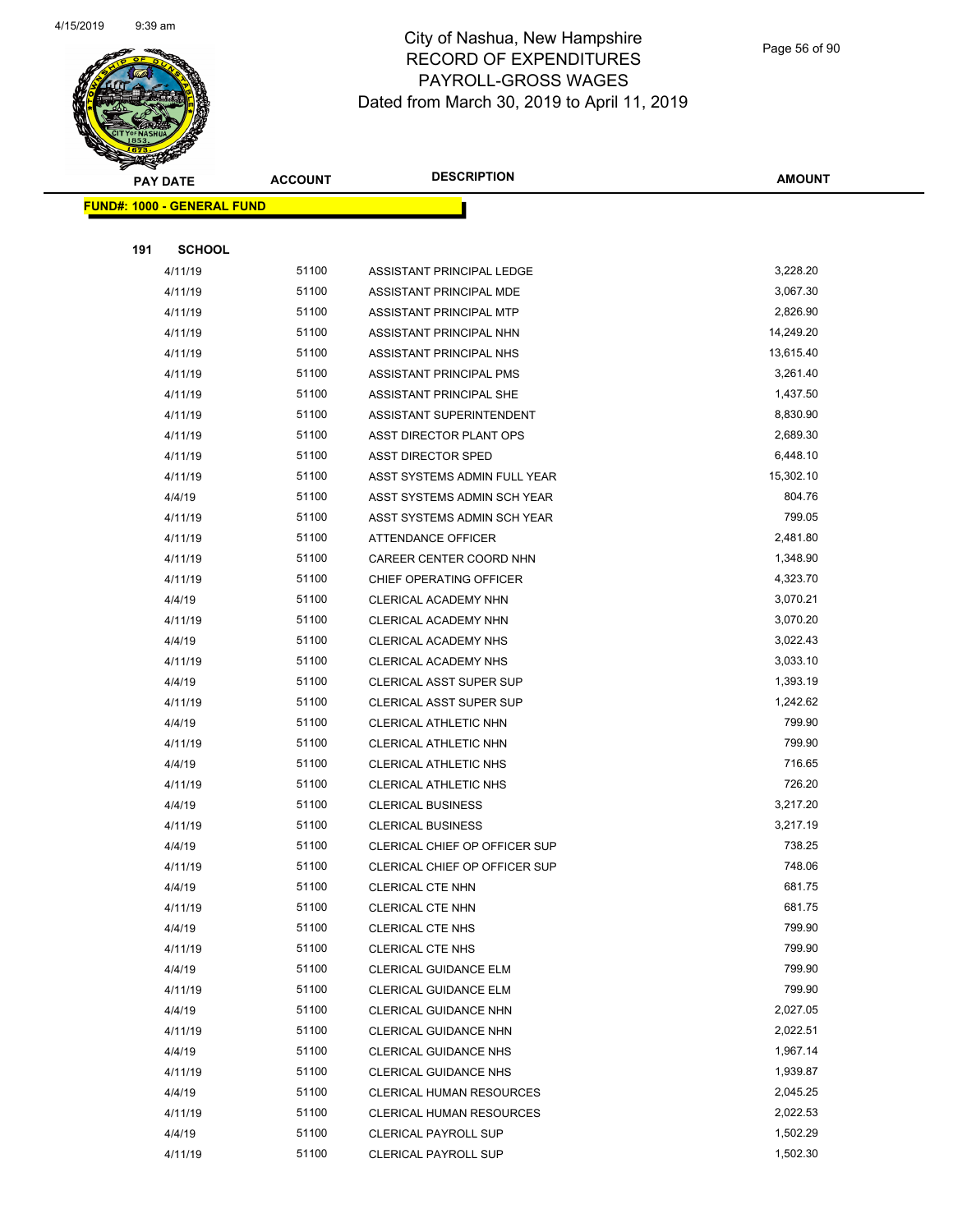

|     | <b>PAY DATE</b>                   | <b>ACCOUNT</b> | <b>DESCRIPTION</b>                                 | <b>AMOUNT</b>      |
|-----|-----------------------------------|----------------|----------------------------------------------------|--------------------|
|     | <b>FUND#: 1000 - GENERAL FUND</b> |                |                                                    |                    |
|     |                                   |                |                                                    |                    |
| 191 | <b>SCHOOL</b>                     |                |                                                    |                    |
|     | 4/4/19                            | 51100          | <b>CLERICAL PLANT OPS</b>                          | 751.15             |
|     | 4/11/19                           | 51100          | <b>CLERICAL PLANT OPS</b>                          | 751.15             |
|     | 4/4/19                            | 51100          | <b>CLERICAL PRINCIPAL AMH</b>                      | 1,433.30           |
|     | 4/11/19                           | 51100          | <b>CLERICAL PRINCIPAL AMH</b>                      | 1,433.30           |
|     | 4/4/19                            | 51100          | CLERICAL PRINCIPAL BIC                             | 1,516.54           |
|     | 4/11/19                           | 51100          | CLERICAL PRINCIPAL BIC                             | 1,495.21           |
|     | 4/4/19                            | 51100          | <b>CLERICAL PRINCIPAL BIR</b>                      | 1,599.79           |
|     | 4/11/19                           | 51100          | <b>CLERICAL PRINCIPAL BIR</b>                      | 1,599.79           |
|     | 4/4/19                            | 51100          | <b>CLERICAL PRINCIPAL BRO</b>                      | 1,516.55           |
|     | 4/11/19                           | 51100          | CLERICAL PRINCIPAL BRO                             | 1,516.55           |
|     | 4/4/19                            | 51100          | CLERICAL PRINCIPAL CHA                             | 1,502.30           |
|     | 4/11/19                           | 51100          | CLERICAL PRINCIPAL CHA                             | 1,502.30           |
|     | 4/4/19                            | 51100          | CLERICAL PRINCIPAL DRC                             | 1,470.40           |
|     | 4/11/19                           | 51100          | CLERICAL PRINCIPAL DRC                             | 1,470.40           |
|     | 4/4/19                            | 51100          | CLERICAL PRINCIPAL ELM                             | 2,710.05           |
|     | 4/11/19                           | 51100          | CLERICAL PRINCIPAL ELM                             | 2,723.68           |
|     | 4/4/19                            | 51100          | <b>CLERICAL PRINCIPAL FES</b>                      | 1,438.85           |
|     | 4/11/19                           | 51100          | <b>CLERICAL PRINCIPAL FES</b>                      | 1,470.40           |
|     | 4/4/19                            | 51100          | <b>CLERICAL PRINCIPAL FMS</b>                      | 2,305.20           |
|     | 4/11/19                           | 51100          | <b>CLERICAL PRINCIPAL FMS</b>                      | 2,305.20           |
|     | 4/4/19                            | 51100          | CLERICAL PRINCIPAL LDG                             | 1,428.36           |
|     | 4/11/19                           | 51100          | <b>CLERICAL PRINCIPAL LDG</b>                      | 1,432.90           |
|     | 4/4/19                            | 51100          | <b>CLERICAL PRINCIPAL MDE</b>                      | 1,539.80           |
|     | 4/11/19                           | 51100          | <b>CLERICAL PRINCIPAL MDE</b>                      | 1,539.80           |
|     | 4/4/19                            | 51100          | <b>CLERICAL PRINCIPAL MTP</b>                      | 1,505.30           |
|     | 4/11/19                           | 51100          | CLERICAL PRINCIPAL MTP                             | 1,505.30           |
|     | 4/4/19                            | 51100          | CLERICAL PRINCIPAL NHN                             | 1,433.30           |
|     | 4/11/19                           | 51100          | CLERICAL PRINCIPAL NHN                             | 1,433.30           |
|     | 4/4/19                            | 51100          | <b>CLERICAL PRINCIPAL NHS</b>                      | 1,918.03           |
|     | 4/11/19                           | 51100          | CLERICAL PRINCIPAL NHS                             | 1,951.01           |
|     | 4/4/19                            | 51100          | <b>CLERICAL PRINCIPAL NSE</b>                      | 1,588.54           |
|     | 4/11/19                           | 51100          | <b>CLERICAL PRINCIPAL NSE</b>                      | 1,583.29           |
|     | 4/4/19                            | 51100          | <b>CLERICAL PRINCIPAL PMS</b>                      | 1,384.77           |
|     | 4/11/19                           | 51100          | <b>CLERICAL PRINCIPAL PMS</b>                      | 1,393.86           |
|     | 4/4/19                            | 51100          | <b>CLERICAL PRINCIPAL SHE</b>                      | 1,516.55           |
|     | 4/11/19                           | 51100          | CLERICAL PRINCIPAL SHE                             | 1,505.88<br>799.90 |
|     | 4/4/19                            | 51100          | CLERICAL RECEPTIONIST NHN                          | 799.90             |
|     | 4/11/19                           | 51100          | CLERICAL RECEPTIONIST NHN                          | 681.75             |
|     | 4/4/19                            | 51100          | CLERICAL RECEPTIONIST NHS                          | 681.75             |
|     | 4/11/19                           | 51100<br>51100 | CLERICAL RECEPTIONIST NHS                          | 681.75             |
|     | 4/4/19<br>4/11/19                 | 51100          | CLERICAL SPECIAL ED NHN                            | 681.75             |
|     | 4/4/19                            | 51100          | CLERICAL SPECIAL ED NHN<br>CLERICAL SPECIAL ED NHS | 711.87             |
|     | 4/11/19                           | 51100          | CLERICAL SPECIAL ED NHS                            | 687.98             |
|     |                                   |                |                                                    |                    |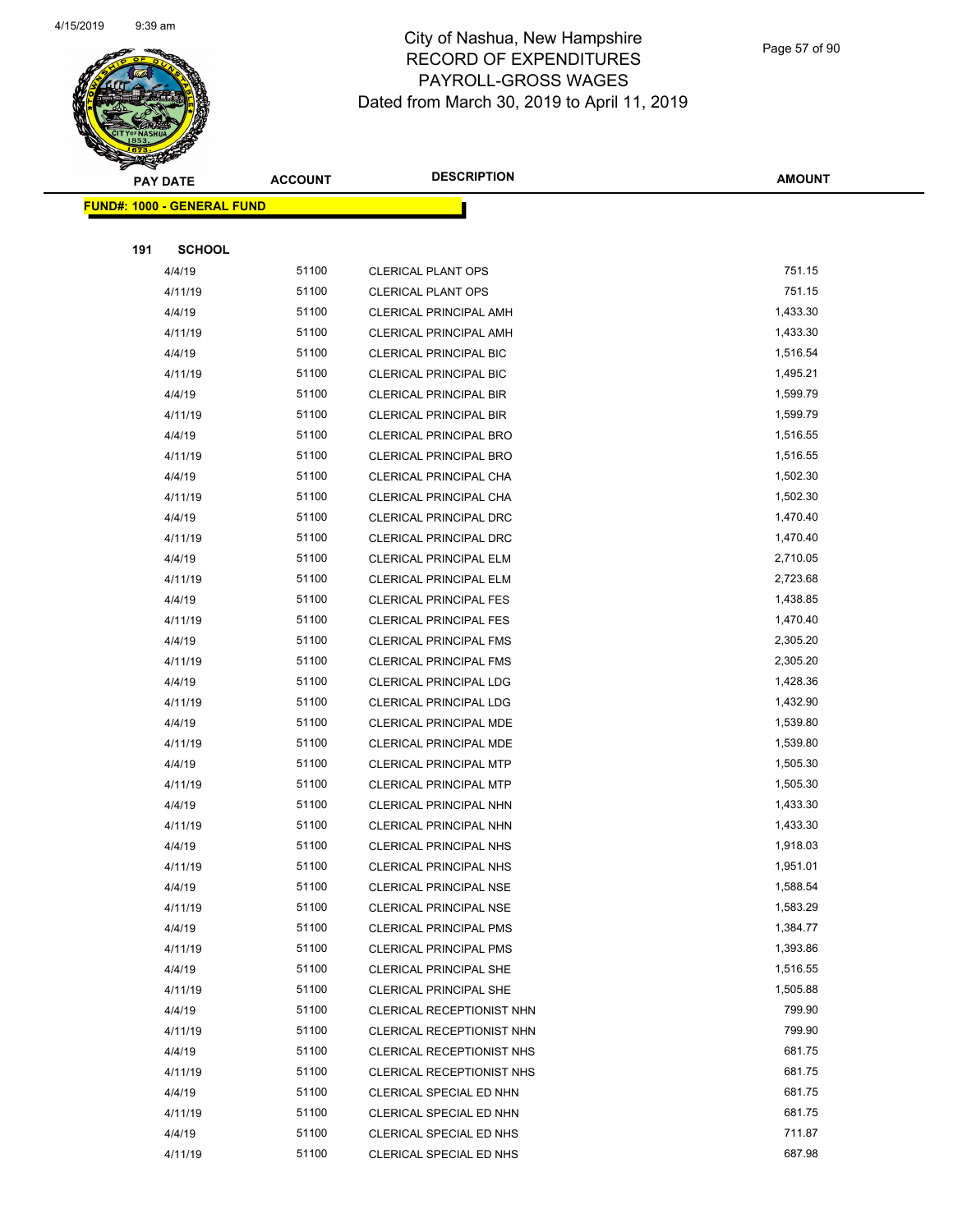

Page 58 of 90

| <b>PAY DATE</b>                   | <b>ACCOUNT</b> | <b>DESCRIPTION</b>                                     | <b>AMOUNT</b>    |
|-----------------------------------|----------------|--------------------------------------------------------|------------------|
| <b>FUND#: 1000 - GENERAL FUND</b> |                |                                                        |                  |
|                                   |                |                                                        |                  |
| 191<br><b>SCHOOL</b>              |                |                                                        |                  |
| 4/4/19                            | 51100          | CLERICAL SPECIAL ED SUP                                | 1,363.52         |
| 4/11/19                           | 51100          | CLERICAL SPECIAL ED SUP                                | 1,363.50         |
| 4/4/19                            | 51100          | <b>CLERICAL STUDENT SERV SUP</b>                       | 822.75           |
| 4/11/19                           | 51100          | CLERICAL STUDENT SERV SUP                              | 822.76           |
| 4/4/19                            | 51100          | CLERICAL SUPERINTENDANT HRLY                           | 779.64           |
| 4/11/19                           | 51100          | CLERICAL SUPERINTENDANT HRLY                           | 779.64           |
| 4/11/19                           | 51100          | CLERICAL SUPERINTENDANT SUP                            | 1,848.31         |
| 4/4/19                            | 51100          | <b>CUSTODIAN AMH</b>                                   | 1,389.60         |
| 4/11/19                           | 51100          | <b>CUSTODIAN AMH</b>                                   | 1,389.60         |
| 4/4/19                            | 51100          | <b>CUSTODIAN ASST HEAD ELM</b>                         | 888.32           |
| 4/11/19                           | 51100          | <b>CUSTODIAN ASST HEAD ELM</b>                         | 791.20           |
| 4/4/19                            | 51100          | <b>CUSTODIAN ASST HEAD FMS</b>                         | 791.20           |
| 4/11/19                           | 51100          | <b>CUSTODIAN ASST HEAD FMS</b>                         | 791.20           |
| 4/4/19                            | 51100          | <b>CUSTODIAN ASST HEAD NHN</b>                         | 1,590.40         |
| 4/11/19                           | 51100          | <b>CUSTODIAN ASST HEAD NHN</b>                         | 1,590.40         |
| 4/4/19                            | 51100          | <b>CUSTODIAN ASST HEAD NHS</b>                         | 1,582.40         |
| 4/11/19                           | 51100          | <b>CUSTODIAN ASST HEAD NHS</b>                         | 1,582.40         |
| 4/4/19                            | 51100          | <b>CUSTODIAN ASST HEAD PMS</b>                         | 791.20           |
| 4/11/19                           | 51100          | <b>CUSTODIAN ASST HEAD PMS</b>                         | 791.20           |
| 4/4/19                            | 51100          | <b>CUSTODIAN BIC</b>                                   | 1,389.61         |
| 4/11/19                           | 51100          | <b>CUSTODIAN BIC</b>                                   | 1,389.60         |
| 4/4/19                            | 51100          | <b>CUSTODIAN BIR</b>                                   | 1,389.60         |
| 4/11/19                           | 51100          | <b>CUSTODIAN BIR</b>                                   | 1,389.60         |
| 4/4/19                            | 51100          | <b>CUSTODIAN BRO</b>                                   | 1,389.60         |
| 4/11/19                           | 51100          | <b>CUSTODIAN BRO</b>                                   | 1,389.60         |
| 4/4/19                            | 51100          | <b>CUSTODIAN CHA</b>                                   | 1,408.88         |
| 4/11/19                           | 51100          | <b>CUSTODIAN CHA</b>                                   | 1,389.60         |
| 4/4/19                            | 51100          | <b>CUSTODIAN DRC</b>                                   | 1,389.60         |
| 4/11/19                           | 51100          | <b>CUSTODIAN DRC</b>                                   | 1,389.60         |
| 4/4/19                            | 51100          | <b>CUSTODIAN ELM</b>                                   | 4,953.20         |
| 4/11/19                           | 51100          | <b>CUSTODIAN ELM</b>                                   | 4,953.20         |
| 4/4/19                            | 51100          | <b>CUSTODIAN FES</b>                                   | 1,389.60         |
| 4/11/19                           | 51100          | <b>CUSTODIAN FES</b>                                   | 1,389.60         |
| 4/4/19                            | 51100          | <b>CUSTODIAN FMS</b>                                   | 2,827.76         |
| 4/11/19                           | 51100          | <b>CUSTODIAN FMS</b>                                   | 3,063.85         |
| 4/4/19                            | 51100          | <b>CUSTODIAN HEAD AMH</b>                              | 791.20           |
| 4/11/19                           | 51100          | <b>CUSTODIAN HEAD AMH</b>                              | 791.21           |
| 4/4/19                            | 51100          | <b>CUSTODIAN HEAD BIC</b>                              | 791.20           |
| 4/11/19                           | 51100          | <b>CUSTODIAN HEAD BIC</b>                              | 791.20           |
| 4/4/19                            | 51100          | <b>CUSTODIAN HEAD BIR</b>                              | 791.20<br>791.20 |
| 4/11/19                           | 51100<br>51100 | <b>CUSTODIAN HEAD BIR</b>                              | 791.20           |
| 4/4/19<br>4/11/19                 | 51100          | <b>CUSTODIAN HEAD BRO</b>                              | 791.20           |
| 4/4/19                            | 51100          | <b>CUSTODIAN HEAD BRO</b><br><b>CUSTODIAN HEAD CHA</b> | 791.20           |
|                                   |                |                                                        |                  |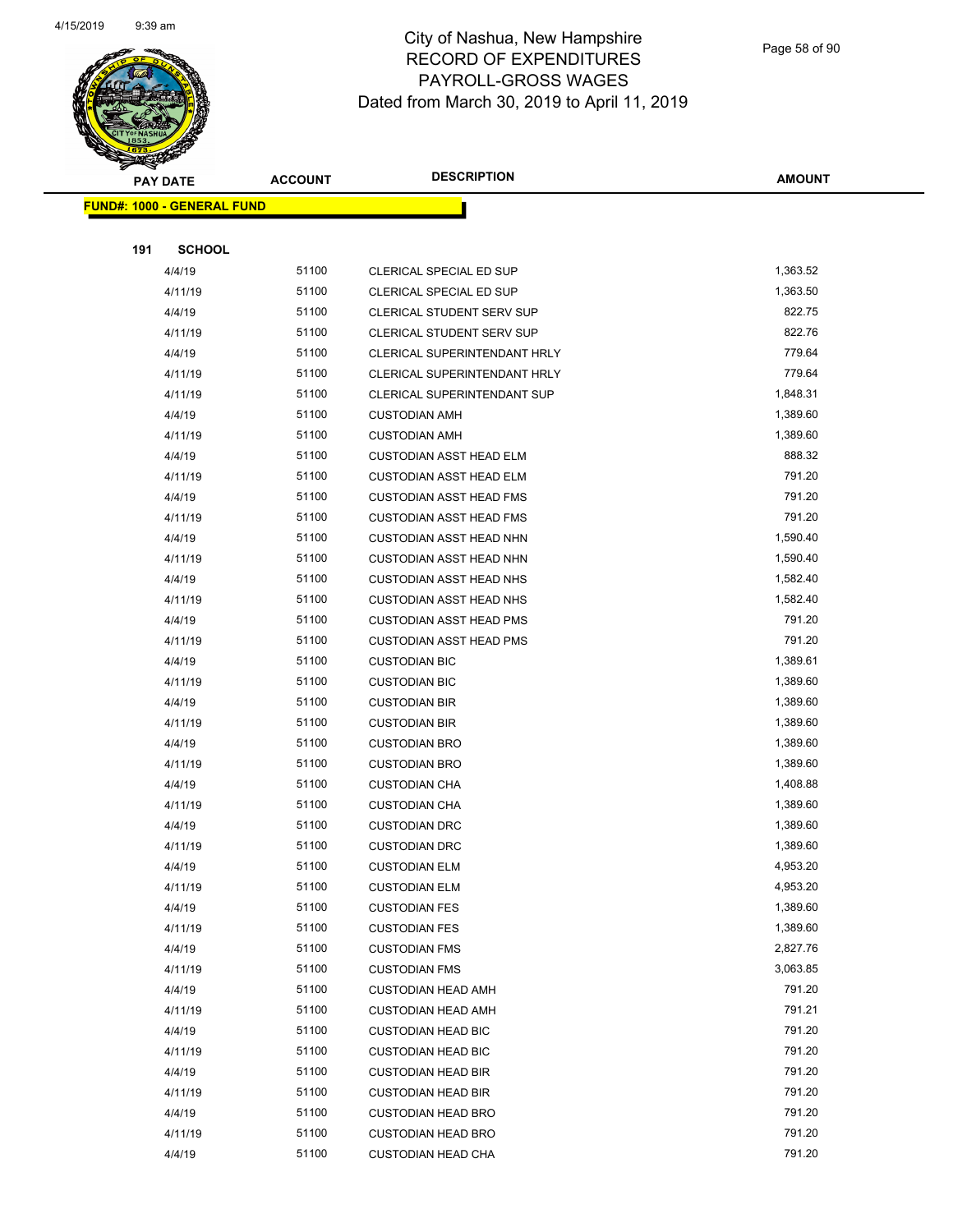

Page 59 of 90

|     | <b>PAY DATE</b>                    | <b>ACCOUNT</b> | <b>DESCRIPTION</b>              | <b>AMOUNT</b> |  |
|-----|------------------------------------|----------------|---------------------------------|---------------|--|
|     | <u> FUND#: 1000 - GENERAL FUND</u> |                |                                 |               |  |
|     |                                    |                |                                 |               |  |
| 191 | <b>SCHOOL</b>                      |                |                                 |               |  |
|     | 4/11/19                            | 51100          | <b>CUSTODIAN HEAD CHA</b>       | 791.20        |  |
|     | 4/4/19                             | 51100          | <b>CUSTODIAN HEAD DRC</b>       | 791.20        |  |
|     | 4/11/19                            | 51100          | <b>CUSTODIAN HEAD DRC</b>       | 791.20        |  |
|     | 4/4/19                             | 51100          | <b>CUSTODIAN HEAD ELM</b>       | 937.60        |  |
|     | 4/11/19                            | 51100          | <b>CUSTODIAN HEAD ELM</b>       | 937.60        |  |
|     | 4/4/19                             | 51100          | <b>CUSTODIAN HEAD FES</b>       | 791.20        |  |
|     | 4/11/19                            | 51100          | <b>CUSTODIAN HEAD FES</b>       | 791.20        |  |
|     | 4/4/19                             | 51100          | <b>CUSTODIAN HEAD FMS</b>       | 937.60        |  |
|     | 4/11/19                            | 51100          | <b>CUSTODIAN HEAD FMS</b>       | 937.60        |  |
|     | 4/4/19                             | 51100          | <b>CUSTODIAN HEAD LDG</b>       | 791.20        |  |
|     | 4/11/19                            | 51100          | <b>CUSTODIAN HEAD LDG</b>       | 791.20        |  |
|     | 4/4/19                             | 51100          | <b>CUSTODIAN HEAD MDE</b>       | 791.20        |  |
|     | 4/11/19                            | 51100          | <b>CUSTODIAN HEAD MDE</b>       | 791.20        |  |
|     | 4/4/19                             | 51100          | <b>CUSTODIAN HEAD MTP</b>       | 791.20        |  |
|     | 4/11/19                            | 51100          | <b>CUSTODIAN HEAD MTP</b>       | 791.20        |  |
|     | 4/4/19                             | 51100          | <b>CUSTODIAN HEAD NHN</b>       | 943.20        |  |
|     | 4/11/19                            | 51100          | <b>CUSTODIAN HEAD NHN</b>       | 943.20        |  |
|     | 4/4/19                             | 51100          | <b>CUSTODIAN HEAD NHS</b>       | 943.20        |  |
|     | 4/11/19                            | 51100          | <b>CUSTODIAN HEAD NHS</b>       | 943.20        |  |
|     | 4/4/19                             | 51100          | <b>CUSTODIAN HEAD NSE</b>       | 791.20        |  |
|     | 4/11/19                            | 51100          | <b>CUSTODIAN HEAD NSE</b>       | 791.20        |  |
|     | 4/4/19                             | 51100          | <b>CUSTODIAN HEAD PMS</b>       | 937.60        |  |
|     | 4/11/19                            | 51100          | <b>CUSTODIAN HEAD PMS</b>       | 937.60        |  |
|     | 4/4/19                             | 51100          | <b>CUSTODIAN HEAD SHE</b>       | 791.20        |  |
|     | 4/11/19                            | 51100          | <b>CUSTODIAN HEAD SHE</b>       | 791.20        |  |
|     | 4/4/19                             | 51100          | <b>CUSTODIAN LDG</b>            | 694.80        |  |
|     | 4/11/19                            | 51100          | <b>CUSTODIAN LDG</b>            | 694.80        |  |
|     | 4/4/19                             | 51100          | <b>CUSTODIAN MDE</b>            | 929.29        |  |
|     | 4/11/19                            | 51100          | <b>CUSTODIAN MDE</b>            | 694.80        |  |
|     | 4/4/19                             | 51100          | <b>CUSTODIAN MTP</b>            | 1,471.24      |  |
|     | 4/11/19                            | 51100          | <b>CUSTODIAN MTP</b>            | 1,471.24      |  |
|     | 4/4/19                             | 51100          | <b>CUSTODIAN NHN</b>            | 9,150.65      |  |
|     | 4/11/19                            | 51100          | <b>CUSTODIAN NHN</b>            | 9,072.46      |  |
|     | 4/4/19                             | 51100          | <b>CUSTODIAN NHS</b>            | 9,096.49      |  |
|     | 4/11/19                            | 51100          | <b>CUSTODIAN NHS</b>            | 9,096.51      |  |
|     | 4/4/19                             | 51100          | <b>CUSTODIAN NSE</b>            | 1,389.60      |  |
|     | 4/11/19                            | 51100          | <b>CUSTODIAN NSE</b>            | 1,428.16      |  |
|     | 4/4/19                             | 51100          | <b>CUSTODIAN PMS</b>            | 2,084.40      |  |
|     | 4/11/19                            | 51100          | <b>CUSTODIAN PMS</b>            | 2,084.40      |  |
|     | 4/4/19                             | 51100          | <b>CUSTODIAN SHE</b>            | 1,408.88      |  |
|     | 4/11/19                            | 51100          | <b>CUSTODIAN SHE</b>            | 1,389.60      |  |
|     | 4/11/19                            | 51100          | <b>CUSTODIAN SUPERVISOR WPO</b> | 6,116.60      |  |
|     | 4/11/19                            | 51100          | <b>CUSTODIAN WID</b>            | 660.00        |  |
|     | 4/11/19                            | 51100          | DATA ANALYST                    | 3,226.80      |  |
|     |                                    |                |                                 |               |  |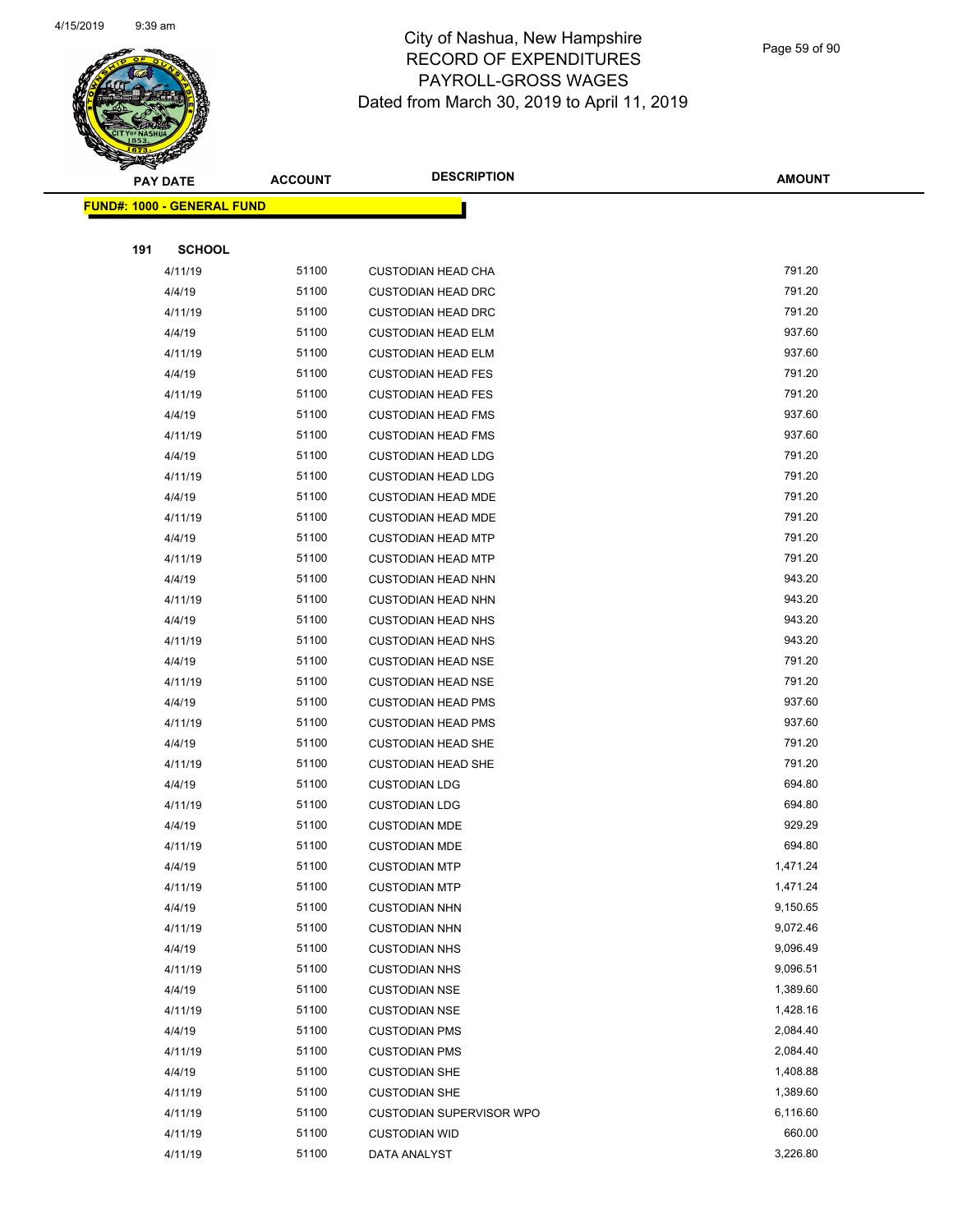

Page 60 of 90

|     | <b>PAY DATE</b>                   | <b>ACCOUNT</b> | <b>DESCRIPTION</b>            | <b>AMOUNT</b> |
|-----|-----------------------------------|----------------|-------------------------------|---------------|
|     | <b>FUND#: 1000 - GENERAL FUND</b> |                |                               |               |
|     |                                   |                |                               |               |
| 191 | <b>SCHOOL</b>                     |                |                               |               |
|     | 4/11/19                           | 51100          | <b>DIRECTOR ATHLETICS</b>     | 3,761.50      |
|     | 4/11/19                           | 51100          | DIRECTOR COM GRANTS           | 1,644.68      |
|     | 4/11/19                           | 51100          | <b>DIRECTOR GUIDANCE</b>      | 6,640.00      |
|     | 4/11/19                           | 51100          | DIRECTOR HUMAN RESOURCES      | 3,422.50      |
|     | 4/11/19                           | 51100          | <b>DIRECTOR PLANT OPS</b>     | 3,904.60      |
|     | 4/11/19                           | 51100          | DIRECTOR SPECIAL ED           | 3,670.60      |
|     | 4/11/19                           | 51100          | DIRECTOR STUDENT SERVICES     | 3,429.60      |
|     | 4/11/19                           | 51100          | DIRECTOR TECHNOLOGY           | 4,319.90      |
|     | 4/11/19                           | 51100          | DIRECTOR TRANSPORTATION       | 3,264.80      |
|     | 4/11/19                           | 51100          | DIRECTOR VOCATIONAL           | 6,774.70      |
|     | 4/11/19                           | 51100          | DW TECHNOLOGY PEER COACH      | 1,785.80      |
|     | 4/4/19                            | 51100          | E-BLOCK TECHNICAL PARA        | 679.34        |
|     | 4/11/19                           | 51100          | E-BLOCK TECHNICAL PARA        | 694.32        |
|     | 4/11/19                           | 51100          | ELL OUTREACH WORKER           | 1,723.00      |
|     | 4/11/19                           | 51100          | <b>GUIDANCE COUNSELOR AMH</b> | 2,358.10      |
|     | 4/11/19                           | 51100          | <b>GUIDANCE COUNSELOR BIC</b> | 2,026.30      |
|     | 4/11/19                           | 51100          | <b>GUIDANCE COUNSELOR BIR</b> | 2,977.30      |
|     | 4/11/19                           | 51100          | GUIDANCE COUNSELOR BRO        | 1,942.00      |
|     | 4/11/19                           | 51100          | <b>GUIDANCE COUNSELOR CHA</b> | 2,977.30      |
|     | 4/11/19                           | 51100          | <b>GUIDANCE COUNSELOR DRC</b> | 2,885.20      |
|     | 4/11/19                           | 51100          | GUIDANCE COUNSELOR ELM        | 13,364.00     |
|     | 4/11/19                           | 51100          | <b>GUIDANCE COUNSELOR FES</b> | 2,885.20      |
|     | 4/11/19                           | 51100          | GUIDANCE COUNSELOR FMS        | 5,545.30      |
|     | 4/11/19                           | 51100          | GUIDANCE COUNSELOR LDG        | 2,977.30      |
|     | 4/11/19                           | 51100          | <b>GUIDANCE COUNSELOR MDE</b> | 2,856.70      |
|     | 4/11/19                           | 51100          | <b>GUIDANCE COUNSELOR MTP</b> | 2,885.20      |
|     | 4/11/19                           | 51100          | GUIDANCE COUNSELOR NHN        | 17,408.50     |
|     | 3/31/19                           | 51100          | GUIDANCE COUNSELOR NHS        | (1,572.51)    |
|     | 4/11/19                           | 51100          | GUIDANCE COUNSELOR NHS        | 18,800.20     |
|     | 4/11/19                           | 51100          | <b>GUIDANCE COUNSELOR NSE</b> | 2,885.20      |
|     | 4/11/19                           | 51100          | <b>GUIDANCE COUNSELOR PMS</b> | 8,876.70      |
|     | 4/11/19                           | 51100          | GUIDANCE COUNSELOR SHE        | 2,885.20      |
|     | 4/11/19                           | 51100          | JOB DEVELOPER SPED NHN        | 2,977.30      |
|     | 4/11/19                           | 51100          | LIBRARIAN AMH                 | 1,951.10      |
|     | 4/11/19                           | 51100          | <b>LIBRARIAN BIC</b>          | 1,792.40      |
|     | 4/11/19                           | 51100          | <b>LIBRARIAN BIR</b>          | 2,110.20      |
|     | 4/11/19                           | 51100          | LIBRARIAN BRO                 | 2,048.10      |
|     | 4/11/19                           | 51100          | LIBRARIAN CHA                 | 2,977.30      |
|     | 4/11/19                           | 51100          | LIBRARIAN DRC                 | 2,205.00      |
|     | 4/11/19                           | 51100          | LIBRARIAN ELM                 | 2,001.60      |
|     | 4/11/19                           | 51100          | <b>LIBRARIAN FES</b>          | 2,885.20      |
|     | 4/11/19                           | 51100          | <b>LIBRARIAN FMS</b>          | 2,885.20      |
|     | 4/11/19                           | 51100          | <b>LIBRARIAN LDG</b>          | 2,257.00      |
|     | 4/11/19                           | 51100          | LIBRARIAN MDE                 | 2,856.70      |
|     |                                   |                |                               |               |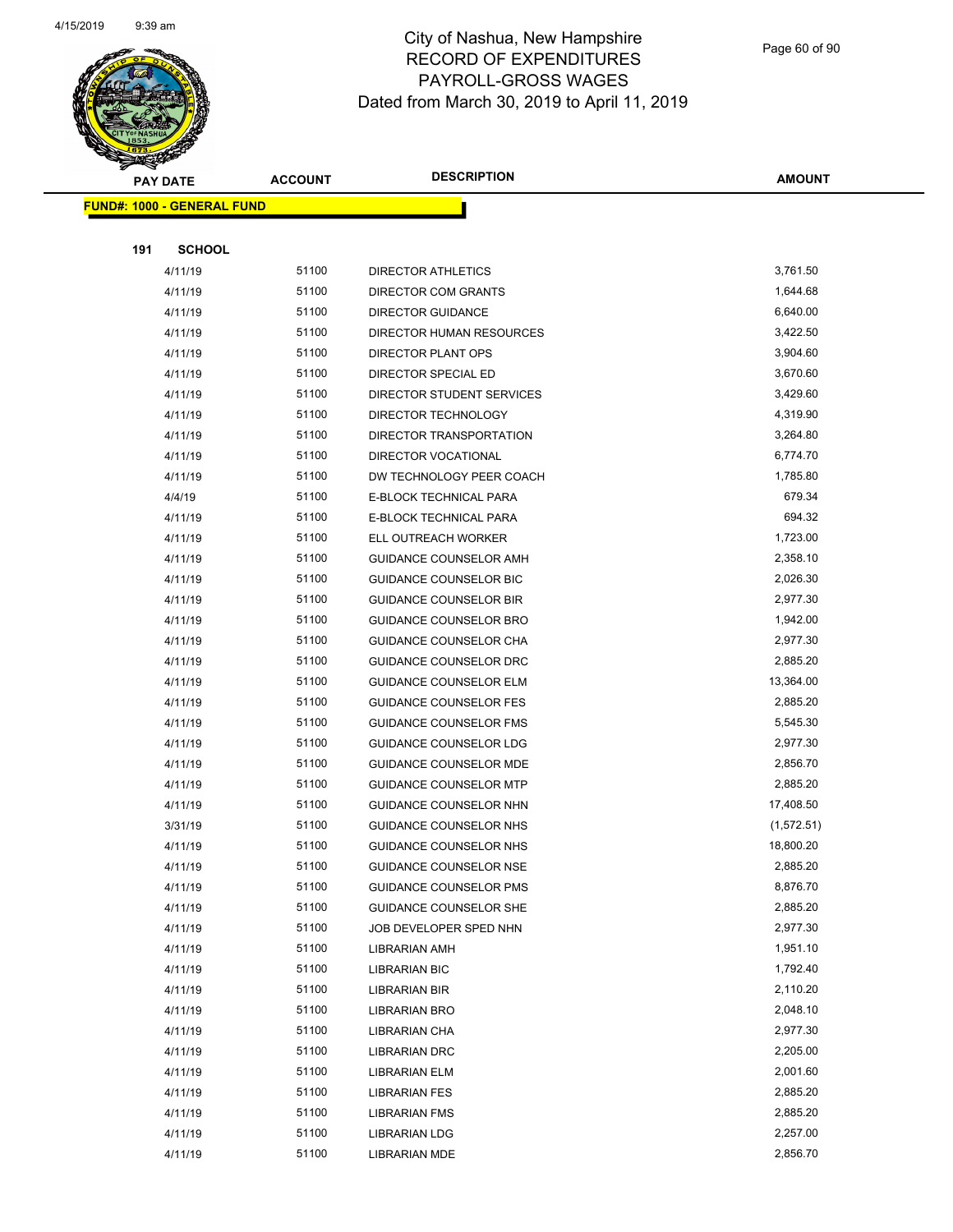

| S<br>$\tilde{\phantom{a}}$ | <b>PAY DATE</b>                   | <b>ACCOUNT</b> | <b>DESCRIPTION</b>           | AMOUNT   |
|----------------------------|-----------------------------------|----------------|------------------------------|----------|
|                            | <b>FUND#: 1000 - GENERAL FUND</b> |                |                              |          |
|                            |                                   |                |                              |          |
| 191                        | <b>SCHOOL</b>                     |                |                              |          |
|                            | 4/11/19                           | 51100          | <b>LIBRARIAN MTP</b>         | 1,629.00 |
|                            | 4/11/19                           | 51100          | LIBRARIAN NHN                | 4,811.40 |
|                            | 4/11/19                           | 51100          | <b>LIBRARIAN NHS</b>         | 5,900.80 |
|                            | 4/11/19                           | 51100          | LIBRARIAN NSE                | 2,856.70 |
|                            | 4/11/19                           | 51100          | <b>LIBRARIAN PMS</b>         | 2,001.60 |
|                            | 4/11/19                           | 51100          | <b>LIBRARIAN SHE</b>         | 2,885.20 |
|                            | 4/11/19                           | 51100          | LICENSED PRACTICAL NURSE ELM | 1,414.60 |
|                            | 4/11/19                           | 51100          | LICENSED PRACTICAL NURSE FMS | 1,545.50 |
|                            | 4/4/19                            | 51100          | MAINTENANCE ALARM WPO        | 998.80   |
|                            | 4/11/19                           | 51100          | MAINTENANCE ALARM WPO        | 1,086.20 |
|                            | 4/4/19                            | 51100          | MAINTENANCE CARPENTER WPO    | 975.60   |
|                            | 4/11/19                           | 51100          | MAINTENANCE CARPENTER WPO    | 975.60   |
|                            | 4/4/19                            | 51100          | MAINTENANCE ELECTRICIAN WPO  | 1,897.60 |
|                            | 4/11/19                           | 51100          | MAINTENANCE ELECTRICIAN WPO  | 1,784.93 |
|                            | 4/4/19                            | 51100          | MAINTENANCE GRDS FORMEN WPO  | 975.60   |
|                            | 4/11/19                           | 51100          | MAINTENANCE GRDS FORMEN WPO  | 975.60   |
|                            | 4/4/19                            | 51100          | MAINTENANCE GROUNDS WPO      | 3,348.80 |
|                            | 4/11/19                           | 51100          | MAINTENANCE GROUNDS WPO      | 3,348.80 |
|                            | 4/4/19                            | 51100          | MAINTENANCE HVAC WPO         | 5,869.61 |
|                            | 4/11/19                           | 51100          | MAINTENANCE HVAC WPO         | 5,869.62 |
|                            | 4/4/19                            | 51100          | MAINTENANCE MESSENGER WPO    | 937.60   |
|                            | 4/11/19                           | 51100          | MAINTENANCE MESSENGER WPO    | 937.60   |
|                            | 4/4/19                            | 51100          | MAINTENANCE PLUMBER WPO      | 1,002.80 |
|                            | 4/11/19                           | 51100          | MAINTENANCE PLUMBER WPO      | 1,002.80 |
|                            | 4/4/19                            | 51100          | MAINTENANCE TRADES WPO       | 2,946.00 |
|                            | 4/11/19                           | 51100          | MAINTENANCE TRADES WPO       | 2,946.00 |
|                            | 4/11/19                           | 51100          | <b>MARKETING TEACHER NHS</b> | 2,799.90 |
|                            | 4/11/19                           | 51100          | <b>NURSE AMH</b>             | 2,701.20 |
|                            | 4/11/19                           | 51100          | <b>NURSE BIC</b>             | 2,701.20 |
|                            | 4/11/19                           | 51100          | <b>NURSE BIR</b>             | 2,674.40 |
|                            | 4/11/19                           | 51100          | <b>NURSE BRO</b>             | 2,701.20 |
|                            | 4/11/19                           | 51100          | <b>NURSE CHA</b>             | 2,701.20 |
|                            | 4/11/19                           | 51100          | <b>NURSE DRC</b>             | 2,701.20 |
|                            | 4/11/19                           | 51100          | <b>NURSE ELM</b>             | 3,192.30 |
|                            | 4/11/19                           | 51100          | <b>NURSE FES</b>             | 672.57   |
|                            | 4/11/19                           | 51100          | <b>NURSE FMS</b>             | 4,431.60 |
|                            | 4/11/19                           | 51100          | NURSE LDG                    | 2,555.80 |
|                            | 4/11/19                           | 51100          | <b>NURSE MDE</b>             | 2,208.00 |
|                            | 4/11/19                           | 51100          | <b>NURSE MTP</b>             | 1,819.70 |
|                            | 4/11/19                           | 51100          | <b>NURSE NHN</b>             | 3,460.80 |
|                            | 4/11/19                           | 51100          | <b>NURSE NHS</b>             | 3,400.70 |
|                            | 4/11/19                           | 51100          | <b>NURSE NSE</b>             | 2,701.20 |
|                            | 4/11/19                           | 51100          | <b>NURSE PMS</b>             | 1,561.40 |
|                            | 4/11/19                           | 51100          | <b>NURSE SHE</b>             | 1,794.50 |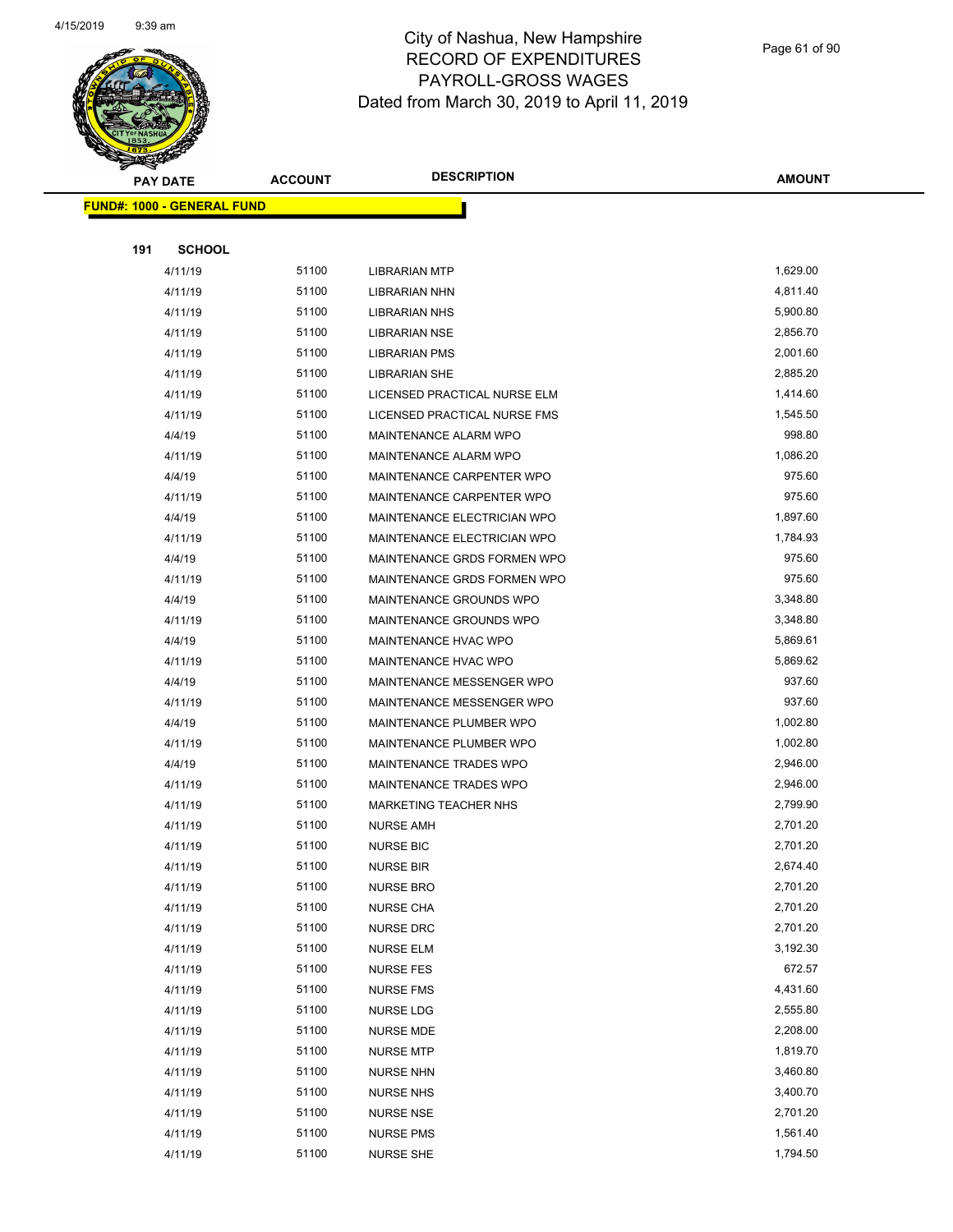

|     | <b>PAY DATE</b>                   | <b>ACCOUNT</b> | <b>DESCRIPTION</b>              | <b>AMOUNT</b> |
|-----|-----------------------------------|----------------|---------------------------------|---------------|
|     | <b>FUND#: 1000 - GENERAL FUND</b> |                |                                 |               |
|     |                                   |                |                                 |               |
| 191 | <b>SCHOOL</b>                     |                |                                 |               |
|     | 4/11/19                           | 51100          | OFFICE MANAGER BUSINESS         | 2,655.20      |
|     | 4/11/19                           | 51100          | OFFICE MANAGER HUMAN RESOURCES  | 1,900.50      |
|     | 4/11/19                           | 51100          | OFFICE MANAGER SPED             | 2,002.10      |
|     | 4/11/19                           | 51100          | <b>OUT DISTRICT COORDINATOR</b> | 3,059.80      |
|     | 4/4/19                            | 51100          | PARA PRE SCHOOL BIR             | 1,482.43      |
|     | 4/11/19                           | 51100          | PARA PRE SCHOOL BIR             | 1,441.27      |
|     | 4/4/19                            | 51100          | PARA ALT AMH                    | 603.33        |
|     | 4/11/19                           | 51100          | PARA ALT AMH                    | 603.33        |
|     | 4/4/19                            | 51100          | PARA ALT FMS                    | 639.38        |
|     | 4/11/19                           | 51100          | PARA ALT FMS                    | 644.37        |
|     | 4/4/19                            | 51100          | PARA ALT LDG                    | 456.96        |
|     | 4/11/19                           | 51100          | PARA ALT LDG                    | 435.87        |
|     | 4/4/19                            | 51100          | PARA ALT MTP                    | 421.80        |
|     | 4/11/19                           | 51100          | PARA ALT MTP                    | 442.91        |
|     | 4/4/19                            | 51100          | PARA ALT PMS                    | 435.88        |
|     | 4/11/19                           | 51100          | PARA ALT PMS                    | 425.34        |
|     | 4/4/19                            | 51100          | PARA DW SPEC ED AMH             | 11,999.47     |
|     | 4/11/19                           | 51100          | PARA DW SPEC ED AMH             | 11,699.16     |
|     | 4/4/19                            | 51100          | PARA DW SPEC ED BIC             | 436.81        |
|     | 4/11/19                           | 51100          | PARA DW SPEC ED BIC             | 436.81        |
|     | 4/4/19                            | 51100          | PARA DW SPEC ED BIR             | 2,004.27      |
|     | 4/11/19                           | 51100          | PARA DW SPEC ED BIR             | 2,009.10      |
|     | 4/4/19                            | 51100          | PARA DW SPEC ED BRO             | 5,157.90      |
|     | 4/11/19                           | 51100          | PARA DW SPEC ED BRO             | 5,266.23      |
|     | 4/4/19                            | 51100          | PARA DW SPEC ED CHA             | 11,741.23     |
|     | 4/11/19                           | 51100          | PARA DW SPEC ED CHA             | 11,705.05     |
|     | 4/4/19                            | 51100          | PARA DW SPEC ED DRC             | 523.21        |
|     | 4/11/19                           | 51100          | PARA DW SPEC ED DRC             | 523.22        |
|     | 4/4/19                            | 51100          | PARA DW SPEC ED FMS             | 8,221.39      |
|     | 4/11/19                           | 51100          | PARA DW SPEC ED FMS             | 7,952.45      |
|     | 4/4/19                            | 51100          | PARA DW SPEC ED MDE             | 9,489.42      |
|     | 4/11/19                           | 51100          | PARA DW SPEC ED MDE             | 9,594.32      |
|     | 4/4/19                            | 51100          | PARA DW SPEC ED MTP             | 468.63        |
|     | 4/11/19                           | 51100          | PARA DW SPEC ED MTP             | 473.85        |
|     | 4/4/19                            | 51100          | PARA DW SPEC ED NHN             | 4,543.16      |
|     | 4/11/19                           | 51100          | PARA DW SPEC ED NHN             | 4,540.37      |
|     | 4/4/19                            | 51100          | PARA DW SPEC ED NHS             | 6,382.12      |
|     | 4/11/19                           | 51100          | PARA DW SPEC ED NHS             | 6,367.75      |
|     | 4/4/19                            | 51100          | PARA DW SPEC ED NSE             | 3,907.51      |
|     | 4/11/19                           | 51100          | PARA DW SPEC ED NSE             | 3,872.83      |
|     | 4/4/19                            | 51100          | PARA DW SPEC ED PMS             | 1,716.95      |
|     | 4/11/19                           | 51100          | PARA DW SPEC ED PMS             | 1,686.23      |
|     | 4/4/19                            | 51100          | PARA DW SPEC ED SHE             | 12,556.50     |
|     | 4/11/19                           | 51100          | PARA DW SPEC ED SHE             | 12,786.88     |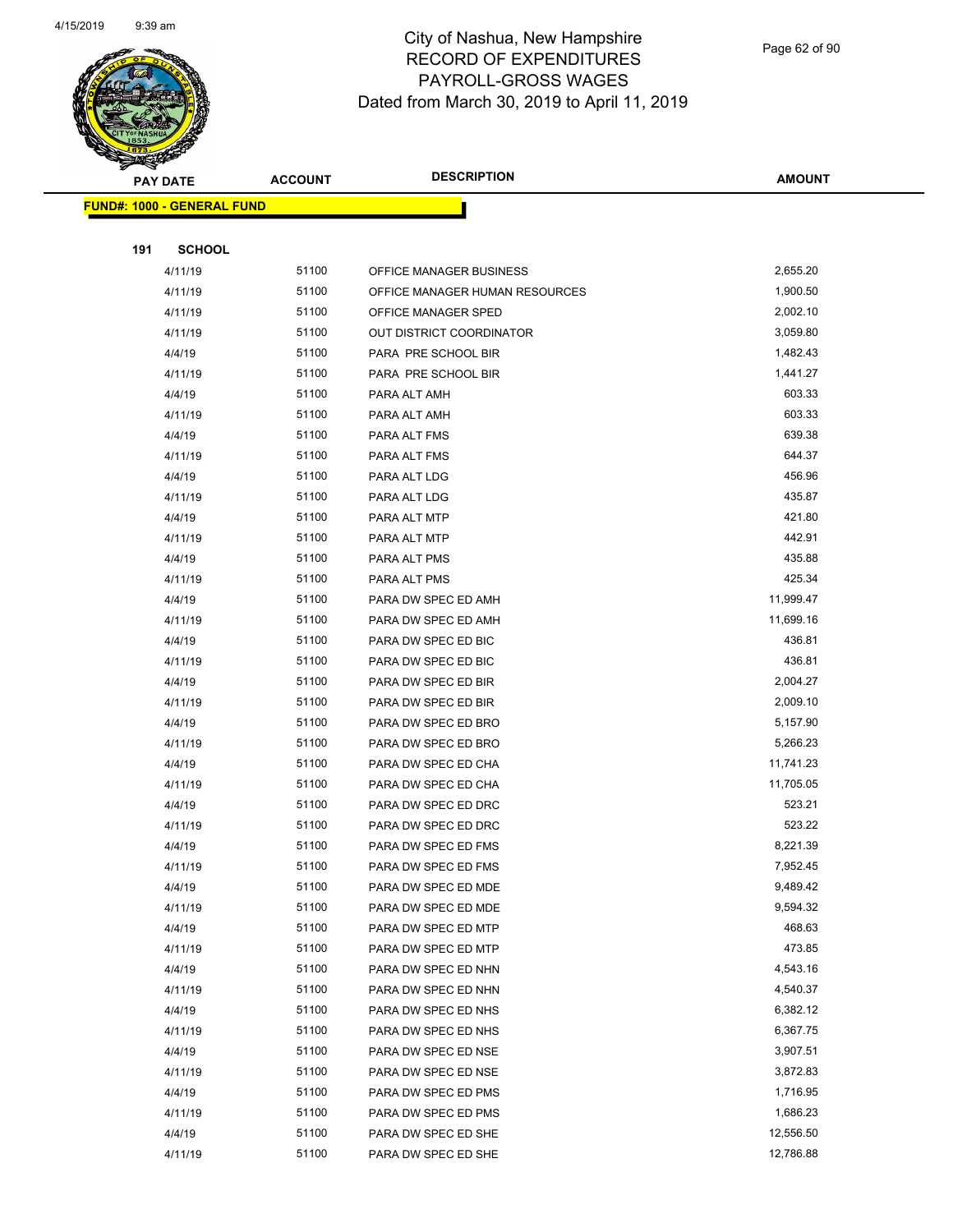

Page 63 of 90

| ॼ   | <b>PAY DATE</b>                   | <b>ACCOUNT</b> | <b>DESCRIPTION</b>             | <b>AMOUNT</b>        |
|-----|-----------------------------------|----------------|--------------------------------|----------------------|
|     | <b>FUND#: 1000 - GENERAL FUND</b> |                |                                |                      |
|     |                                   |                |                                |                      |
| 191 | <b>SCHOOL</b>                     |                |                                |                      |
|     | 4/4/19                            | 51100          | PARA DW SPEC ED WID            | 536.59               |
|     | 4/11/19                           | 51100          | PARA DW SPEC ED WID            | 1,025.31             |
|     | 4/4/19                            | 51100          | PARA DW SPEC ELM               | 9,623.67             |
|     | 4/11/19                           | 51100          | PARA DW SPEC ELM               | 9,601.18             |
|     | 4/4/19                            | 51100          | PARA ELL DRC                   | 572.63               |
|     | 4/11/19                           | 51100          | PARA ELL DRC                   | 567.90               |
|     | 4/4/19                            | 51100          | PARA ELL ELM                   | 858.30               |
|     | 4/11/19                           | 51100          | PARA ELL ELM                   | 874.96               |
|     | 4/4/19                            | 51100          | PARA ELL FES                   | 528.60               |
|     | 4/11/19                           | 51100          | PARA ELL FES                   | 512.90               |
|     | 4/4/19                            | 51100          | PARA ELL FMS                   | 375.37               |
|     | 4/11/19                           | 51100          | PARA ELL FMS                   | 371.96               |
|     | 4/4/19                            | 51100          | PARA ELL LDG                   | 1,172.41             |
|     | 4/11/19                           | 51100          | PARA ELL LDG                   | 1,172.40             |
|     | 4/4/19                            | 51100          | PARA ELL MTP                   | 436.80               |
|     | 4/11/19                           | 51100          | PARA ELL MTP                   | 436.80               |
|     | 4/4/19                            | 51100          | PARA ELL PMS                   | 426.55               |
|     | 4/11/19                           | 51100          | PARA ELL PMS                   | 433.39               |
|     | 4/4/19                            | 51100          | PARA ELL SHE                   | 635.05               |
|     | 4/11/19                           | 51100          | PARA ELL SHE                   | 635.05               |
|     | 4/4/19                            | 51100          | PARA INST AMH                  | 2,700.20             |
|     | 4/11/19                           | 51100          | PARA INST AMH                  | 2,692.13             |
|     | 4/4/19                            | 51100          | PARA INST BIC                  | 6,476.23             |
|     | 4/11/19                           | 51100          | PARA INST BIC                  | 6,332.60             |
|     | 4/4/19                            | 51100          | PARA INST BIR                  | 3,892.12             |
|     | 4/11/19                           | 51100          | PARA INST BIR                  | 3,893.76             |
|     | 4/4/19                            | 51100          | PARA INST BRO                  | 3,472.81             |
|     | 4/11/19                           | 51100          | PARA INST BRO                  | 3,478.69             |
|     | 4/4/19                            | 51100          | PARA INST CHA                  | 4,456.77             |
|     | 4/11/19                           | 51100          | PARA INST CHA                  | 4,515.89             |
|     | 4/4/19                            | 51100          | PARA INST DRC                  | 3,317.69             |
|     | 4/11/19                           | 51100          | PARA INST DRC                  | 3,312.84             |
|     | 4/4/19                            | 51100          | PARA INST ELM                  | 5,171.22             |
|     | 4/11/19                           | 51100          | PARA INST ELM                  | 5,166.75             |
|     | 4/4/19                            | 51100<br>51100 | PARA INST FES                  | 6,609.30<br>6,671.15 |
|     | 4/11/19                           | 51100          | PARA INST FES                  | 4,983.71             |
|     | 4/4/19                            | 51100          | PARA INST FMS                  | 4,833.00             |
|     | 4/11/19<br>4/4/19                 | 51100          | PARA INST FMS<br>PARA INST LDG | 5,813.58             |
|     | 4/11/19                           | 51100          | PARA INST LDG                  | 5,995.95             |
|     | 4/4/19                            | 51100          | PARA INST MDE                  | 3,654.12             |
|     | 4/11/19                           | 51100          | PARA INST MDE                  | 3,793.03             |
|     | 4/4/19                            | 51100          | PARA INST MTP                  | 2,189.53             |
|     | 4/11/19                           | 51100          | PARA INST MTP                  | 2,179.22             |
|     |                                   |                |                                |                      |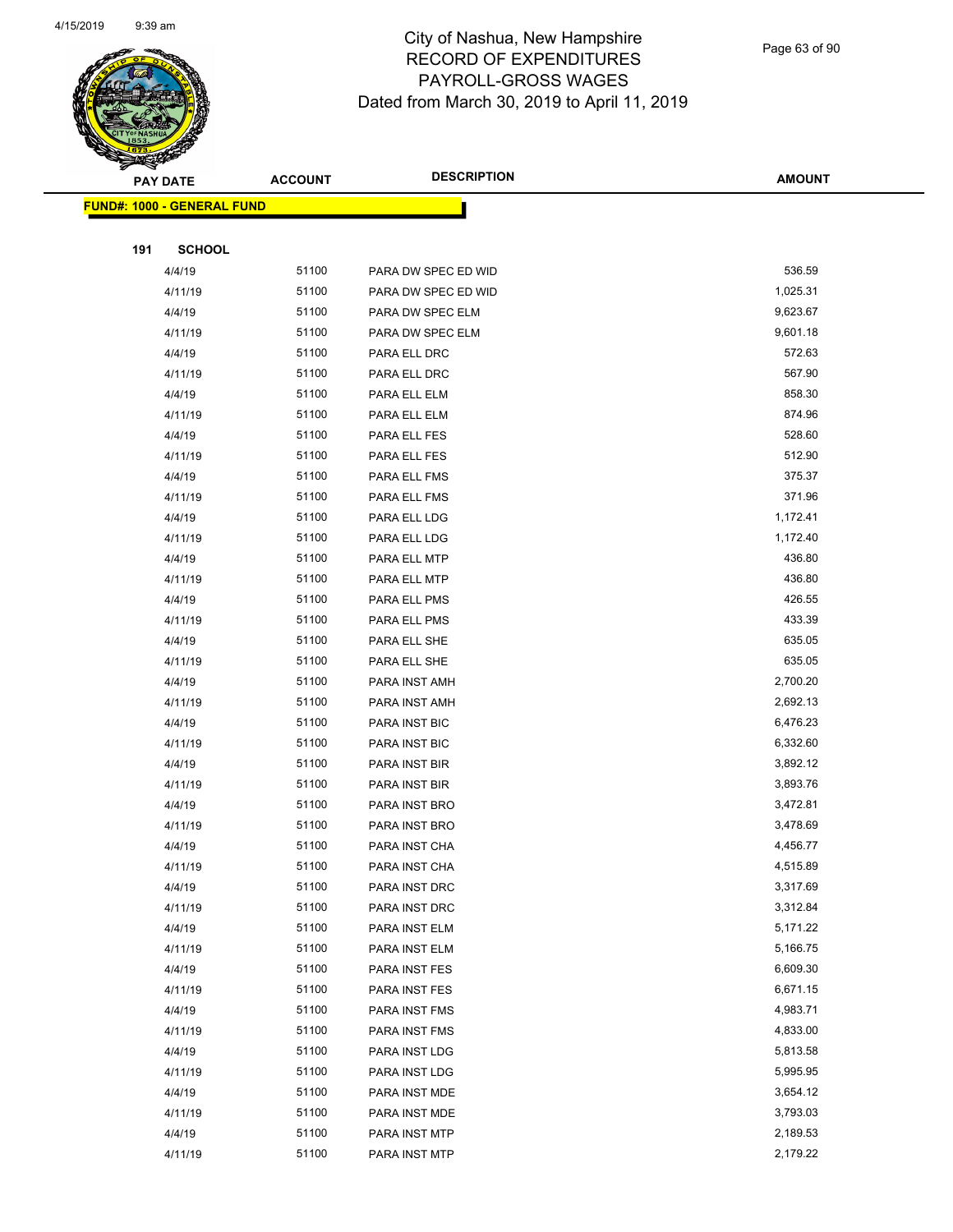

Page 64 of 90

|     | <b>PAY DATE</b>                   | <b>ACCOUNT</b> | <b>DESCRIPTION</b> | <b>AMOUNT</b> |
|-----|-----------------------------------|----------------|--------------------|---------------|
|     | <b>FUND#: 1000 - GENERAL FUND</b> |                |                    |               |
|     |                                   |                |                    |               |
| 191 | <b>SCHOOL</b>                     |                |                    |               |
|     | 4/4/19                            | 51100          | PARA INST NHN      | 2,284.91      |
|     | 4/11/19                           | 51100          | PARA INST NHN      | 2,397.25      |
|     | 4/4/19                            | 51100          | PARA INST NHS      | 1,933.61      |
|     | 4/11/19                           | 51100          | PARA INST NHS      | 2,305.71      |
|     | 4/4/19                            | 51100          | PARA INST NSE      | 4,488.54      |
|     | 4/11/19                           | 51100          | PARA INST NSE      | 4,577.02      |
|     | 4/4/19                            | 51100          | PARA INST PMS      | 4,916.87      |
|     | 4/11/19                           | 51100          | PARA INST PMS      | 4,670.91      |
|     | 4/4/19                            | 51100          | PARA INST SHE      | 3,189.51      |
|     | 4/11/19                           | 51100          | PARA INST SHE      | 3,216.84      |
|     | 4/4/19                            | 51100          | PARA JOB COACH     | 168.72        |
|     | 4/11/19                           | 51100          | PARA JOB COACH     | 119.52        |
|     | 4/4/19                            | 51100          | PARA KIND AMH      | 1,108.42      |
|     | 4/11/19                           | 51100          | PARA KIND AMH      | 1,107.36      |
|     | 4/4/19                            | 51100          | PARA KIND BIC      | 423.15        |
|     | 4/11/19                           | 51100          | PARA KIND BIC      | 416.32        |
|     | 4/4/19                            | 51100          | PARA KIND BIR      | 591.09        |
|     | 4/11/19                           | 51100          | PARA KIND BIR      | 581.32        |
|     | 4/4/19                            | 51100          | PARA KIND BRO      | 600.87        |
|     | 4/11/19                           | 51100          | PARA KIND BRO      | 610.65        |
|     | 4/4/19                            | 51100          | PARA KIND CHA      | 426.56        |
|     | 4/11/19                           | 51100          | PARA KIND CHA      | 409.50        |
|     | 4/4/19                            | 51100          | PARA KIND DRC      | 582.00        |
|     | 4/11/19                           | 51100          | PARA KIND DRC      | 582.00        |
|     | 4/4/19                            | 51100          | PARA KIND FES      | 852.65        |
|     | 4/11/19                           | 51100          | PARA KIND FES      | 501.90        |
|     | 4/4/19                            | 51100          | PARA KIND LDG      | 1,011.70      |
|     | 4/11/19                           | 51100          | PARA KIND LDG      | 1,011.70      |
|     | 4/4/19                            | 51100          | PARA KIND MDE      | 586.20        |
|     | 4/11/19                           | 51100          | PARA KIND MDE      | 586.20        |
|     | 4/4/19                            | 51100          | PARA KIND MTP      | 839.70        |
|     | 4/11/19                           | 51100          | PARA KIND MTP      | 843.11        |
|     | 4/4/19                            | 51100          | PARA KIND NSE      | 620.41        |
|     | 4/11/19                           | 51100          | PARA KIND NSE      | 625.29        |
|     | 4/4/19                            | 51100          | PARA KIND SHE      | 654.61        |
|     | 4/11/19                           | 51100          | PARA KIND SHE      | 659.50        |
|     | 4/4/19                            | 51100          | PARA LIB NHN       | 297.45        |
|     | 4/11/19                           | 51100          | PARA LIB NHN       | 297.45        |
|     | 4/4/19                            | 51100          | PARA LIB NHS       | 204.77        |
|     | 4/11/19                           | 51100          | PARA LIB NHS       | 204.77        |
|     | 4/4/19                            | 51100          | PARA MEDIA NHN     | 674.35        |
|     | 4/11/19                           | 51100          | PARA MEDIA NHN     | 674.35        |
|     | 4/4/19                            | 51100          | PARA MEDIA NHS     | 1,081.46      |
|     | 4/11/19                           | 51100          | PARA MEDIA NHS     | 1,063.55      |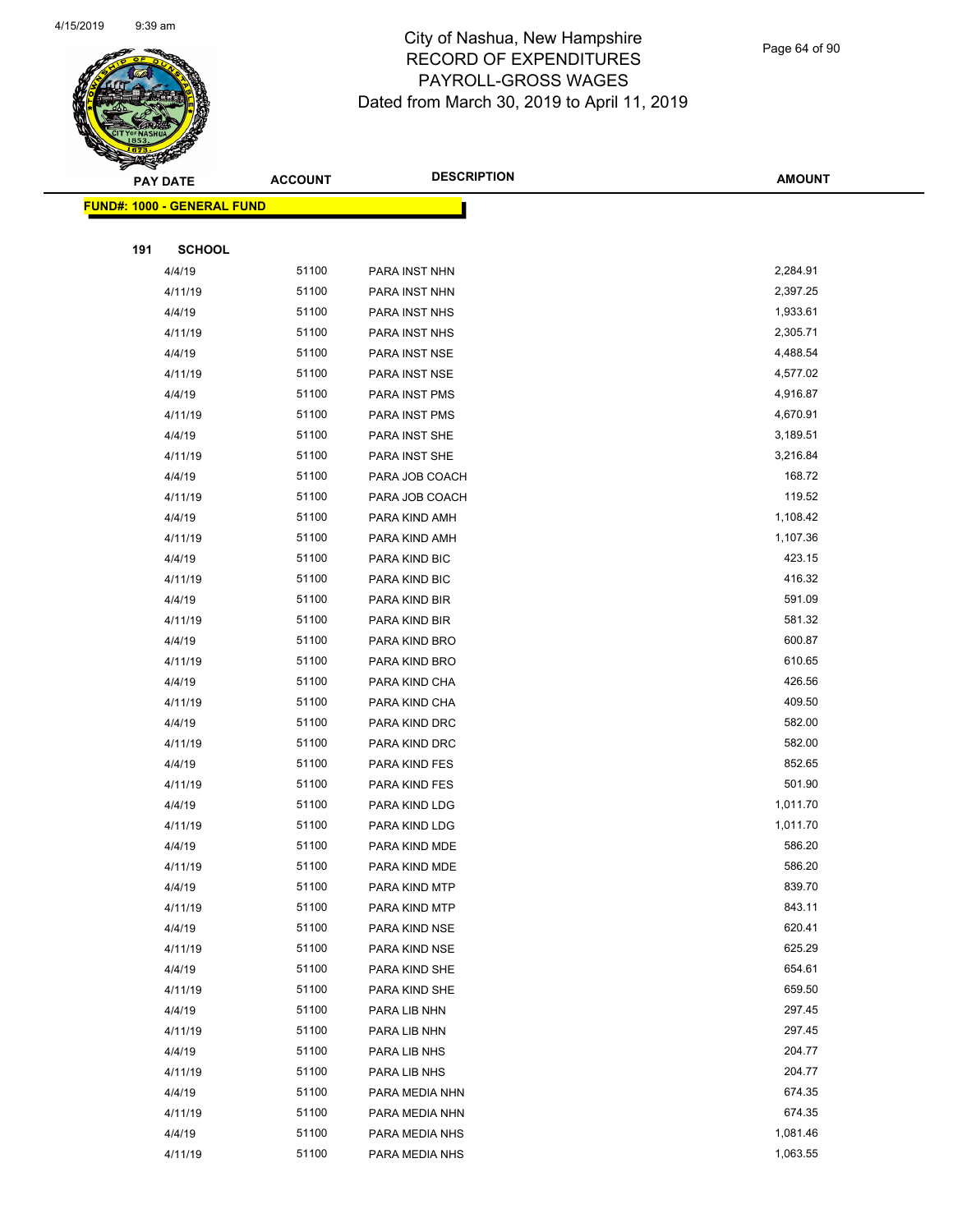

Page 65 of 90

| ॼ   | <b>PAY DATE</b>                   | <b>ACCOUNT</b> | <b>DESCRIPTION</b>        | <b>AMOUNT</b> |
|-----|-----------------------------------|----------------|---------------------------|---------------|
|     | <b>FUND#: 1000 - GENERAL FUND</b> |                |                           |               |
|     |                                   |                |                           |               |
| 191 | <b>SCHOOL</b>                     |                |                           |               |
|     | 4/4/19                            | 51100          | PARA PRE SCH BIC          | 854.40        |
|     | 4/11/19                           | 51100          | PARA PRE SCH BIC          | 736.80        |
|     | 4/4/19                            | 51100          | PARA PRE SCH BRO          | 5,764.57      |
|     | 4/11/19                           | 51100          | PARA PRE SCH BRO          | 5,634.23      |
|     | 4/4/19                            | 51100          | PARA PRE SCH MTP          | 342.95        |
|     | 4/11/19                           | 51100          | PARA PRE SCH MTP          | 342.95        |
|     | 4/4/19                            | 51100          | PARA PRE SCH NSE          | 1,517.36      |
|     | 4/11/19                           | 51100          | PARA PRE SCH NSE          | 1,513.66      |
|     | 4/4/19                            | 51100          | PARA READ ELM             | 610.65        |
|     | 4/11/19                           | 51100          | PARA READ ELM             | 615.53        |
|     | 4/4/19                            | 51100          | PARA SCI NHN              | 624.40        |
|     | 4/11/19                           | 51100          | PARA SCI NHN              | 629.39        |
|     | 4/4/19                            | 51100          | PARA SCI NHS              | 619.70        |
|     | 4/11/19                           | 51100          | PARA SCI NHS              | 619.70        |
|     | 4/4/19                            | 51100          | PARA TTI DRC              | 634.58        |
|     | 4/11/19                           | 51100          | PARA TTI DRC              | 634.58        |
|     | 4/4/19                            | 51100          | PARA VOC NHS              | 270.19        |
|     | 4/11/19                           | 51100          | PARA VOC NHS              | 356.64        |
|     | 4/11/19                           | 51100          | PEER COACH                | 5,862.50      |
|     | 4/11/19                           | 51100          | PRINCIPAL AMH             | 3,767.30      |
|     | 4/11/19                           | 51100          | PRINCIPAL BIC             | 3,727.50      |
|     | 4/11/19                           | 51100          | PRINCIPAL BIR             | 3,855.80      |
|     | 4/11/19                           | 51100          | PRINCIPAL BRO             | 3,621.80      |
|     | 4/11/19                           | 51100          | PRINCIPAL CHA             | 3,802.60      |
|     | 4/11/19                           | 51100          | PRINCIPAL DRC             | 3,745.20      |
|     | 4/11/19                           | 51100          | PRINCIPAL ELM             | 3,785.30      |
|     | 4/11/19                           | 51100          | PRINCIPAL FES             | 3,740.40      |
|     | 4/11/19                           | 51100          | PRINCIPAL FMS             | 3,902.50      |
|     | 4/11/19                           | 51100          | PRINCIPAL LDG             | 3,973.10      |
|     | 4/11/19                           | 51100          | PRINCIPAL MDE             | 3,775.60      |
|     | 4/11/19                           | 51100          | PRINCIPAL MTP             | 3,851.00      |
|     | 4/11/19                           | 51100          | PRINCIPAL NHN             | 4,000.00      |
|     | 4/11/19                           | 51100          | PRINCIPAL NHS             | 4,245.20      |
|     | 4/11/19                           | 51100          | PRINCIPAL NSE             | 3,933.30      |
|     | 4/11/19                           | 51100          | PRINCIPAL PMS             | 3,838.30      |
|     | 4/11/19                           | 51100          | PRINCIPAL SHE             | 3,639.40      |
|     | 4/11/19                           | 51100          | SCHOOL PSYCHOLOGIST WID   | 35,192.93     |
|     | 4/11/19                           | 51100          | SCHOOL PSYCHOLOGY INTERN  | 590.90        |
|     | 4/4/19                            | 51100          | SECURITY MONITOR NHN      | 2,084.40      |
|     | 4/11/19                           | 51100          | SECURITY MONITOR NHN      | 1,932.42      |
|     | 4/4/19                            | 51100          | SECURITY MONITOR NHS      | 2,774.86      |
|     | 4/11/19                           | 51100<br>51100 | SECURITY MONITOR NHS      | 2,779.20      |
|     | 4/4/19                            |                | SIGN LANGUAGE INTERPRETER | 6,229.22      |
|     | 4/11/19                           | 51100          | SIGN LANGUAGE INTERPRETER | 5,979.41      |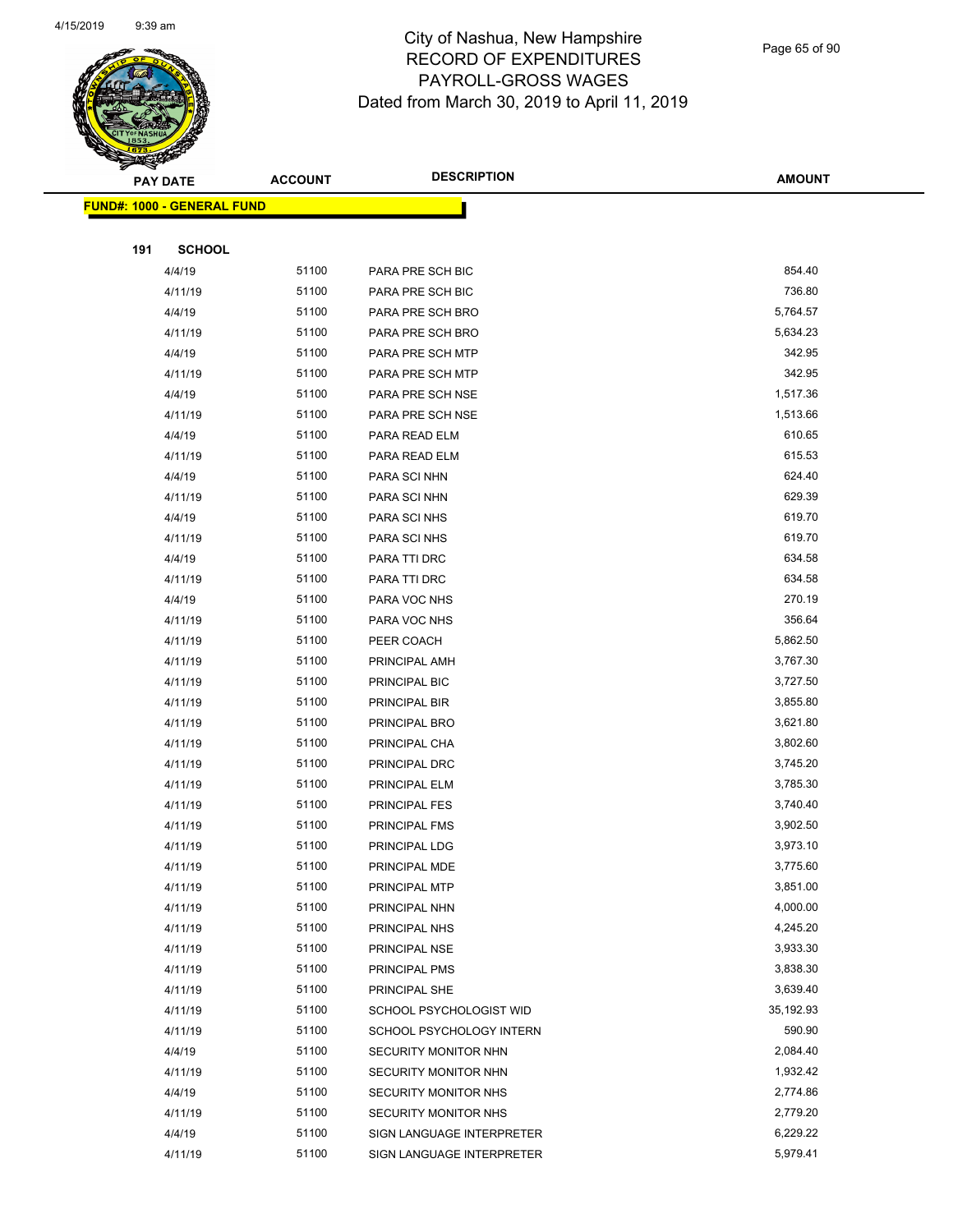

Page 66 of 90

| <b>Contraction</b><br><b>PAY DATE</b> | <b>ACCOUNT</b> | <b>DESCRIPTION</b>             | <b>AMOUNT</b> |
|---------------------------------------|----------------|--------------------------------|---------------|
| <b>FUND#: 1000 - GENERAL FUND</b>     |                |                                |               |
|                                       |                |                                |               |
| 191<br><b>SCHOOL</b>                  |                |                                |               |
| 4/11/19                               | 51100          | <b>SOCIAL WORKER</b>           | 3,607.20      |
| 4/11/19                               | 51100          | SOCIAL WORKER FMS              | 2,026.30      |
| 4/11/19                               | 51100          | SPECIAL SERVICES ADMINISTRATOR | 5,154.70      |
| 4/11/19                               | 51100          | SPEECH LANG PATHOLOGIST WID    | 60,899.79     |
| 4/4/19                                | 51100          | SPEECH LANGUAGE ASST           | 699.62        |
| 4/11/19                               | 51100          | SPEECH LANGUAGE ASST           | 705.13        |
| 4/11/19                               | 51100          | STUDENT ACTIVITY COORD NHN     | 1,093.00      |
| 4/11/19                               | 51100          | <b>SUPERINTENDENT</b>          | 6,166.80      |
| 4/11/19                               | 51100          | SYSTEMS ADMIN FULL YEAR        | 10,377.11     |
| 4/11/19                               | 51100          | <b>TEACHER ART AMH</b>         | 2,701.20      |
| 4/11/19                               | 51100          | <b>TEACHER ART BIC</b>         | 2,110.20      |
| 4/11/19                               | 51100          | <b>TEACHER ART BIR</b>         | 2,701.20      |
| 4/11/19                               | 51100          | <b>TEACHER ART BRO</b>         | 3,518.70      |
| 4/11/19                               | 51100          | TEACHER ART CHA                | 2,085.00      |
| 4/11/19                               | 51100          | TEACHER ART DRC                | 2,026.30      |
| 4/11/19                               | 51100          | <b>TEACHER ART ELM</b>         | 4,827.20      |
| 4/11/19                               | 51100          | <b>TEACHER ART FES</b>         | 1,670.30      |
| 4/11/19                               | 51100          | <b>TEACHER ART LDG</b>         | 2,701.20      |
| 4/11/19                               | 51100          | <b>TEACHER ART MDE</b>         | 2,026.30      |
| 4/11/19                               | 51100          | TEACHER ART NHN                | 10,627.90     |
| 4/11/19                               | 51100          | <b>TEACHER ART NHS</b>         | 10,418.00     |
| 4/11/19                               | 51100          | <b>TEACHER ART NSE</b>         | 2,977.30      |
| 4/11/19                               | 51100          | TEACHER ART PMS                | 3,985.50      |
| 4/11/19                               | 51100          | <b>TEACHER ART SHE</b>         | 2,194.66      |
| 4/11/19                               | 51100          | <b>TEACHER AUTO NHN</b>        | 2,701.20      |
| 4/11/19                               | 51100          | TEACHER BEHAVIOR SPEC WID      | 4,955.01      |
| 4/11/19                               | 51100          | TEACHER BIO TEC NHN            | 2,453.30      |
| 4/11/19                               | 51100          | TEACHER BUILD CONST NHS        | 2,701.20      |
| 4/11/19                               | 51100          | <b>TEACHER BUSINESS NHN</b>    | 8,552.80      |
| 4/11/19                               | 51100          | <b>TEACHER BUSINESS NHS</b>    | 8,754.50      |
| 4/11/19                               | 51100          | TEACHER COMPUTER ELM           | 3,587.70      |
| 4/11/19                               | 51100          | <b>TEACHER COMPUTER FMS</b>    | 5,322.70      |
| 4/11/19                               | 51100          | TEACHER COMPUTER NHN           | 5,293.80      |
| 4/11/19                               | 51100          | <b>TEACHER COMPUTER NHS</b>    | 1,561.40      |
| 4/11/19                               | 51100          | TEACHER COMPUTER PMS           | 6,077.50      |
| 4/11/19                               | 51100          | TEACHER COSMETOLOGY NHN        | 4,495.70      |
| 4/11/19                               | 51100          | <b>TEACHER CULINARY NHN</b>    | 5,466.70      |
| 4/11/19                               | 51100          | TEACHER DEAF NSE               | 4,690.90      |
| 4/11/19                               | 51100          | TEACHER DEAF WID               | 5,770.40      |
| 4/11/19                               | 51100          | TEACHER DWSE AMH               | 5,093.80      |
| 4/11/19                               | 51100          | TEACHER DWSE BIR               | 4,727.50      |
| 4/11/19                               | 51100          | TEACHER DWSE BRO               | 2,977.30      |
| 4/11/19                               | 51100          | TEACHER DWSE CHA               | 1,737.00      |
| 4/11/19                               | 51100          | <b>TEACHER DWSE ELM</b>        | 14,770.90     |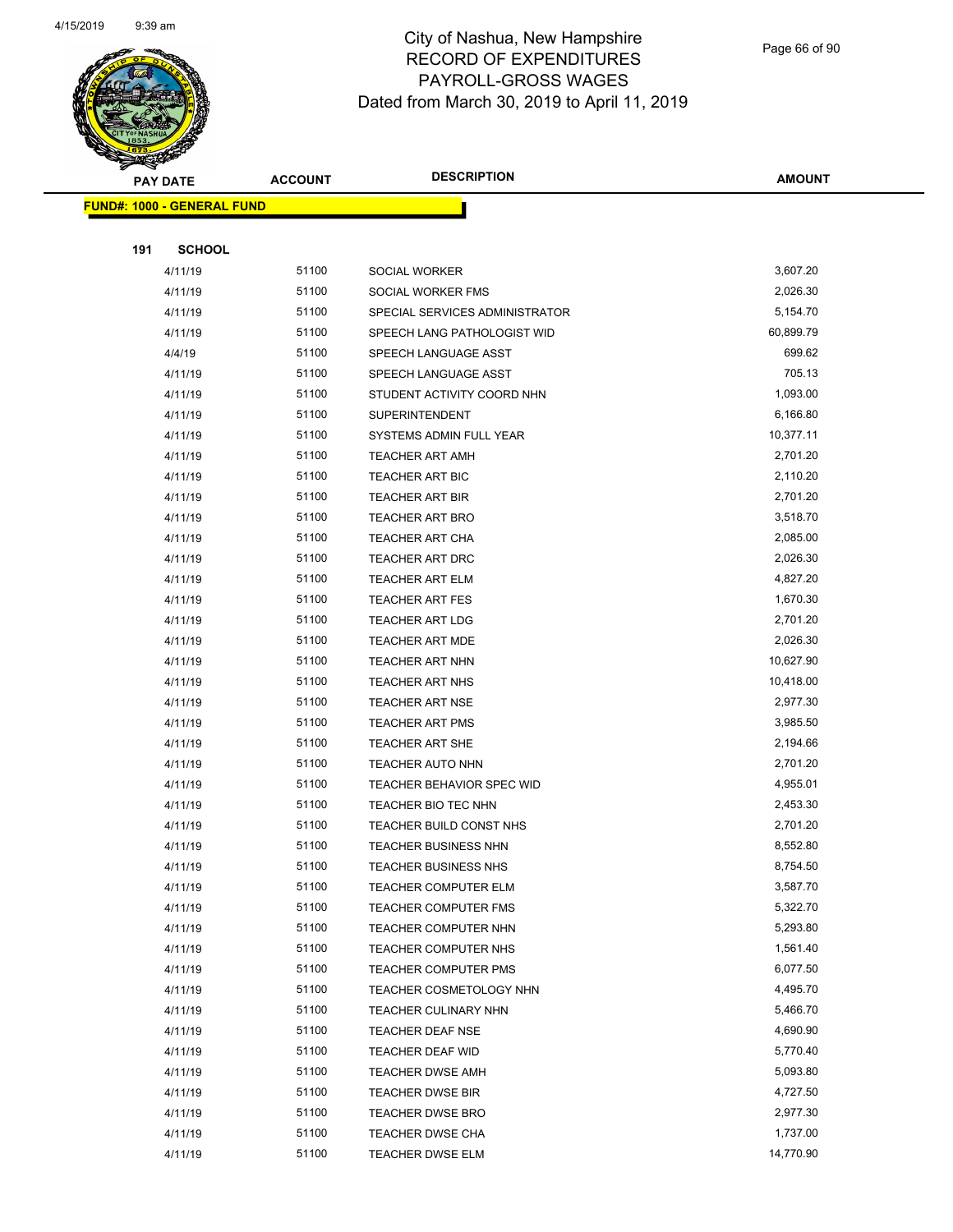

Page 67 of 90

|     | <b>PAY DATE</b>                   | <b>ACCOUNT</b> | <b>DESCRIPTION</b>                               | <b>AMOUNT</b>        |
|-----|-----------------------------------|----------------|--------------------------------------------------|----------------------|
|     | <b>FUND#: 1000 - GENERAL FUND</b> |                |                                                  |                      |
|     |                                   |                |                                                  |                      |
| 191 | <b>SCHOOL</b>                     |                |                                                  |                      |
|     | 4/11/19                           | 51100          | <b>TEACHER DWSE FMS</b>                          | 4,974.10             |
|     | 4/11/19                           | 51100          | TEACHER DWSE MDE                                 | 4,836.30             |
|     | 4/11/19                           | 51100          | <b>TEACHER DWSE NHS</b>                          | 2,777.40             |
|     | 4/11/19                           | 51100          | TEACHER DWSE SHE                                 | 5,871.60             |
|     | 4/11/19                           | 51100          | TEACHER ECE NHS                                  | 5,770.40             |
|     | 4/11/19                           | 51100          | TEACHER ELECTRICAL NHS                           | 2,701.20             |
|     | 4/11/19                           | 51100          | <b>TEACHER ELL AMH</b>                           | 2,178.30             |
|     | 4/11/19                           | 51100          | TEACHER ELL BIC                                  | 1,927.80             |
|     | 4/11/19                           | 51100          | TEACHER ELL BIR                                  | 2,885.20             |
|     | 4/11/19                           | 51100          | TEACHER ELL DRC                                  | 5,678.40             |
|     | 4/11/19                           | 51100          | TEACHER ELL ELM                                  | 4,778.10             |
|     | 4/11/19                           | 51100          | TEACHER ELL FES                                  | 7,567.60             |
|     | 4/11/19                           | 51100          | <b>TEACHER ELL FMS</b>                           | 1,865.80             |
|     | 4/11/19                           | 51100          | TEACHER ELL LDG                                  | 6,069.20             |
|     | 4/11/19                           | 51100          | <b>TEACHER ELL MTP</b>                           | 2,885.20             |
|     | 4/11/19                           | 51100          | TEACHER ELL NHN                                  | 5,665.60             |
|     | 4/11/19                           | 51100          | TEACHER ELL NHS                                  | 11,188.90            |
|     | 4/11/19                           | 51100          | <b>TEACHER ELL PMS</b>                           | 2,110.20             |
|     | 4/11/19                           | 51100          | TEACHER ELL SHE                                  | 2,016.90             |
|     | 4/11/19                           | 51100          | TEACHER ENGLISH ELM                              | 25,409.00            |
|     | 4/11/19                           | 51100          | <b>TEACHER ENGLISH FMS</b>                       | 16,511.70            |
|     | 4/11/19                           | 51100          | <b>TEACHER ENGLISH NHN</b>                       | 43,159.97            |
|     | 4/11/19                           | 51100          | <b>TEACHER ENGLISH NHS</b>                       | 48,068.20            |
|     | 4/11/19                           | 51100          | <b>TEACHER ENGLISH PMS</b>                       | 17,109.40            |
|     | 4/11/19                           | 51100          | <b>TEACHER FACS ELM</b>                          | 2,048.10             |
|     | 4/11/19                           | 51100          | <b>TEACHER FACS FMS</b>                          | 4,679.70             |
|     | 4/11/19                           | 51100          | <b>TEACHER FACS NHN</b>                          | 6,610.70             |
|     | 4/11/19                           | 51100          | <b>TEACHER FACS NHS</b>                          | 8,689.70             |
|     | 4/11/19                           | 51100          | <b>TEACHER FACS PMS</b>                          | 3,190.40             |
|     | 4/11/19                           | 51100          | TEACHER FOREIGN LANG ELM                         | 5,954.60             |
|     | 4/11/19                           | 51100          | <b>TEACHER FOREIGN LANG FMS</b>                  | 2,885.20             |
|     | 4/11/19                           | 51100          | TEACHER FOREIGN LANG NHN                         | 13,632.41            |
|     | 4/11/19                           | 51100          | TEACHER FOREIGN LANG NHS                         | 18,232.70            |
|     | 4/11/19                           | 51100          | TEACHER FOREIGN LANG PMS                         | 5,305.10             |
|     | 4/11/19                           | 51100          | <b>TEACHER GR1 AMH</b>                           | 8,886.20             |
|     | 4/11/19                           | 51100          | <b>TEACHER GR1 BIC</b>                           | 9,509.90             |
|     | 4/11/19                           | 51100          | TEACHER GR1 BIR                                  | 10,270.30            |
|     | 4/11/19                           | 51100          | TEACHER GR1 BRO                                  | 7,816.60<br>8,103.60 |
|     | 4/11/19                           | 51100<br>51100 | <b>TEACHER GR1 CHA</b>                           | 5,179.26             |
|     | 4/11/19<br>4/11/19                | 51100          | <b>TEACHER GR1 DRC</b><br><b>TEACHER GR1 FES</b> | 8,889.90             |
|     | 4/11/19                           | 51100          | <b>TEACHER GR1 LDG</b>                           | 7,101.90             |
|     | 4/11/19                           | 51100          | <b>TEACHER GR1 MDE</b>                           | 8,842.20             |
|     | 4/11/19                           | 51100          | <b>TEACHER GR1 MTP</b>                           | 6,543.40             |
|     |                                   |                |                                                  |                      |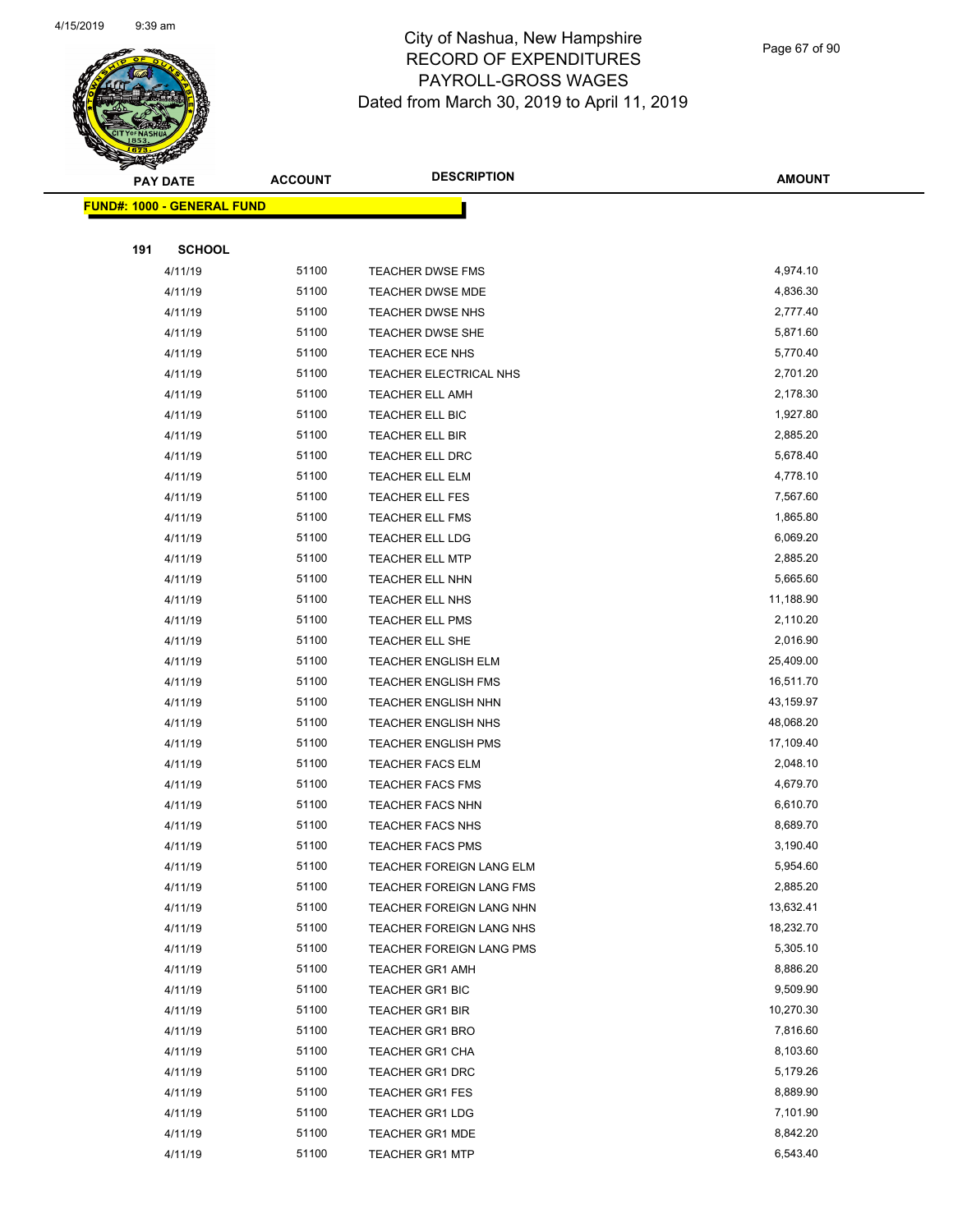

Page 68 of 90

| <b>PAY DATE</b>                   | <b>ACCOUNT</b> | <b>DESCRIPTION</b>     | <b>AMOUNT</b> |
|-----------------------------------|----------------|------------------------|---------------|
| <b>FUND#: 1000 - GENERAL FUND</b> |                |                        |               |
|                                   |                |                        |               |
| 191<br><b>SCHOOL</b>              |                |                        |               |
| 4/11/19                           | 51100          | <b>TEACHER GR1 NSE</b> | 7,536.40      |
| 4/11/19                           | 51100          | <b>TEACHER GR1 SHE</b> | 8,561.80      |
| 4/11/19                           | 51100          | <b>TEACHER GR2 AMH</b> | 6,037.00      |
| 4/11/19                           | 51100          | TEACHER GR2 BIC        | 11,015.20     |
| 4/11/19                           | 51100          | <b>TEACHER GR2 BIR</b> | 7,721.50      |
| 4/11/19                           | 51100          | <b>TEACHER GR2 BRO</b> | 5,586.40      |
| 4/11/19                           | 51100          | <b>TEACHER GR2 CHA</b> | 7,710.50      |
| 4/11/19                           | 51100          | <b>TEACHER GR2 DRC</b> | 4,807.79      |
| 4/11/19                           | 51100          | TEACHER GR2 FES        | 10,898.90     |
| 4/11/19                           | 51100          | <b>TEACHER GR2 LDG</b> | 9,789.40      |
| 4/11/19                           | 51100          | TEACHER GR2 MDE        | 9,945.80      |
| 4/11/19                           | 51100          | <b>TEACHER GR2 MTP</b> | 7,021.70      |
| 4/11/19                           | 51100          | <b>TEACHER GR2 NSE</b> | 6,951.80      |
| 4/11/19                           | 51100          | <b>TEACHER GR2 SHE</b> | 6,669.50      |
| 4/11/19                           | 51100          | <b>TEACHER GR3 AMH</b> | 5,678.50      |
| 4/11/19                           | 51100          | TEACHER GR3 BIC        | 5,266.10      |
| 4/11/19                           | 51100          | <b>TEACHER GR3 BIR</b> | 8,803.70      |
| 4/11/19                           | 51100          | <b>TEACHER GR3 BRO</b> | 5,586.40      |
| 4/11/19                           | 51100          | <b>TEACHER GR3 CHA</b> | 9,153.70      |
| 4/11/19                           | 51100          | <b>TEACHER GR3 DRC</b> | 8,663.10      |
| 4/11/19                           | 51100          | <b>TEACHER GR3 FES</b> | 9,365.80      |
| 4/11/19                           | 51100          | <b>TEACHER GR3 LDG</b> | 10,370.90     |
| 4/11/19                           | 51100          | <b>TEACHER GR3 MDE</b> | 10,005.20     |
| 4/11/19                           | 51100          | <b>TEACHER GR3 MTP</b> | 6,678.60      |
| 4/11/19                           | 51100          | <b>TEACHER GR3 NSE</b> | 7,576.90      |
| 4/11/19                           | 51100          | <b>TEACHER GR3 SHE</b> | 7,000.10      |
| 4/11/19                           | 51100          | <b>TEACHER GR4 AMH</b> | 4,052.20      |
| 4/11/19                           | 51100          | <b>TEACHER GR4 BIC</b> | 11,154.20     |
| 4/11/19                           | 51100          | <b>TEACHER GR4 BIR</b> | 7,832.10      |
| 4/11/19                           | 51100          | TEACHER GR4 BRO        | 5,192.20      |
| 4/11/19                           | 51100          | <b>TEACHER GR4 CHA</b> | 10,653.50     |
| 4/11/19                           | 51100          | <b>TEACHER GR4 DRC</b> | 5,372.10      |
| 4/11/19                           | 51100          | <b>TEACHER GR4 FES</b> | 8,239.70      |
| 4/11/19                           | 51100          | <b>TEACHER GR4 LDG</b> | 8,387.80      |
| 4/11/19                           | 51100          | <b>TEACHER GR4 MDE</b> | 9,998.90      |
| 4/11/19                           | 51100          | <b>TEACHER GR4 MTP</b> | 6,846.90      |
| 4/11/19                           | 51100          | <b>TEACHER GR4 NSE</b> | 6,863.10      |
| 4/11/19                           | 51100          | <b>TEACHER GR4 SHE</b> | 5,832.85      |
| 4/11/19                           | 51100          | <b>TEACHER GR5 AMH</b> | 7,535.60      |
| 4/11/19                           | 51100          | <b>TEACHER GR5 BIC</b> | 12,730.00     |
| 4/11/19                           | 51100          | TEACHER GR5 BIR        | 7,904.60      |
| 4/11/19                           | 51100          | <b>TEACHER GR5 BRO</b> | 5,770.40      |
| 4/11/19                           | 51100          | <b>TEACHER GR5 CHA</b> | 10,903.25     |
| 4/11/19                           | 51100          | <b>TEACHER GR5 DRC</b> | 7,078.30      |
|                                   |                |                        |               |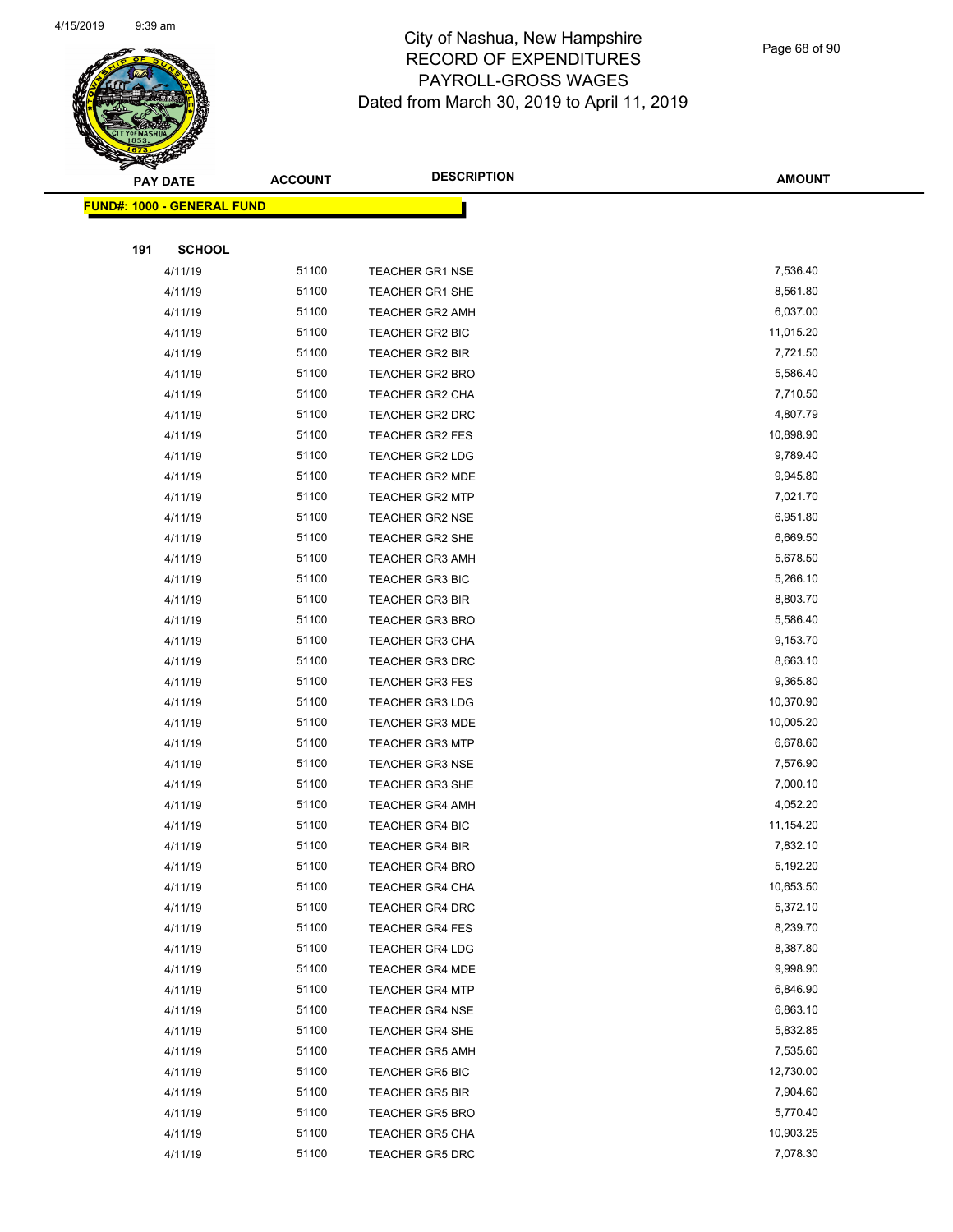

Page 69 of 90

|     | <b>PAY DATE</b>                   | <b>ACCOUNT</b> | <b>DESCRIPTION</b>            | <b>AMOUNT</b> |
|-----|-----------------------------------|----------------|-------------------------------|---------------|
|     | <b>FUND#: 1000 - GENERAL FUND</b> |                |                               |               |
|     |                                   |                |                               |               |
| 191 | <b>SCHOOL</b>                     |                |                               |               |
|     | 4/11/19                           | 51100          | <b>TEACHER GR5 FES</b>        | 9,874.50      |
|     | 4/11/19                           | 51100          | <b>TEACHER GR5 LDG</b>        | 10,548.50     |
|     | 4/11/19                           | 51100          | <b>TEACHER GR5 MDE</b>        | 11,538.50     |
|     | 4/11/19                           | 51100          | <b>TEACHER GR5 MTP</b>        | 6,845.40      |
|     | 4/11/19                           | 51100          | <b>TEACHER GR5 NSE</b>        | 8,563.60      |
|     | 4/11/19                           | 51100          | <b>TEACHER GR5 SHE</b>        | 8,506.00      |
|     | 4/11/19                           | 51100          | <b>TEACHER GR6 ELM</b>        | 37,840.59     |
|     | 4/11/19                           | 51100          | <b>TEACHER GR6 FMS</b>        | 23,668.40     |
|     | 4/11/19                           | 51100          | <b>TEACHER GR6 PMS</b>        | 19,384.70     |
|     | 4/11/19                           | 51100          | <b>TEACHER GRAPH NHS</b>      | 3,475.80      |
|     | 4/11/19                           | 51100          | <b>TEACHER GRAPHICS NHN</b>   | 5,893.50      |
|     | 4/11/19                           | 51100          | <b>TEACHER HEALTH NHN</b>     | 3,518.70      |
|     | 4/11/19                           | 51100          | TEACHER HEALTH NHS            | 2,701.20      |
|     | 4/11/19                           | 51100          | <b>TEACHER HEALTHOC NHS</b>   | 5,058.40      |
|     | 4/11/19                           | 51100          | TEACHER HVAC NHS              | 1,951.10      |
|     | 4/11/19                           | 51100          | TEACHER IN SCH SUSPENSION NHN | 2,885.20      |
|     | 4/11/19                           | 51100          | TEACHER IN SCH SUSPENSION NHS | 1,582.70      |
|     | 4/11/19                           | 51100          | TEACHER INST SPED WID         | 2,885.20      |
|     | 4/11/19                           | 51100          | TEACHER KIND AMH              | 5,770.40      |
|     | 4/11/19                           | 51100          | <b>TEACHER KIND BIC</b>       | 10,337.40     |
|     | 4/11/19                           | 51100          | <b>TEACHER KIND BIR</b>       | 7,070.00      |
|     | 4/11/19                           | 51100          | <b>TEACHER KIND BRO</b>       | 5,678.50      |
|     | 4/11/19                           | 51100          | <b>TEACHER KIND CHA</b>       | 8,691.90      |
|     | 4/11/19                           | 51100          | <b>TEACHER KIND DRC</b>       | 9,326.40      |
|     | 4/11/19                           | 51100          | <b>TEACHER KIND FES</b>       | 10,360.10     |
|     | 4/11/19                           | 51100          | <b>TEACHER KIND LDG</b>       | 10,682.70     |
|     | 4/11/19                           | 51100          | <b>TEACHER KIND MDE</b>       | 8,719.20      |
|     | 4/11/19                           | 51100          | <b>TEACHER KIND MTP</b>       | 6,034.39      |
|     | 4/11/19                           | 51100          | <b>TEACHER KIND NSE</b>       | 5,064.60      |
|     | 4/11/19                           | 51100          | TEACHER KIND SHE              | 6,897.00      |
|     | 4/11/19                           | 51100          | TEACHER MATH ELM              | 21,342.40     |
|     | 4/11/19                           | 51100          | <b>TEACHER MATH FMS</b>       | 14,605.60     |
|     | 4/11/19                           | 51100          | <b>TEACHER MATH NHN</b>       | 37,979.69     |
|     | 4/11/19                           | 51100          | TEACHER MATH NHS              | 48,687.82     |
|     | 4/11/19                           | 51100          | <b>TEACHER MATH PMS</b>       | 13,915.60     |
|     | 4/11/19                           | 51100          | <b>TEACHER MUSIC AMH</b>      | 1,819.70      |
|     | 4/11/19                           | 51100          | <b>TEACHER MUSIC BIC</b>      | 2,701.20      |
|     | 4/11/19                           | 51100          | <b>TEACHER MUSIC BIR</b>      | 1,730.40      |
|     | 4/11/19                           | 51100          | <b>TEACHER MUSIC BRO</b>      | 1,602.80      |
|     | 4/11/19                           | 51100          | <b>TEACHER MUSIC CHA</b>      | 2,885.20      |
|     | 4/11/19                           | 51100          | <b>TEACHER MUSIC DRC</b>      | 2,793.20      |
|     | 4/11/19                           | 51100          | <b>TEACHER MUSIC ELM</b>      | 4,493.34      |
|     | 4/11/19                           | 51100          | <b>TEACHER MUSIC FES</b>      | 1,670.30      |
|     | 4/11/19                           | 51100          | <b>TEACHER MUSIC FMS</b>      | 5,770.40      |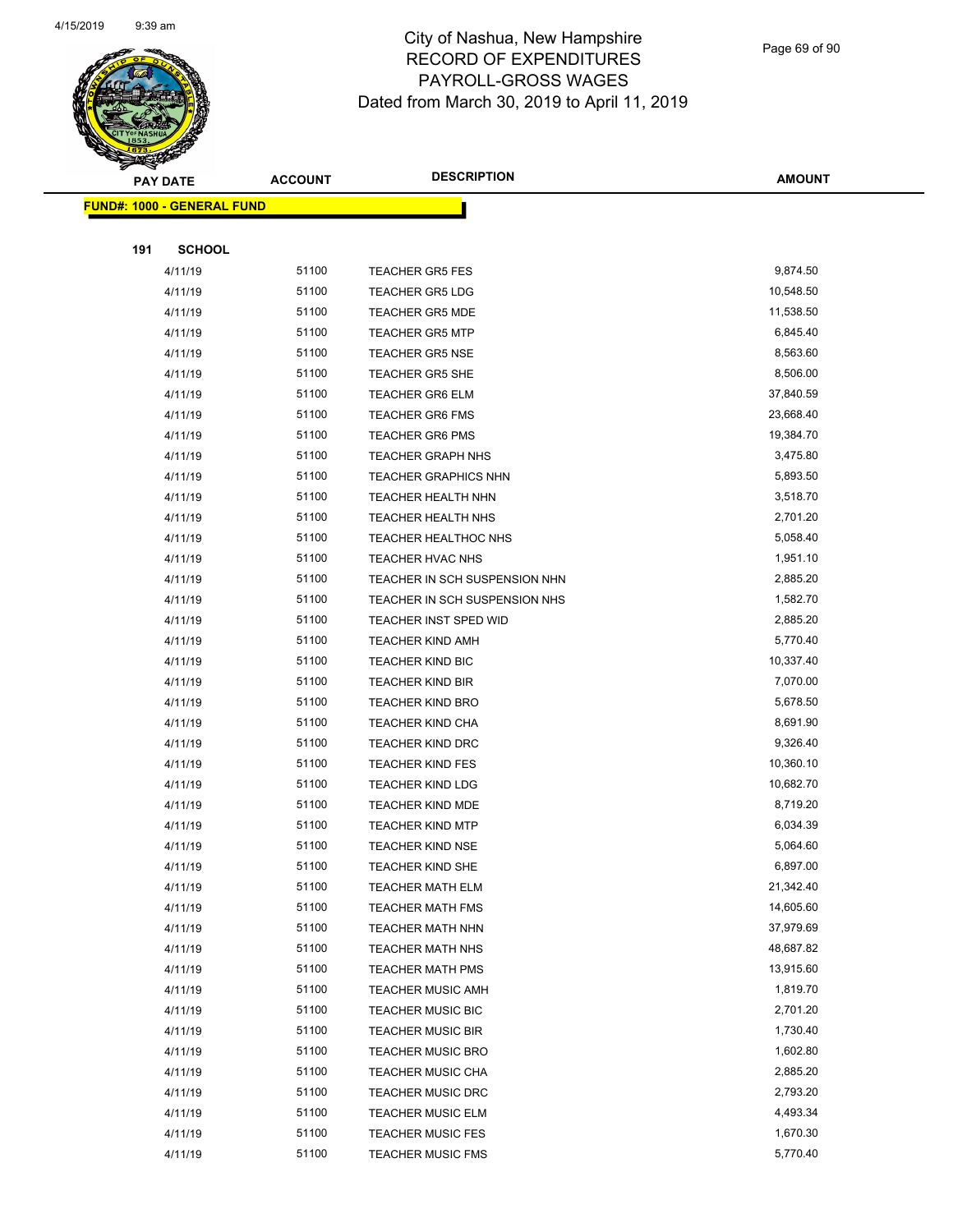

Page 70 of 90

| <b>PAY DATE</b> |                                   | <b>ACCOUNT</b> | <b>DESCRIPTION</b>           | <b>AMOUNT</b> |
|-----------------|-----------------------------------|----------------|------------------------------|---------------|
|                 | <b>FUND#: 1000 - GENERAL FUND</b> |                |                              |               |
|                 |                                   |                |                              |               |
| 191             | <b>SCHOOL</b>                     |                |                              |               |
|                 | 4/11/19                           | 51100          | TEACHER MUSIC MDE            | 2,110.20      |
|                 | 4/11/19                           | 51100          | <b>TEACHER MUSIC NHN</b>     | 4,690.90      |
|                 | 4/11/19                           | 51100          | <b>TEACHER MUSIC NHS</b>     | 5,249.73      |
|                 | 4/11/19                           | 51100          | <b>TEACHER MUSIC NSE</b>     | 2,626.80      |
|                 | 4/11/19                           | 51100          | <b>TEACHER MUSIC PMS</b>     | 3,487.23      |
|                 | 4/11/19                           | 51100          | TEACHER MUSIC SHE            | 2,701.20      |
|                 | 4/11/19                           | 51100          | TEACHER PE BIC               | 2,491.00      |
|                 | 4/11/19                           | 51100          | TEACHER PE BIR               | 2,977.30      |
|                 | 4/11/19                           | 51100          | TEACHER PE BRO               | 2,793.20      |
|                 | 4/11/19                           | 51100          | TEACHER PE CHA               | 2,674.40      |
|                 | 4/11/19                           | 51100          | TEACHER PE DRC               | 2,885.20      |
|                 | 4/11/19                           | 51100          | TEACHER PE ELM               | 9,290.20      |
|                 | 4/11/19                           | 51100          | <b>TEACHER PE FES</b>        | 1,730.40      |
|                 | 4/11/19                           | 51100          | TEACHER PE FMS               | 5,402.40      |
|                 | 4/11/19                           | 51100          | TEACHER PE LDG               | 1,974.30      |
|                 | 4/11/19                           | 51100          | TEACHER PE MDE               | 2,977.30      |
|                 | 4/11/19                           | 51100          | <b>TEACHER PE MTP</b>        | 1,607.10      |
|                 | 4/11/19                           | 51100          | TEACHER PE NHN               | 10,980.39     |
|                 | 4/11/19                           | 51100          | TEACHER PE NHS               | 9,542.20      |
|                 | 4/11/19                           | 51100          | TEACHER PE NSE               | 2,943.90      |
|                 | 4/11/19                           | 51100          | TEACHER PE PMS               | 3,597.50      |
|                 | 4/11/19                           | 51100          | TEACHER PE SHE               | 2,735.60      |
|                 | 4/11/19                           | 51100          | TEACHER PRE SCHOOL BIR       | 4,570.00      |
|                 | 4/11/19                           | 51100          | <b>TEACHER PRESCHOOL BIC</b> | 5,678.40      |
|                 | 4/11/19                           | 51100          | <b>TEACHER PRESCHOOL BRO</b> | 11,635.80     |
|                 | 4/11/19                           | 51100          | TEACHER PRESCHOOL MTP        | 1,730.40      |
|                 | 4/11/19                           | 51100          | TEACHER PRESCHOOL NHS        | 802.30        |
|                 | 4/11/19                           | 51100          | <b>TEACHER PRESCHOOL NSE</b> | 9,028.00      |
|                 | 4/11/19                           | 51100          | <b>TEACHER READ AMH</b>      | 2,977.30      |
|                 | 4/11/19                           | 51100          | <b>TEACHER READ BIC</b>      | 2,885.20      |
|                 | 4/11/19                           | 51100          | TEACHER READ BIR             | 2,885.20      |
|                 | 4/11/19                           | 51100          | <b>TEACHER READ BRO</b>      | 2,885.20      |
|                 | 4/11/19                           | 51100          | TEACHER READ CHA             | 2,085.00      |
|                 | 4/11/19                           | 51100          | TEACHER READ DRC             | 2,977.30      |
|                 | 4/11/19                           | 51100          | <b>TEACHER READ ELM</b>      | 5,862.50      |
|                 | 4/11/19                           | 51100          | TEACHER READ FES             | 2,885.20      |
|                 | 4/11/19                           | 51100          | <b>TEACHER READ FMS</b>      | 2,885.20      |
|                 | 4/11/19                           | 51100          | <b>TEACHER READ LDG</b>      | 3,518.70      |
|                 | 4/11/19                           | 51100          | TEACHER READ MDE             | 2,885.20      |
|                 | 4/11/19                           | 51100          | <b>TEACHER READ MTP</b>      | 2,257.00      |
|                 | 4/11/19                           | 51100          | TEACHER READ NHN             | 1,951.10      |
|                 | 4/11/19                           | 51100          | <b>TEACHER READ NHS</b>      | 2,885.20      |
|                 | 4/11/19                           | 51100          | <b>TEACHER READ NSE</b>      | 2,885.20      |
|                 | 4/11/19                           | 51100          | <b>TEACHER READ PMS</b>      | 2,885.20      |
|                 |                                   |                |                              |               |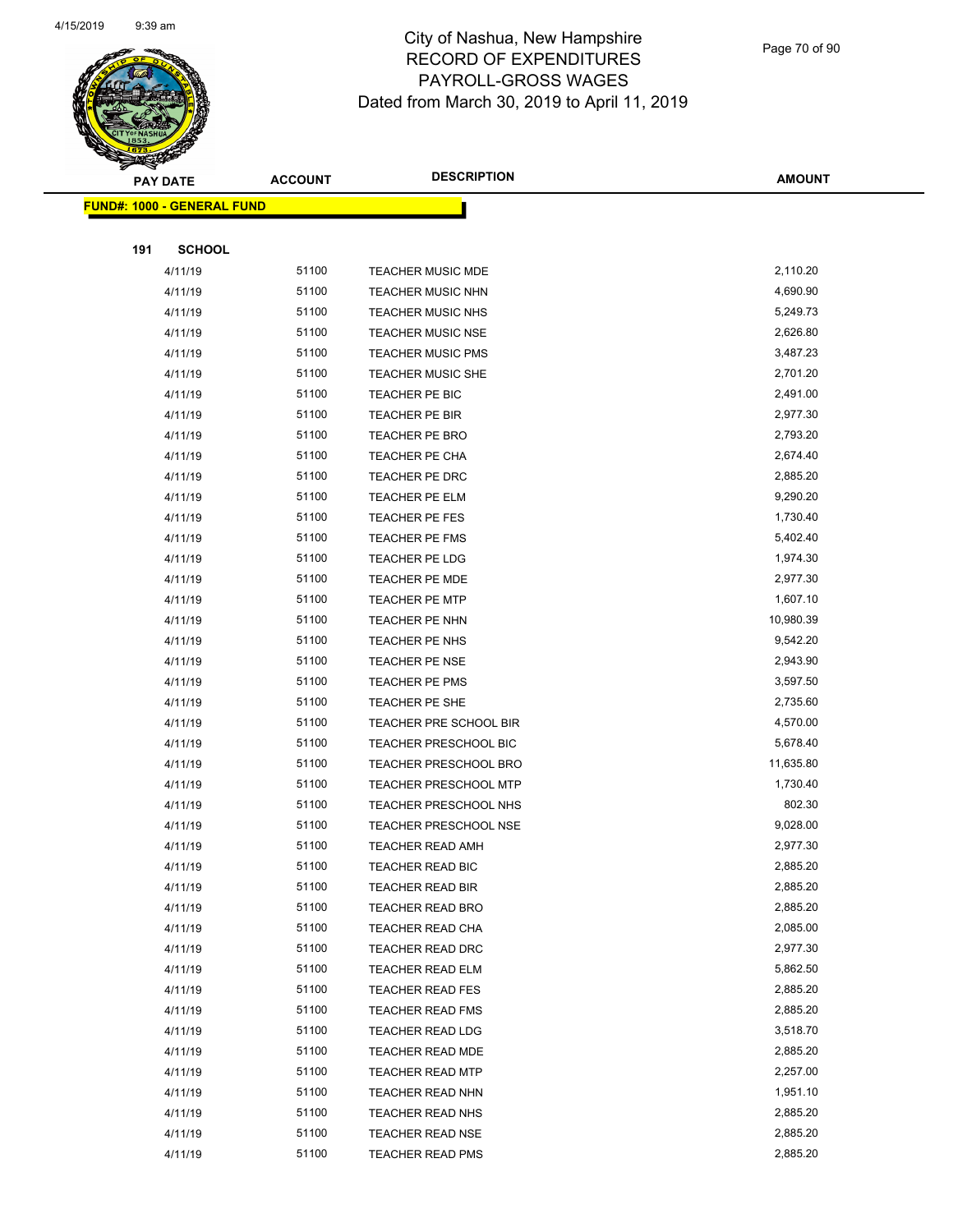

Page 71 of 90

|     | <b>PAY DATE</b>                    | <b>ACCOUNT</b> | <b>DESCRIPTION</b>         | <b>AMOUNT</b> |
|-----|------------------------------------|----------------|----------------------------|---------------|
|     | <u> FUND#: 1000 - GENERAL FUND</u> |                |                            |               |
|     |                                    |                |                            |               |
| 191 | <b>SCHOOL</b>                      |                |                            |               |
|     | 4/11/19                            | 51100          | TEACHER READ SHE           | 2,885.20      |
|     | 4/11/19                            | 51100          | <b>TEACHER ROTC NHN</b>    | 4,904.80      |
|     | 4/11/19                            | 51100          | <b>TEACHER SCIENCE ELM</b> | 20,056.00     |
|     | 4/11/19                            | 51100          | <b>TEACHER SCIENCE FMS</b> | 12,144.40     |
|     | 4/11/19                            | 51100          | <b>TEACHER SCIENCE NHN</b> | 30,772.70     |
|     | 4/11/19                            | 51100          | TEACHER SCIENCE NHS        | 32,663.79     |
|     | 4/11/19                            | 51100          | <b>TEACHER SCIENCE PMS</b> | 12,260.11     |
|     | 4/11/19                            | 51100          | TEACHER SOCIAL STUDIES ELM | 16,957.30     |
|     | 4/11/19                            | 51100          | TEACHER SOCIAL STUDIES FMS | 12,469.90     |
|     | 4/11/19                            | 51100          | TEACHER SOCIAL STUDIES NHN | 32,339.26     |
|     | 4/11/19                            | 51100          | TEACHER SOCIAL STUDIES NHS | 40,651.77     |
|     | 4/11/19                            | 51100          | TEACHER SOCIAL STUDIES PMS | 13,227.80     |
|     | 4/11/19                            | 51100          | <b>TEACHER SPED AMH</b>    | 6,310.70      |
|     | 4/11/19                            | 51100          | <b>TEACHER SPED BIC</b>    | 5,483.50      |
|     | 4/11/19                            | 51100          | <b>TEACHER SPED BIR</b>    | 5,586.40      |
|     | 4/11/19                            | 51100          | <b>TEACHER SPED BRO</b>    | 6,445.20      |
|     | 4/11/19                            | 51100          | <b>TEACHER SPED CHA</b>    | 7,958.20      |
|     | 4/11/19                            | 51100          | <b>TEACHER SPED DRC</b>    | 5,483.40      |
|     | 4/11/19                            | 51100          | <b>TEACHER SPED ELM</b>    | 17,515.30     |
|     | 4/11/19                            | 51100          | <b>TEACHER SPED FES</b>    | 5,247.10      |
|     | 4/11/19                            | 51100          | <b>TEACHER SPED FMS</b>    | 12,831.50     |
|     | 4/11/19                            | 51100          | <b>TEACHER SPED LDG</b>    | 6,428.60      |
|     | 4/11/19                            | 51100          | <b>TEACHER SPED MDE</b>    | 4,727.70      |
|     | 4/11/19                            | 51100          | <b>TEACHER SPED MTP</b>    | 3,870.40      |
|     | 4/11/19                            | 51100          | <b>TEACHER SPED NHN</b>    | 23,553.80     |
|     | 4/11/19                            | 51100          | <b>TEACHER SPED NHS</b>    | 36,360.74     |
|     | 4/11/19                            | 51100          | <b>TEACHER SPED PMS</b>    | 12,668.10     |
|     | 4/11/19                            | 51100          | <b>TEACHER SPED SHE</b>    | 7,020.50      |
|     | 4/11/19                            | 51100          | <b>TEACHER TECHED ELM</b>  | 8,536.90      |
|     | 4/11/19                            | 51100          | <b>TEACHER TECHED FMS</b>  | 3,532.20      |
|     | 4/11/19                            | 51100          | TEACHER TECHED NHN         | 6,844.00      |
|     | 4/11/19                            | 51100          | <b>TEACHER TECHED NHS</b>  | 11,264.90     |
|     | 4/11/19                            | 51100          | <b>TEACHER TECHED PMS</b>  | 5,770.40      |
|     | 4/11/19                            | 51100          | TEACHER TV PROD NHS        | 2,885.20      |
|     | 4/11/19                            | 51100          | <b>TEACHER VISION WID</b>  | 5,324.40      |
|     | 4/4/19                             | 51100          | TECH INTERGRATION ASST AMH | 677.35        |
|     | 4/11/19                            | 51100          | TECH INTERGRATION ASST AMH | 677.35        |
|     | 4/4/19                             | 51100          | TECH INTERGRATION ASST BIC | 377.16        |
|     | 4/11/19                            | 51100          | TECH INTERGRATION ASST BIC | 582.04        |
|     | 4/4/19                             | 51100          | TECH INTERGRATION ASST CHA | 540.00        |
|     | 4/11/19                            | 51100          | TECH INTERGRATION ASST CHA | 540.00        |
|     | 4/4/19                             | 51100          | TECH INTERGRATION ASST FES | 491.68        |
|     | 4/11/19                            | 51100          | TECH INTERGRATION ASST FES | 592.91        |
|     | 4/4/19                             | 51100          | TECH INTERGRATION ASST LDG | 552.37        |
|     |                                    |                |                            |               |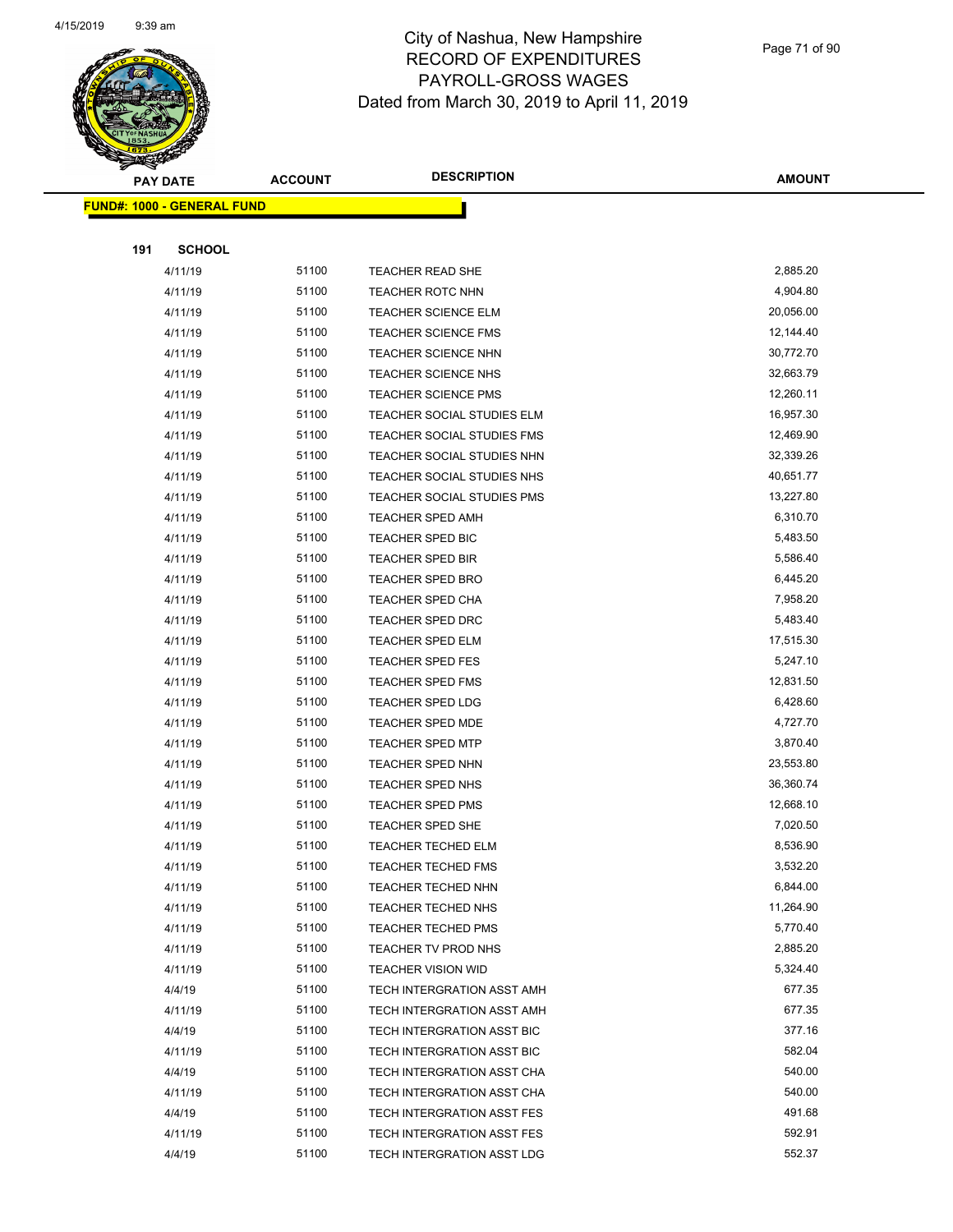

|  | <b>PAY DATE</b><br><b>FUND#: 1000 - GENERAL FUND</b> |               | <b>ACCOUNT</b> | <b>DESCRIPTION</b>            | <b>AMOUNT</b> |
|--|------------------------------------------------------|---------------|----------------|-------------------------------|---------------|
|  |                                                      |               |                |                               |               |
|  |                                                      |               |                |                               |               |
|  | 191                                                  | <b>SCHOOL</b> |                |                               |               |
|  |                                                      | 4/11/19       | 51100          | TECH INTERGRATION ASST LDG    | 547.80        |
|  |                                                      | 4/4/19        | 51100          | TECH INTERGRATION ASST MDE    | 540.00        |
|  |                                                      | 4/11/19       | 51100          | TECH INTERGRATION ASST MDE    | 540.00        |
|  |                                                      | 4/4/19        | 51100          | TECH INTERGRATION ASST MTP    | 580.42        |
|  |                                                      | 4/11/19       | 51100          | TECH INTERGRATION ASST MTP    | 600.26        |
|  |                                                      | 4/4/19        | 51100          | TECH INTERGRATION ASST SHE    | 588.20        |
|  |                                                      | 4/11/19       | 51100          | TECH INTERGRATION ASST SHE    | 583.45        |
|  |                                                      | 4/4/19        | 51100          | TITLE ONE PARA FES            | 440.14        |
|  |                                                      | 4/11/19       | 51100          | TITLE ONE PARA FES            | 447.60        |
|  |                                                      | 4/4/19        | 51200          | CLERICAL BOARD OF ED SUP      | 686.22        |
|  |                                                      | 4/11/19       | 51200          | CLERICAL BOARD OF ED SUP      | 691.90        |
|  |                                                      | 4/4/19        | 51200          | <b>CROSSING GUARD WPO</b>     | 2,579.49      |
|  |                                                      | 4/11/19       | 51200          | <b>CROSSING GUARD WPO</b>     | 2,265.53      |
|  |                                                      | 4/11/19       | 51200          | <b>CUSTODIAN BRO</b>          | 15.59         |
|  |                                                      | 4/4/19        | 51200          | <b>CUSTODIAN CHA</b>          | 312.66        |
|  |                                                      | 4/11/19       | 51200          | <b>CUSTODIAN CHA</b>          | 312.66        |
|  |                                                      | 4/4/19        | 51200          | <b>CUSTODIAN HEAD BRO</b>     | 77.95         |
|  |                                                      | 4/11/19       | 51200          | <b>CUSTODIAN HEAD BRO</b>     | 77.95         |
|  |                                                      | 4/4/19        | 51200          | <b>CUSTODIAN MTP</b>          | 77.95         |
|  |                                                      | 4/11/19       | 51200          | <b>CUSTODIAN MTP</b>          | 77.95         |
|  |                                                      | 4/11/19       | 51200          | DIRECTOR ADULT ED             | 2,658.30      |
|  |                                                      | 4/4/19        | 51200          | ELL OUTREACH WORKER HOURLY    | 375.00        |
|  |                                                      | 4/11/19       | 51200          | ELL OUTREACH WORKER HOURLY    | 375.00        |
|  |                                                      | 4/4/19        | 51200          | FOOD SERVICE ASST PT AMH      | 50.00         |
|  |                                                      | 4/11/19       | 51200          | FOOD SERVICE ASST PT AMH      | 50.00         |
|  |                                                      | 4/4/19        | 51200          | FOOD SERVICE ASST PT CHA      | 50.00         |
|  |                                                      | 4/11/19       | 51200          | FOOD SERVICE ASST PT CHA      | 50.00         |
|  |                                                      | 4/4/19        | 51200          | FOOD SERVICE ASST PT MDE      | 12.50         |
|  |                                                      | 4/11/19       | 51200          | FOOD SERVICE ASST PT MDE      | 12.50         |
|  |                                                      | 4/4/19        | 51200          | FOOD SERVICE ASST PT NHS      | 38.98         |
|  |                                                      | 4/11/19       | 51200          | FOOD SERVICE ASST PT NHS      | 136.42        |
|  |                                                      | 4/11/19       | 51200          | <b>GUIDANCE COUNSELOR NHS</b> | 1,704.90      |
|  |                                                      | 4/4/19        | 51200          | <b>INSTRUMENTAL MUSIC</b>     | 1,612.50      |
|  |                                                      | 4/11/19       | 51200          | <b>INSTRUMENTAL MUSIC</b>     | 1,612.50      |
|  |                                                      | 4/4/19        | 51200          | LUNCH MONITOR AMH             | 453.32        |
|  |                                                      | 4/11/19       | 51200          | LUNCH MONITOR AMH             | 493.74        |
|  |                                                      | 4/4/19        | 51200          | LUNCH MONITOR BIC             | 632.32        |
|  |                                                      | 4/11/19       | 51200          | LUNCH MONITOR BIC             | 635.21        |
|  |                                                      | 4/4/19        | 51200          | LUNCH MONITOR BIR             | 614.47        |
|  |                                                      | 4/11/19       | 51200          | LUNCH MONITOR BIR             | 517.23        |
|  |                                                      | 4/4/19        | 51200          | LUNCH MONITOR BRO             | 404.83        |
|  |                                                      | 4/11/19       | 51200          | LUNCH MONITOR BRO             | 372.14        |
|  |                                                      | 4/4/19        | 51200          | LUNCH MONITOR CHA             | 831.60        |
|  |                                                      | 4/11/19       | 51200          | LUNCH MONITOR CHA             | 848.93        |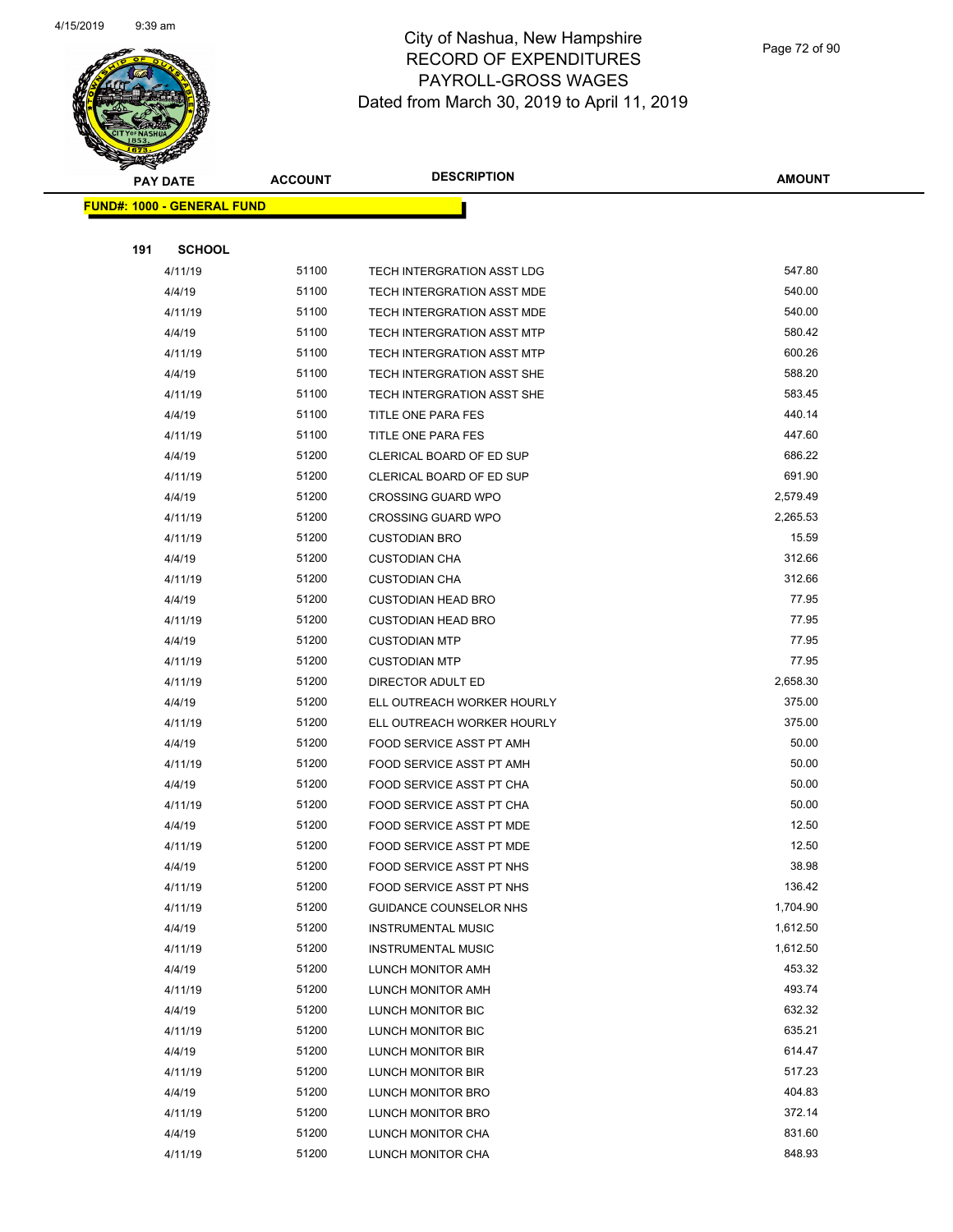

Page 73 of 90

|     | <b>PAY DATE</b>                    | <b>ACCOUNT</b> | <b>DESCRIPTION</b>       | <b>AMOUNT</b> |
|-----|------------------------------------|----------------|--------------------------|---------------|
|     | <u> FUND#: 1000 - GENERAL FUND</u> |                |                          |               |
|     |                                    |                |                          |               |
| 191 | <b>SCHOOL</b>                      |                |                          |               |
|     | 4/4/19                             | 51200          | LUNCH MONITOR DRC        | 380.82        |
|     | 4/11/19                            | 51200          | LUNCH MONITOR DRC        | 351.95        |
|     | 4/4/19                             | 51200          | LUNCH MONITOR ELM        | 153.04        |
|     | 4/11/19                            | 51200          | LUNCH MONITOR ELM        | 89.52         |
|     | 4/4/19                             | 51200          | LUNCH MONITOR FES        | 274.32        |
|     | 4/11/19                            | 51200          | LUNCH MONITOR FES        | 401.35        |
|     | 4/4/19                             | 51200          | LUNCH MONITOR FMS        | 220.71        |
|     | 4/11/19                            | 51200          | <b>LUNCH MONITOR FMS</b> | 276.61        |
|     | 4/4/19                             | 51200          | LUNCH MONITOR LDG        | 644.46        |
|     | 4/11/19                            | 51200          | LUNCH MONITOR LDG        | 668.10        |
|     | 4/4/19                             | 51200          | LUNCH MONITOR MDE        | 724.71        |
|     | 4/11/19                            | 51200          | LUNCH MONITOR MDE        | 762.24        |
|     | 4/4/19                             | 51200          | <b>LUNCH MONITOR MTP</b> | 502.40        |
|     | 4/11/19                            | 51200          | LUNCH MONITOR MTP        | 366.69        |
|     | 4/4/19                             | 51200          | LUNCH MONITOR NHN        | 317.68        |
|     | 4/11/19                            | 51200          | LUNCH MONITOR NHN        | 433.20        |
|     | 4/4/19                             | 51200          | LUNCH MONITOR NHS        | 202.13        |
|     | 4/11/19                            | 51200          | LUNCH MONITOR NHS        | 147.26        |
|     | 4/4/19                             | 51200          | LUNCH MONITOR NSE        | 557.90        |
|     | 4/11/19                            | 51200          | LUNCH MONITOR NSE        | 557.90        |
|     | 4/4/19                             | 51200          | <b>LUNCH MONITOR PMS</b> | 326.30        |
|     | 4/11/19                            | 51200          | LUNCH MONITOR PMS        | 326.30        |
|     | 4/4/19                             | 51200          | LUNCH MONITOR SHE        | 542.55        |
|     | 4/11/19                            | 51200          | LUNCH MONITOR SHE        | 471.26        |
|     | 4/4/19                             | 51200          | PARA PRE SCHOOL BIR      | 612.62        |
|     | 4/11/19                            | 51200          | PARA PRE SCHOOL BIR      | 635.19        |
|     | 4/4/19                             | 51200          | PARA DW SPEC ED BIR      | 881.05        |
|     | 4/11/19                            | 51200          | PARA DW SPEC ED BIR      | 974.91        |
|     | 4/4/19                             | 51200          | PARA DW SPEC ED MDE      | 216.60        |
|     | 4/11/19                            | 51200          | PARA DW SPEC ED MDE      | 216.60        |
|     | 4/4/19                             | 51200          | PARA ELL FES             | 37.50         |
|     | 4/11/19                            | 51200          | PARA ELL FES             | 37.50         |
|     | 4/4/19                             | 51200          | PARA INST AMH            | 975.45        |
|     | 4/11/19                            | 51200          | PARA INST AMH            | 941.25        |
|     | 4/4/19                             | 51200          | PARA INST BIC            | 780.84        |
|     | 4/11/19                            | 51200          | PARA INST BIC            | 819.64        |
|     | 4/4/19                             | 51200          | PARA INST BIR            | 25.00         |
|     | 4/11/19                            | 51200          | PARA INST BIR            | 25.00         |
|     | 4/4/19                             | 51200          | PARA INST DRC            | 70.00         |
|     | 4/11/19                            | 51200          | PARA INST DRC            | 70.00         |
|     | 4/4/19                             | 51200          | PARA INST FES            | 37.50         |
|     | 4/11/19                            | 51200          | PARA INST FES            | 37.50         |
|     | 4/4/19                             | 51200          | PARA INST FMS            | 25.00         |
|     | 4/11/19                            | 51200          | PARA INST FMS            | 15.00         |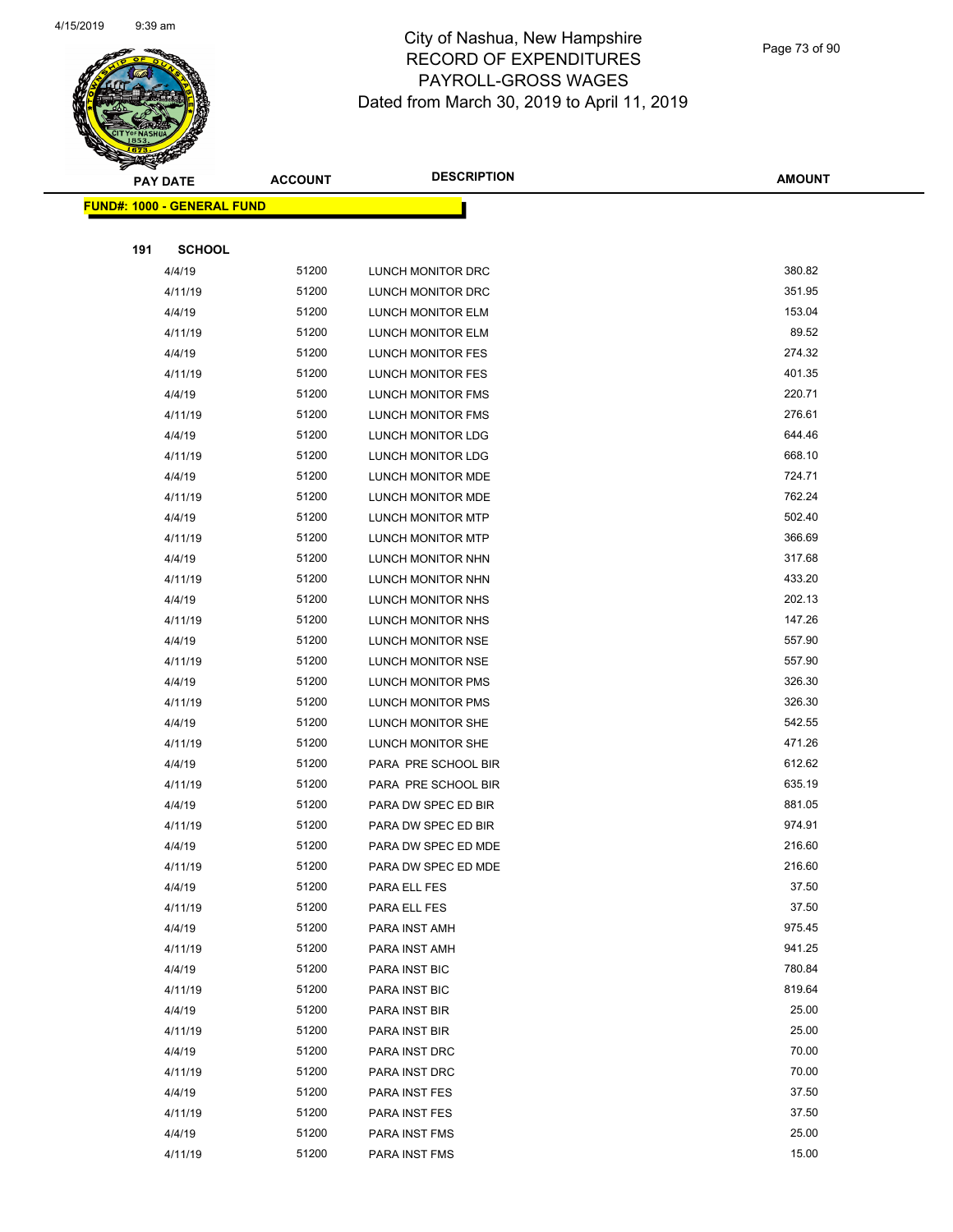

Page 74 of 90

|     | <b>PAY DATE</b>                    | <b>ACCOUNT</b> | <b>DESCRIPTION</b>          | <b>AMOUNT</b> |
|-----|------------------------------------|----------------|-----------------------------|---------------|
|     | <u> FUND#: 1000 - GENERAL FUND</u> |                |                             |               |
|     |                                    |                |                             |               |
| 191 | <b>SCHOOL</b>                      |                |                             |               |
|     | 4/4/19                             | 51200          | PARA INST LDG               | 10.00         |
|     | 4/11/19                            | 51200          | PARA INST LDG               | 12.50         |
|     | 4/4/19                             | 51200          | PARA INST MTP               | 368.85        |
|     | 4/11/19                            | 51200          | PARA INST MTP               | 378.75        |
|     | 4/4/19                             | 51200          | PARA INST NHN               | 310.40        |
|     | 4/11/19                            | 51200          | PARA INST NHN               | 310.40        |
|     | 4/4/19                             | 51200          | PARA INST NSE               | 25.00         |
|     | 4/11/19                            | 51200          | PARA INST NSE               | 25.00         |
|     | 4/4/19                             | 51200          | PARA INST PMS               | 64.68         |
|     | 4/11/19                            | 51200          | PARA INST PMS               | 80.85         |
|     | 4/4/19                             | 51200          | PARA INST SHE               | 482.71        |
|     | 4/11/19                            | 51200          | PARA INST SHE               | 113.58        |
|     | 4/4/19                             | 51200          | PARA LIB PMS                | 299.90        |
|     | 4/11/19                            | 51200          | PARA LIB PMS                | 291.80        |
|     | 4/4/19                             | 51200          | PARA PRE SCH BIC            | 1,633.12      |
|     | 4/11/19                            | 51200          | PARA PRE SCH BIC            | 1,615.67      |
|     | 4/4/19                             | 51200          | PARA PRE SCH BRO            | 2,844.89      |
|     | 4/11/19                            | 51200          | PARA PRE SCH BRO            | 2,800.65      |
|     | 4/4/19                             | 51200          | PARA PRE SCH MTP            | 734.08        |
|     | 4/11/19                            | 51200          | PARA PRE SCH MTP            | 730.38        |
|     | 4/4/19                             | 51200          | PARA PRE SCH NSE            | 5,328.26      |
|     | 4/11/19                            | 51200          | PARA PRE SCH NSE            | 5,080.02      |
|     | 4/4/19                             | 51200          | PARA TTI LDG                | 77.95         |
|     | 4/11/19                            | 51200          | PARA TTI LDG                | 77.95         |
|     | 4/11/19                            | 51200          | SCHOOL PSYCHOLOGIST WID     | 3,880.00      |
|     | 4/11/19                            | 51200          | SPEECH LANG PATHOLOGIST WID | 7,110.03      |
|     | 4/11/19                            | 51200          | STUDENT ACTIVITY COORD NHS  | 1,066.40      |
|     | 4/4/19                             | 51200          | <b>SUB CLERICAL</b>         | 599.00        |
|     | 4/11/19                            | 51200          | <b>SUB CLERICAL</b>         | 383.36        |
|     | 4/4/19                             | 51200          | <b>SUB CROSSING GUARD</b>   | 119.58        |
|     | 4/11/19                            | 51200          | <b>SUB CROSSING GUARD</b>   | 152.31        |
|     | 4/4/19                             | 51200          | SUB TEACHER                 | 287.50        |
|     | 4/11/19                            | 51200          | <b>SUB TEACHER</b>          | 287.50        |
|     | 4/11/19                            | 51200          | <b>TEACHER ART FMS</b>      | 2,846.10      |
|     | 4/11/19                            | 51200          | <b>TEACHER ART NHS</b>      | 975.50        |
|     | 4/11/19                            | 51200          | TEACHER BIO TEC NHN         | 551.30        |
|     | 4/11/19                            | 51200          | <b>TEACHER ENGLISH NHN</b>  | 375.00        |
|     | 4/11/19                            | 51200          | TEACHER FOREIGN LANG FMS    | 1,165.20      |
|     | 4/11/19                            | 51200          | <b>TEACHER MATH FMS</b>     | 131.25        |
|     | 4/11/19                            | 51200          | <b>TEACHER MUSIC AMH</b>    | 350.00        |
|     | 4/11/19                            | 51200          | <b>TEACHER MUSIC ELM</b>    | 1,934.40      |
|     | 4/11/19                            | 51200          | <b>TEACHER MUSIC MTP</b>    | 1,620.69      |
|     | 4/11/19                            | 51200          | <b>TEACHER READ ELM</b>     | 1,704.90      |
|     | 4/11/19                            | 51200          | <b>TEACHER SCIENCE NHS</b>  | 774.69        |
|     |                                    |                |                             |               |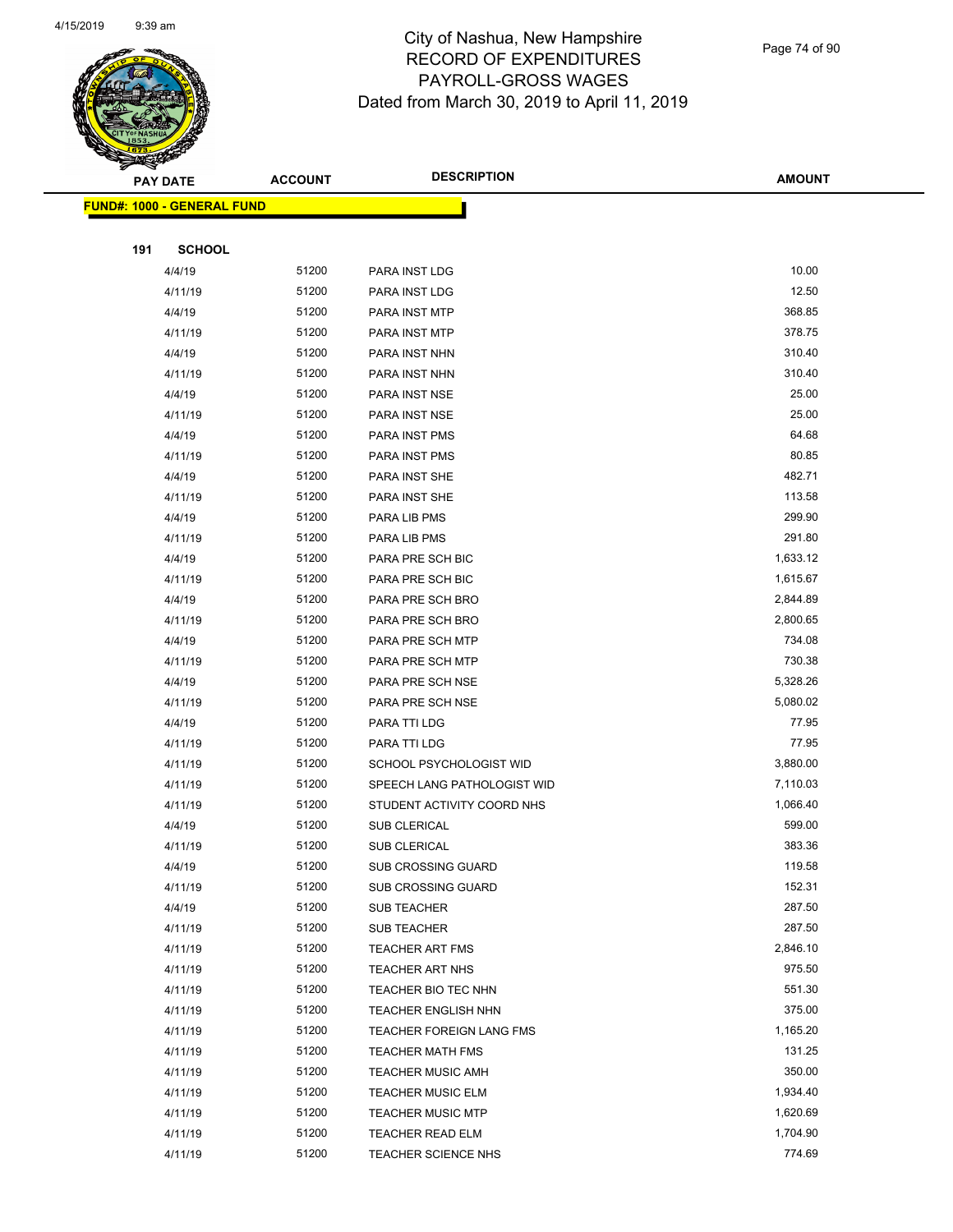

Page 75 of 90

| z v<br><b>PAY DATE</b>                | <b>ACCOUNT</b> | <b>DESCRIPTION</b>              | <b>AMOUNT</b>  |
|---------------------------------------|----------------|---------------------------------|----------------|
| <b>FUND#: 1000 - GENERAL FUND</b>     |                |                                 |                |
| 191<br><b>SCHOOL</b>                  |                |                                 |                |
| 4/11/19                               | 51200          | TEACHER SOCIAL STUDIES NHN      | 1,000.00       |
| 4/11/19                               | 51200          | <b>TEACHER SPED NHN</b>         | 1,786.40       |
| 4/11/19                               | 51200          | <b>TEACHER SPED NHS</b>         | 1,442.60       |
| 4/11/19                               | 51200          | <b>TEACHER VISION WID</b>       | 802.29         |
| 4/4/19                                | 51300          | <b>OVERTIME</b>                 | 7,494.24       |
| 4/11/19                               | 51300          | <b>OVERTIME</b>                 | 8,711.30       |
| 4/4/19                                | 51400          | <b>WAGES TEMPORARY/SEASONAL</b> | 2,616.10       |
| 4/11/19                               | 51400          | <b>WAGES TEMPORARY/SEASONAL</b> | 2,071.60       |
| 4/4/19                                | 51412          | <b>WAGES PER DIEM</b>           | 29,298.79      |
| 4/11/19                               | 51412          | <b>WAGES PER DIEM</b>           | 30,602.30      |
| 4/4/19                                | 51650          | <b>ADDITIONAL HOURS</b>         | 505.11         |
| 4/11/19                               | 51650          | <b>ADDITIONAL HOURS</b>         | 3,643.73       |
| 4/11/19                               | 51700          | <b>STIPENDS</b>                 | 2,736.37       |
| 4/11/19                               | 52800          | EDUCATIONAL ASSISTANCE          | 6,369.60       |
| TOTAL 191 - SCHOOL                    |                |                                 | \$3,378,819.72 |
| <b>TOTAL FUND 1000 - GENERAL FUND</b> |                |                                 | \$5,250,624.00 |

#### **FUND#: 2100 - FOOD SERVICES FUND**

| 4/4/19  | 51100 | CLERICAL FOOD SERVICE NHS            | 778.13   |
|---------|-------|--------------------------------------|----------|
| 4/11/19 | 51100 | CLERICAL FOOD SERVICE NHS            | 788.65   |
| 4/11/19 | 51100 | <b>CUSTODIAN BRO</b>                 | 78.17    |
| 4/4/19  | 51100 | DELIVERY DRIVER FOOD SERVICE         | 734.40   |
| 4/11/19 | 51100 | DELIVERY DRIVER FOOD SERVICE         | 734.40   |
| 4/11/19 | 51100 | DIRECTOR FOOD SERVICE                | 2,925.80 |
| 4/11/19 | 51100 | <b>FOOD SERVICE BUSINESS MANAGER</b> | 2,219.70 |
| 4/4/19  | 51100 | FOOD SERVICE COOK AMH                | 505.75   |
| 4/11/19 | 51100 | FOOD SERVICE COOK AMH                | 505.75   |
| 4/4/19  | 51100 | <b>FOOD SERVICE COOK BIC</b>         | 518.35   |
| 4/11/19 | 51100 | <b>FOOD SERVICE COOK BIC</b>         | 518.35   |
| 4/4/19  | 51100 | <b>FOOD SERVICE COOK BIR</b>         | 523.25   |
| 4/11/19 | 51100 | <b>FOOD SERVICE COOK BIR</b>         | 523.25   |
| 4/4/19  | 51100 | FOOD SERVICE COOK BRO                | 518.35   |
| 4/11/19 | 51100 | FOOD SERVICE COOK BRO                | 518.35   |
| 4/4/19  | 51100 | FOOD SERVICE COOK CHA                | 523.25   |
| 4/11/19 | 51100 | FOOD SERVICE COOK CHA                | 523.25   |
| 4/4/19  | 51100 | FOOD SERVICE COOK DRC                | 523.25   |
| 4/11/19 | 51100 | FOOD SERVICE COOK DRC                | 523.25   |
| 4/4/19  | 51100 | <b>FOOD SERVICE COOK ELM</b>         | 1,002.05 |
| 4/11/19 | 51100 | <b>FOOD SERVICE COOK ELM</b>         | 1,002.06 |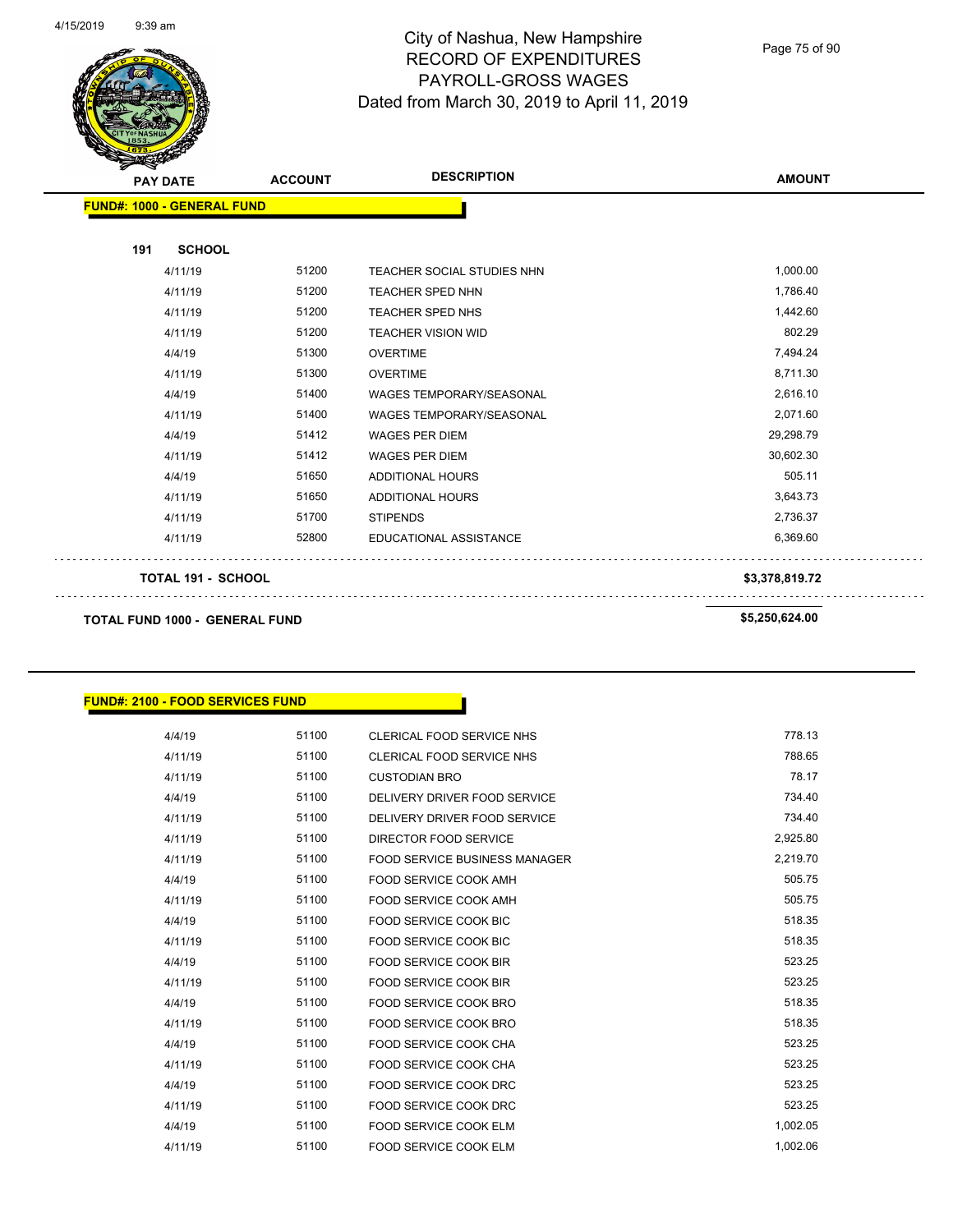

Page 76 of 90

| <b>PAY DATE</b>                         | <b>ACCOUNT</b> | <b>DESCRIPTION</b>                                   | <b>AMOUNT</b>       |
|-----------------------------------------|----------------|------------------------------------------------------|---------------------|
| <b>FUND#: 2100 - FOOD SERVICES FUND</b> |                |                                                      |                     |
|                                         |                |                                                      |                     |
| 4/4/19                                  | 51100          | FOOD SERVICE COOK FES                                | 523.25              |
| 4/11/19                                 | 51100          | FOOD SERVICE COOK FES                                | 523.25              |
| 4/4/19                                  | 51100          | <b>FOOD SERVICE COOK FMS</b>                         | 519.01<br>511.70    |
| 4/11/19                                 | 51100          | <b>FOOD SERVICE COOK FMS</b>                         |                     |
| 4/4/19                                  | 51100          | FOOD SERVICE COOK LDG                                | 500.85              |
| 4/11/19                                 | 51100          | <b>FOOD SERVICE COOK LDG</b>                         | 500.85              |
| 4/4/19                                  | 51100          | FOOD SERVICE COOK MDE                                | 505.76              |
| 4/11/19                                 | 51100          | FOOD SERVICE COOK MDE                                | 505.75              |
| 4/4/19                                  | 51100          | FOOD SERVICE COOK NHN                                | 1,119.30            |
| 4/11/19                                 | 51100          | FOOD SERVICE COOK NHN                                | 1,119.30            |
| 4/4/19                                  | 51100          | FOOD SERVICE COOK NHS                                | 1,048.25            |
| 4/11/19                                 | 51100          | FOOD SERVICE COOK NHS                                | 1,048.25            |
| 4/4/19                                  | 51100          | <b>FOOD SERVICE COOK NSE</b>                         | 514.65              |
| 4/11/19                                 | 51100          | FOOD SERVICE COOK NSE                                | 514.65              |
| 4/4/19                                  | 51100          | <b>FOOD SERVICE COOK PMS</b>                         | 530.29              |
| 4/11/19                                 | 51100          | <b>FOOD SERVICE COOK PMS</b>                         | 534.10              |
| 4/4/19                                  | 51100          | FOOD SERVICE COOK SHE                                | 505.75              |
| 4/11/19                                 | 51100          | FOOD SERVICE COOK SHE                                | 505.75              |
| 4/11/19                                 | 51100<br>51100 | <b>FOOD SERVICE SITE CORD</b>                        | 12,176.50<br>500.85 |
| 4/4/19                                  |                | <b>FOOD SERVICECOOK MTP</b>                          | 500.85              |
| 4/11/19<br>4/4/19                       | 51100<br>51200 | <b>FOOD SERVICECOOK MTP</b>                          | 607.05              |
| 4/11/19                                 | 51200          | FOOD SERVICE ASST PT AMH                             | 603.80              |
|                                         | 51200          | FOOD SERVICE ASST PT AMH                             | 563.96              |
| 4/4/19<br>4/11/19                       | 51200          | FOOD SERVICE ASST PT BIC<br>FOOD SERVICE ASST PT BIC | 554.59              |
| 4/4/19                                  | 51200          | FOOD SERVICE ASST PT BIR                             | 546.45              |
| 4/11/19                                 | 51200          | FOOD SERVICE ASST PT BIR                             | 546.45              |
| 4/4/19                                  | 51200          | FOOD SERVICE ASST PT BRO                             | 374.70              |
| 4/11/19                                 | 51200          | FOOD SERVICE ASST PT BRO                             | 374.70              |
| 4/4/19                                  | 51200          | FOOD SERVICE ASST PT CHA                             | 392.95              |
| 4/11/19                                 | 51200          | FOOD SERVICE ASST PT CHA                             | 389.70              |
| 4/4/19                                  | 51200          | FOOD SERVICE ASST PT DRC                             | 966.66              |
| 4/11/19                                 | 51200          | FOOD SERVICE ASST PT DRC                             | 944.25              |
| 4/4/19                                  | 51200          | FOOD SERVICE ASST PT ELM                             | 2,509.15            |
| 4/11/19                                 | 51200          | FOOD SERVICE ASST PT ELM                             | 2,509.15            |
| 4/4/19                                  | 51200          | FOOD SERVICE ASST PT FES                             | 941.19              |
| 4/11/19                                 | 51200          | FOOD SERVICE ASST PT FES                             | 929.20              |
| 4/4/19                                  | 51200          | <b>FOOD SERVICE ASST PT FMS</b>                      | 2,706.42            |
| 4/11/19                                 | 51200          | FOOD SERVICE ASST PT FMS                             | 2,527.58            |
| 4/4/19                                  | 51200          | FOOD SERVICE ASST PT LDG                             | 715.51              |
| 4/11/19                                 | 51200          | FOOD SERVICE ASST PT LDG                             | 715.55              |
| 4/4/19                                  | 51200          | FOOD SERVICE ASST PT MDE                             | 576.43              |
| 4/11/19                                 | 51200          | FOOD SERVICE ASST PT MDE                             | 579.55              |
| 4/4/19                                  | 51200          | FOOD SERVICE ASST PT MTP                             | 554.55              |
| 4/11/19                                 | 51200          | FOOD SERVICE ASST PT MTP                             | 578.53              |
|                                         |                |                                                      |                     |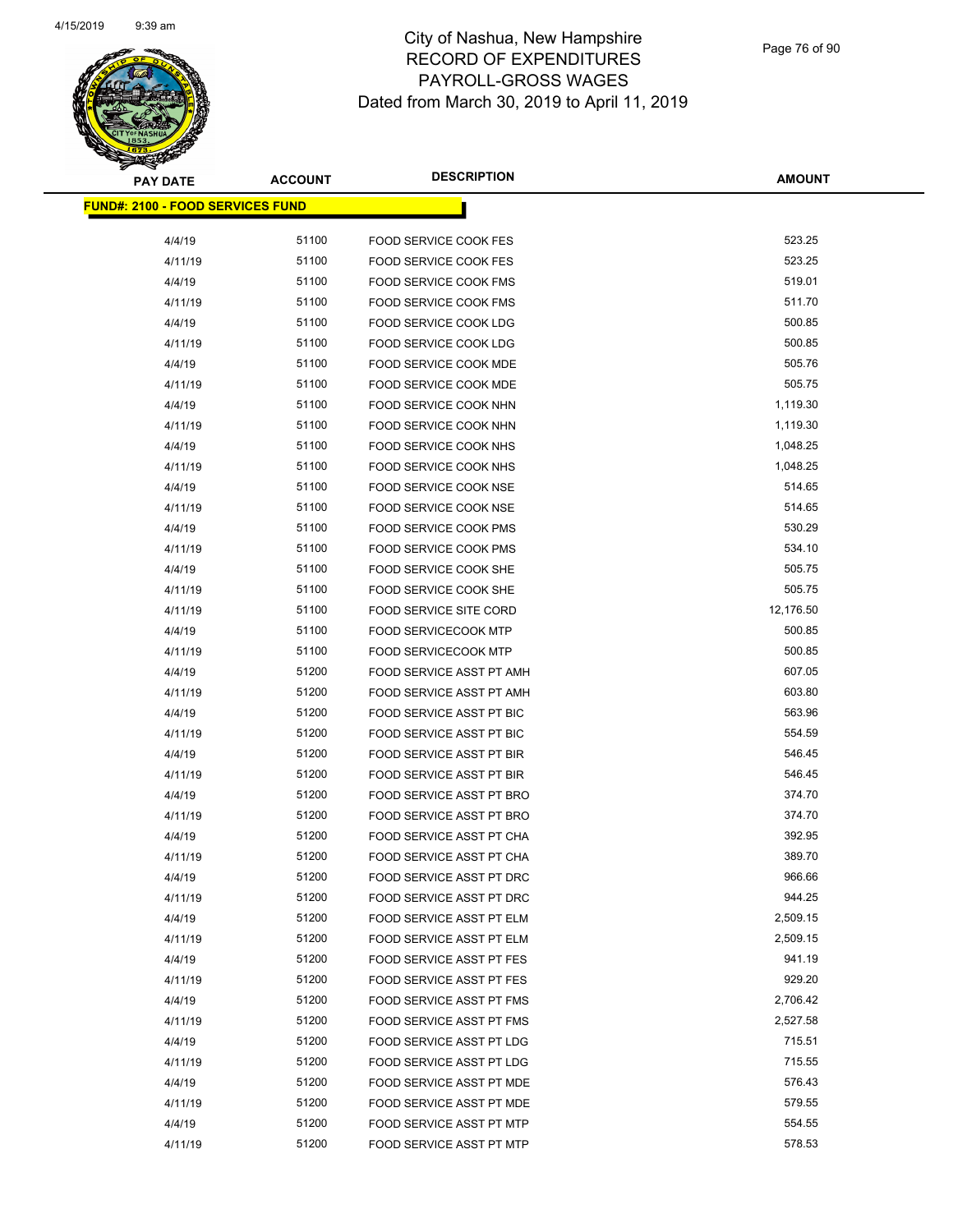

Page 77 of 90

| <b>PAY DATE</b>                             | <b>ACCOUNT</b> | <b>DESCRIPTION</b>              | <b>AMOUNT</b> |
|---------------------------------------------|----------------|---------------------------------|---------------|
| <b>FUND#: 2100 - FOOD SERVICES FUND</b>     |                |                                 |               |
| 4/4/19                                      | 51200          | FOOD SERVICE ASST PT NHN        | 4,198.37      |
| 4/11/19                                     | 51200          | FOOD SERVICE ASST PT NHN        | 4,469.11      |
| 4/4/19                                      | 51200          | <b>FOOD SERVICE ASST PT NHS</b> | 4,504.27      |
| 4/11/19                                     | 51200          | <b>FOOD SERVICE ASST PT NHS</b> | 4,371.41      |
| 4/4/19                                      | 51200          | <b>FOOD SERVICE ASST PT NSE</b> | 333.00        |
| 4/11/19                                     | 51200          | <b>FOOD SERVICE ASST PT NSE</b> | 336.05        |
| 4/4/19                                      | 51200          | <b>FOOD SERVICE ASST PT PMS</b> | 2,585.84      |
| 4/11/19                                     | 51200          | <b>FOOD SERVICE ASST PT PMS</b> | 2,580.01      |
| 4/4/19                                      | 51200          | FOOD SERVICE ASST PT SHE        | 612.82        |
| 4/11/19                                     | 51200          | <b>FOOD SERVICE ASST PT SHE</b> | 543.34        |
| 4/4/19                                      | 51300          | <b>OVERTIME</b>                 | 94.27         |
| 4/11/19                                     | 51300          | <b>OVERTIME</b>                 | 248.99        |
| 4/4/19                                      | 51412          | <b>WAGES PER DIEM</b>           | 1,014.98      |
| 4/11/19                                     | 51412          | <b>WAGES PER DIEM</b>           | 1,035.46      |
| <b>TOTAL FUND 2100 - FOOD SERVICES FUND</b> |                |                                 | \$90,832.66   |

| 51200<br>4/11/19 | <b>TEACHER ELL FES</b>    | 140.00                  |
|------------------|---------------------------|-------------------------|
|                  |                           |                         |
| 4/11/19          | 51200<br><b>ELL TUTOR</b> | 100.00                  |
|                  | <b>ELL TUTOR</b>          | 50.00                   |
|                  | DRIVER INSTRUCTOR         | 140.00                  |
|                  | DRIVER INSTRUCTOR         | 140.00                  |
| 4/4/19<br>4/4/19 | 4/11/19                   | 51200<br>51200<br>51200 |

| <b>FUND#: 2207 - ADULT ED/CONTINUING ED</b> |       |                             |        |
|---------------------------------------------|-------|-----------------------------|--------|
| 4/4/19                                      | 51100 | CLERICAL ADULT ED NHN       | 767.62 |
| 4/11/19                                     | 51100 | CLERICAL ADULT ED NHN       | 752.47 |
| 4/4/19                                      | 51200 | ADULT ED ENRICHMENT INST    | 300.00 |
| 4/11/19                                     | 51200 | ADULT ED ENRICHMENT INST    | 225.00 |
| 4/4/19                                      | 51200 | ADULT ED ENRICHMENT TEACHER | 125.00 |
| 4/11/19                                     | 51200 | ADULT ED ENRICHMENT TEACHER | 125.00 |
| 4/4/19                                      | 51200 | ADULT ED INSTRUCTOR         | 50.00  |
| 4/11/19                                     | 51200 | ADULT ED INSTRUCTOR         | 62.50  |
| 4/4/19                                      | 51200 | <b>SUB TEACHER</b>          | 100.00 |
| 4/11/19                                     | 51200 | <b>SUB TEACHER</b>          | 100.00 |
| 4/11/19                                     | 51200 | <b>TEACHER ART NHN</b>      | 225.00 |
| 4/11/19                                     | 51200 | <b>TEACHER BUSINESS NHS</b> | 175.00 |
| 4/11/19                                     | 51200 | <b>TEACHER ELL NHS</b>      | 100.00 |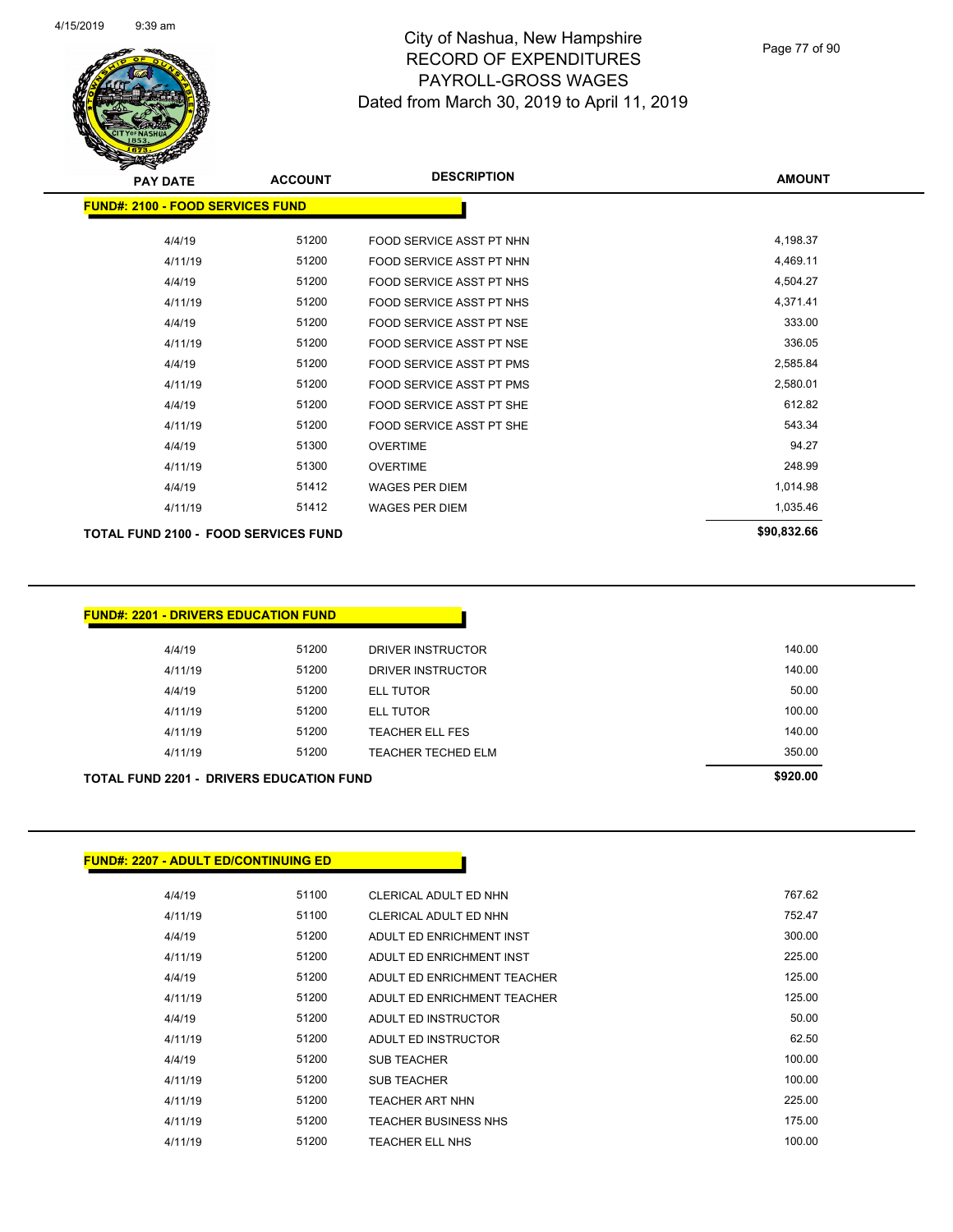City of Nashua, New Hampshire RECORD OF EXPENDITURES PAYROLL-GROSS WAGES Page 78 of 90

Dated from March 30, 2019 to April 11, 2019

4/15/2019 9:39 am

| <b>PAY DATE</b>                                    | <b>ACCOUNT</b> | <b>DESCRIPTION</b>         | <b>AMOUNT</b> |
|----------------------------------------------------|----------------|----------------------------|---------------|
| TOTAL FUND 2207 - ADULT ED/CONTINUING ED           |                |                            | \$3,107.59    |
| <b>FUND#: 2222 - AFTER SCHOOL PROGRAM</b>          |                |                            |               |
| 4/11/19                                            | 51100          | 21 CENTURY COORDINATOR     | 2,322.00      |
| 4/4/19                                             | 51650          | <b>ADDITIONAL HOURS</b>    | 2,912.50      |
| 4/11/19                                            | 51650          | ADDITIONAL HOURS           | 4,420.00      |
| TOTAL FUND 2222 - AFTER SCHOOL PROGRAM             |                |                            | \$9,654.50    |
| <b>FUND#: 2252 - DAY CARE</b>                      |                |                            |               |
| 4/11/19                                            | 51100          | PANTHER PRESCHOOL DIRECTOR | 1,096.20      |
| <b>TOTAL FUND 2252 - DAY CARE</b>                  |                |                            | \$1,096.20    |
| <b>FUND#: 2257 - SPECIAL ED LOCAL</b>              |                |                            |               |
| 4/4/19                                             | 51100          | PARA DW SPEC ED NHS        | 447.64        |
| 4/11/19                                            | 51100          | PARA DW SPEC ED NHS        | 440.42        |
| 4/4/19                                             | 51100          | PARA DW SPEC ED WID        | 472.91        |
| 4/11/19                                            | 51100          | PARA DW SPEC ED WID        | 469.30        |
| 4/4/19                                             | 51100          | PARA INST SHE              | 630.17        |
| 4/11/19                                            | 51100          | PARA INST SHE              | 625.30        |
| <b>TOTAL FUND 2257 - SPECIAL ED LOCAL</b>          |                |                            | \$3,085.74    |
| <b>FUND#: 2503 - PARKS &amp; REC PROGRAMS FUND</b> |                |                            |               |
| 4/4/19                                             | 51100          | PROGRAM COORDINATOR        | 382.70        |
| 4/11/19                                            | 51100          | PROGRAM COORDINATOR        | 382.70        |
| 4/11/19                                            | 51300          | <b>OVERTIME</b>            | 50.24         |
|                                                    |                |                            | \$815.64      |
| TOTAL FUND 2503 - PARKS & REC PROGRAMS FUND        |                |                            |               |

| 4/4/19  | 51100 | ECHANNEL ACCESS ADMINISTRATOR | 1.164.25 |
|---------|-------|-------------------------------|----------|
| 4/11/19 | 51100 | ECHANNEL ACCESS ADMINISTRATOR | .164.25  |

**FUND#: 2505 - PEG ACCESS CHANNELS FUND**

4/11/19 51100 ECHANNEL ACCESS ADMINISTRATOR 1,164.25 4/4/19 51100 PEG PROGRAM MANAGER 1,261.25 4/11/19 51100 PEG PROGRAM MANAGER 1,261.25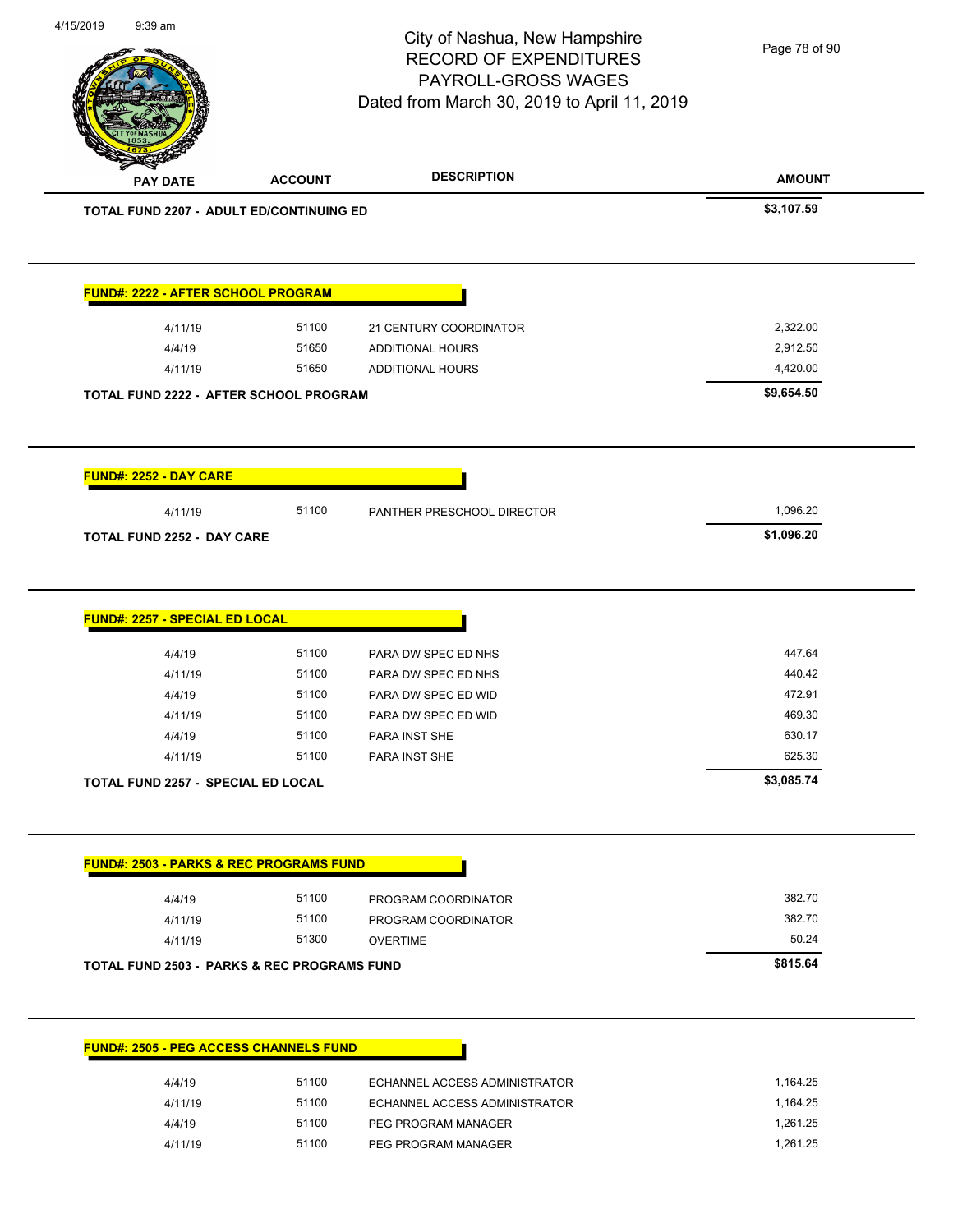

Page 79 of 90

| z<br>◅<br><b>PAY DATE</b>                         | <b>ACCOUNT</b> | <b>DESCRIPTION</b>  | <b>AMOUNT</b> |
|---------------------------------------------------|----------------|---------------------|---------------|
| <b>FUND#: 2505 - PEG ACCESS CHANNELS FUND</b>     |                |                     |               |
| 4/4/19                                            | 51200          | <b>VIDEOGRAPHER</b> | 626.25        |
| 4/11/19                                           | 51200          | <b>VIDEOGRAPHER</b> | 307.50        |
| <b>TOTAL FUND 2505 - PEG ACCESS CHANNELS FUND</b> |                |                     | \$5,784.75    |

#### **FUND#: 3030 - EMERGENCY MGMT GRANTS FUND**

| <b>TOTAL FUND 3030 - EMERGENCY MGMT GRANTS FUND</b> |       |                                | \$1,436.32 |
|-----------------------------------------------------|-------|--------------------------------|------------|
| 4/11/19                                             | 51200 | EMERGENCY MANAGEMENT COORDINAT | 718.16     |
| 4/4/19                                              | 51200 | EMERGENCY MANAGEMENT COORDINAT | 718.16     |

#### **FUND#: 3050 - POLICE GRANTS FUND**

| TOTAL FUND 3050 - POLICE GRANTS FUND |       |                            | \$12,469.54 |
|--------------------------------------|-------|----------------------------|-------------|
| 4/11/19                              | 51300 | <b>OVERTIME</b>            | 4,264.31    |
| 4/4/19                               | 51300 | <b>OVERTIME</b>            | 3.488.23    |
| 4/11/19                              | 51100 | PATROLMAN ALL RANKS        | 1.476.25    |
| 4/4/19                               | 51100 | PATROLMAN ALL RANKS        | 1.476.25    |
| 4/11/19                              | 51100 | DOMESTIC VIOLENCE ADVOCATE | 882.25      |
| 4/4/19                               | 51100 | DOMESTIC VIOLENCE ADVOCATE | 882.25      |
|                                      |       |                            |             |

#### **FUND#: 3068 - COMMUNITY SERVICES GRANTS FUND**

| 4/4/19  | 51100 | <b>EPIDEMIOLOGIST</b>              | 146.50   |
|---------|-------|------------------------------------|----------|
| 4/11/19 | 51100 | <b>EPIDEMIOLOGIST</b>              | 146.50   |
| 4/4/19  | 51100 | PHNS PROGRAM ASSISTANT             | 807.65   |
| 4/11/19 | 51100 | PHNS PROGRAM ASSISTANT             | 807.65   |
| 4/4/19  | 51100 | PROGRAM ASSISTANT COMMUNITY HEALTH | 211.80   |
| 4/11/19 | 51100 | PROGRAM ASSISTANT COMMUNITY HEALTH | 211.80   |
| 4/4/19  | 51100 | PUB HEALTH NET SVS COORD           | 1,317.40 |
| 4/11/19 | 51100 | PUB HEALTH NET SVS COORD           | 1,317.40 |
| 4/4/19  | 51100 | PUB HEALTH NURSE                   | 224.20   |
| 4/11/19 | 51100 | PUB HEALTH NURSE                   | 224.19   |
| 4/4/19  | 51100 | PUB HEALTH PREPAREDNESS COORD      | 1,033.40 |
| 4/11/19 | 51100 | PUB HEALTH PREPAREDNESS COORD      | 1,033.40 |
| 4/4/19  | 51100 | SMP PROGRAM COORDINATOR            | 975.35   |
| 4/11/19 | 51100 | SMP PROGRAM COORDINATOR            | 975.35   |
| 4/11/19 | 51300 | <b>OVERTIME</b>                    | 11.91    |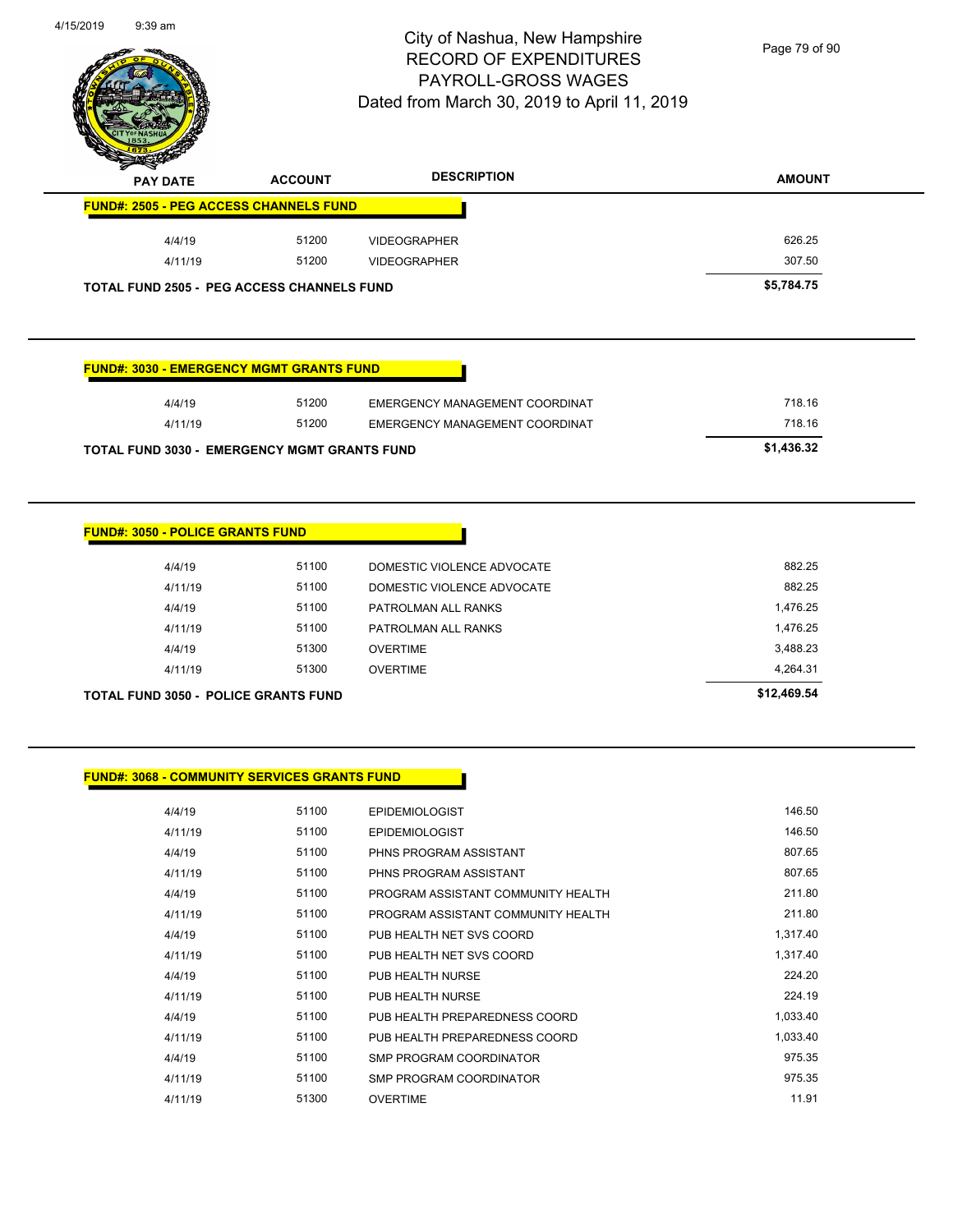

Page 80 of 90

| <b>TOTAL FUND 3068 - COMMUNITY SERVICES GRANTS FUND</b> |       | \$9,444.50                         |        |
|---------------------------------------------------------|-------|------------------------------------|--------|
|                                                         |       |                                    |        |
| <b>FUND#: 3070 - COMMUNITY HEALTH GRANTS FUND</b>       |       |                                    |        |
| 4/4/19                                                  | 51100 | BILINGUAL COMM HEALTH WORKER       | 644.92 |
| 4/11/19                                                 | 51100 | BILINGUAL COMM HEALTH WORKER       | 644.92 |
| 4/4/19                                                  | 51100 | PROGRAM ASSISTANT COMMUNITY HEALTH | 635.39 |
| 4/11/19                                                 | 51100 | PROGRAM ASSISTANT COMMUNITY HEALTH | 635.40 |
| 4/4/19                                                  | 51100 | PUB HEALTH NURSE                   | 896.90 |
| 4/11/19                                                 | 51100 | PUB HEALTH NURSE                   | 896.92 |
| 4/4/19                                                  | 51300 | <b>OVERTIME</b>                    | 6.04   |
|                                                         | 51300 | <b>OVERTIME</b>                    | 47.83  |
| 4/11/19                                                 |       |                                    |        |

#### **FUND#: 3090 - URBAN PROGRAM GRANTS FUND**

|         | TOTAL FUND 3090 - URBAN PROGRAM GRANTS FUND |                                        | \$17,358.80 |
|---------|---------------------------------------------|----------------------------------------|-------------|
| 4/11/19 | 51100                                       | PROJECT SPECIALIST URBAN PROGR         | 1,171.10    |
| 4/4/19  | 51100                                       | PROJECT SPECIALIST URBAN PROGR         | 1,171.10    |
| 4/11/19 | 51100                                       | PROJECT ADMINISTRATOR LP&HH            | 1,230.70    |
| 4/4/19  | 51100                                       | PROJECT ADMINISTRATOR LP&HH            | 1,230.70    |
| 4/11/19 | 51100                                       | PROJECT ADMINISTRATOR                  | 1,306.00    |
| 4/4/19  | 51100                                       | PROJECT ADMINISTRATOR                  | 1,306.00    |
| 4/11/19 | 51100                                       | PROGRAM COORDINATOR LP&HH              | 1,255.30    |
| 4/4/19  | 51100                                       | PROGRAM COORDINATOR LP&HH              | 1,255.30    |
| 4/11/19 | 51100                                       | <b>MANAGER URBAN PROGRAMS</b>          | 1,649.35    |
| 4/4/19  | 51100                                       | <b>MANAGER URBAN PROGRAMS</b>          | 1,649.35    |
| 4/11/19 | 51100                                       | <b>GRANT MGMT SPECIALIST</b>           | 1,080.35    |
| 4/4/19  | 51100                                       | <b>GRANT MGMT SPECIALIST</b>           | 1,080.35    |
| 4/11/19 | 51100                                       | ARLINGTON ST COMMUNITY CENTER DIRECTOR | 986.60      |
| 4/4/19  | 51100                                       | ARLINGTON ST COMMUNITY CENTER DIRECTOR | 986.60      |
|         |                                             |                                        |             |

#### **FUND#: 3120 - TRANSIT GRANTS FUND**

| 4/4/19  | 51100 | COMMUNICATION SPEC                    | 996.55   |
|---------|-------|---------------------------------------|----------|
| 4/11/19 | 51100 | COMMUNICATION SPEC                    | 996.55   |
| 4/4/19  | 51100 | <b>TRANSIT FINANCE COORDINATOR</b>    | 1.280.40 |
| 4/11/19 | 51100 | <b>TRANSIT FINANCE COORDINATOR</b>    | 1.280.40 |
| 4/4/19  | 51100 | <b>TRANSIT FI FFT FACILITIES SUPV</b> | 1.080.35 |
| 4/11/19 | 51100 | <b>TRANSIT FLEET FACILITIES SUPV</b>  | 1.080.35 |
| 4/4/19  | 51100 | <b>TRANSIT MECHANICS</b>              | 1.959.40 |
|         |       |                                       |          |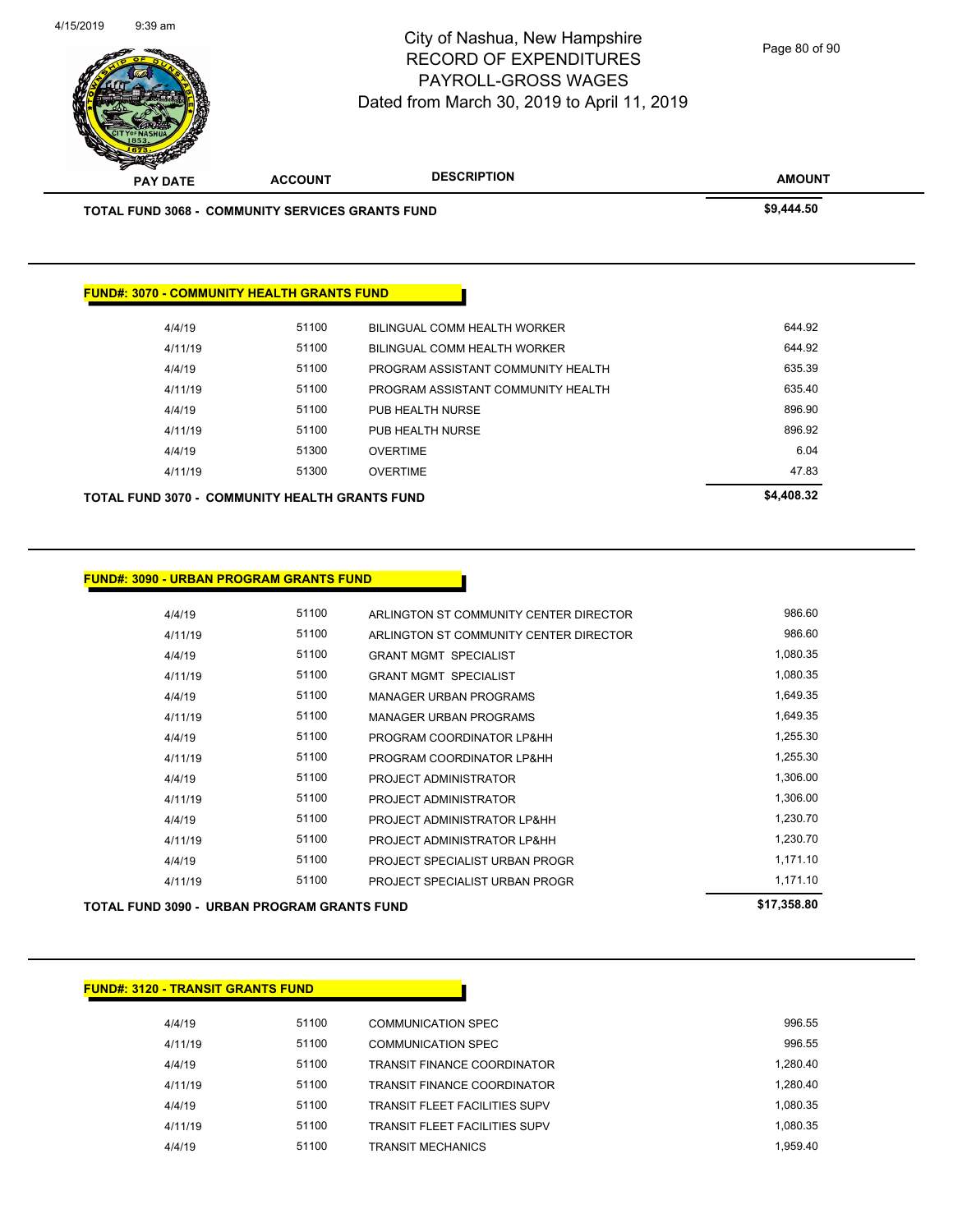

| <b>PAY DATE</b>                          | <b>ACCOUNT</b> | <b>DESCRIPTION</b>                    | <b>AMOUNT</b> |
|------------------------------------------|----------------|---------------------------------------|---------------|
| <b>FUND#: 3120 - TRANSIT GRANTS FUND</b> |                |                                       |               |
| 4/11/19                                  | 51100          | TRANSIT MECHANICS                     | 1,959.40      |
| 4/4/19                                   | 51100          | TRANSIT OPERATIONS COORDINATOR        | 970.00        |
| 4/11/19                                  | 51100          | TRANSIT OPERATIONS COORDINATOR        | 970.00        |
| 4/4/19                                   | 51100          | <b>TRANSIT OPERATIONS SUPERVISOR</b>  | 1,161.20      |
| 4/11/19                                  | 51100          | <b>TRANSIT OPERATIONS SUPERVISOR</b>  | 1,161.20      |
| 4/4/19                                   | 51100          | <b>TRANSIT UTILITY SERVICE WORKER</b> | 1,442.65      |
| 4/11/19                                  | 51100          | <b>TRANSIT UTILITY SERVICE WORKER</b> | 1,442.65      |
| 4/4/19                                   | 51100          | <b>TRANSPORTATION DEPT MANAGER</b>    | 1,746.35      |
| 4/11/19                                  | 51100          | TRANSPORTATION DEPT MANAGER           | 1,746.35      |
| 4/4/19                                   | 51300          | <b>OVERTIME</b>                       | (84.09)       |
| 4/11/19                                  | 51300          | <b>OVERTIME</b>                       | 460.80        |
| TOTAL FUND 3120 - TRANSIT GRANTS FUND    |                |                                       | \$21,650.51   |

#### **FUND#: 3800 - SCHOOL GRANTS FUND**

| 4/11/19 | 51100 | 21 CENTURY ELEM MFAM RES COORD | 5,417.10 |
|---------|-------|--------------------------------|----------|
| 4/11/19 | 51100 | ASSISTANT PRINCIPAL AMH        | 1,469.60 |
| 4/11/19 | 51100 | ASSISTANT PRINCIPAL BIR        | 1,655.50 |
| 4/11/19 | 51100 | ASSISTANT PRINCIPAL BRO        | 1,659.60 |
| 4/11/19 | 51100 | ASSISTANT PRINCIPAL DR CRSP    | 1,614.10 |
| 4/11/19 | 51100 | ASSISTANT PRINCIPAL SHE        | 1,437.50 |
| 4/4/19  | 51100 | CLERICAL 21 CENTURY            | 678.24   |
| 4/11/19 | 51100 | <b>CLERICAL 21 CENTURY</b>     | 783.39   |
| 4/11/19 | 51100 | <b>DIRECTOR TITLE 1</b>        | 3,248.20 |
| 4/11/19 | 51100 | DW TECHNOLOGY PEER COACH       | 3,068.80 |
| 4/4/19  | 51100 | ELL OUTREACH WORKER HOURLY     | 793.75   |
| 4/11/19 | 51100 | ELL OUTREACH WORKER HOURLY     | 781.25   |
| 3/31/19 | 51100 | <b>GUIDANCE COUNSELOR NHS</b>  | 1,572.51 |
| 4/11/19 | 51100 | <b>INTRUCTIONAL LEADER FES</b> | 2,999.40 |
| 4/11/19 | 51100 | LICENSED PRACTICAL NURSE NHS   | 1,552.64 |
| 4/11/19 | 51100 | <b>OFFICE MANAGER TITLE 1</b>  | 1,619.30 |
| 4/4/19  | 51100 | PARA INST MTP                  | 429.98   |
| 4/11/19 | 51100 | <b>PARA INST MTP</b>           | 436.82   |
| 4/4/19  | 51100 | PARA TTI AMH                   | 1,088.41 |
| 4/11/19 | 51100 | PARA TTI AMH                   | 1,153.04 |
| 4/4/19  | 51100 | PARA TTI DRC                   | 1,431.74 |
| 4/11/19 | 51100 | PARA TTI DRC                   | 1,431.74 |
| 4/4/19  | 51100 | PARA TTI LDG                   | 2,953.17 |
| 4/11/19 | 51100 | PARA TTI LDG                   | 2,923.71 |
| 4/4/19  | 51100 | PARA TTI MTP                   | 1,710.36 |
| 4/11/19 | 51100 | PARA TTI MTP                   | 1,522.68 |
| 4/4/19  | 51100 | PARA TTI NURSERY               | 886.39   |
| 4/11/19 | 51100 | <b>PARA TTI NURSERY</b>        | 739.92   |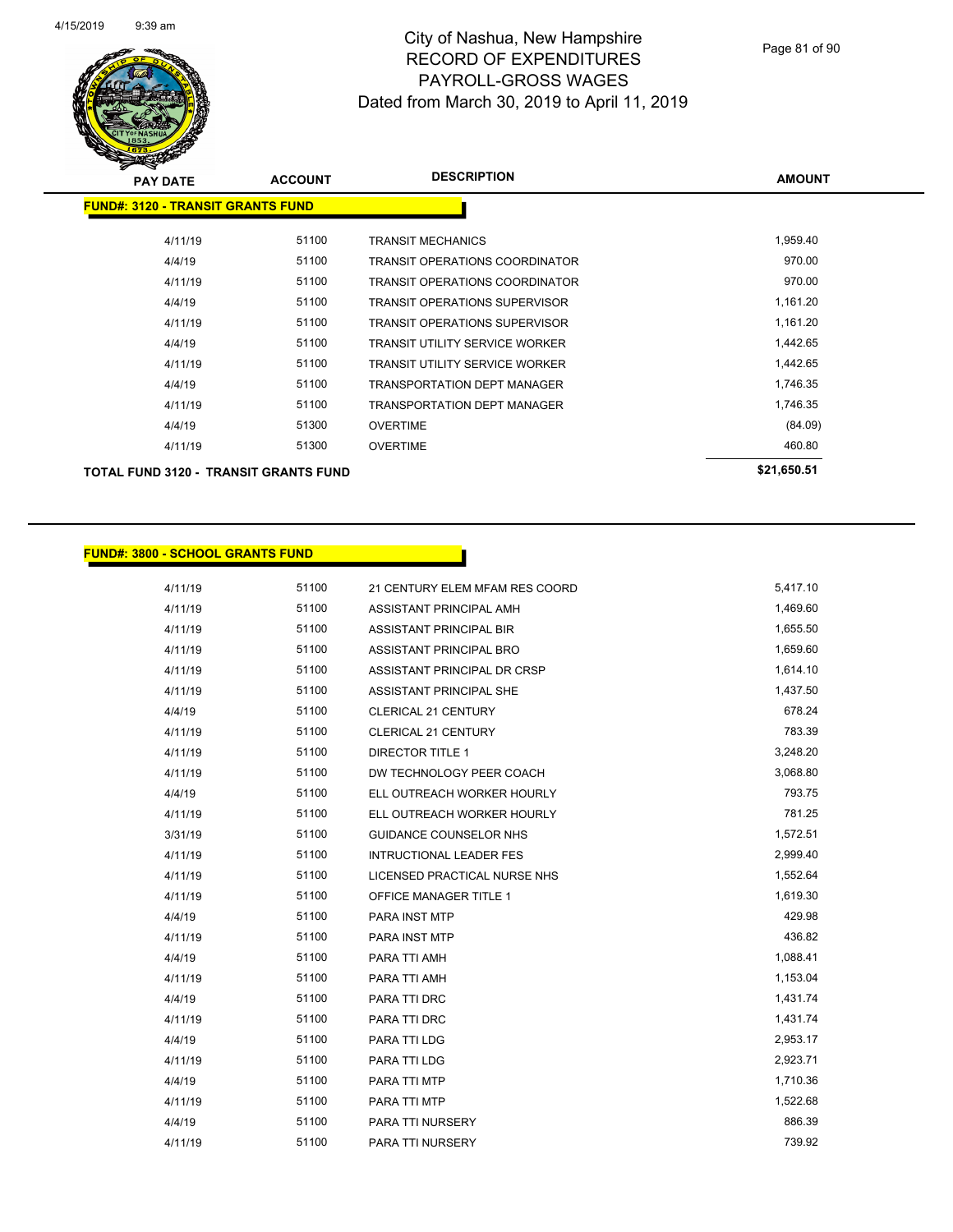

Page 82 of 90

| <b>PAY DATE</b>                         | <b>ACCOUNT</b> | <b>DESCRIPTION</b>      | <b>AMOUNT</b> |
|-----------------------------------------|----------------|-------------------------|---------------|
| <b>FUND#: 3800 - SCHOOL GRANTS FUND</b> |                |                         |               |
| 4/11/19                                 | 51100          | PEER COACH              | 4,956.90      |
| 4/11/19                                 | 51100          | <b>SOCIAL WORKER</b>    | 2,885.20      |
| 4/11/19                                 | 51100          | TEACHER DWSE BRO        | 1,794.50      |
| 4/11/19                                 | 51100          | TEACHER DWSE CHA        | 3,976.00      |
| 4/11/19                                 | 51100          | TEACHER DWSE ELM        | 1,877.39      |
| 4/11/19                                 | 51100          | TEACHER DWSE NHS        | 2,674.40      |
| 4/11/19                                 | 51100          | TEACHER PRESCHOOL NHS   | 1,872.10      |
| 4/11/19                                 | 51100          | TEACHER SPED AMH        | 2,085.00      |
| 4/11/19                                 | 51100          | TEACHER SPED BIC        | 1,949.20      |
| 4/11/19                                 | 51100          | TEACHER SPED BRO        | 1,698.30      |
| 4/11/19                                 | 51100          | <b>TEACHER SPED DRC</b> | 1,805.70      |
| 4/11/19                                 | 51100          | <b>TEACHER SPED ELM</b> | 1,737.50      |
| 4/11/19                                 | 51100          | TEACHER SPED FES        | 1,561.40      |
| 4/11/19                                 | 51100          | <b>TEACHER SPED FMS</b> | 2,007.10      |
| 4/11/19                                 | 51100          | TEACHER SPED LDG        | 1,797.20      |
| 4/11/19                                 | 51100          | TEACHER SPED MDE        | 3,954.10      |
| 4/11/19                                 | 51100          | TEACHER SPED NHN        | 9,724.54      |
| 4/11/19                                 | 51100          | TEACHER SPED NHS        | 4,684.80      |
| 4/11/19                                 | 51100          | TEACHER SPED NSE        | 6,713.00      |
| 4/11/19                                 | 51100          | TEACHER SPED PMS        | 3,537.20      |
| 4/4/19                                  | 51100          | TITLE ONE PARA FES      | 2,030.51      |
| 4/11/19                                 | 51100          | TITLE ONE PARA FES      | 2,038.34      |
| 4/11/19                                 | 51200          | ASSISTANT PRINCIPAL NHN | 100.00        |
| 4/4/19                                  | 51200          | <b>FAMILY LIAISON</b>   | 375.00        |
| 4/11/19                                 | 51200          | <b>FAMILY LIAISON</b>   | 381.25        |
| 4/4/19                                  | 51200          | HOME SCHOOL CORD TTI    | 3,883.77      |
| 4/11/19                                 | 51200          | HOME SCHOOL CORD TTI    | 4,152.44      |
| 4/4/19                                  | 51200          | <b>INTERPRETER</b>      | (393.75)      |
| 4/11/19                                 | 51200          | LUNCH MONITOR NHN       | 75.00         |
| 4/4/19                                  | 51200          | PARA DW SPEC ED AMH     | 53.48         |
| 4/11/19                                 | 51200          | PARA DW SPEC ED AMH     | 116.67        |
| 4/4/19                                  | 51200          | PARA DW SPEC ED BIR     | 32.14         |
| 4/11/19                                 | 51200          | PARA DW SPEC ED BIR     | 16.07         |
| 4/4/19                                  | 51200          | PARA DW SPEC ED SHE     | 60.72         |
| 4/11/19                                 | 51200          | PARA DW SPEC ED SHE     | 60.72         |
| 4/4/19                                  | 51200          | PARA ELL LDG            | 39.08         |
| 4/11/19                                 | 51200          | PARA ELL PMS            | 81.90         |
| 4/11/19                                 | 51200          | PARA INST AMH           | 102.30        |
| 4/4/19                                  | 51200          | PARA INST BIR           | 58.01         |
| 4/11/19                                 | 51200          | PARA INST BIR           | 77.55         |
| 4/4/19                                  | 51200          | PARA INST CHA           | 87.93         |
| 4/11/19                                 | 51200          | PARA INST CHA           | 131.90        |
| 4/11/19                                 | 51200          | PARA INST FES           | 97.70         |
| 4/4/19                                  | 51200          | PARA INST SHE           | 118.11        |
| 4/11/19                                 | 51200          | PARA INST SHE           | 118.11        |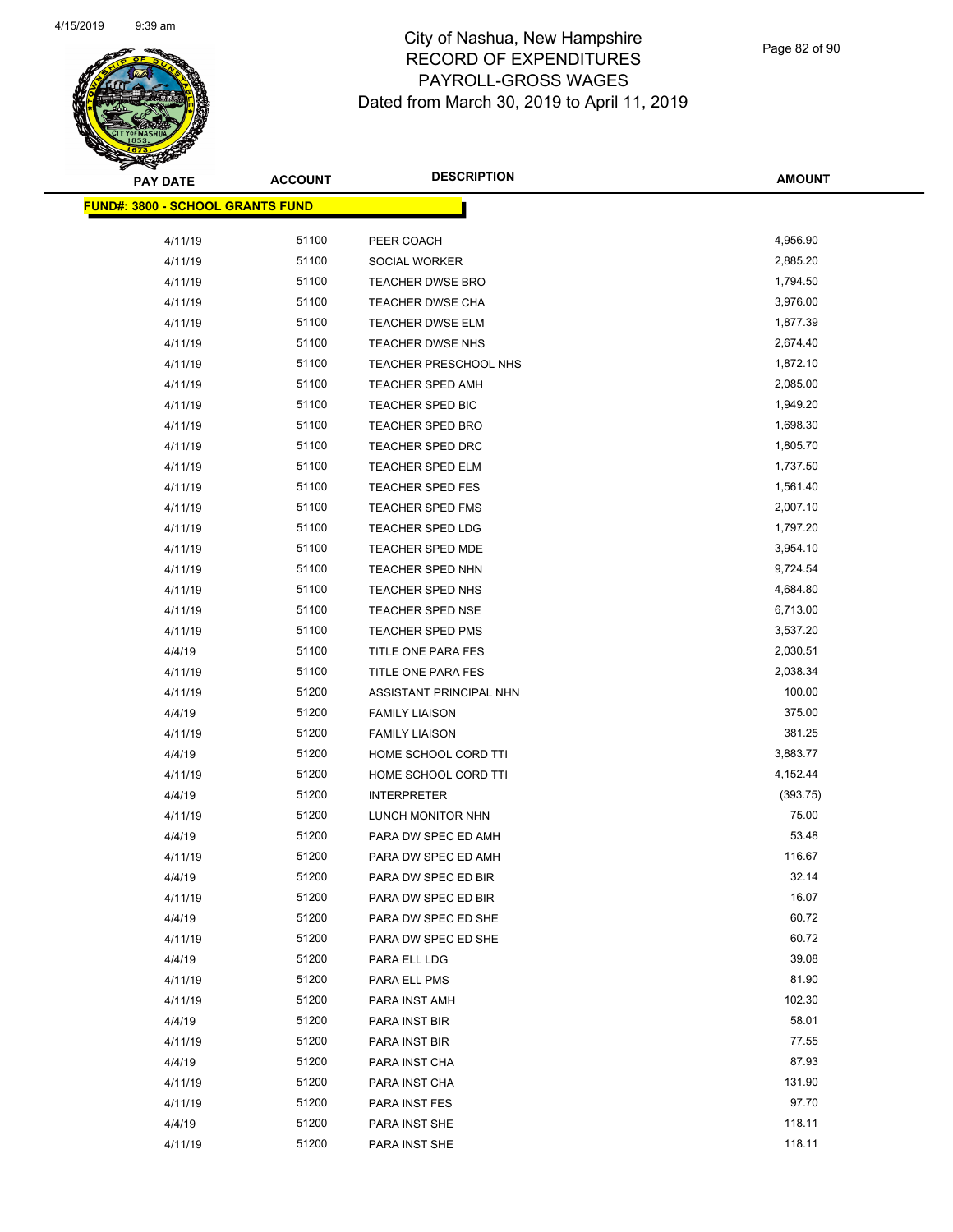

| <b>PAY DATE</b>                          | <b>ACCOUNT</b> | <b>DESCRIPTION</b>                       | <b>AMOUNT</b> |
|------------------------------------------|----------------|------------------------------------------|---------------|
| <u> FUND#: 3800 - SCHOOL GRANTS FUND</u> |                |                                          |               |
|                                          |                |                                          | 15.25         |
| 4/11/19<br>4/4/19                        | 51200<br>51200 | PARA KIND AMH<br>SPECIAL EDUCATION TUTOR | 943.75        |
|                                          | 51200          |                                          | 1,006.25      |
| 4/11/19                                  | 51200          | SPECIAL EDUCATION TUTOR                  | 100.00        |
| 4/11/19                                  |                | <b>TEACHER BUSINESS NHS</b>              | 100.00        |
| 4/11/19                                  | 51200          | <b>TEACHER ELL BIC</b>                   |               |
| 4/11/19                                  | 51200          | <b>TEACHER ELL ELM</b>                   | 175.00        |
| 4/11/19                                  | 51200          | <b>TEACHER ELL LDG</b>                   | 475.00        |
| 4/11/19                                  | 51200          | TEACHER ELL NHN                          | 100.00        |
| 4/11/19                                  | 51200          | <b>TEACHER ELL PMS</b>                   | 125.00        |
| 4/11/19                                  | 51200          | TEACHER ELL SHE                          | 150.00        |
| 4/11/19                                  | 51200          | <b>TEACHER ENGLISH NHN</b>               | 100.00        |
| 4/11/19                                  | 51200          | <b>TEACHER ENGLISH NHS</b>               | 100.00        |
| 4/11/19                                  | 51200          | <b>TEACHER GR1 FES</b>                   | 200.00        |
| 4/11/19                                  | 51200          | <b>TEACHER GR1 LDG</b>                   | 75.00         |
| 4/11/19                                  | 51200          | <b>TEACHER GR2 AMH</b>                   | 250.00        |
| 4/11/19                                  | 51200          | <b>TEACHER GR2 DRC</b>                   | 150.00        |
| 4/11/19                                  | 51200          | <b>TEACHER GR3 AMH</b>                   | 300.00        |
| 4/11/19                                  | 51200          | <b>TEACHER GR3 CHA</b>                   | 281.25        |
| 4/11/19                                  | 51200          | <b>TEACHER GR3 DRC</b>                   | 450.00        |
| 4/11/19                                  | 51200          | <b>TEACHER GR4 AMH</b>                   | 250.00        |
| 4/11/19                                  | 51200          | <b>TEACHER GR4 BIC</b>                   | 100.00        |
| 4/11/19                                  | 51200          | <b>TEACHER GR4 BIR</b>                   | 100.00        |
| 4/11/19                                  | 51200          | <b>TEACHER GR4 DRC</b>                   | 125.00        |
| 4/11/19                                  | 51200          | <b>TEACHER GR4 FES</b>                   | 25.00         |
| 4/11/19                                  | 51200          | <b>TEACHER GR4 SHE</b>                   | 150.00        |
| 4/11/19                                  | 51200          | <b>TEACHER GR5 AMH</b>                   | 175.00        |
| 4/11/19                                  | 51200          | <b>TEACHER GR5 BIC</b>                   | 100.00        |
| 4/11/19                                  | 51200          | <b>TEACHER GR5 DRC</b>                   | 375.00        |
| 4/11/19                                  | 51200          | <b>TEACHER GR5 LDG</b>                   | 200.00        |
| 4/11/19                                  | 51200          | <b>TEACHER KIND AMH</b>                  | 75.00         |
| 4/11/19                                  | 51200          | <b>TEACHER MATH NHN</b>                  | 650.00        |
| 4/11/19                                  | 51200          | <b>TEACHER MATH NHS</b>                  | 100.00        |
| 4/11/19                                  | 51200          | TEACHER SCIENCE NHN                      | 100.00        |
| 4/11/19                                  | 51200          | <b>TEACHER SCIENCE NHS</b>               | 167.50        |
| 4/11/19                                  | 51200          | TEACHER SPED AMH                         | 225.00        |
| 4/11/19                                  | 51200          | <b>TEACHER SPED NHN</b>                  | 100.00        |
| 3/31/19                                  | 51200          | <b>TEACHER SPED NHS</b>                  | 100.00        |
| 4/11/19                                  | 51200          | <b>TEACHER TECHED NHN</b>                | 717.10        |
| 4/11/19                                  | 51200          | TEACHER TTI AMH                          | 12,504.70     |
| 4/11/19                                  | 51200          | TEACHER TTI FES                          | 2,308.19      |
| 4/11/19                                  | 51200          | <b>TEACHER TTI LDG</b>                   | 8,744.40      |
| 4/11/19                                  | 51200          | <b>TEACHER TTI MTP</b>                   | 7,254.90      |
| 4/11/19                                  | 51200          | <b>TEACHER TTI NURSERY</b>               | 4,885.72      |
| 4/11/19                                  | 51200          | <b>TEACHER TTIDRC</b>                    | 6,107.57      |
| 4/11/19                                  | 51200          | TITLE ONE PARA FES                       | 109.20        |
|                                          |                |                                          |               |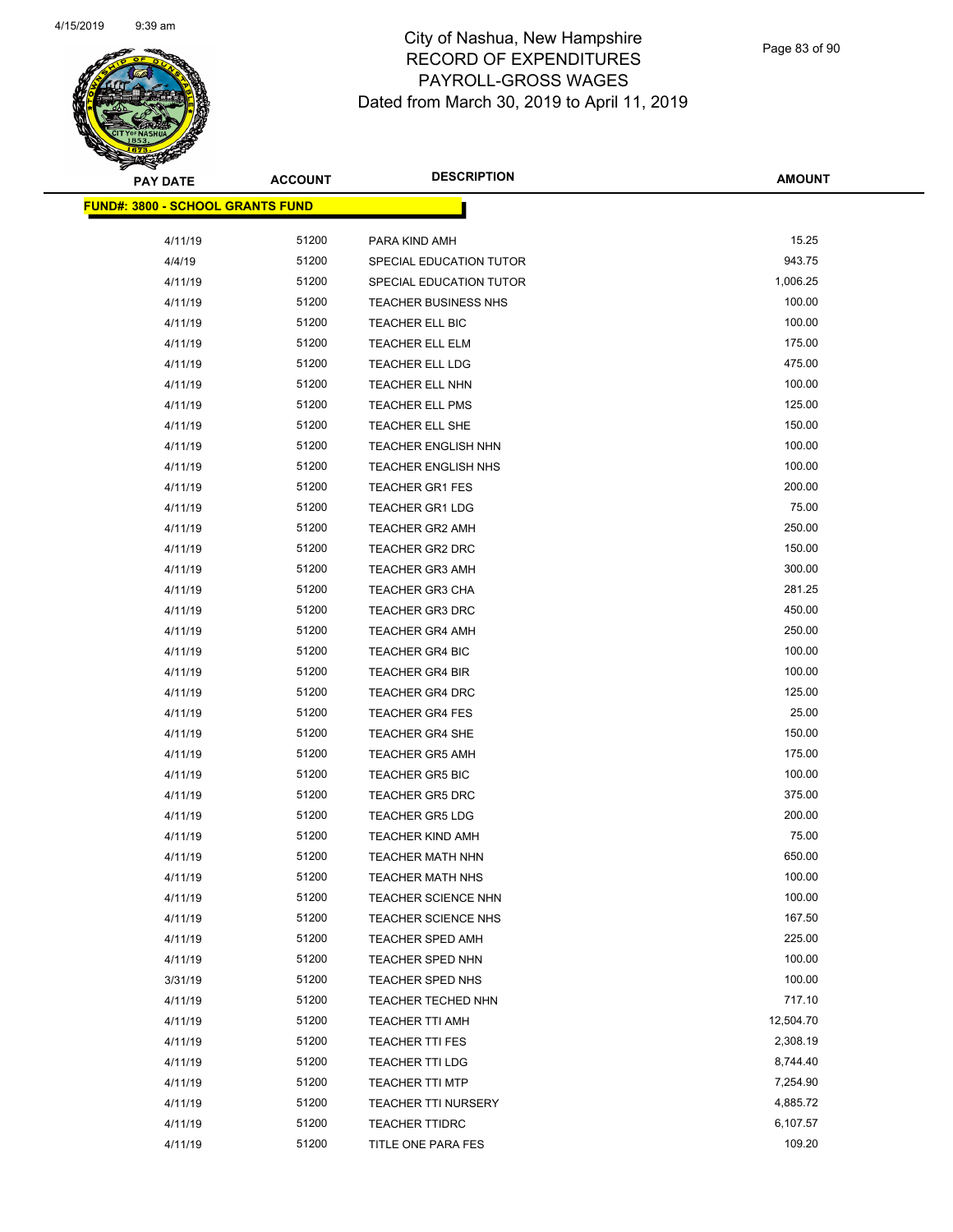

Page 84 of 90

| z v<br><b>PAY DATE</b>                      | <b>ACCOUNT</b> | <b>DESCRIPTION</b>      | <b>AMOUNT</b> |
|---------------------------------------------|----------------|-------------------------|---------------|
| <b>FUND#: 3800 - SCHOOL GRANTS FUND</b>     |                |                         |               |
| 4/4/19                                      | 51200          | <b>TITLE ONE TUTOR</b>  | 650.00        |
| 4/11/19                                     | 51200          | TITLE ONE TUTOR         | 650.00        |
| 4/4/19                                      | 51412          | <b>WAGES PER DIEM</b>   | 411.59        |
| 4/11/19                                     | 51412          | <b>WAGES PER DIEM</b>   | 545.54        |
| 3/31/19                                     | 51650          | <b>ADDITIONAL HOURS</b> | 857.31        |
| 4/11/19                                     | 51650          | ADDITIONAL HOURS        | 9,280.83      |
| <b>TOTAL FUND 3800 - SCHOOL GRANTS FUND</b> |                |                         | \$187,486.37  |

| <b>FUND#: 3810 - FOOD SERVICE GRANTS FUND</b>     |       |                 |            |
|---------------------------------------------------|-------|-----------------|------------|
| 4/4/19                                            | 51300 | <b>OVERTIME</b> |            |
| 4/11/19                                           | 51300 | OVERTIME        | 647.37     |
| <b>TOTAL FUND 3810 - FOOD SERVICE GRANTS FUND</b> |       |                 | \$1.312.06 |

| 4/11/19<br>4/4/19 | 51100<br>51100 | ORDINANCE VIOLATIONS COORDINATOR<br><b>PARKING MANAGER</b>       | 437.70<br>298.80 |
|-------------------|----------------|------------------------------------------------------------------|------------------|
| 4/11/19           | 51100          | <b>PARKING MANAGER</b>                                           | 298.80           |
| 4/4/19            | 51200          | <b>MVR CLERK I</b>                                               | 366.09           |
| 4/11/19           | 51200          | <b>MVR CLERK I</b>                                               | 366.10           |
|                   | 51200          |                                                                  | 898.33           |
|                   |                |                                                                  | 1,264.87         |
| 4/4/19<br>4/11/19 | 51200          | PARKING ENFORCEMENT SPECIALIST<br>PARKING ENFORCEMENT SPECIALIST |                  |
| 4/4/19            | 51300          | <b>OVERTIME</b>                                                  | 8.21             |

| 4/4/19  | 51100 | MVR CLERK II        | 304.40 |
|---------|-------|---------------------|--------|
| 4/11/19 | 51100 | <b>MVR CLERK II</b> | 304.40 |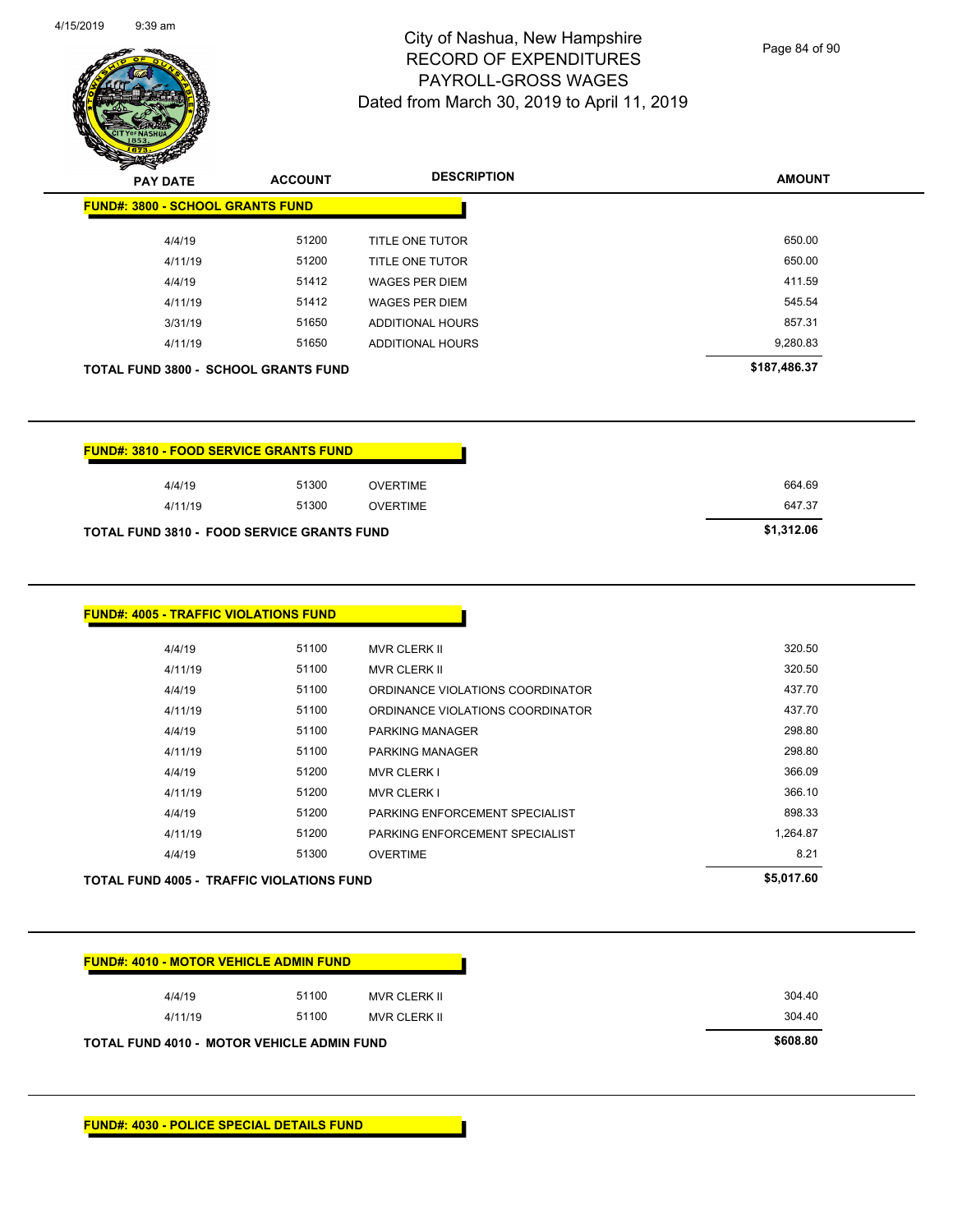

Page 85 of 90

|                                                       | <b>ACCOUNT</b> | <b>DESCRIPTION</b>             | <b>AMOUNT</b> |
|-------------------------------------------------------|----------------|--------------------------------|---------------|
| <b>FUND#: 4030 - POLICE SPECIAL DETAILS FUND</b>      |                |                                |               |
| 4/4/19                                                | 51710          | SPECIAL DETAIL-NON PENSIONABLE | 8,048.55      |
| 4/11/19                                               | 51710          | SPECIAL DETAIL-NON PENSIONABLE | 8,036.38      |
| 4/4/19                                                | 51712          | SPECIAL DETAIL-PENSIONABLE     | 5,482.61      |
| 4/11/19                                               | 51712          | SPECIAL DETAIL-PENSIONABLE     | 6,751.83      |
| <b>TOTAL FUND 4030 - POLICE SPECIAL DETAILS FUND</b>  |                |                                | \$28,319.37   |
| <b>FUND#: 4035 - POLICE OVERTIME BILLING FUND</b>     |                |                                |               |
| 4/4/19                                                | 51300          | <b>OVERTIME</b>                | 2,317.87      |
| 4/11/19                                               | 51300          | <b>OVERTIME</b>                | 949.80        |
| <b>TOTAL FUND 4035 - POLICE OVERTIME BILLING FUND</b> |                |                                | \$3,267.67    |
|                                                       |                |                                |               |
| <b>FUND#: 4053 - FIRE REGIONAL HAZMAT FUND</b>        |                |                                |               |
| 4/11/19                                               | 51300          | <b>OVERTIME</b>                | 218.76        |
| <b>TOTAL FUND 4053 - FIRE REGIONAL HAZMAT FUND</b>    |                |                                | \$218.76      |
|                                                       |                |                                |               |
|                                                       |                |                                |               |
|                                                       |                |                                |               |
| <b>FUND#: 4065 - FIRE WATCHGUARDS FUND</b>            |                |                                |               |
| 4/11/19                                               | 51712          | SPECIAL DETAIL-PENSIONABLE     | 289.71        |
| <b>TOTAL FUND 4065 - FIRE WATCHGUARDS FUND</b>        |                |                                | \$289.71      |
| <b>FUND#: 4600 - ECON DEV-GREATER NASHUA RLF</b>      |                |                                |               |
|                                                       |                |                                |               |
| 4/11/19                                               | 51100          | DWNTWN SPCLST & OED PGRM COOR  | 142.30        |
| TOTAL FUND 4600 - ECON DEV-GREATER NASHUA RLF         |                |                                | \$142.30      |
| <b>FUND#: 4610 - ECON DEV-BROWNFIELDS RLF</b>         |                |                                |               |
| 4/11/19                                               | 51100          | DWNTWN SPCLST & OED PGRM COOR  | 155.25        |
| <b>TOTAL FUND 4610 - ECON DEV-BROWNFIELDS RLF</b>     |                |                                | \$155.25      |

**FUND#: 6000 - SOLID WASTE FUND**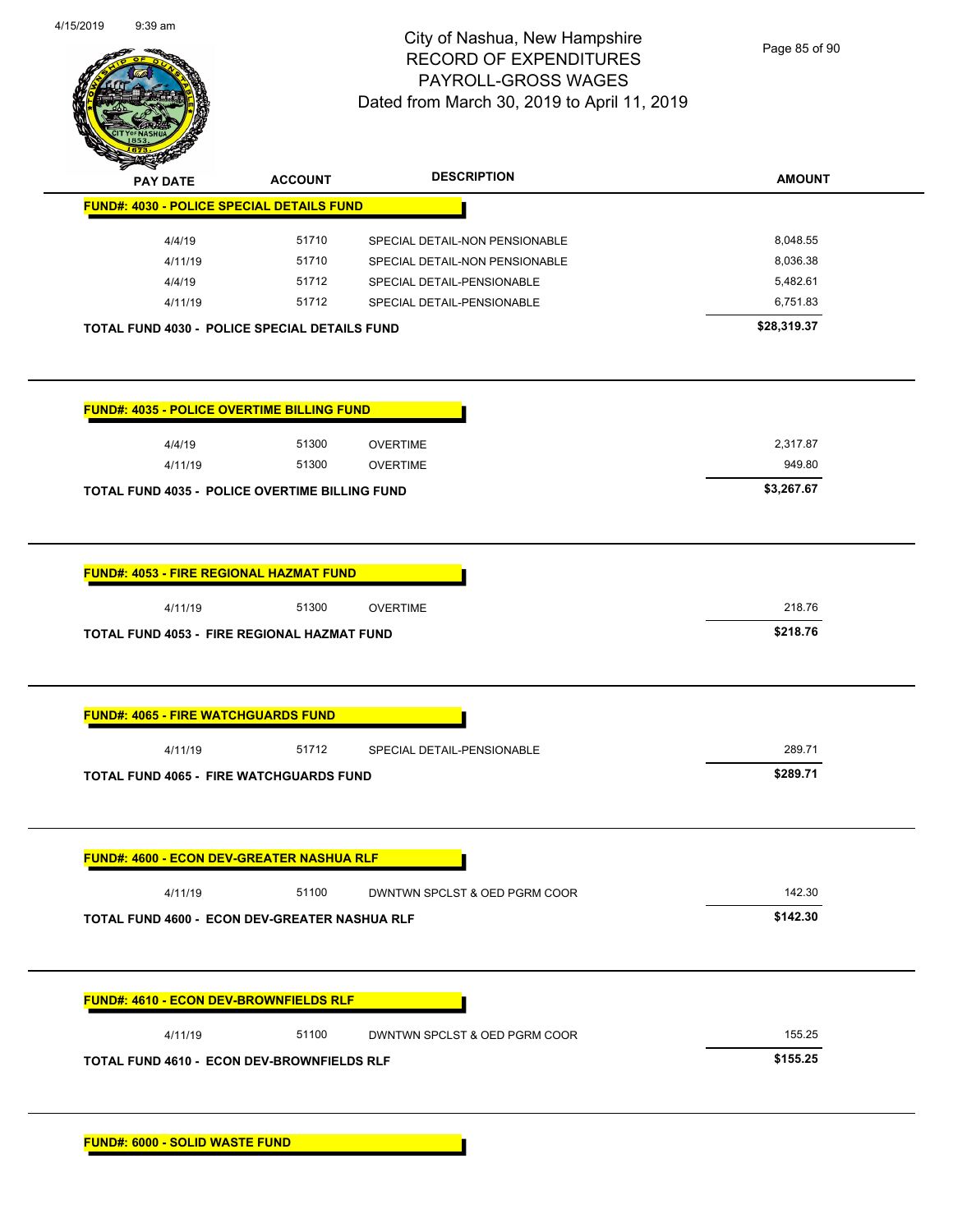

| <b>PAY DATE</b>                        | <b>ACCOUNT</b> | <b>DESCRIPTION</b>                   | <b>AMOUNT</b> |
|----------------------------------------|----------------|--------------------------------------|---------------|
| <u> FUND#: 6000 - SOLID WASTE FUND</u> |                |                                      |               |
|                                        |                |                                      |               |
| 4/4/19                                 | 51100          | ADMINISTRATIVE ASSISTANT II          | 1,034.00      |
| 4/11/19                                | 51100          | ADMINISTRATIVE ASSISTANT II          | 1,207.81      |
| 4/4/19                                 | 51100          | ASSISTANT DIRECTOR OF PUBLIC WORKS   | 202.40        |
| 4/11/19                                | 51100          | ASSISTANT DIRECTOR OF PUBLIC WORKS   | 202.40        |
| 4/4/19                                 | 51100          | AUTOMATED TRASH COLLECTION OPR       | 4,898.00      |
| 4/11/19                                | 51100          | AUTOMATED TRASH COLLECTION OPR       | 4,898.00      |
| 4/4/19                                 | 51100          | <b>CITY ENGINEER</b>                 | 343.40        |
| 4/11/19                                | 51100          | <b>CITY ENGINEER</b>                 | 343.40        |
| 4/4/19                                 | 51100          | <b>COLLECTION EQUIP OPR</b>          | 8,337.60      |
| 4/11/19                                | 51100          | <b>COLLECTION EQUIP OPR</b>          | 8,359.71      |
| 4/4/19                                 | 51100          | <b>COLLECTION EQUIP OPR LANDFILL</b> | 970.40        |
| 4/11/19                                | 51100          | <b>COLLECTION EQUIP OPR LANDFILL</b> | 970.41        |
| 4/4/19                                 | 51100          | DEP TREASURER TAX COLLECTOR          | 261.95        |
| 4/11/19                                | 51100          | DEP TREASURER TAX COLLECTOR          | 261.95        |
| 4/4/19                                 | 51100          | DEPUTY CITY ENGINEER                 | 82.05         |
| 4/11/19                                | 51100          | <b>DEPUTY CITY ENGINEER</b>          | 82.05         |
| 4/4/19                                 | 51100          | DIRECTOR PUBLIC WORKS                | 261.20        |
| 4/11/19                                | 51100          | <b>DIRECTOR PUBLIC WORKS</b>         | 261.20        |
| 4/4/19                                 | 51100          | DPW BILLING ACCOUNTANT               | 499.05        |
| 4/11/19                                | 51100          | DPW BILLING ACCOUNTANT               | 499.05        |
| 4/4/19                                 | 51100          | DPW COLLECTIONS SPEC III             | 406.05        |
| 4/11/19                                | 51100          | DPW COLLECTIONS SPEC III             | 406.05        |
| 4/4/19                                 | 51100          | DPW CONTRACT ADMINISTRATOR           | 121.63        |
| 4/11/19                                | 51100          | DPW CONTRACT ADMINISTRATOR           | 121.65        |
| 4/4/19                                 | 51100          | <b>ENVIRONMENTAL ENGINEER</b>        | 1,480.85      |
| 4/11/19                                | 51100          | <b>ENVIRONMENTAL ENGINEER</b>        | 1,480.85      |
| 4/4/19                                 | 51100          | <b>EQUIPMENT OPR LANDFILL</b>        | 4,932.01      |
| 4/11/19                                | 51100          | <b>EQUIPMENT OPR LANDFILL</b>        | 4,932.00      |
| 4/4/19                                 | 51100          | <b>EXECUTIVE ASSISTANT</b>           | 164.35        |
| 4/11/19                                | 51100          | <b>EXECUTIVE ASSISTANT</b>           | 164.35        |
| 4/4/19                                 | 51100          | <b>FINANCE AND ADMIN MANAGER</b>     | 436.60        |
| 4/11/19                                | 51100          | FINANCE AND ADMIN MANAGER            | 436.60        |
| 4/4/19                                 | 51100          | FLEET MANAGER STREET DEPT            | 346.35        |
| 4/11/19                                | 51100          | FLEET MANAGER STREET DEPT            | 346.35        |
| 4/4/19                                 | 51100          | LICENSED SCALE OPERATOR              | 870.35        |
| 4/11/19                                | 51100          | LICENSED SCALE OPERATOR              | 870.35        |
| 4/4/19                                 | 51100          | PUBLIC RELATIONS ADMINISTRATOR       | 164.40        |
| 4/11/19                                | 51100          | PUBLIC RELATIONS ADMINISTRATOR       | 164.40        |
| 4/4/19                                 | 51100          | RECYCLING COORDINATOR                | 1,192.80      |
| 4/11/19                                | 51100          | RECYCLING COORDINATOR                | 1,192.80      |
| 4/4/19                                 | 51100          | SENIOR STAFF ENGINEER                | 143.80        |
| 4/11/19                                | 51100          | SENIOR STAFF ENGINEER                | 143.81        |
| 4/4/19                                 | 51100          | <b>SOLID WASTE FOREMAN</b>           | 1,766.69      |
| 4/11/19                                | 51100          | <b>SOLID WASTE FOREMAN</b>           | 3,120.07      |
| 4/4/19                                 | 51100          | SOLID WASTE TECHNICIAN               | 1,128.30      |
|                                        |                |                                      |               |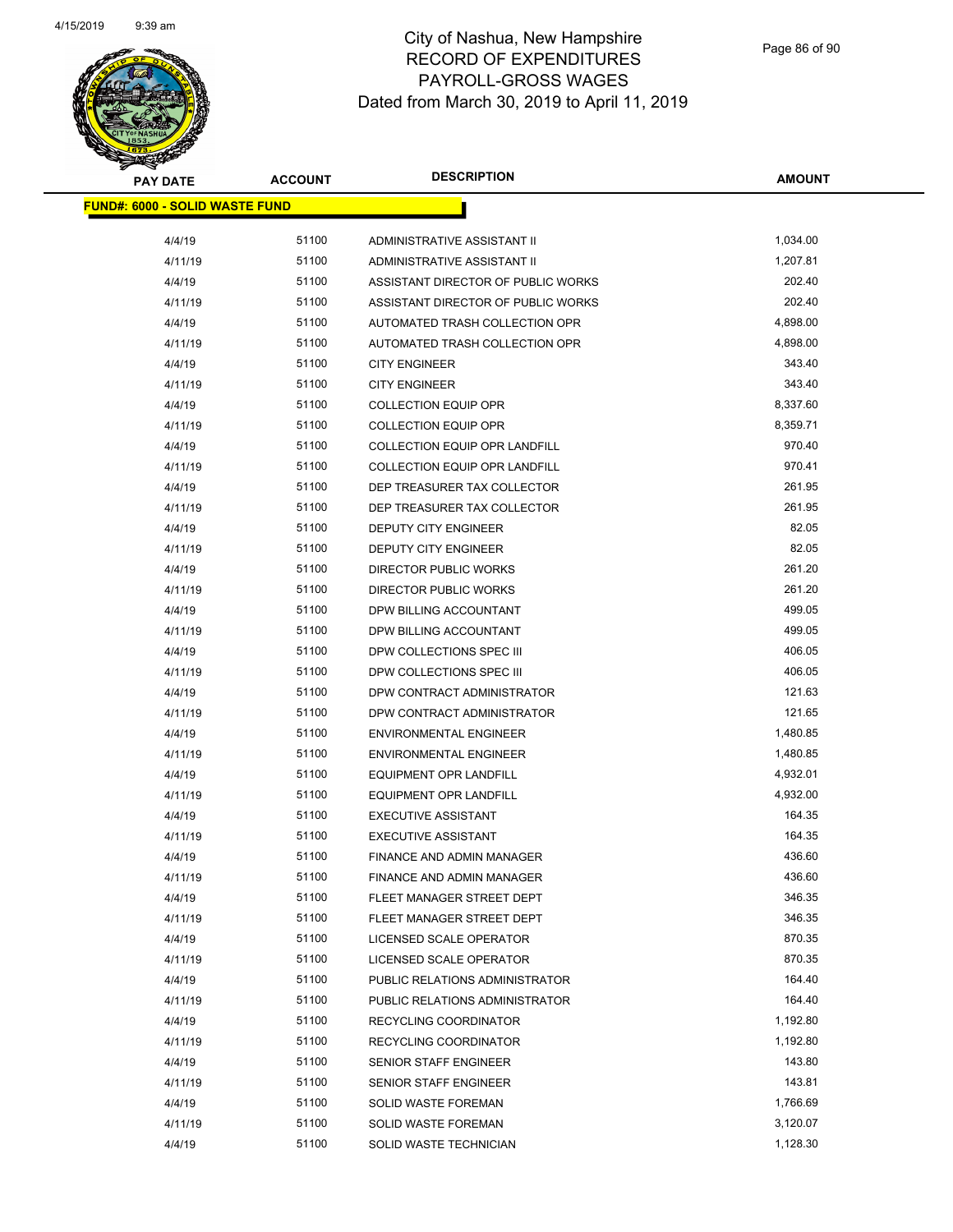

Page 87 of 90

| <b>PAY DATE</b>                           | <b>ACCOUNT</b> | <b>DESCRIPTION</b>              | <b>AMOUNT</b> |
|-------------------------------------------|----------------|---------------------------------|---------------|
| <b>FUND#: 6000 - SOLID WASTE FUND</b>     |                |                                 |               |
| 4/11/19                                   | 51100          | SOLID WASTE TECHNICIAN          | 1,128.31      |
| 4/4/19                                    | 51100          | SR MGR ACCT FIN REPORTING       | 191.25        |
| 4/11/19                                   | 51100          | SR MGR ACCT FIN REPORTING       | 191.25        |
| 4/4/19                                    | 51100          | SUPERINTENDENT OF SOLID WASTE   | 1,804.30      |
| 4/11/19                                   | 51100          | SUPERINTENDENT OF SOLID WASTE   | 1,804.30      |
| 4/4/19                                    | 51300          | <b>OVERTIME</b>                 | 2,745.96      |
| 4/11/19                                   | 51300          | <b>OVERTIME</b>                 | 2.947.74      |
| 4/11/19                                   | 51400          | <b>WAGES TEMPORARY/SEASONAL</b> | 2,872.50      |
| <b>TOTAL FUND 6000 - SOLID WASTE FUND</b> |                |                                 | \$74,195.10   |

#### **FUND#: 6200 - WASTEWATER FUND**

| 4/4/19  | 51100 | ADMINISTRATIVE ASSISTANT II          | 744.20   |
|---------|-------|--------------------------------------|----------|
| 4/11/19 | 51100 | ADMINISTRATIVE ASSISTANT II          | 744.20   |
| 4/4/19  | 51100 | ANALYTICAL CHEMIST                   | 861.95   |
| 4/11/19 | 51100 | <b>ANALYTICAL CHEMIST</b>            | 861.95   |
| 4/4/19  | 51100 | ASSISTANT CONSTRUCTION ENGINEER      | 1,339.75 |
| 4/11/19 | 51100 | ASSISTANT CONSTRUCTION ENGINEER      | 1,339.75 |
| 4/4/19  | 51100 | ASSISTANT DIRECTOR OF PUBLIC WORKS   | 202.35   |
| 4/11/19 | 51100 | ASSISTANT DIRECTOR OF PUBLIC WORKS   | 202.35   |
| 4/4/19  | 51100 | <b>CITY ENGINEER</b>                 | 801.30   |
| 4/11/19 | 51100 | <b>CITY ENGINEER</b>                 | 801.30   |
| 4/4/19  | 51100 | <b>COLLECTION SYSTEMS OPERATOR</b>   | 2,112.26 |
| 4/11/19 | 51100 | <b>COLLECTION SYSTEMS OPERATOR</b>   | 1,973.60 |
| 4/4/19  | 51100 | <b>COLLECTION SYSTEMS TECHNICIAN</b> | 2,103.20 |
| 4/11/19 | 51100 | <b>COLLECTION SYSTEMS TECHNICIAN</b> | 2,103.20 |
| 4/4/19  | 51100 | <b>COLLECTIONS SPEC II</b>           | 854.85   |
| 4/11/19 | 51100 | <b>COLLECTIONS SPEC II</b>           | 854.85   |
| 4/4/19  | 51100 | DEP TREASURER TAX COLLECTOR          | 261.95   |
| 4/11/19 | 51100 | DEP TREASURER TAX COLLECTOR          | 261.95   |
| 4/4/19  | 51100 | <b>DEPUTY CITY ENGINEER</b>          | 820.35   |
| 4/11/19 | 51100 | <b>DEPUTY CITY ENGINEER</b>          | 820.35   |
| 4/4/19  | 51100 | <b>DIRECTOR PUBLIC WORKS</b>         | 522.40   |
| 4/11/19 | 51100 | DIRECTOR PUBLIC WORKS                | 522.40   |
| 4/4/19  | 51100 | DPW BILLING ACCOUNTANT               | 499.05   |
| 4/11/19 | 51100 | DPW BILLING ACCOUNTANT               | 499.05   |
| 4/4/19  | 51100 | DPW COLLECTIONS SPEC III             | 406.10   |
| 4/11/19 | 51100 | DPW COLLECTIONS SPEC III             | 406.10   |
| 4/4/19  | 51100 | DPW CONTRACT ADMINISTRATOR           | 730.02   |
| 4/11/19 | 51100 | DPW CONTRACT ADMINISTRATOR           | 730.00   |
| 4/4/19  | 51100 | ELECTRICAL DIAGNOSTIC TECH I         | 2,240.00 |
| 4/11/19 | 51100 | ELECTRICAL DIAGNOSTIC TECH I         | 2,240.00 |
| 4/4/19  | 51100 | <b>EXECUTIVE ASSISTANT</b>           | 164.40   |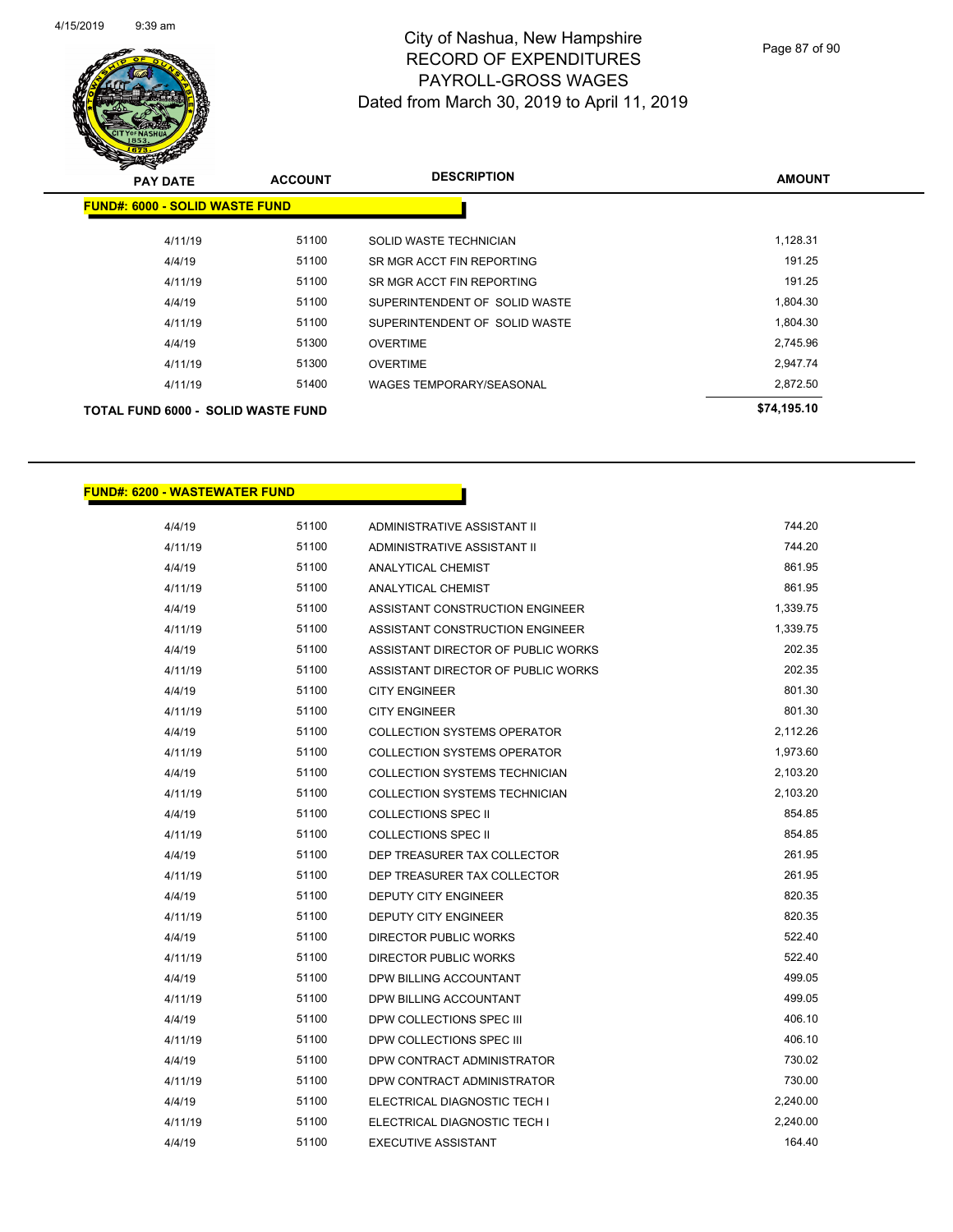

Page 88 of 90

| <b>PAY DATE</b>                          | <b>ACCOUNT</b> | <b>DESCRIPTION</b>                 | <b>AMOUNT</b> |
|------------------------------------------|----------------|------------------------------------|---------------|
| <b>FUND#: 6200 - WASTEWATER FUND</b>     |                |                                    |               |
| 4/11/19                                  | 51100          | <b>EXECUTIVE ASSISTANT</b>         | 164.40        |
| 4/4/19                                   | 51100          | <b>FINANCE AND ADMIN MANAGER</b>   | 436.60        |
| 4/11/19                                  | 51100          | FINANCE AND ADMIN MANAGER          | 436.60        |
| 4/4/19                                   | 51100          | FLEET MANAGER STREET DEPT          | 115.45        |
| 4/11/19                                  | 51100          | FLEET MANAGER STREET DEPT          | 115.45        |
| 4/4/19                                   | 51100          | MECHANIC WWTP 1ST CLASS            | 4,315.20      |
| 4/11/19                                  | 51100          | MECHANIC WWTP 1ST CLASS            | 4,315.20      |
| 4/4/19                                   | 51100          | OPERATOR II WWTP 1st               | 4,293.60      |
| 4/11/19                                  | 51100          | OPERATOR II WWTP 1st               | 4,293.60      |
| 4/4/19                                   | 51100          | OPERATOR II WWTP 2nd               | 1,982.80      |
| 4/11/19                                  | 51100          | OPERATOR II WWTP 2nd               | 2,172.80      |
| 4/4/19                                   | 51100          | OPERATOR II WWTP 3rd               | 2,180.82      |
| 4/11/19                                  | 51100          | OPERATOR II WWTP 3rd               | 2,180.85      |
| 4/4/19                                   | 51100          | OPERATOR III WWTP 1st              | 3,390.80      |
| 4/11/19                                  | 51100          | OPERATOR III WWTP 1st              | 3,390.80      |
| 4/4/19                                   | 51100          | PLANT OPERATIONS SUPERVISOR        | 1,490.15      |
| 4/11/19                                  | 51100          | PLANT OPERATIONS SUPERVISOR        | 1,490.15      |
| 4/4/19                                   | 51100          | PROCESS CHEMIST                    | 1,001.00      |
| 4/11/19                                  | 51100          | PROCESS CHEMIST                    | 1,001.00      |
| 4/4/19                                   | 51100          | PUBLIC RELATIONS ADMINISTRATOR     | 219.15        |
| 4/11/19                                  | 51100          | PUBLIC RELATIONS ADMINISTRATOR     | 219.15        |
| 4/4/19                                   | 51100          | SENIOR STAFF ENGINEER              | 1,559.20      |
| 4/11/19                                  | 51100          | SENIOR STAFF ENGINEER              | 1,559.19      |
| 4/4/19                                   | 51100          | SR MGR ACCT FIN REPORTING          | 382.70        |
| 4/11/19                                  | 51100          | SR MGR ACCT FIN REPORTING          | 382.70        |
| 4/4/19                                   | 51100          | <b>STAFF ENGINEER</b>              | 1,063.90      |
| 4/11/19                                  | 51100          | <b>STAFF ENGINEER</b>              | 1,063.90      |
| 4/4/19                                   | 51100          | SUPERINTENDENT OF WASTEWATER       | 1,890.35      |
| 4/11/19                                  | 51100          | SUPERINTENDENT OF WASTEWATER       | 1,890.35      |
| 4/4/19                                   | 51100          | <b>SUPV LABORATORY</b>             | 1,211.50      |
| 4/11/19                                  | 51100          | <b>SUPV LABORATORY</b>             | 1,211.50      |
| 4/4/19                                   | 51100          | TRUCK DRIVER STREET REPAIR         | 909.20        |
| 4/11/19                                  | 51100          | TRUCK DRIVER STREET REPAIR         | 918.40        |
| 4/4/19                                   | 51100          | <b>WASTEWATER ASSISTANT</b>        | 896.40        |
| 4/11/19                                  | 51100          | <b>WASTEWATER ASSISTANT</b>        | 896.41        |
| 4/4/19                                   | 51100          | <b>WASTEWATER FOREMAN</b>          | 2,593.30      |
| 4/11/19                                  | 51100          | <b>WASTEWATER FOREMAN</b>          | 2,593.30      |
| 4/4/19                                   | 51100          | WASTEWATER PROJECT ENGINEER        | 1,524.70      |
| 4/11/19                                  | 51100          | <b>WASTEWATER PROJECT ENGINEER</b> | 1,524.70      |
| 4/4/19                                   | 51300          | <b>OVERTIME</b>                    | 6,848.95      |
| 4/11/19                                  | 51300          | <b>OVERTIME</b>                    | 4,746.46      |
| <b>TOTAL FUND 6200 - WASTEWATER FUND</b> |                |                                    | \$103,897.86  |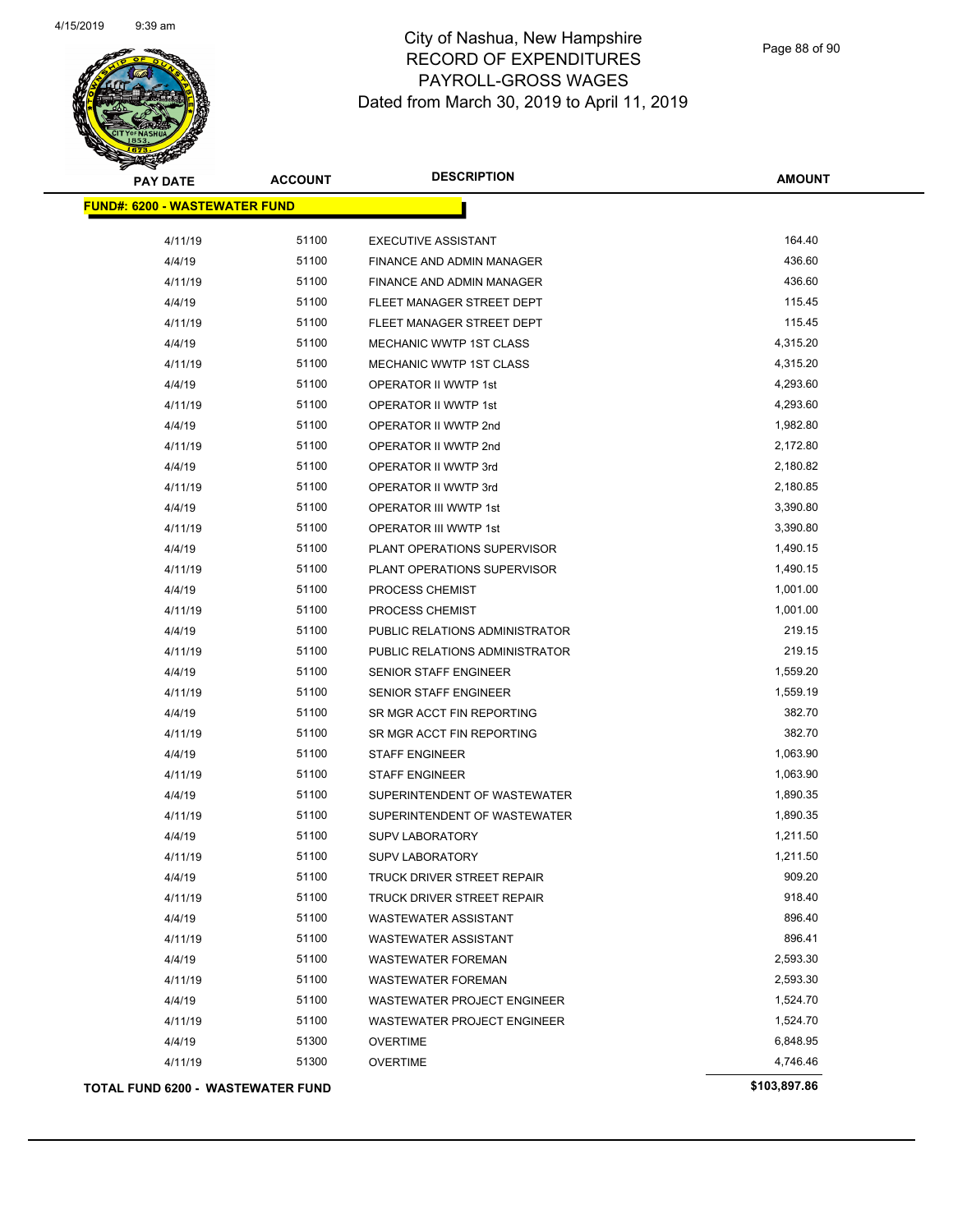

Page 89 of 90

| <b>PAY DATE</b>                                       | <b>ACCOUNT</b> | <b>DESCRIPTION</b>                 | <b>AMOUNT</b> |
|-------------------------------------------------------|----------------|------------------------------------|---------------|
| <b>FUND#: 6500 - PROPERTY &amp; CASUALTY FUND</b>     |                |                                    |               |
| 4/4/19                                                | 51100          | ADMINISTRATIVE ASSISTANT I         | 695.60        |
| 4/11/19                                               | 51100          | ADMINISTRATIVE ASSISTANT I         | 695.60        |
| 4/4/19                                                | 51100          | <b>PROGRAM SUPV</b>                | 1,347.95      |
| 4/11/19                                               | 51100          | <b>PROGRAM SUPV</b>                | 1,347.95      |
| 4/4/19                                                | 51100          | PROPERTY AND CASUALTY ADJUSTER     | 2,356.80      |
| 4/11/19                                               | 51100          | PROPERTY AND CASUALTY ADJUSTER     | 2,356.80      |
| 4/4/19                                                | 51100          | <b>RISK MANAGER</b>                | 1,808.50      |
| 4/11/19                                               | 51100          | <b>RISK MANAGER</b>                | 1,808.50      |
| 4/4/19                                                | 51100          | SAFETY LOSS PREVENTION SPEC        | 1,136.95      |
| 4/11/19                                               | 51100          | SAFETY LOSS PREVENTION SPEC        | 1,136.95      |
| 4/4/19                                                | 59207          | <b>WORKERS COMPENSATION CLAIMS</b> | 6,870.05      |
| 4/11/19                                               | 59207          | <b>WORKERS COMPENSATION CLAIMS</b> | 10,099.28     |
| 4/4/19                                                | 59290          | LONG TERM DISABILITY CLAIMS        | 505.37        |
| 4/11/19                                               | 59290          | LONG TERM DISABILITY CLAIMS        | 505.37        |
| <b>TOTAL FUND 6500 - PROPERTY &amp; CASUALTY FUND</b> |                |                                    | \$32,671.67   |

| <b>FUND#: 6600 - BENEFITS SELF INSURANCE FUND</b> |       |                                    |            |
|---------------------------------------------------|-------|------------------------------------|------------|
|                                                   |       |                                    |            |
| 4/4/19                                            | 51100 | EMPLOYEE BENEFITS ASSISTANT        | 728.25     |
| 4/11/19                                           | 51100 | <b>EMPLOYEE BENEFITS ASSISTANT</b> | 728.25     |
| 4/4/19                                            | 51100 | <b>EMPLOYEE BENEFITS MANAGER</b>   | 1,438.15   |
| 4/11/19                                           | 51100 | EMPLOYEE BENEFITS MANAGER          | 1.438.15   |
| 4/4/19                                            | 51100 | <b>EMPLOYEE BENEFITS SPEC</b>      | 1,033.41   |
| 4/11/19                                           | 51100 | EMPLOYEE BENEFITS SPEC             | 1.033.40   |
| 4/4/19                                            | 51100 | <b>HUMAN RESOURCES DIRECTOR</b>    | 318.20     |
| 4/11/19                                           | 51100 | <b>HUMAN RESOURCES DIRECTOR</b>    | 318.20     |
| TOTAL FUND 6600 - BENEFITS SELF INSURANCE FUND    |       |                                    | \$7,036.01 |

| 4/11/19                                              | 51650 | <b>ADDITIONAL HOURS</b>       | 200.00    |
|------------------------------------------------------|-------|-------------------------------|-----------|
| <b>TOTAL FUND 7565 - SCHOOL RELATED PROGRAMS-ETF</b> |       |                               | \$200.00  |
|                                                      |       |                               |           |
|                                                      |       |                               |           |
|                                                      |       |                               |           |
|                                                      |       |                               |           |
|                                                      |       |                               |           |
|                                                      |       |                               |           |
| 4/4/19                                               | 52120 | PENSION BENEFIT DISTRIBUTIONS | 54,159.39 |
| <b>FUND#: 8200 - BPW PENSION FUND</b><br>4/11/19     | 52120 | PENSION BENEFIT DISTRIBUTIONS | 54,159.39 |